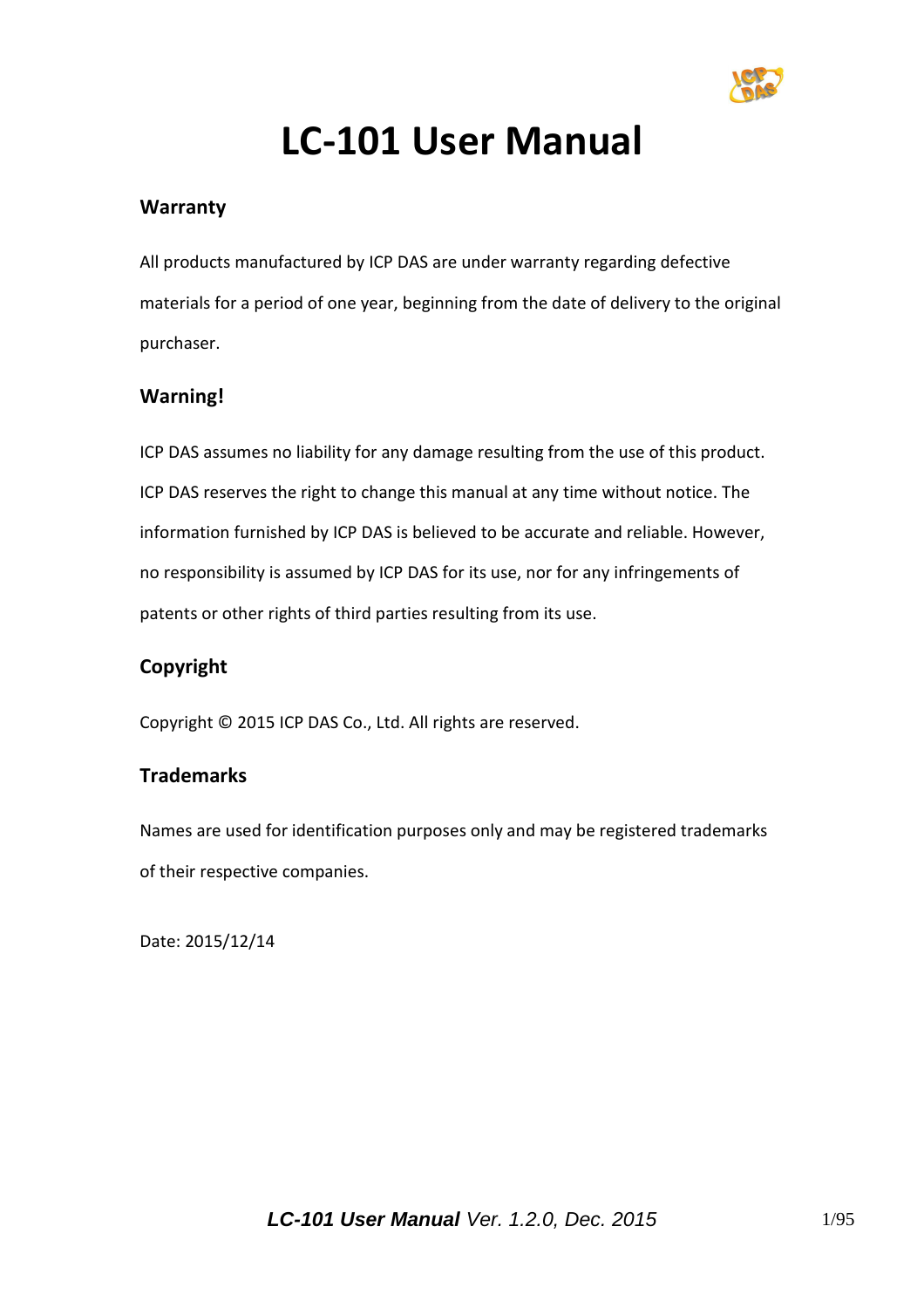

### **Table of Contents**

| 1    |  |
|------|--|
| 1.1  |  |
| 1.2  |  |
| 1.3  |  |
| 1.4  |  |
| 1.5  |  |
| 1.6  |  |
| 1.7  |  |
| 2    |  |
| 2.1  |  |
| 2.2  |  |
| 2.3  |  |
| 2.4  |  |
| 2.5  |  |
| 2.6  |  |
| 2.7  |  |
| 2.8  |  |
| 2.9  |  |
| 2.10 |  |
| 2.11 |  |
| 2.12 |  |
| 2.13 |  |
| 2.14 |  |
| 2.15 |  |
| 2.16 |  |
| 2.17 |  |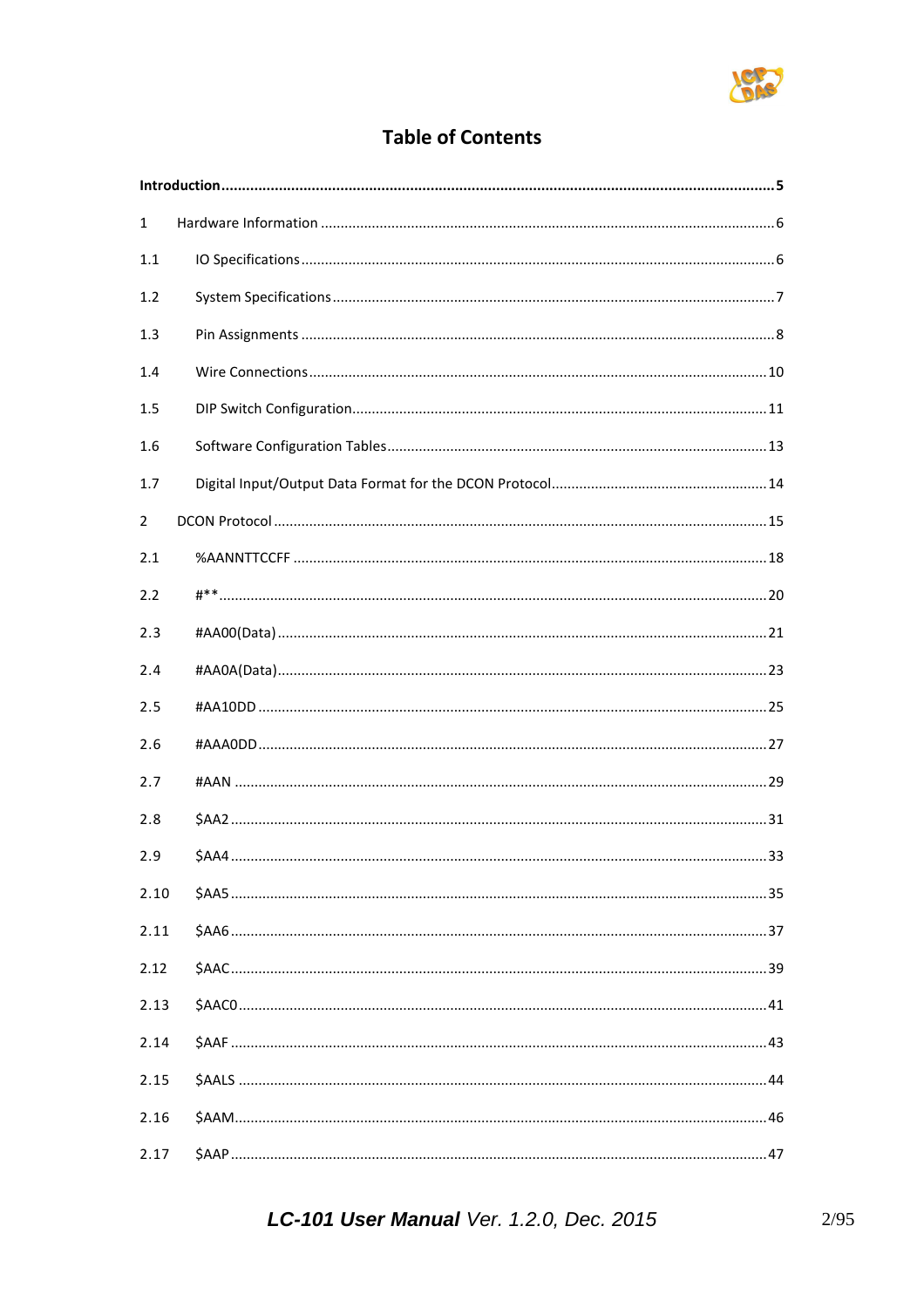

| 2.18 |       |                                                                      |  |
|------|-------|----------------------------------------------------------------------|--|
| 2.19 |       |                                                                      |  |
| 2.20 |       |                                                                      |  |
| 2.21 |       |                                                                      |  |
| 2.22 |       |                                                                      |  |
| 2.23 |       |                                                                      |  |
| 2.24 |       |                                                                      |  |
| 2.25 |       |                                                                      |  |
| 2.26 |       |                                                                      |  |
| 2.27 |       |                                                                      |  |
| 2.28 |       |                                                                      |  |
| 2.29 |       |                                                                      |  |
| 2.30 |       |                                                                      |  |
| 3    |       |                                                                      |  |
|      |       |                                                                      |  |
| 3.1  |       |                                                                      |  |
| 3.2  |       |                                                                      |  |
| 3.3  |       |                                                                      |  |
|      |       |                                                                      |  |
| 3.4  |       |                                                                      |  |
| 3.5  |       |                                                                      |  |
| 3.6  |       |                                                                      |  |
| 3.7  |       |                                                                      |  |
| 3.8  |       |                                                                      |  |
| 3.9  |       |                                                                      |  |
|      | 3.7.1 |                                                                      |  |
|      | 3.7.2 |                                                                      |  |
|      | 3.7.3 |                                                                      |  |
|      | 3.7.4 |                                                                      |  |
|      | 3.7.5 |                                                                      |  |
|      | 3.7.6 | Sub-function 33 (0x21) Write Digital Input Counter Edge Settings  91 |  |
|      | 3.7.7 | Sub-function 34 (0x22) Read Digital Input Counter Edge Settings 92   |  |
|      |       |                                                                      |  |

LC-101 User Manual Ver. 1.2.0, Dec. 2015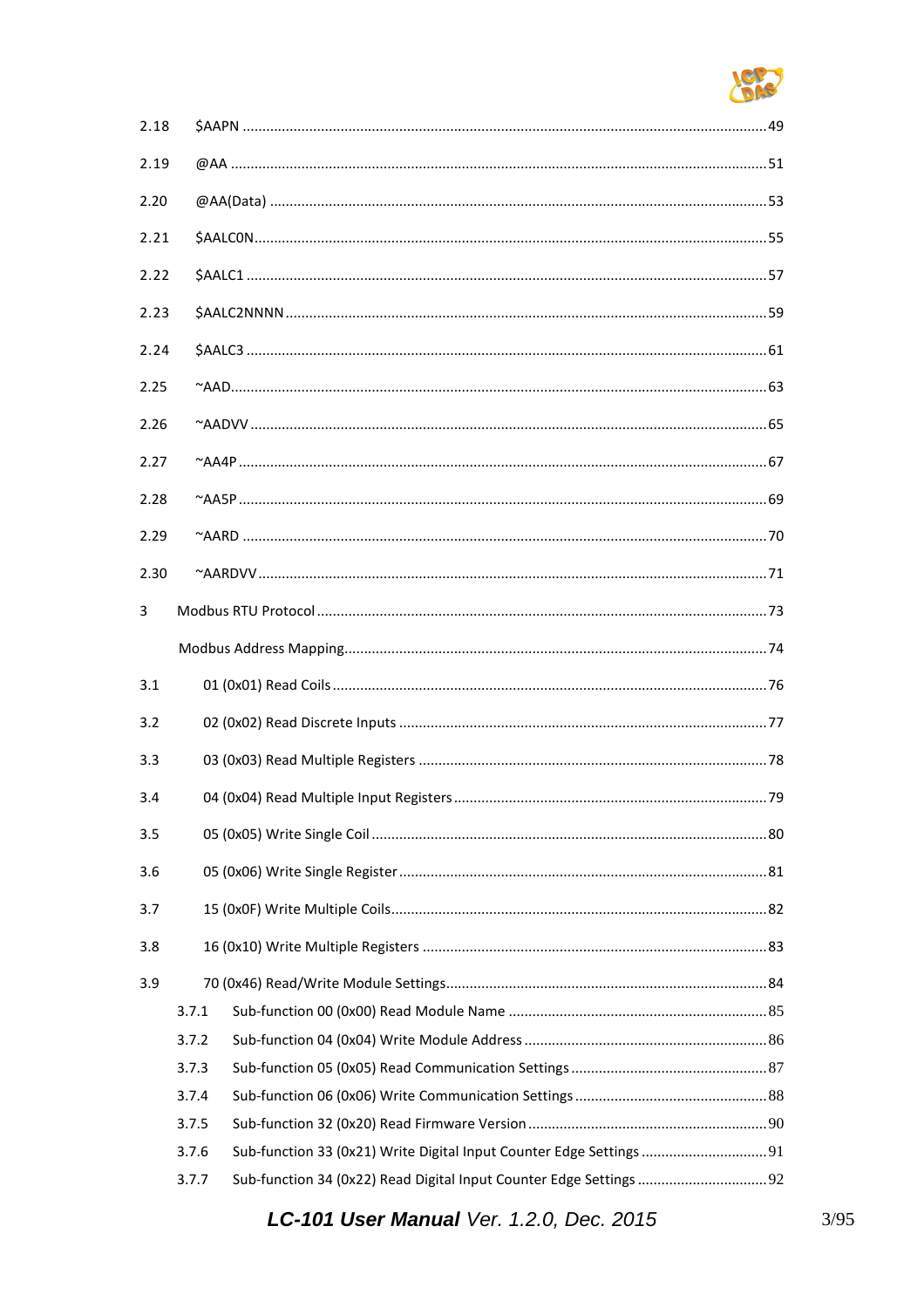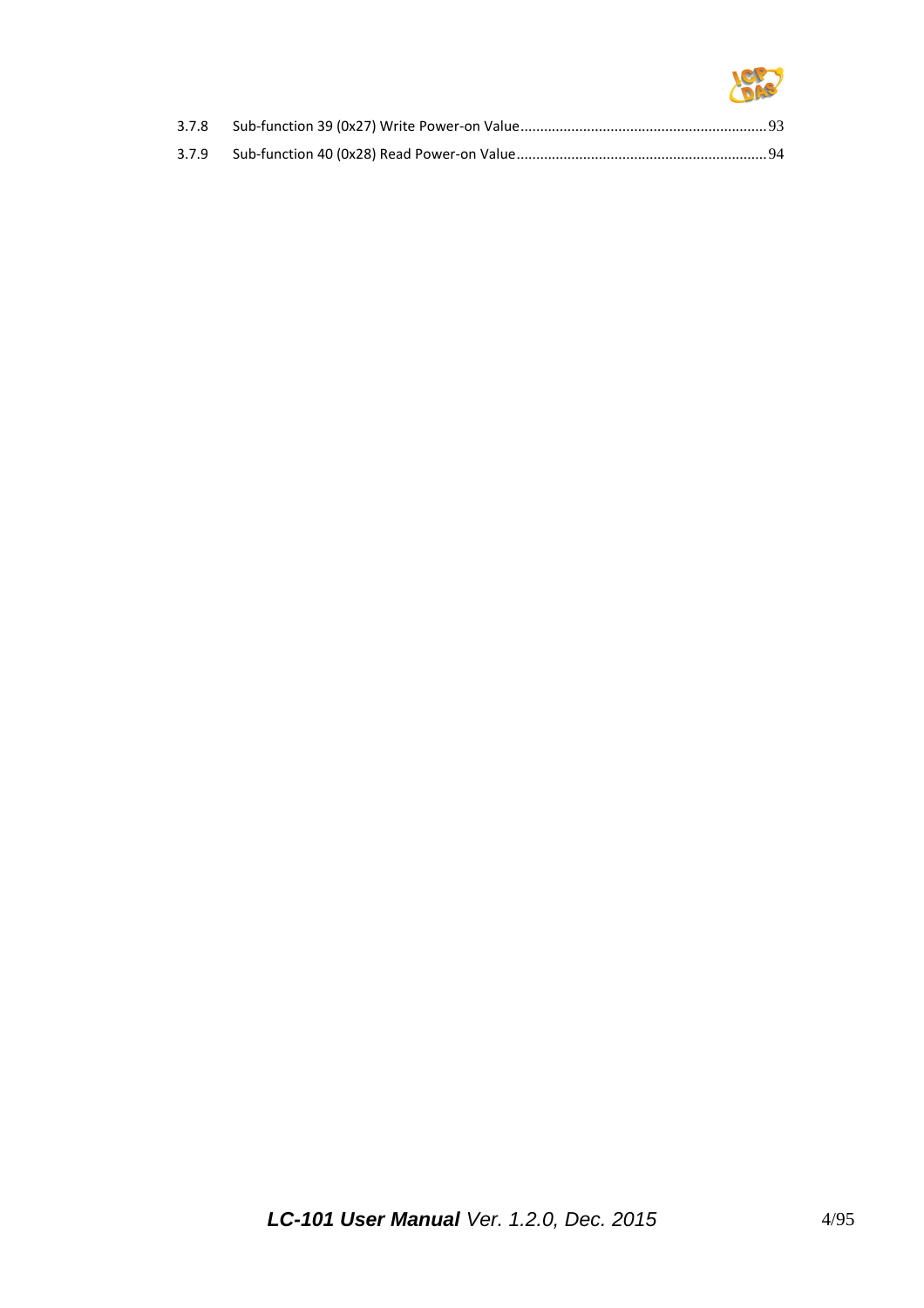

### **Introduction**

The LC-101 is an easy-to-use lighting control module that requires no specialist skills to install and operate, and no software is needed in order to control the Digital Output channel.

The LC-101 provides 1 channel for Digital Input (photocouple isolation) and 1 channel for relay output. The output channel is a Form C type relay, while the input channel is based on a sink-type using a wire connection. The input channel can be used to directly control a 1-channel relay ON and OFF sequence without requiring a remote host controller. 4 kV ESD protection and 5000 Vrms intra-module isolation are also provided.

When required, communication with the LC-101 is programmable based on either the DCON or the Modbus RTU protocol, and an added benefit is that different addresses can be set for DCON or Modbus RTU communication via hardware or software configuration.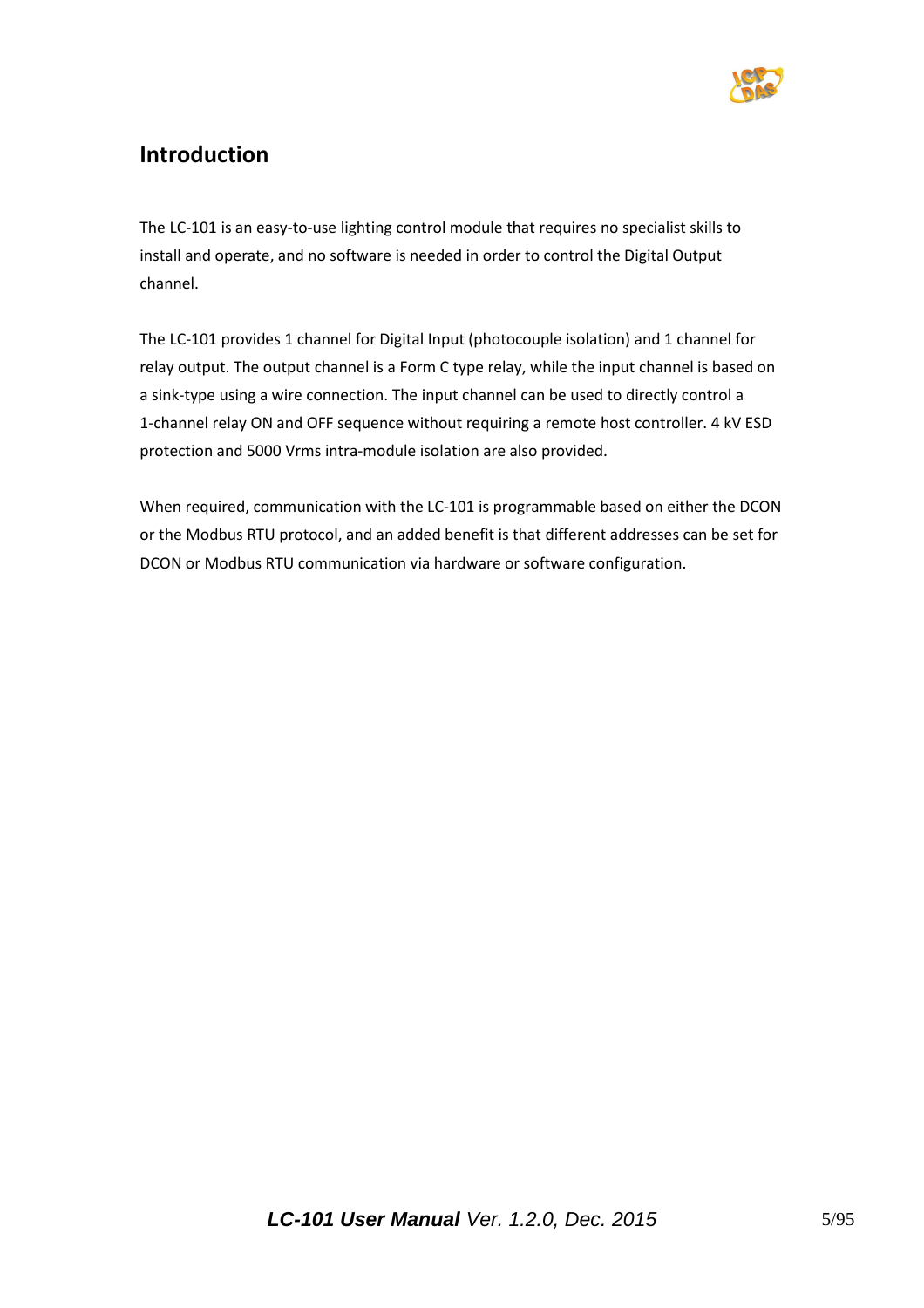

## **1 Hardware Information**

## **1.1 IO Specifications**

| Digital Input              |                                                                |  |  |
|----------------------------|----------------------------------------------------------------|--|--|
| Input Channels             | $\mathbf{1}$                                                   |  |  |
| Type                       | 90 to 240 VAC                                                  |  |  |
| On Voltage Level           | 85 V <sub>AC</sub>                                             |  |  |
| Off Voltage Level          | $60V_{AC}$                                                     |  |  |
| Input Impedance            | 68 KΩ, 1 W                                                     |  |  |
| Isolation                  | 5000 Vrms                                                      |  |  |
| Function                   | Local and Remote Direct Control Relay ON/OFF and Remote Status |  |  |
|                            | Monitoring                                                     |  |  |
| <b>Relay Output</b>        |                                                                |  |  |
| <b>Output Channels</b>     | $\mathbf{1}$                                                   |  |  |
| Type                       | Power Relay, Form C                                            |  |  |
| <b>Operating Voltage</b>   | 250 V <sub>AC</sub> or 30 V <sub>DC</sub>                      |  |  |
| Max. Load Current          | 10 A (NO) / 6A (NC) @ 250 VAC                                  |  |  |
| <b>Operating Time</b>      | 15 ms Max.                                                     |  |  |
| Release Time               | 5 ms Max.                                                      |  |  |
| Electrical Life (Resistive | 50,000 ops                                                     |  |  |
| load)                      |                                                                |  |  |
| Mechanical Life            | 1,000,000 ops at no load (300 ops/minute)                      |  |  |
| Safety Approval            | UL/CUL, TÜV                                                    |  |  |
| Power-on Value             | Yes                                                            |  |  |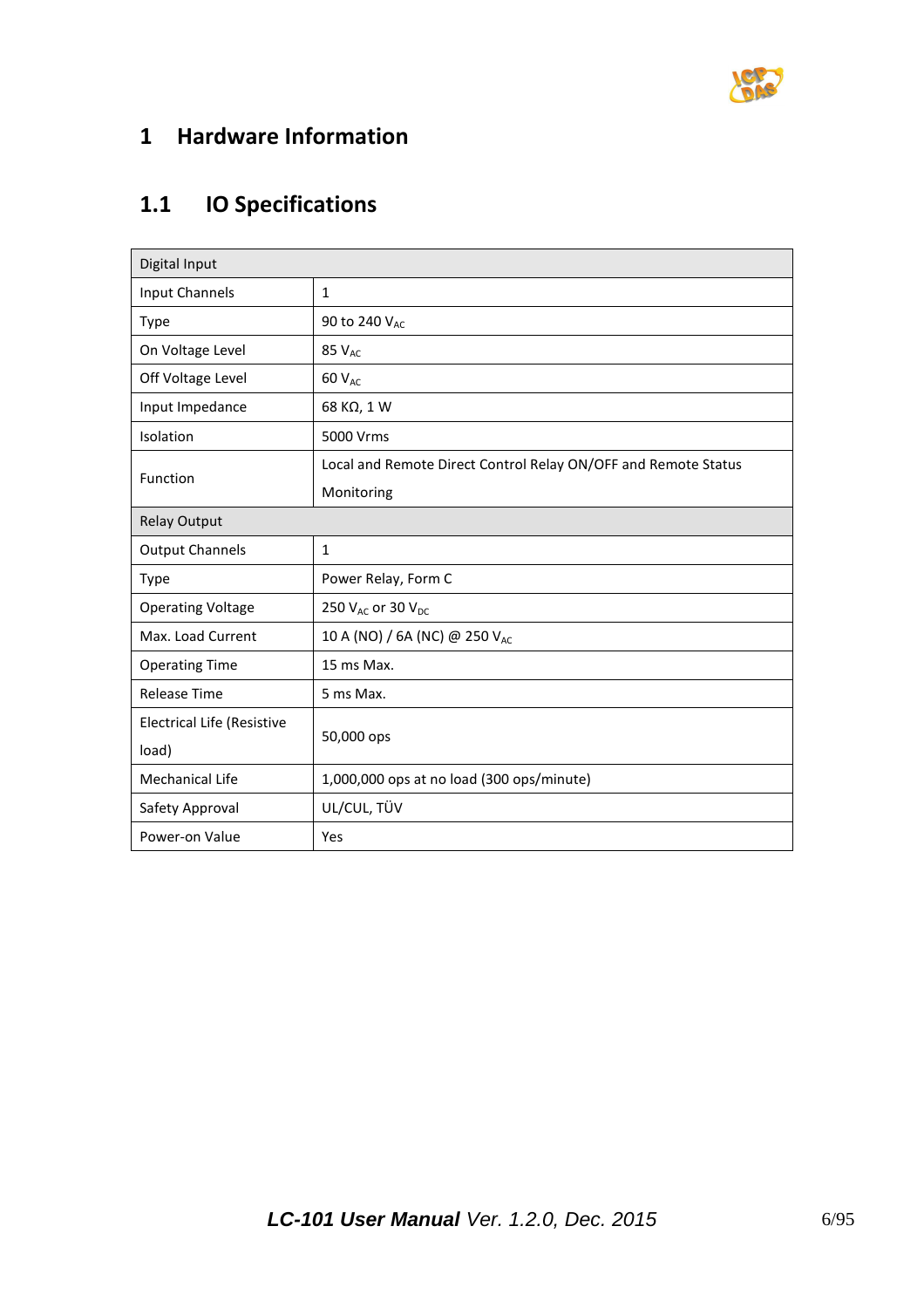

## **1.2 System Specifications**

| Communication                |                                                              |  |  |  |  |
|------------------------------|--------------------------------------------------------------|--|--|--|--|
| Interface                    | <b>RS-485</b>                                                |  |  |  |  |
| Data Format                  | N,8,1/O,8,1/E,8,1/N,8,2                                      |  |  |  |  |
|                              | Hardware Configuration: Fixed 9600 bps                       |  |  |  |  |
| <b>Baud Rate</b>             | Software Configuration: 1200 to 115200 bps                   |  |  |  |  |
| Protocol                     | Modbus RTU or DCON                                           |  |  |  |  |
|                              | 32 to 63 for hardware configuration or 0 to 255 for software |  |  |  |  |
| Node Addresses               | configuration                                                |  |  |  |  |
| Connector                    | $RJ-11$                                                      |  |  |  |  |
| <b>LED Indicators</b>        |                                                              |  |  |  |  |
| Power                        | 1 LED as Power Indicator                                     |  |  |  |  |
| <b>EMS Protection</b>        |                                                              |  |  |  |  |
|                              | ±2 kV Contact for Each Terminal                              |  |  |  |  |
| ESD (IEC 61000-4-2)          | ±4 kV Air for Random Point                                   |  |  |  |  |
| EFT (IEC 61000-4-4)          | ±2 kV for Power                                              |  |  |  |  |
| <b>Power Requirements</b>    |                                                              |  |  |  |  |
| Input Voltage Range          | +10 to +30 $V_{DC}$                                          |  |  |  |  |
| Consumption                  | 0.5 W Max.                                                   |  |  |  |  |
| Connector                    | $RJ-11$                                                      |  |  |  |  |
| Mechanical                   |                                                              |  |  |  |  |
| Dimensions (W x L x H)       | 52 mm x 98 mm x 27 mm                                        |  |  |  |  |
| Installation                 | <b>Screw Mounting</b>                                        |  |  |  |  |
| Environment                  |                                                              |  |  |  |  |
| <b>Operating Temperature</b> | -25°C to +75°C                                               |  |  |  |  |
| <b>Storage Temperature</b>   | $-30^{\circ}$ C to $+75^{\circ}$ C                           |  |  |  |  |
| Humidity                     | 10 to 95% RH, Non-condensing                                 |  |  |  |  |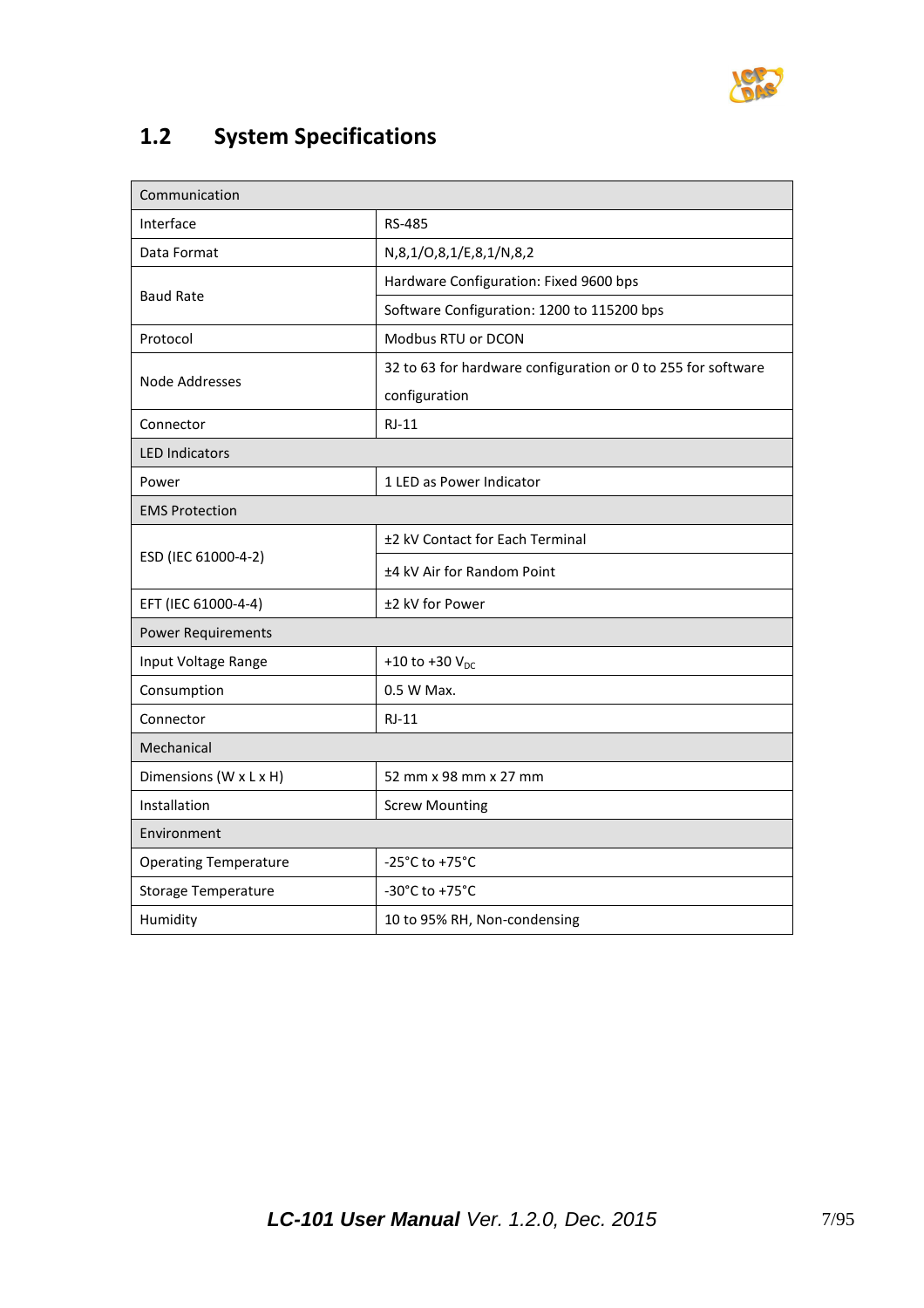

### **1.3 Pin Assignments**

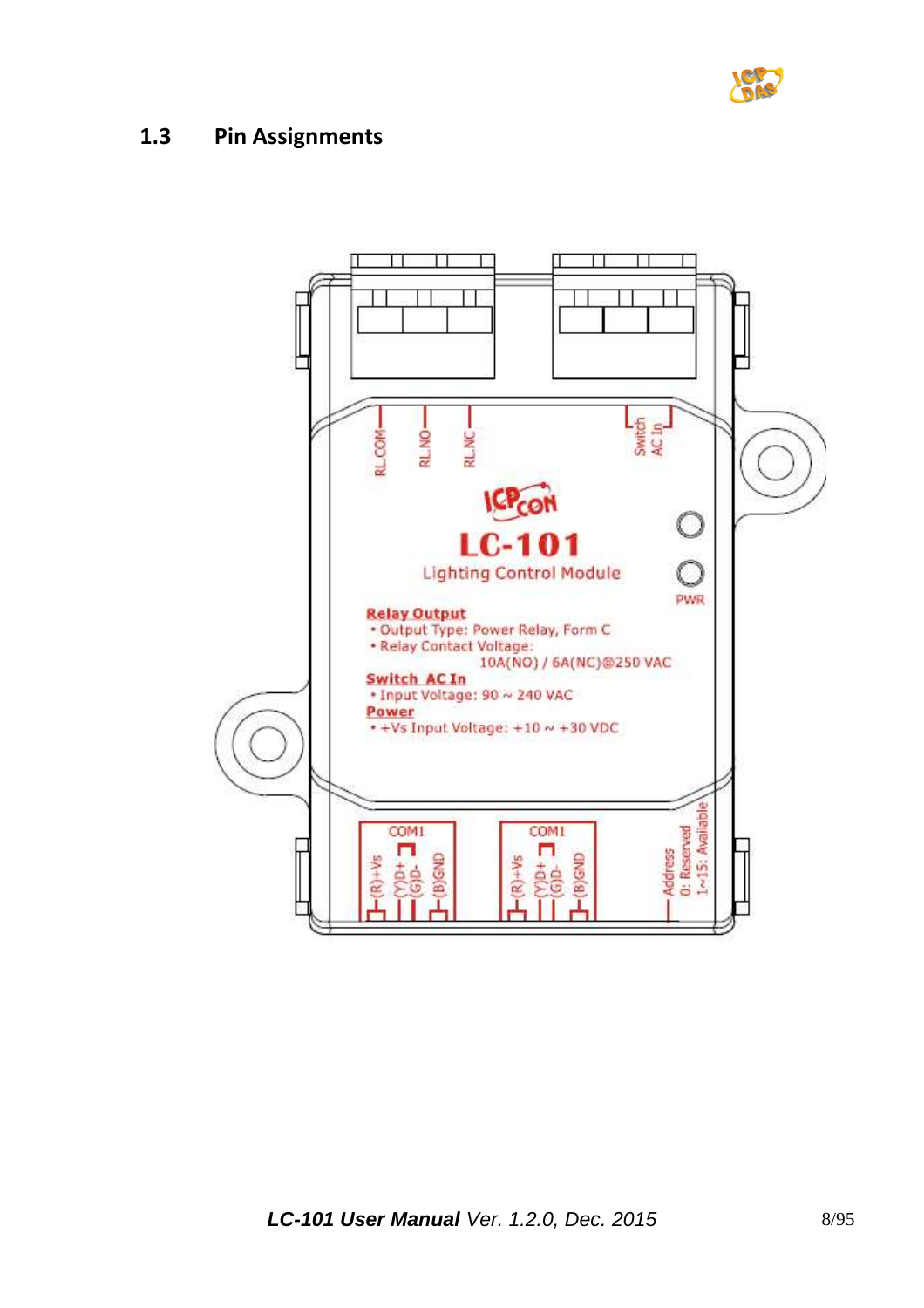



#### RJ-11 Connector



| Pin | Description |                                                     |  |  |  |  |
|-----|-------------|-----------------------------------------------------|--|--|--|--|
|     | $+VS$       | Power Input Voltage (+10 $V_{DC}$ to +30 $V_{DC}$ ) |  |  |  |  |
| 2   | $+VS$       | Power Input Voltage (+10 $V_{DC}$ to +30 $V_{DC}$ ) |  |  |  |  |
| 3   | DATA+       | RS-485 Serial Communication Interface               |  |  |  |  |
| 4   | DATA-       |                                                     |  |  |  |  |
| 5   | GND         | Ground                                              |  |  |  |  |
| 6   | <b>GND</b>  | Ground                                              |  |  |  |  |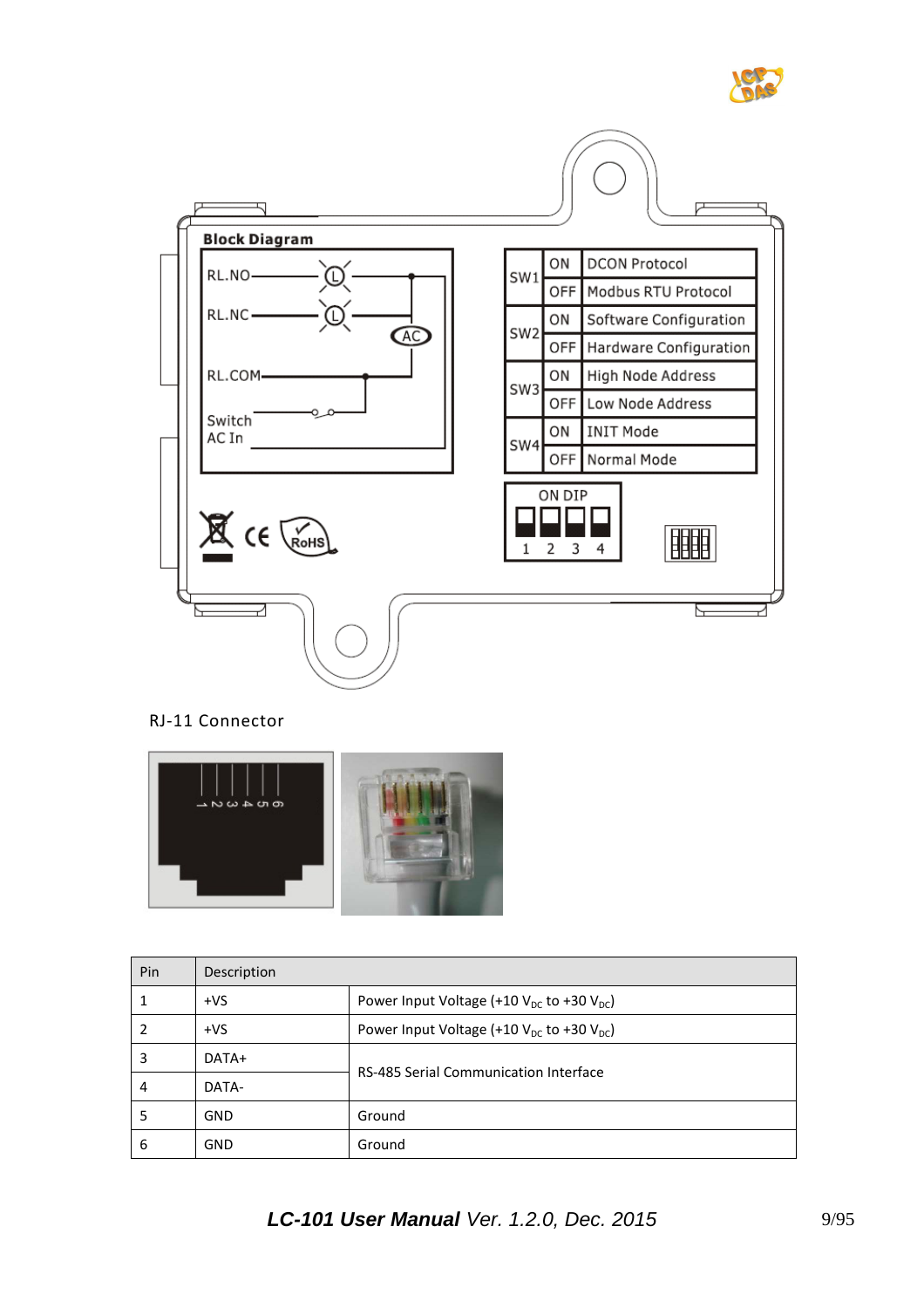

### **1.4 Wire Connections**

#### **DIO Wire Connections**



#### **Power and Communication**



RS-485 and power input daisy chain using RJ-11 connectors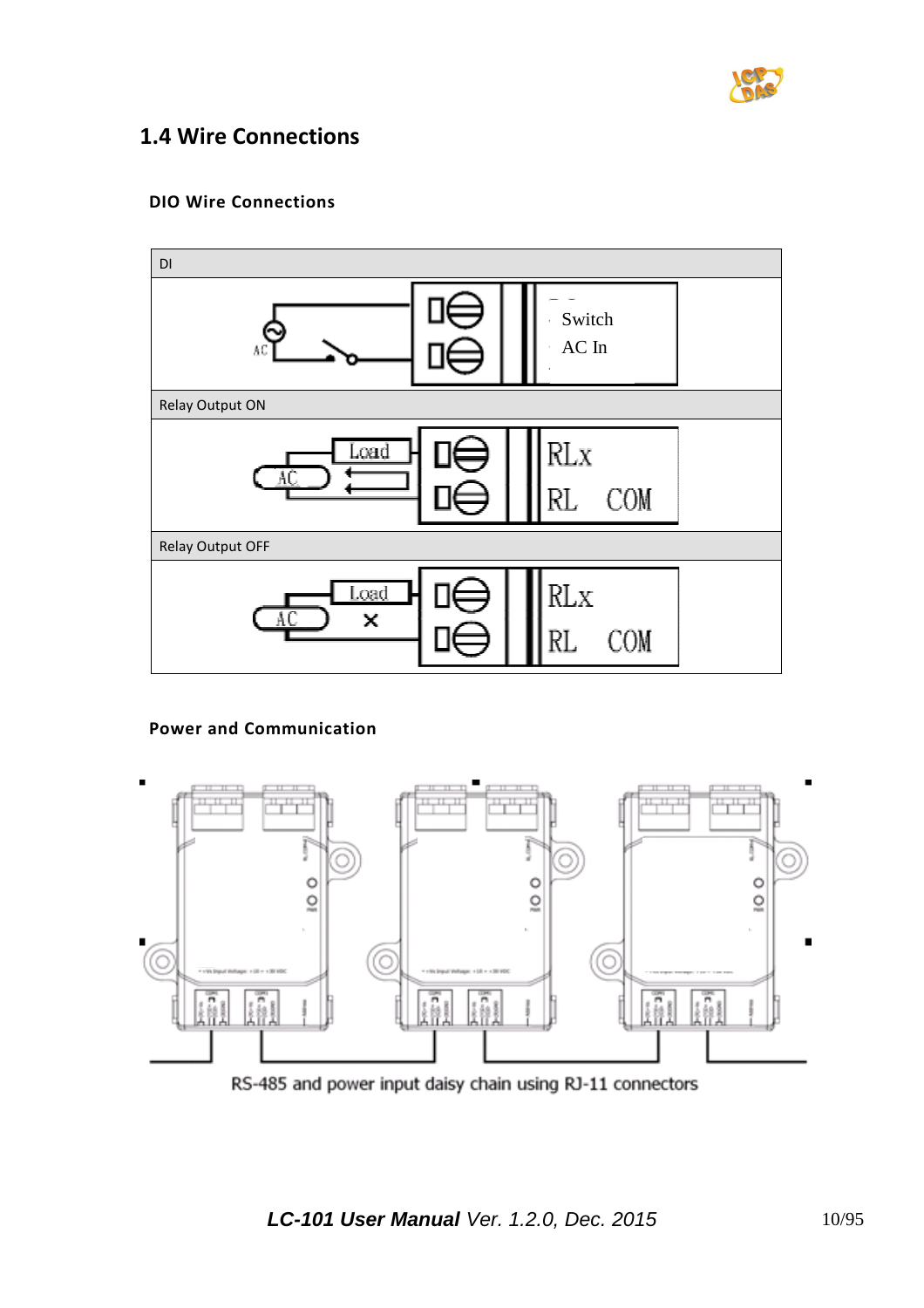

### **1.5 DIP Switch Configuration**

|                          | SW <sub>1</sub> | ON         | <b>DCON Protocol</b>   |
|--------------------------|-----------------|------------|------------------------|
|                          |                 | <b>OFF</b> | Modbus RTU Protocol    |
| <b>DIP</b>               | SW <sub>2</sub> | ON         | Software Configuration |
|                          |                 | <b>OFF</b> | Hardware Configuration |
|                          | SW <sub>3</sub> | ON         | Node Address (High)    |
| $\overline{3}$<br>っ<br>4 |                 | <b>OFF</b> | Node Address (Low)     |
|                          |                 | ON         | <b>INIT Mode</b>       |
|                          | SW <sub>4</sub> | <b>OFF</b> | Normal Mode            |

#### **Address Settings via Hardware Configuration**



#### **1.5.1 INIT Mode**

When the LC-101 is powered on with DIP switch SW4 in the ON position, the module will be set to INIT Mode. In this mode, the position of DIP switches SW1-SW3 and the Address settings switch will be ignored and the LC-101 module will use the fixed configuration parameters listed below.

| <b>Protocol:</b>  | <b>DCON</b> |
|-------------------|-------------|
| <b>Address:</b>   | 00          |
| <b>Baud Rate:</b> | 9600 bps    |
| Data Format:      | N, 8, 1     |

In this mode, the relevant commands can be used to change the configuration, and the new settings will be saved to the EEPROM.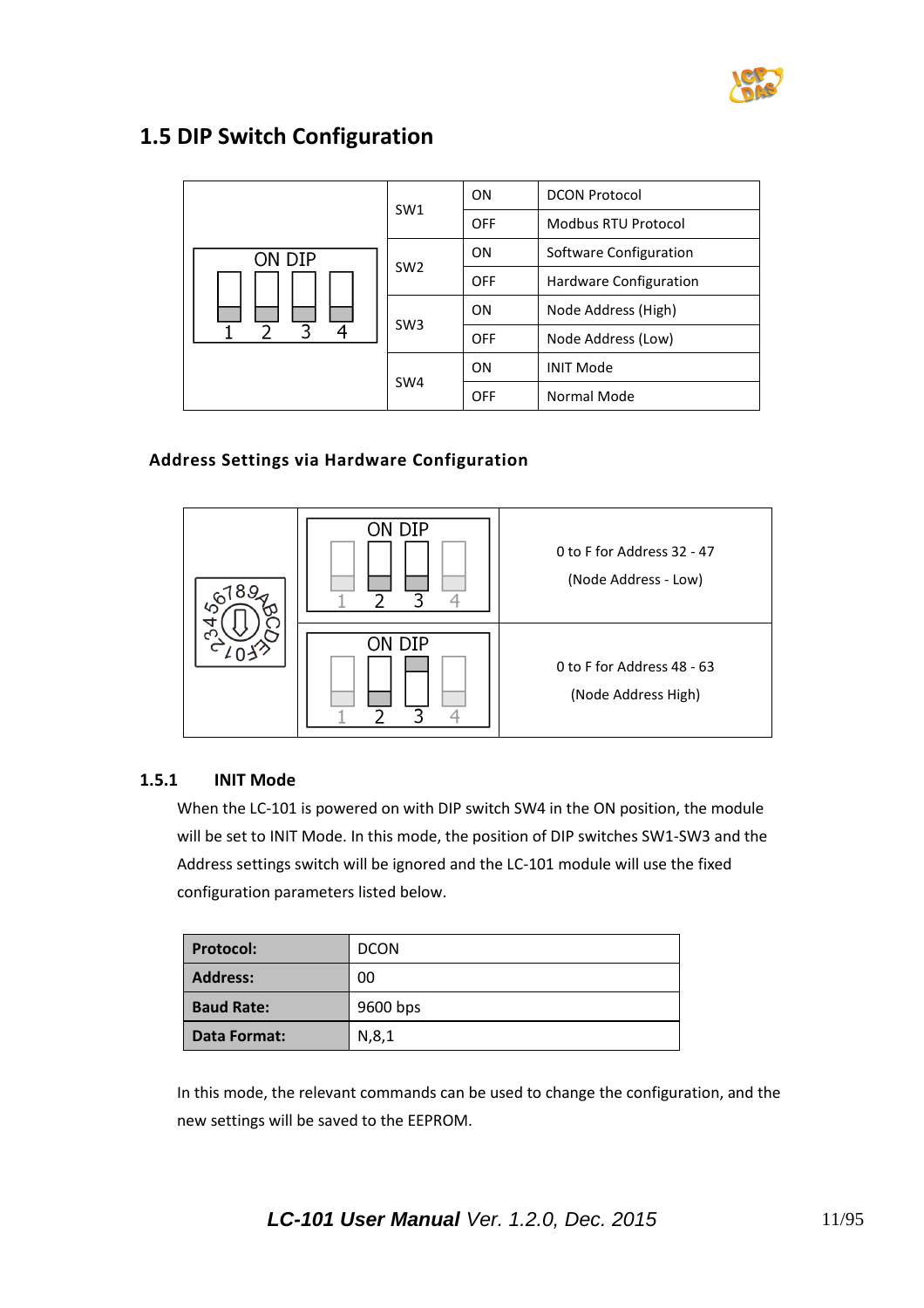

#### **1.5.2 Hardware Configuration Mode**

When the LC-101 is powered on with both the SW4 and the SW2 DIP switches in the OFF position, the module will be set to Hardware Configuration Mode. In this mode, the following configuration parameters are used.

| <b>Protocol:</b>    | Dependent on the position of DIP switch SW1 |  |  |
|---------------------|---------------------------------------------|--|--|
| <b>Address:</b>     | Refer to the "Address Settings via Hardware |  |  |
|                     | Configuration" table above                  |  |  |
| <b>Baud Rate:</b>   | Fixed at 9600 bps                           |  |  |
| <b>Data Format:</b> | Fixed to N,8,1                              |  |  |

In this mode, any software command related to configuration will be ignored when using the Modbus RTU protocol, or will return an error when using the DCON protocol.

#### **1.5.3 Software Configuration Mode**

When the LC-101 is powered on with DIP switch SW4 in the OFF position and DIP switch SW2 in the ON position, the module will be set to Software Configuration Mode. In this mode, the configuration parameters to be used will be retrieved from the EEPROM. The default configuration parameters stored in the EEPROM is:

| <b>Protocol:</b>  | Modbus RTU |  |  |
|-------------------|------------|--|--|
| <b>Address:</b>   | 01 (0x01)  |  |  |
| <b>Baud Rate:</b> | 9600 bps   |  |  |
| Data Format:      | N, 8, 1    |  |  |

In this mode, the relevant commands can be used to change the configuration parameters, and the new settings will be saved to the EEPROM.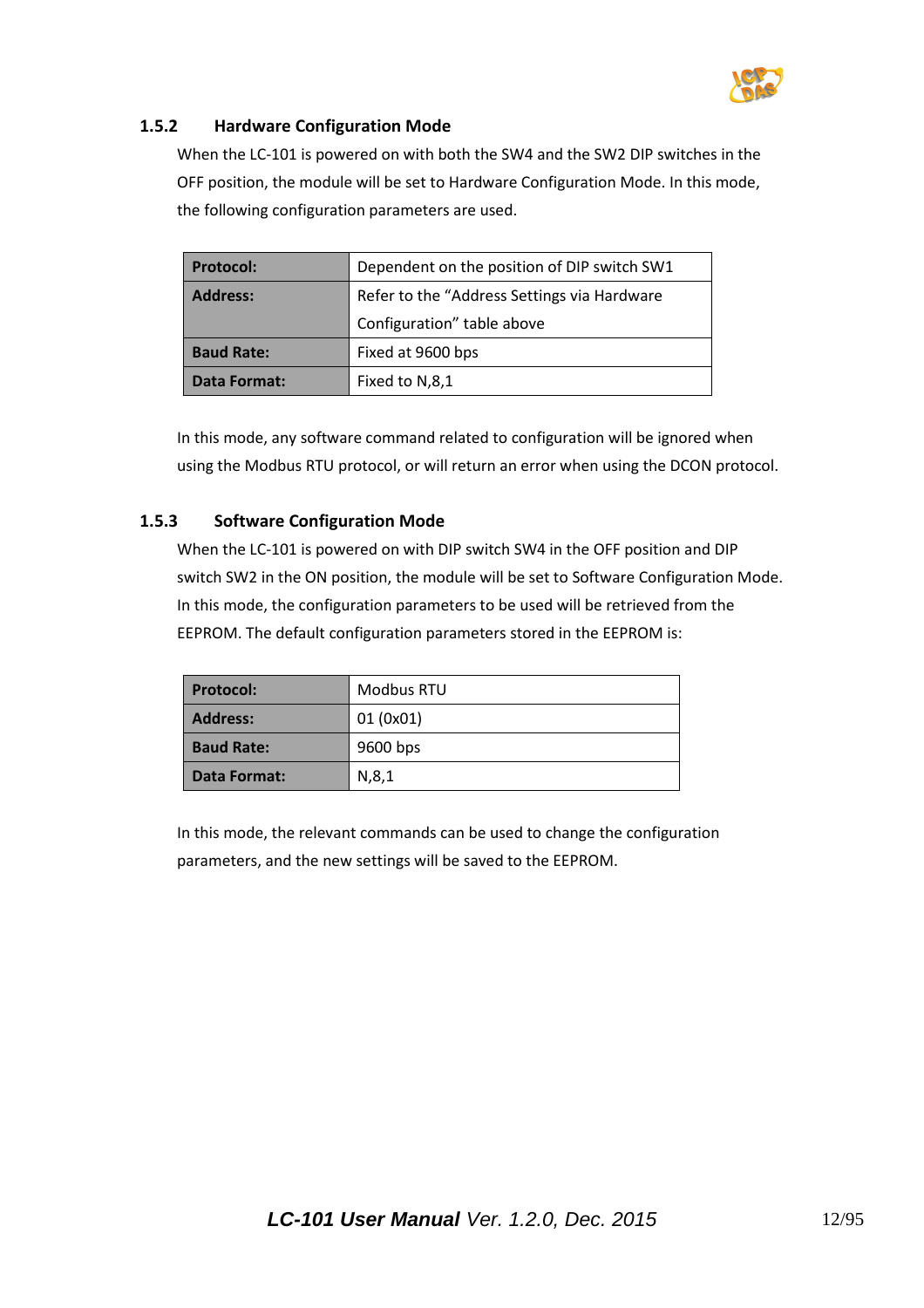

## **1.6 Software Configuration Tables**

#### **Baud Rate Settings (CC)**

| Code             | 03   | 04   | 05   | 06   | 07    | 08    | 09    |        |
|------------------|------|------|------|------|-------|-------|-------|--------|
| <b>Baud Rate</b> | 1200 | 2400 | 4800 | 9600 | 19200 | 38400 | 57600 | 115200 |

#### **Type Code Settings (TT)**

For the LC-101, the Type Code is fixed to 40 and cannot be changed.

#### **Data Format Settings (FF)**

| . .<br>ັບ | --<br>ັ |  | Reserved |  |  |
|-----------|---------|--|----------|--|--|

| Key       | Description                                                                 |
|-----------|-----------------------------------------------------------------------------|
| <b>CS</b> | <b>Checksum Settings</b>                                                    |
|           | 0: Disabled                                                                 |
|           | 1: Enabled                                                                  |
| CU        | Counter Update:                                                             |
|           | 0: The counter is updated when there is a falling edge in the input signal. |
|           | 1: The counter is updated when there is a rising edge in the input signal.  |

**Note**: All Reserved bits should be zero.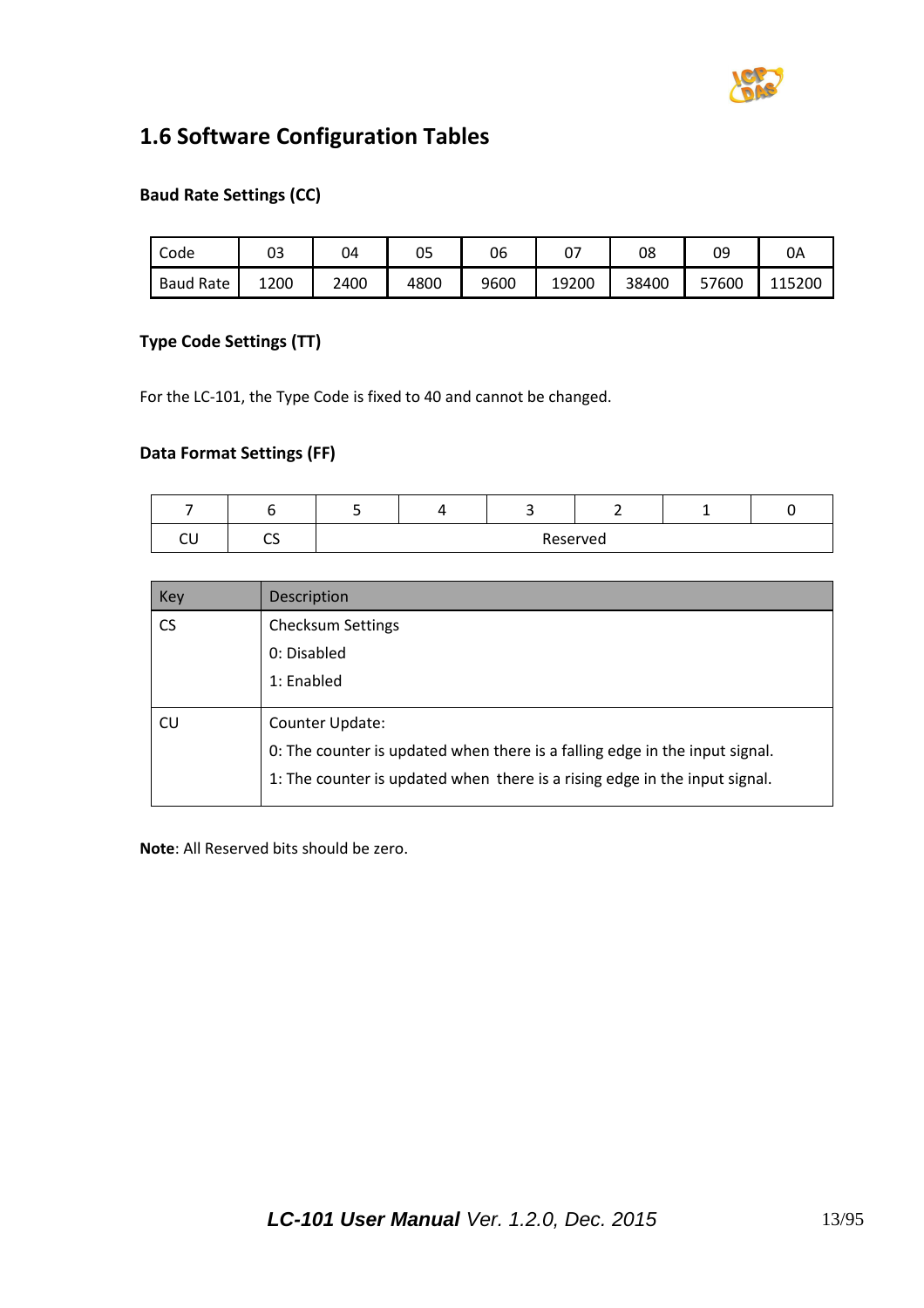

### **1.7 Digital Input/Output Data Format for the DCON Protocol**

The data format for the response to the **\$AA4**, **\$AA6** and **\$AALS** commands is:

(First Value)(Second Value)00

The data format for the response to the **@AA** command is:

(First Value)(Second Value)

**Note**: Both the First Value and the Second Value are in the form of two hexadecimal digits.

| <b>Module</b> | <b>First Value</b> |         |     | <b>Second Value</b> |
|---------------|--------------------|---------|-----|---------------------|
| LC-101        | DO0                | 00 - 01 | DI0 | 00 - 01             |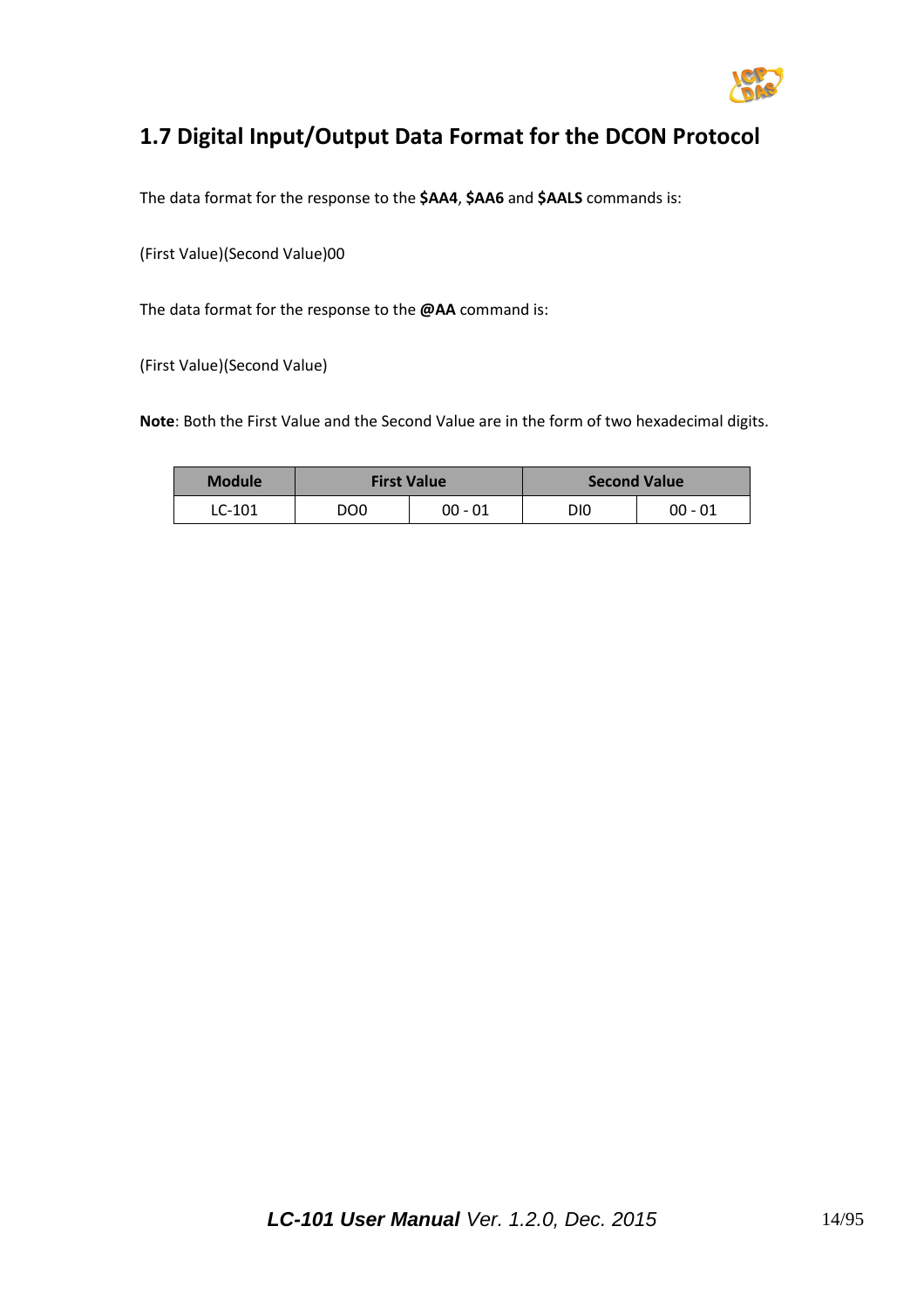

### **2 DCON Protocol**

All communication with the LC-101 consists of commands generated by the Host and responses transmitted by the LC-101 module. Each module has a unique ID number that is used for addressing purposes and is stored in non-volatile memory. The module ID number is set to 01 by default and can be changed by sending a user command. All commands to the modules contain the ID number as the address, meaning that only the addressed module will respond.

#### **Command Format:**

| Delimiter Character   Module Address   Command   Checksum   CR |  |  |  |
|----------------------------------------------------------------|--|--|--|
|----------------------------------------------------------------|--|--|--|

#### **Response Format:**

| Module Address   Data<br>Delimiter Character |  | Checksum |  |
|----------------------------------------------|--|----------|--|
|----------------------------------------------|--|----------|--|

CR = End of command character, carriage return (0x0D), used to end a frame.

Note: All characters should be in upper case.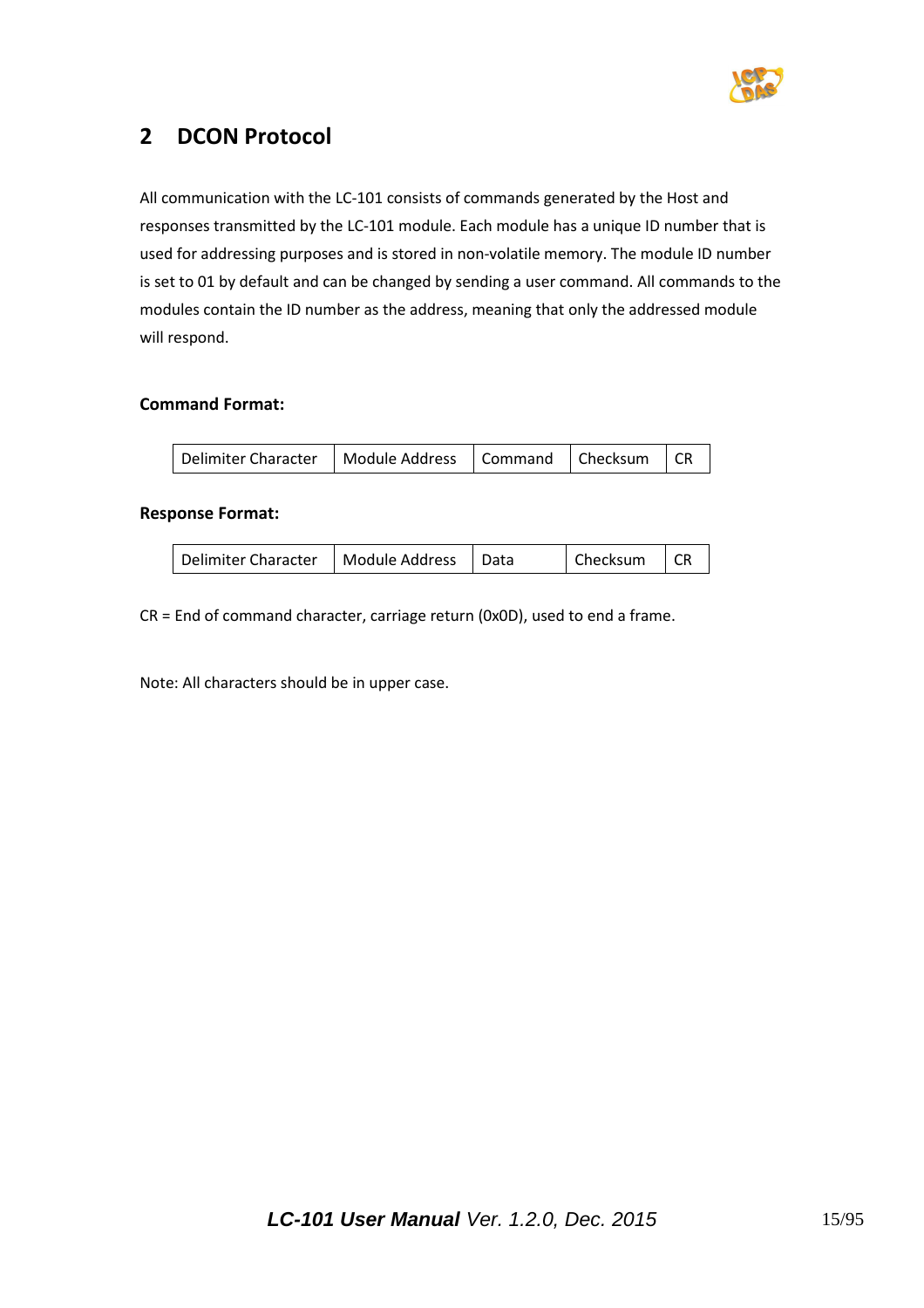

### **An Overview of the DCON Command Set**

| <b>General Command Sets</b> |             |                                                                                                  |                |
|-----------------------------|-------------|--------------------------------------------------------------------------------------------------|----------------|
| Command                     | Response    | Description                                                                                      | <b>Section</b> |
| %AANNTTCCFF                 | !AA         | Sets the Configuration of the Module                                                             | 2.1            |
| #**                         | No Response | Sends the Synchronized Sampling Command                                                          | 2.2            |
| #AA00(Data)                 | >           | Sets the Value for all Digital Output Channels                                                   | 2.3            |
| #AA0A(Data)                 | >           | Sets the Value for all Digital Output Channels                                                   | 2.4            |
| #AA10DD                     | >           | Sets the Digital Output for a Single Channel                                                     | 2.5            |
| #AAA0DD                     | >           | Sets the Digital Output for a Single Channel                                                     | 2.6            |
| #AAN                        | !AA(Data)   | Reads the Digital Input Counter Value for a Specific<br>Channel                                  | 2.7            |
| \$AA2                       | !AANNTTCCFF | Reads the Configuration of the Module                                                            | 2.8            |
| \$AA4                       | !S(Data)    | Reads the Synchronized Data                                                                      | 2.9            |
| \$AA5                       | !AAS        | Reads the Reset Status of the Module                                                             | 2.10           |
| \$AA6                       | !(Data)     | Reads the Status of the Digital Input/Output<br>Channels                                         | 2.11           |
| \$AAC                       | !AA         | Clears the Status of the Latched Digital Input<br>Channels                                       | 2.12           |
| <b>\$AACN</b>               | !AA         | Clears the Digital Input Counter                                                                 | 2.13           |
| <b>\$AAF</b>                | !AA(Data)   | Reads the Firmware Version of the Module                                                         | 2.14           |
| <b>\$AALS</b>               | !(Data)     | Reads the Status of the Latched Digital Input                                                    | 2.15           |
| \$AAM                       | !AA(Data)   | Reads the Name of the Module                                                                     | 2.16           |
| <b>\$AAP</b>                | !AASC       | Reads the Communication Protocol                                                                 | 2.17           |
| \$AAPN                      | !AA         | Sets the Communication Protocol                                                                  | 2.18           |
| @AA                         | >(Data)     | Reads the Status of the Digital Input/Output<br>Channels                                         | 2.19           |
| @AA(Data)                   | >           | Sets the Value for all Digital Output Channels                                                   | 2.20           |
| <b>\$AALCON</b>             | !AA         | Coordinates the operation status between the<br>Digital Input and the Digital Output             | 2.21           |
| \$AALC1                     | !AAN        | Reads whether or not the operation status<br>between the Digital Input and the Digital Output is | 2.22           |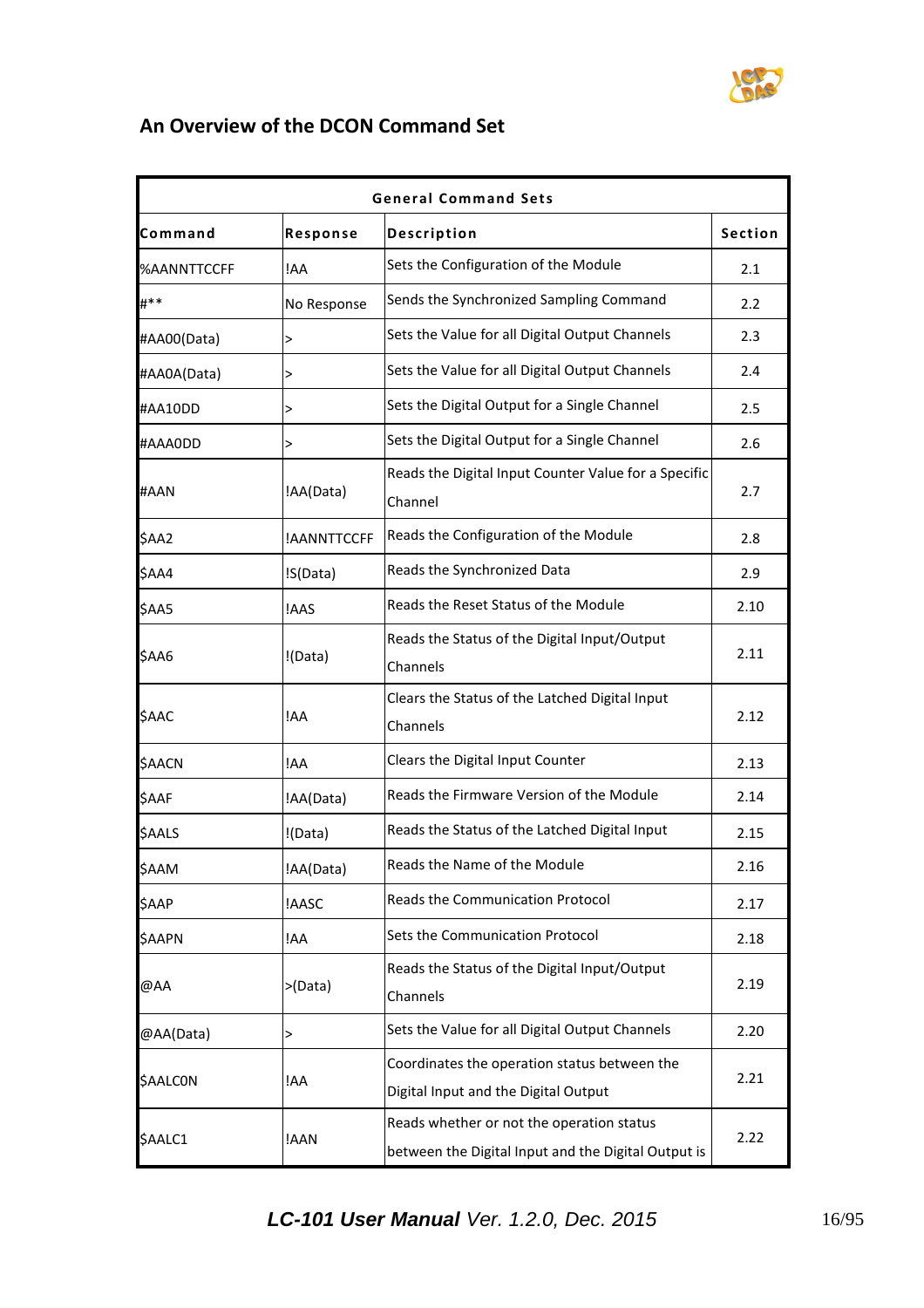

|                   |           | coordinated                                                     |      |
|-------------------|-----------|-----------------------------------------------------------------|------|
| <b>SAALC2NNNN</b> | !AA       | Sets the Active Delay Time for the Digital Output               | 2.23 |
| <b>\$AALC3</b>    | !AANNNN   | Reads the Active Delay Time for the Digital Output              | 2.24 |
| ∼AAD              | !AAVV     | Reads whether the Digital Input/Output is active or<br>inactive | 2.25 |
| ~AADVV            | !AA       | Sets the Digital Input/Output to Active                         | 2.26 |
| $\sim$ AA4P       | !AA(Data) | Reads the Digital Output Power-on Value                         | 2.27 |
| $\sim$ AA5P       | !AA       | Sets the Digital Output Power-on Value                          | 2.28 |
| $\sim$ AARD       | !AA(Data) | Reads the Response Delay Time                                   | 2.29 |
| ~AARDVV           | !AA       | Sets the Response Delay Time                                    | 2.30 |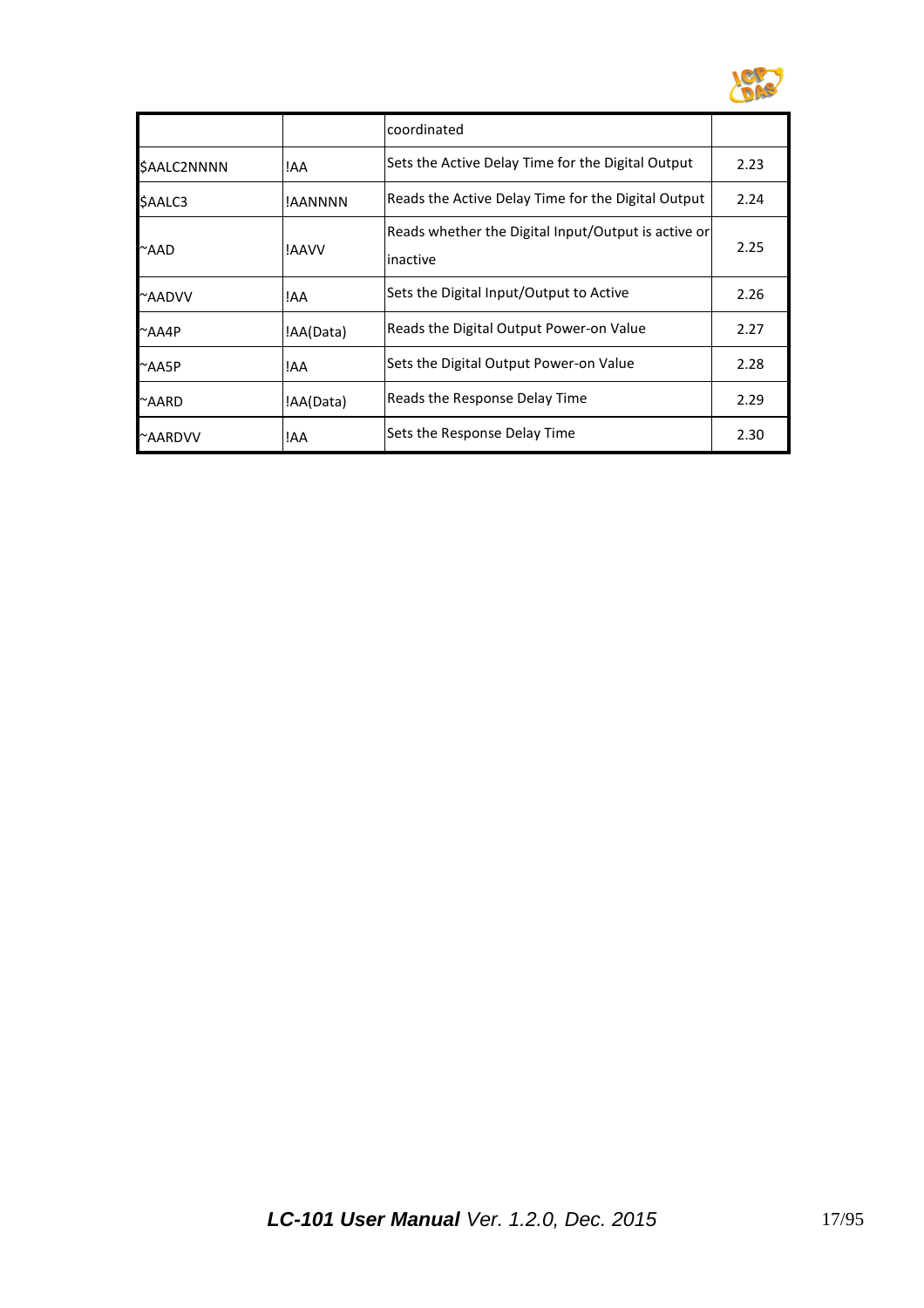

### **2.1 %AANNTTCCFF**

#### **Description:**

This command is used to set the configuration of a specified module.

#### **Syntax:**

#### **%AANNTTCCFF[CHKSUM](CR)**

- **%** Delimiter character
- **AA** The address of the module to be configured in hexadecimal format (00 to FF)
- **NN** The new address of the module in hexadecimal format (00 to FF)
- **TT** The Type code, which should be set to 40 for DIO modules
- **CC** The new Baud Rate, see Section 1.6 for details. The INIT\* pin must be connected to the ground pin in order to change Baud Rates. For modules using frame ground, this is achieved by moving the rear slide switch to the INIT position.
- FF The command used to set the counter update direction and the checksum (see Section 1.6). The INIT\* pin must be connected to the ground pin in order to change the checksum settings. For modules using frame ground, this is achieved by moving the rear slide switch to the INIT position.

#### **Response:**

| Valid Command:   | !AA[CHKSUM](CR) |
|------------------|-----------------|
| Invalid Command: | ?AA[CHKSUM](CR) |

- **!** Delimiter character to indicate that the command was valid
- **?** Delimiter character to indicate that the command was invalid. If an attempt is made to change the **Baud Rate** or **Checksum** settings without first connecting the INIT\* pin to the ground pin or without switching the rear slide switch to the INIT position, the module will return a response indicating that the command was invalid.
- **AA** The address of the responding module in hexadecimal format (00 to FF)

There will be no response if the command syntax is incorrect, there is a communication error, or there is no module with the specified address.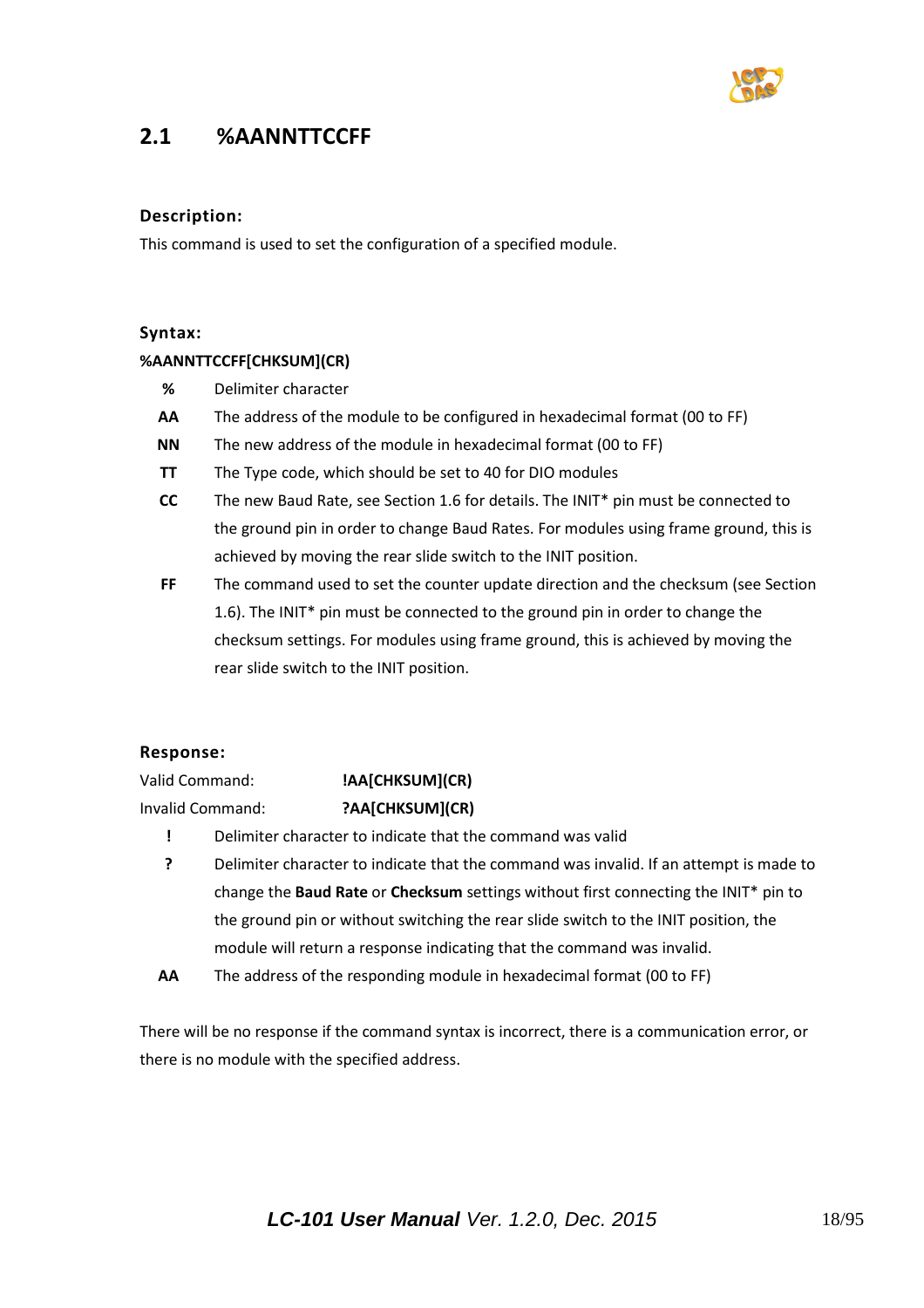

#### **Examples:**

Command: %0102400600 Response: !02

 Changes the address of module 01 to 02. The module returns a response indicating that the command was valid and includes the new address of the module.

#### Command: %0101200A00 Response: ?01

 Changes the Baud Rate of module 01 to 115200bps. The module returns a response indicating that the command was invalid, because it is not in INIT\* mode.

#### Command: %0101200A00 Response: !01

 Changes the Baud Rate of module 01 to 115200bps and the module is in INIT\* mode. The module returns a response indicating that the command was valid.

#### **Related Commands:**

Section 2.8 \$AA2

#### **Related Topics:**

Section 1.6 Software Configuration Tables

#### **Notes:**

Changes to the address and counter update direction settings take effect immediately after a valid command is received. Changes to the Baud Rate and checksum settings take effect on the next power-on reset.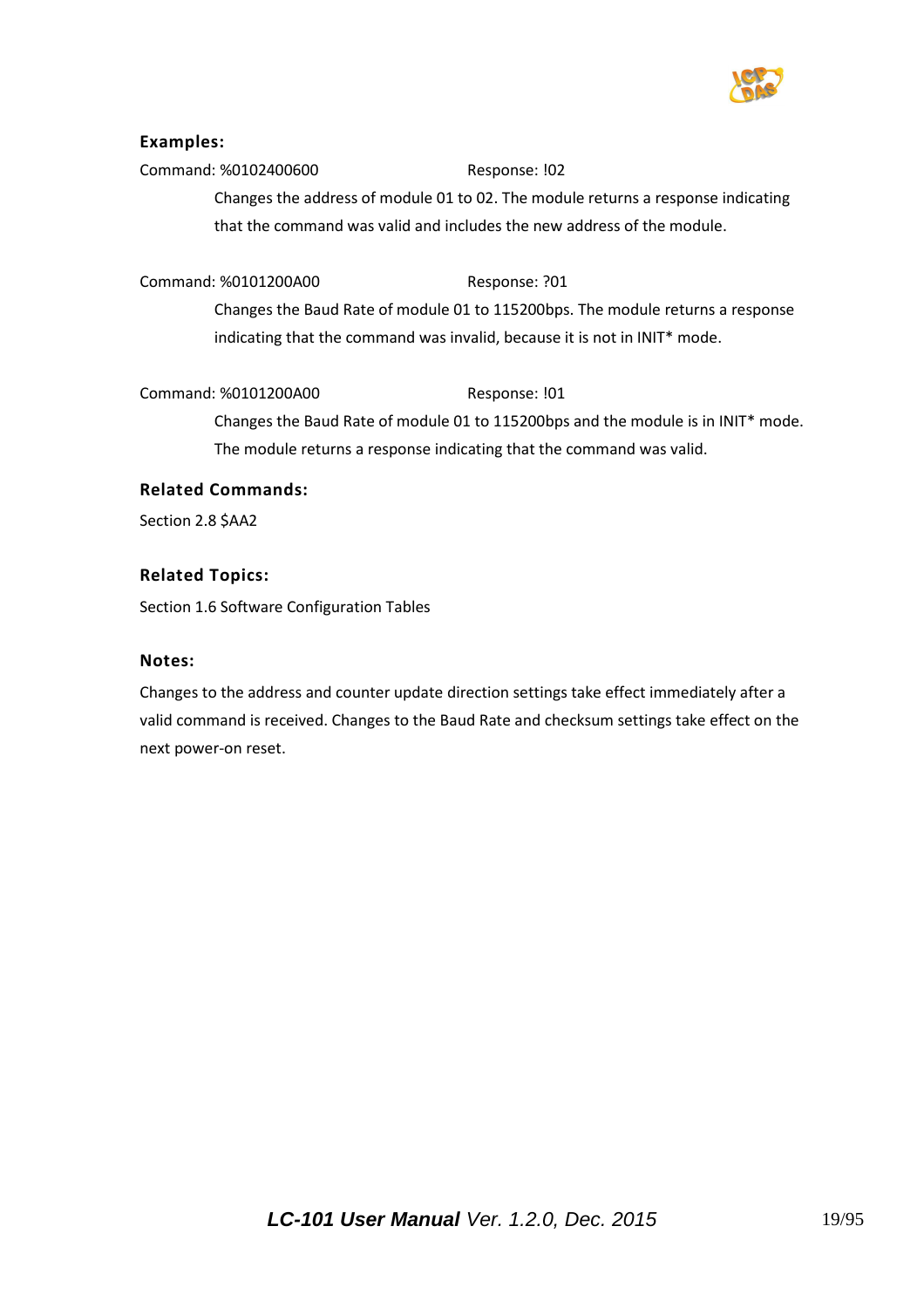

### **2.2 #\*\***

#### **Description:**

This command is used to instruct all modules to sample their input values and store the data for later retrieval.

#### **Syntax:**

#### **#\*\*[CHKSUM](CR)**

- **#** Delimiter character
- **\*\*** The Synchronized sampling command

#### **Response:**

There is no response to this command. To access the data, another command, \$AA4, must be sent. See Section 2.9 for details.

#### **Examples:**

Command: #\*\* Response: There is no response to this command. Sends the synchronized sampling command to all modules.

Command: \$014 Response: !10F0000 Reads the synchronized sampling data and the module returns a response indicating that the command was valid. The status byte of the response is 1, which means that it is the first time the synchronized sampling data has been read since the previous  $\#$ \*\* command was received.

Command: \$014 Response: !00F0000

 Reads the synchronized sampling data and the module returns a response indicating that the command was valid. The status byte of the response is 0, which means that it is **NOT** the first time the synchronized sampling data has been read since the previous #\*\* command was received.

#### **Related Commands:**

Section 2.9 \$AA4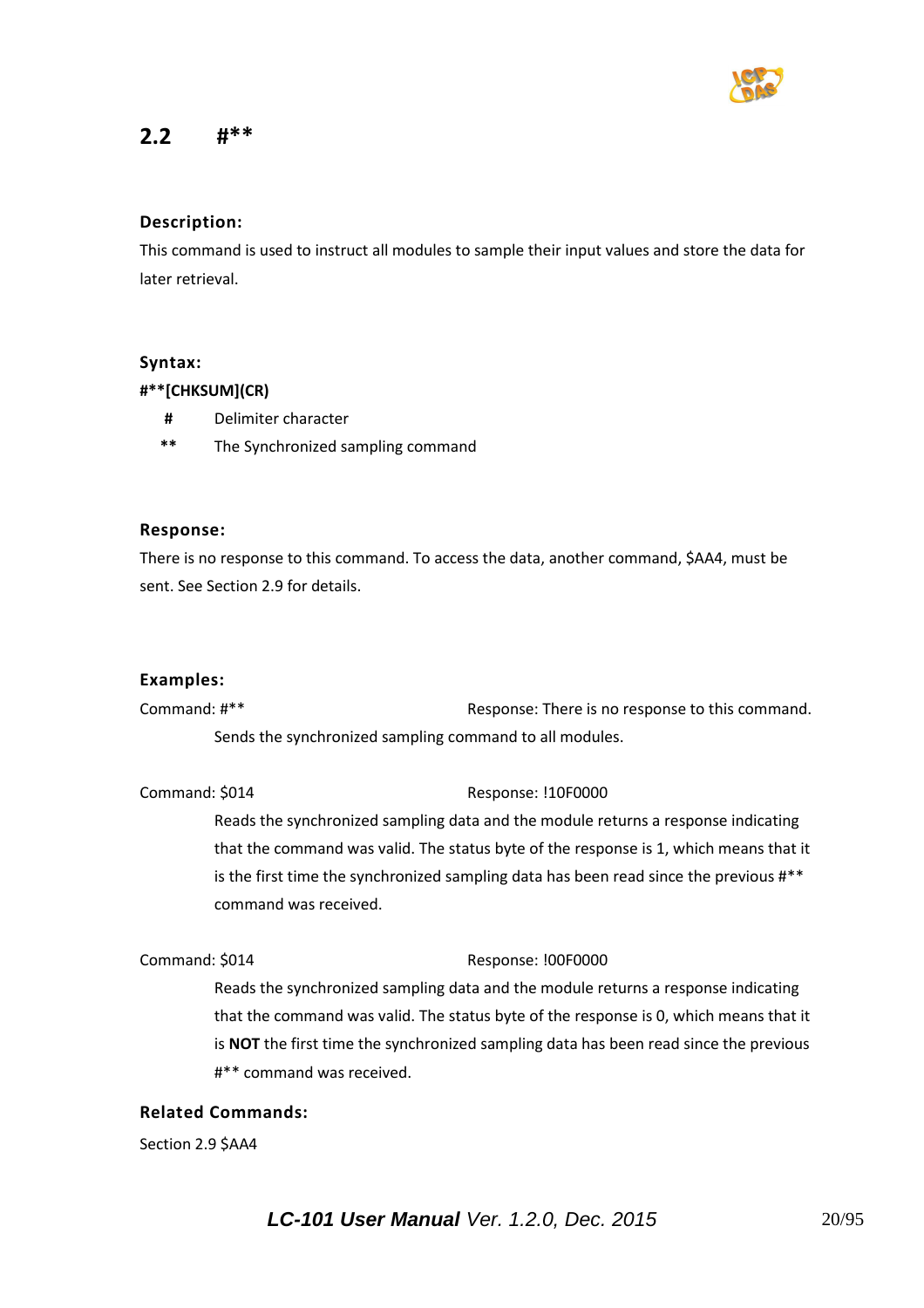

### **2.3 #AA00(Data)**

#### **Description:**

This command is used to set the Digital Output value for channel RL1 of a specified module.

#### **Syntax:**

#### **#AA00(Data)[CHKSUM](CR)**

- **#** Delimiter character
- **AA** The address of the module to be set in hexadecimal format (00 to FF)
- **00** The command to set the Digital Output value for channel RL1
- **(Data)** A two-digit hexadecimal value, where bit 0 corresponds to channel RL1. When the bit is 0, it denotes that the Digital Output channel is set to OFF, and 1 denotes that the Digital Output channel is set to ON.

#### **Response:**

| Valid Command:   | >[CHKSUM](CR)    |
|------------------|------------------|
| Invalid Command: | ?AA [CHKSUM](CR) |
| Ignored Command: | ![CHKSUM](CR)    |

- **>** Delimiter character to indicate that the command was valid
- **?** Delimiter character to indicate that the command was invalid
- **AA** The address of the responding module in hexadecimal format (00 to FF)

There will be no response if the command syntax is incorrect, there is a communication error, or there is no module with the specified address.

#### **Examples:**

Command: #020001 Response: > Sets channel RL1 of module 02 to ON, and the module returns a response indicating that the command was valid.

Command: #020002 Response: ?AA

Attempts to set channel RL2 of module 02 to ON, but the module returns a response

**LC-101 User Manual** Ver. 1.2.0, Dec. 2015 21/95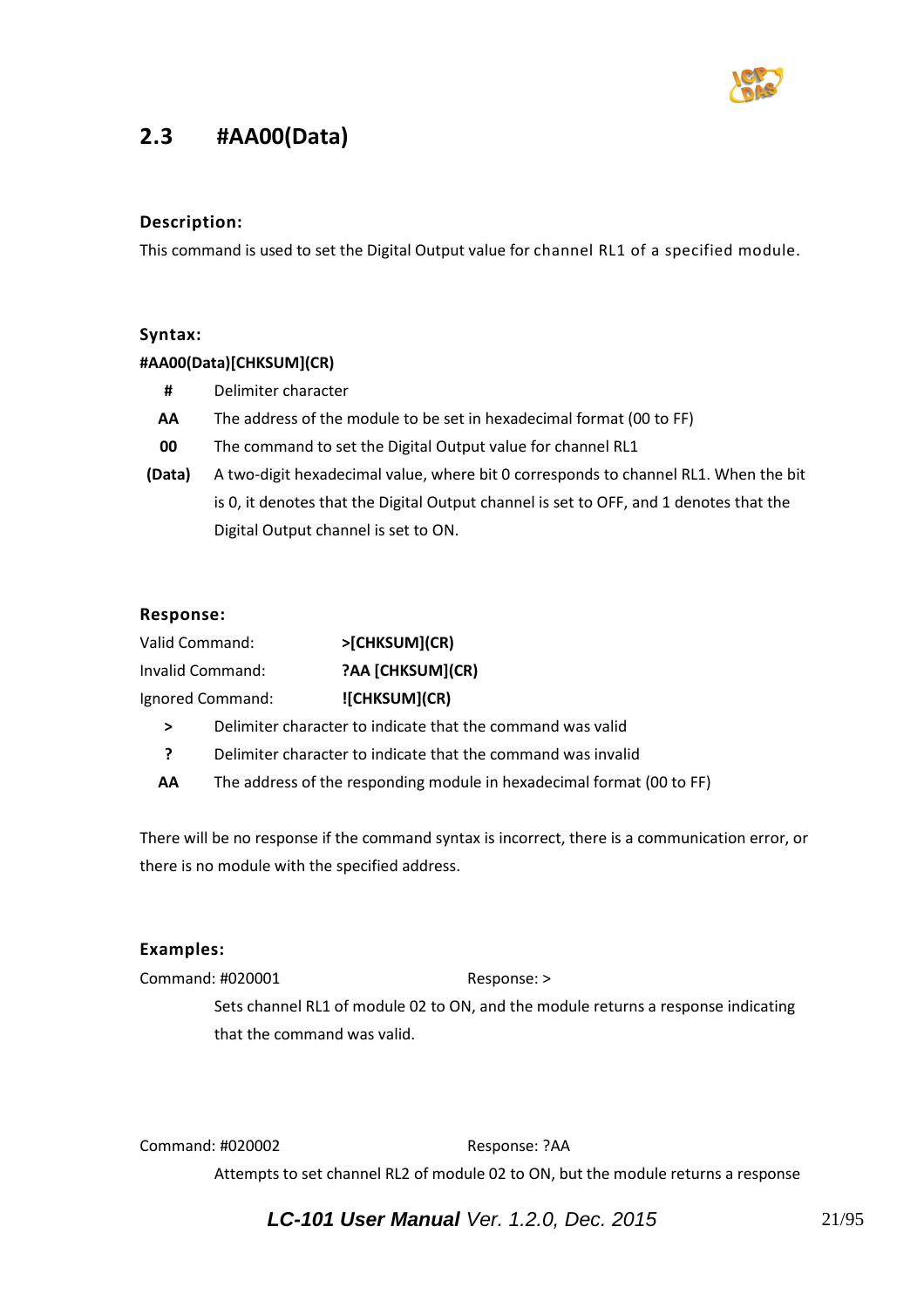

indicating that the command was invalid because channel RL2 does not exist.

#### **Related Commands:**

Section 2.4 #AA0A(Data), Section 2.5 #AA10DD, Section 2.6 #AAA0DD

#### **Related Topics:**

Section 1.6 Software Configuration Tables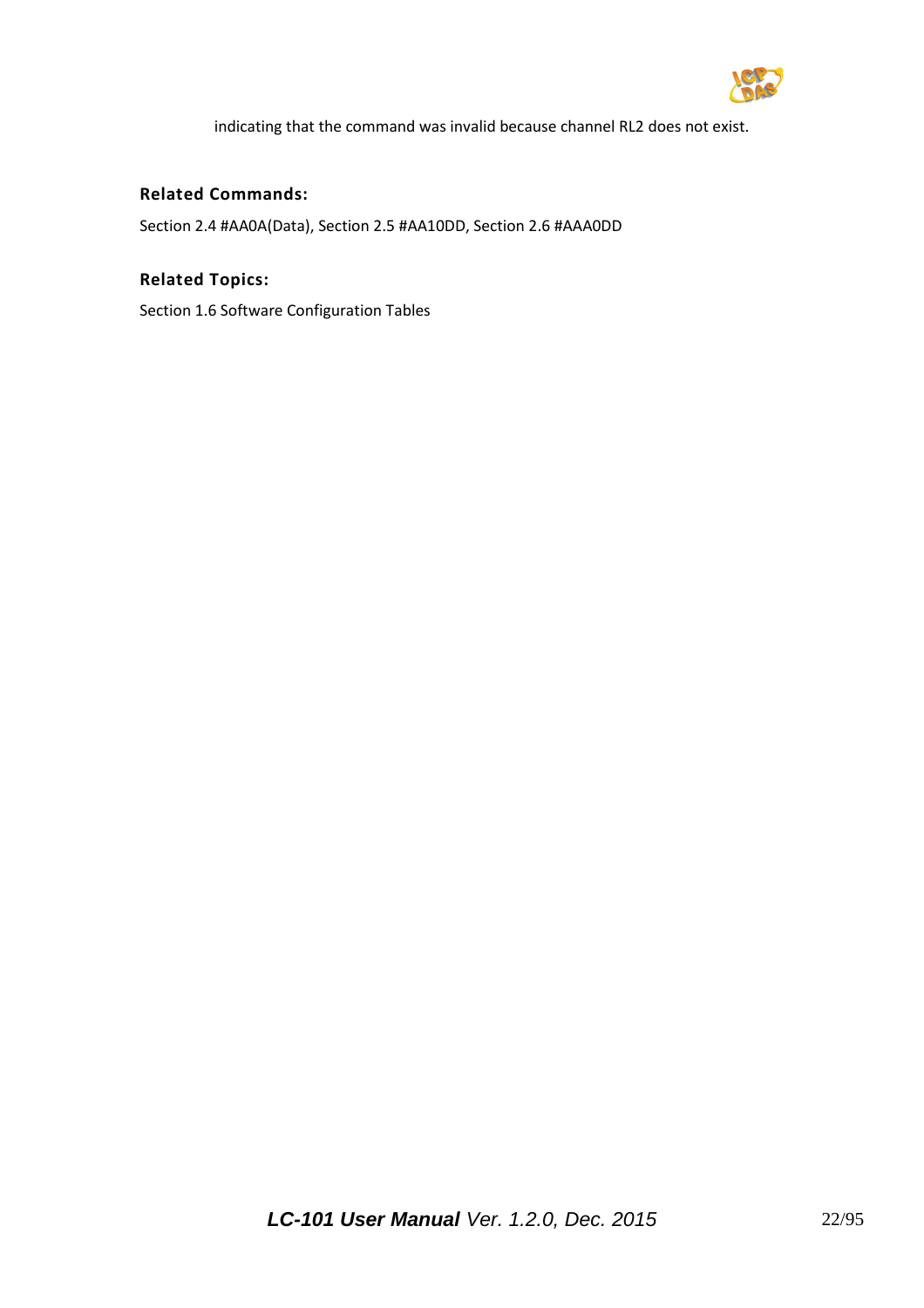

### **2.4 #AA0A(Data)**

#### **Description:**

This command is used to set the Digital Output value for channel RL1 of a specified module.

#### **Syntax:**

#### **#AA0A(Data)[CHKSUM](CR)**

- **#** Delimiter character
- **AA** The address of the module to be set in hexadecimal format (00 to FF)
- **0A** The command to set the Digital Output value for channel RL1
- **(Data)** A two-digit hexadecimal value, where bit 0 corresponds to channel RL1. When the bit is 0, it denotes that the Digital Output channel is set to OFF, and 1 denotes that the Digital Output channel is set to ON.

#### **Response:**

| Valid Command:   | $>$ [CHKSUM](CR) |
|------------------|------------------|
| Invalid Command: | ?AA [CHKSUM](CR) |
| Ignored Command: | ![CHKSUM](CR)    |

- **>** Delimiter character to indicate that the command was valid
- **?** Delimiter character to indicate that the command was invalid
- **AA** The address of the responding module in hexadecimal format (00 to FF)

There will be no response if the command syntax is incorrect, there is a communication error, or there is no module with the specified address.

#### **Examples:**

Command: #020A01 Response: > Sets channel RL1 of module 02 to ON, and the module returns a response indicating that the command was valid.

Command: #020A02 Response: ?AA Attempts to set channel RL2 of module 02 to ON, but the module returns a response indicating that the command was invalid because channel RL2 does not exist.

#### **LC-101 User Manual** Ver. 1.2.0, Dec. 2015 23/95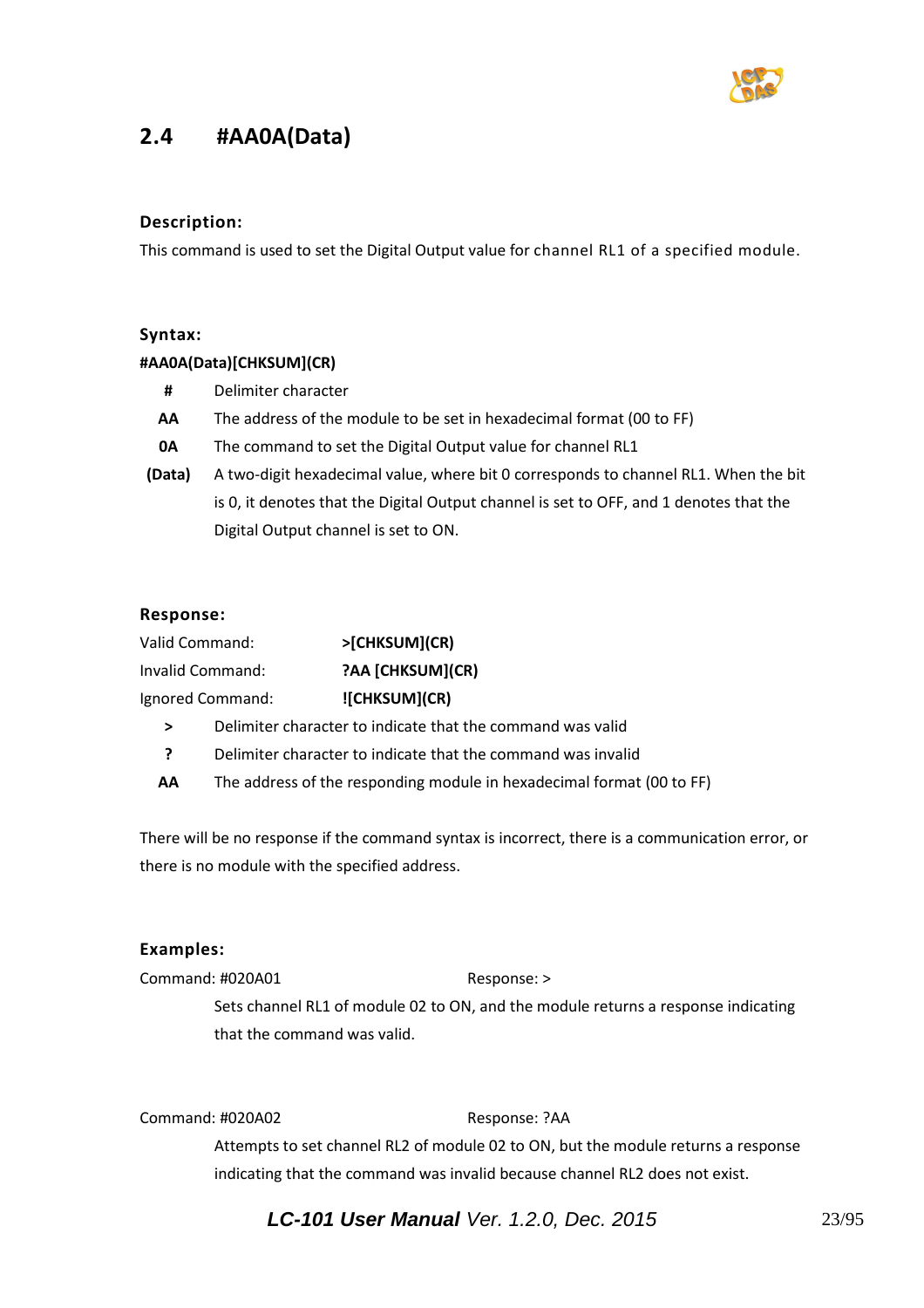

#### **Related Commands:**

Section 2.3 #AA00(Data), Section 2.5 #AA10DD, Section 2.6 #AAA0DD

#### **Related Topics:**

Section 1.6 Software Configuration Tables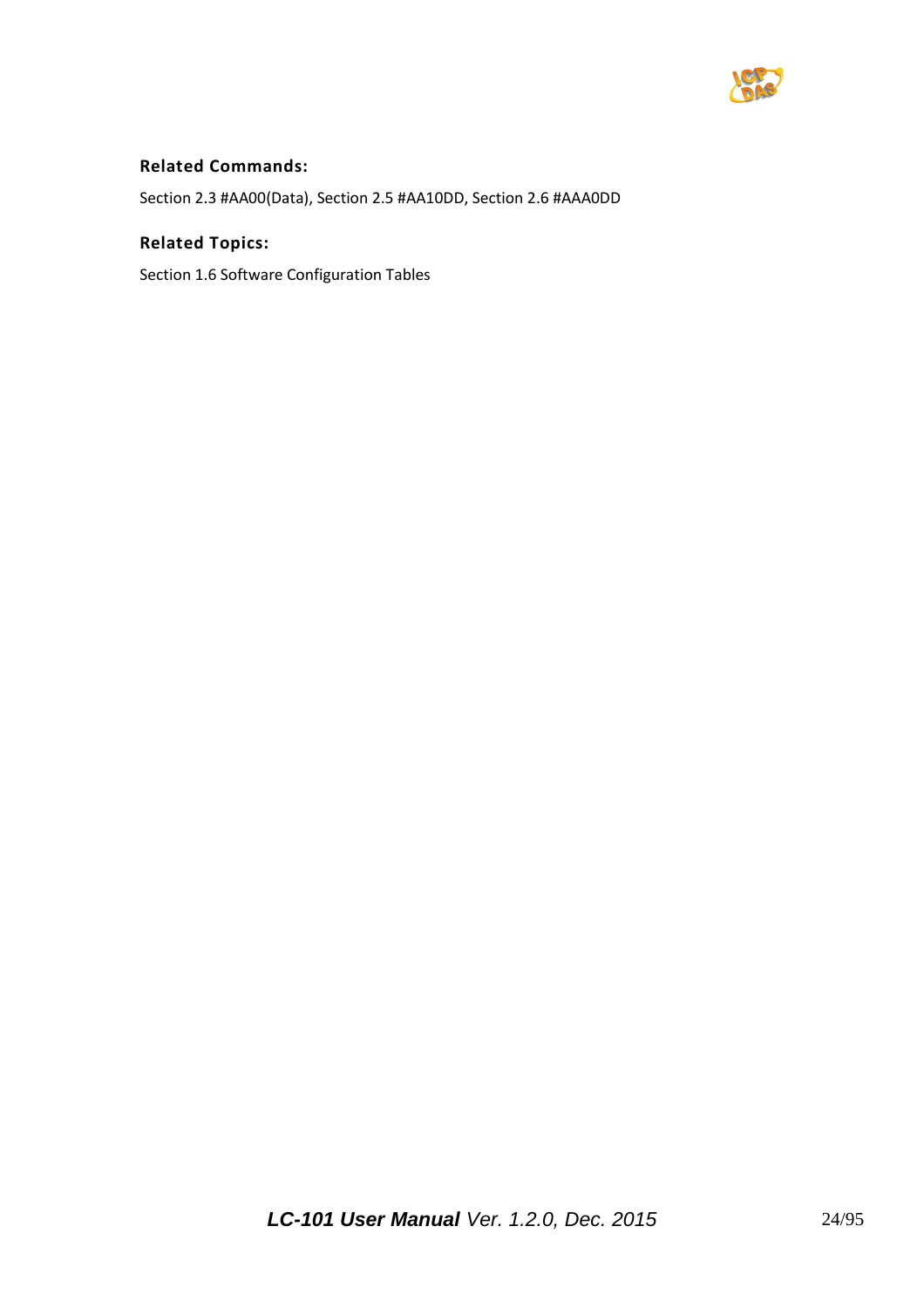

### **2.5 #AA10DD**

#### **Description:**

This command is used to set the Digital Output value for a single channel of a specified module.

#### **Syntax:**

#### **#AA10DD[CHKSUM](CR)**

- **#** Delimiter character
- **AA** The address of the module to be set in hexadecimal format (00 to FF)
- **1** The command to set the Digital Output for a single channel
- **0** Specifies the relay output channel to be set, zero based
- **DD** The command to set the relay output channel:
	- 00: Sets the relay output channel to OFF
	- 01: Sets the relay output channel to ON

#### **Response:**

| Valid Command:   | >[CHKSUM](CR)    |
|------------------|------------------|
| Invalid Command: | ?AA [CHKSUM](CR) |
| Ignored Command: | ![CHKSUM](CR)    |

- **>** Delimiter character to indicate that the command was valid
- **?** Delimiter character to indicate that the command was invalid
- **AA** The address of the responding module in hexadecimal format (00 to FF)

There will be no response if the command syntax is incorrect, there is a communication error, or there is no module with the specified address.

#### **Examples:**

Command: #021001 Response: >

 Sets channel RL1 of module 02 to ON, and the module returns a response indicating that the command was valid.

Command: #021101 Response: ?AA

Attempts to set channel RL2 of module 02 to ON, but the module returns a response

**LC-101 User Manual** Ver. 1.2.0, Dec. 2015 25/95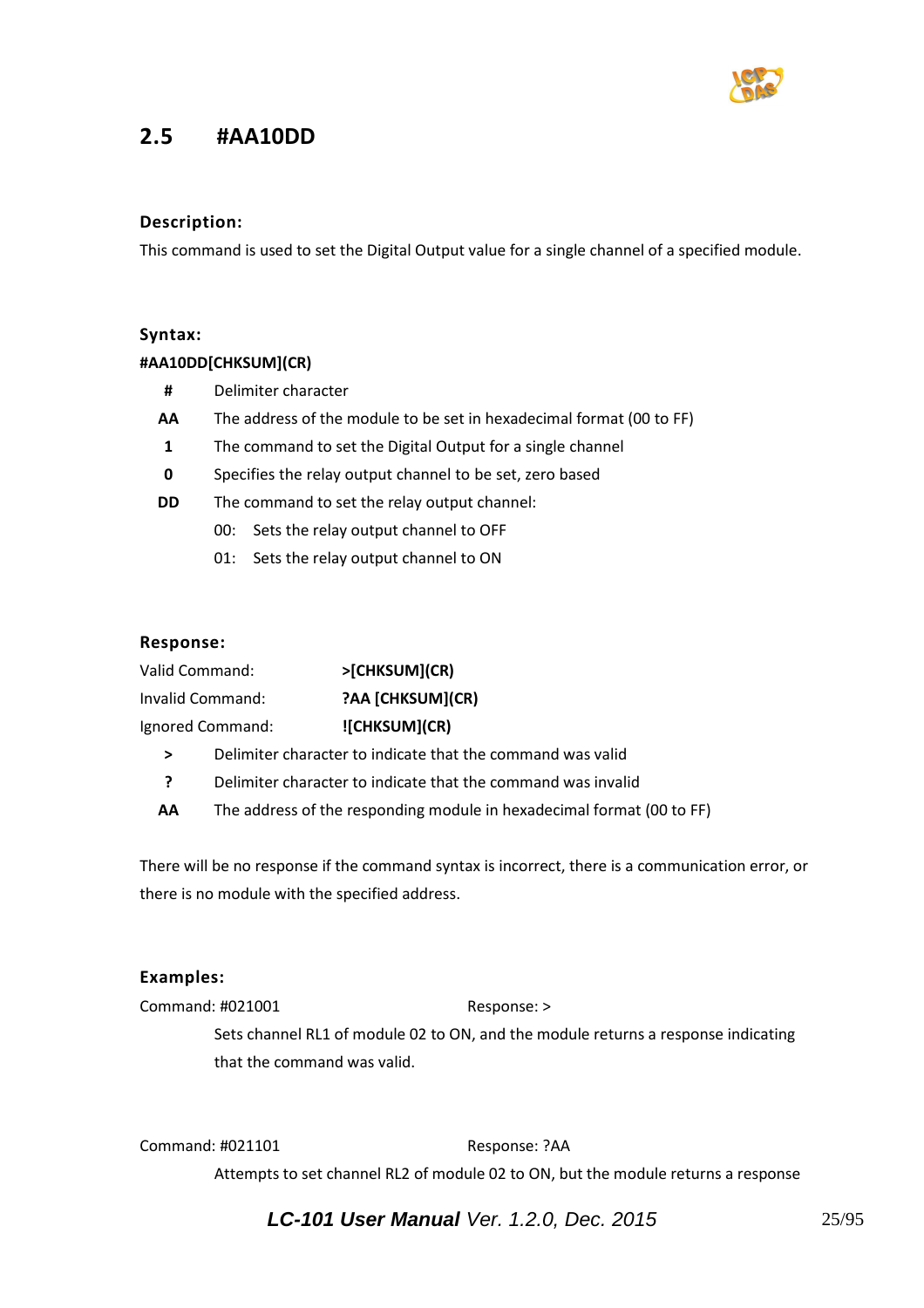

indicating that the command was invalid because channel RL2 does not exist.

#### **Related Commands:**

Section 2.3 #AA00(Data), Section 2.4 #AA0A(Data), Section 2.6 #AAA0DD

#### **Related Topics:**

Section 1.6 Software Configuration Tables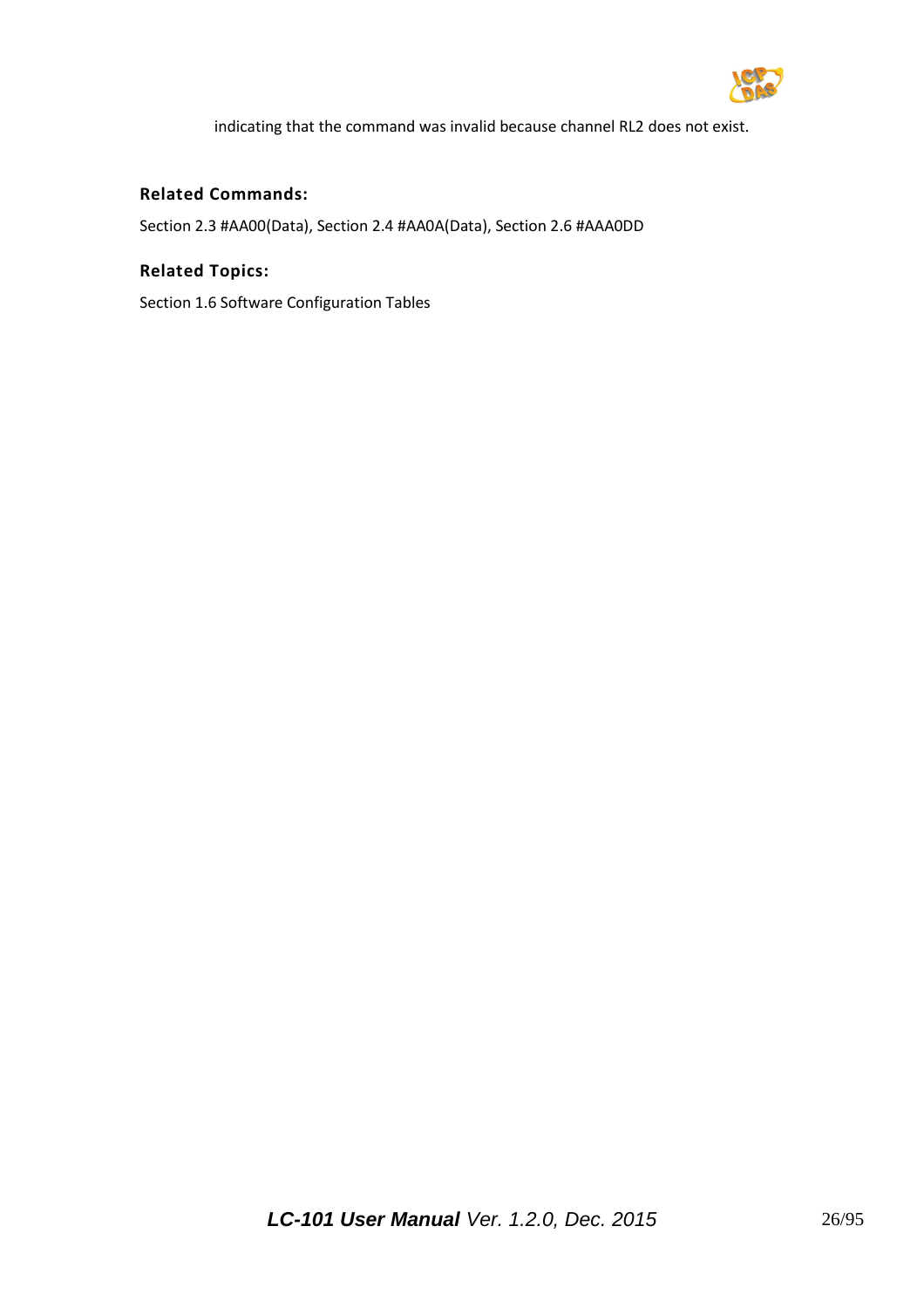

### **2.6 #AAA0DD**

#### **Description:**

This command is used to set the Digital Output value for a single channel of a specified module.

#### **Syntax:**

#### **#AAA0DD[CHKSUM](CR)**

- **#** Delimiter character
- **AA** The address of the module to be set in hexadecimal format (00 to FF)
- **A** The command to set the Digital Output value for a single channel
- **0** Specifies the relay output channel to be set, zero based
- **DD** The command to set the relay output channel:
	- 00: Sets the relay output channel to OFF.
	- 01: Sets the relay output channel to ON.

#### **Response:**

| Valid Command:   | >[CHKSUM](CR)    |
|------------------|------------------|
| Invalid Command: | ?AA [CHKSUM](CR) |
| Ignored Command: | ![CHKSUM](CR)    |

- **>** Delimiter character to indicate that the command was valid
- **?** Delimiter character to indicate that the command was invalid
- **AA** The address of the responding module in hexadecimal format (00 to FF)

There will be no response if the command syntax is incorrect, there is a communication error, or there is no module with the specified address.

#### **Examples:**

Command: #02A001 Response: >

 Sets channel RL1 of module 02 to ON, and the module returns a response indicating that the command was valid.

Command: #02A101 Response: ?AA

Attempts to set channel RL2 of module 02 to ON, but the module returns a response

**LC-101 User Manual** Ver. 1.2.0, Dec. 2015 27/95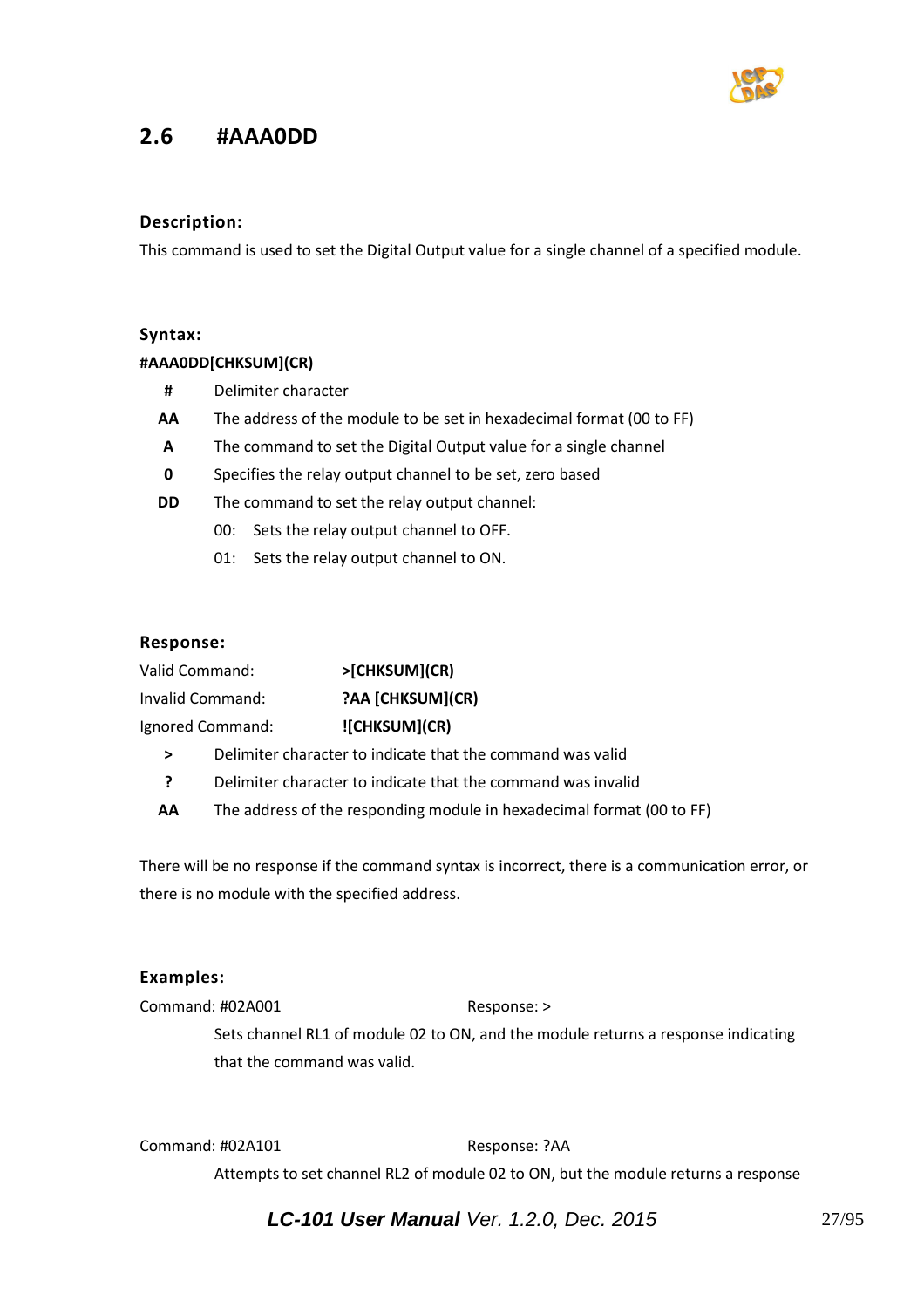

indicating that the command was invalid because channel RL2 does not exist.

#### **Related Commands:**

Section 2.3 #AA00(Data), Section 2.4 #AA0A(Data), Section 2.5 #AA10DD

#### **Related Topics:**

Section 1.6 Software Configuration Tables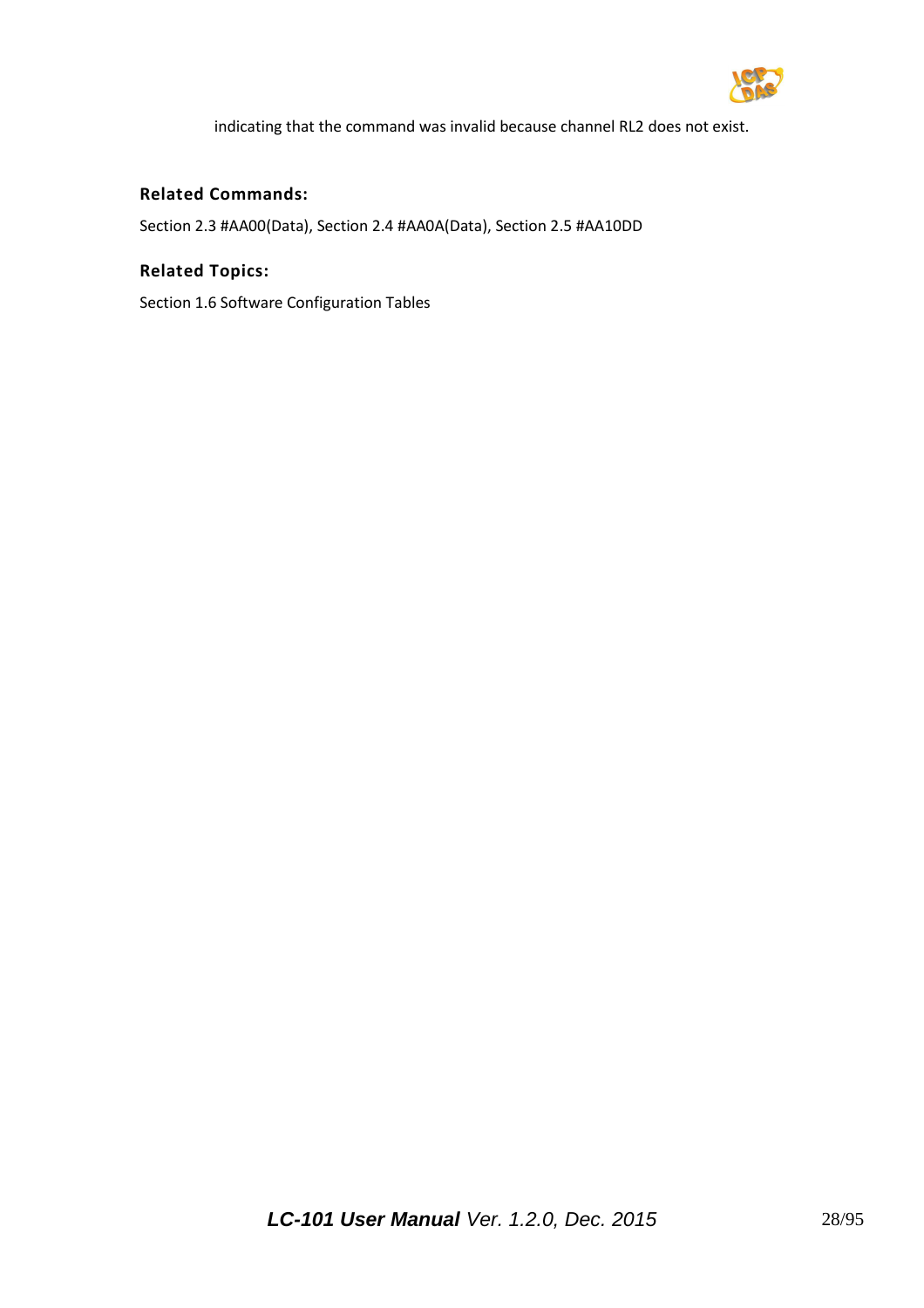

### **2.7 #AAN**

#### **Description:**

This command is used to read the Digital Input counter value from a specific channel of a specified module.

#### **Syntax:**

#### **#AAN[CHKSUM](CR)**

- **#** Delimiter character
- **AA** The address of the module to be read in hexadecimal format (00 to FF)
- **N** The channel to be read, zero based

#### **Response:**

Valid Command: **!AA(Data)[CHKSUM](CR)**  Invalid Command: **?AA[CHKSUM](CR)** 

- **!** Delimiter character to indicate that the command was valid.
- **?** Delimiter character to indicate that the command was invalid.
- **AA** The address of the responding module in hexadecimal format (00 to FF)
- **(Data)** A five-digit decimal value representing the Digital Input counter data from the specified channel (00000 to 65535)

There will be no response if the command syntax is incorrect, there is a communication error, or there is no module with the specified address.

#### **Examples:**

Command: #030 **Response: !0300103** 

 Reads the Digital Input counter value from channel 0 of module 03 and returns a response indicating that the command was valid, with a counter value of 103.

Command: #029 Response: ?02 Attempts to read the Digital Input counter value from channel 9 of module 02, but the module returns a response indicating that the command was invalid because channel 9 does not exist.

### **LC-101 User Manual** Ver. 1.2.0, Dec. 2015 29/95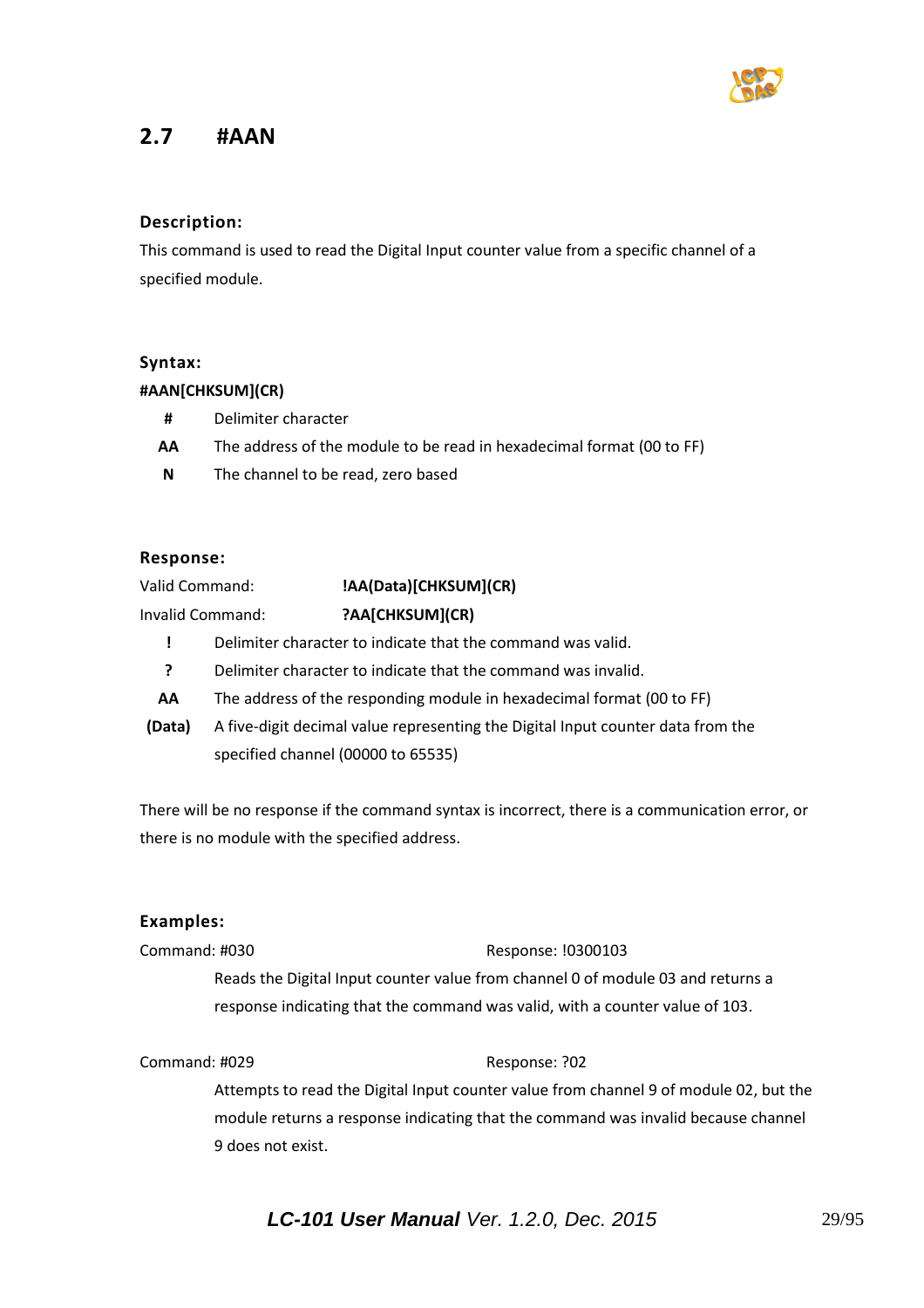

#### **Related Commands:**

Section 2.13 #AACN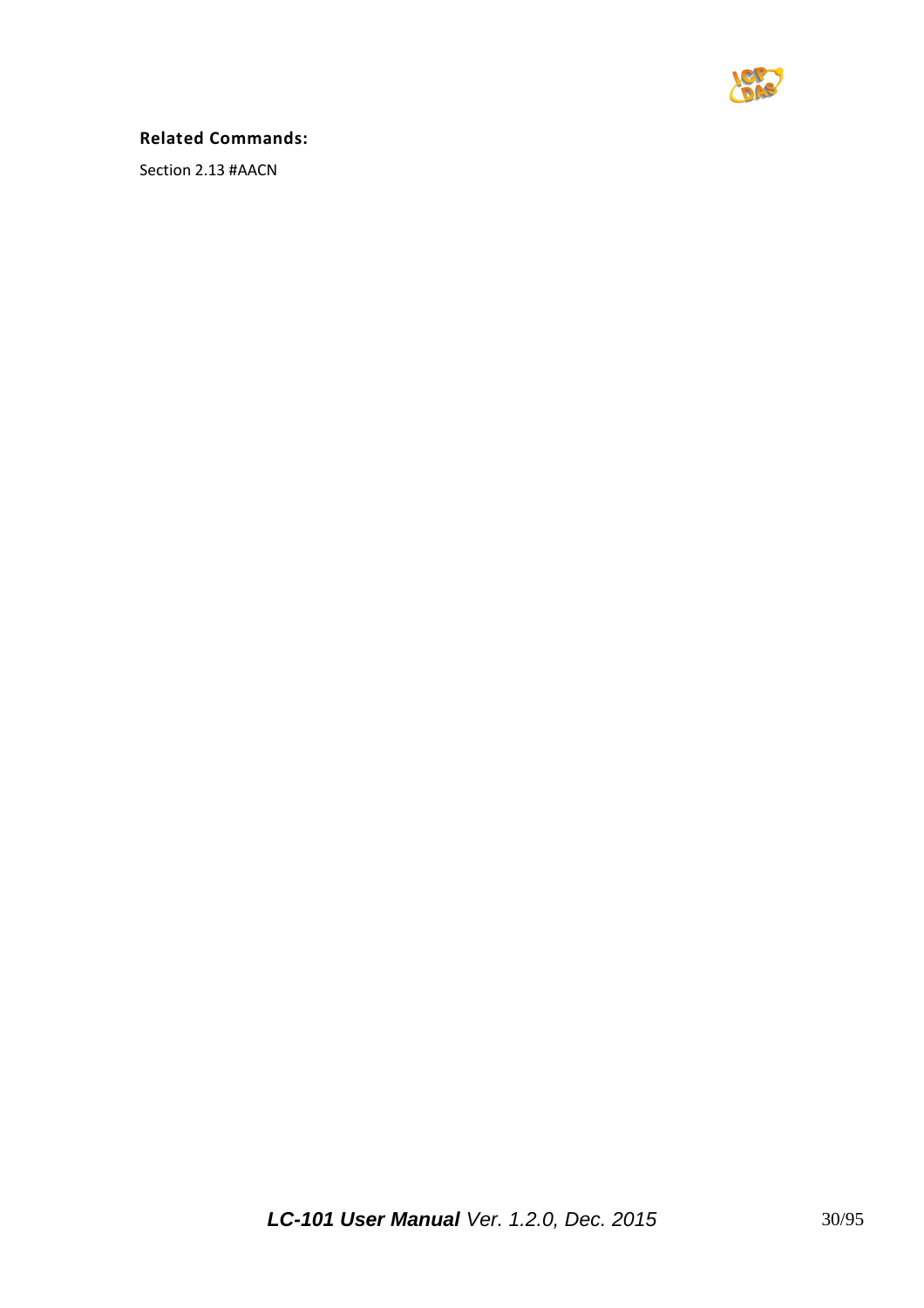

### **2.8 \$AA2**

#### **Description:**

This command is used to read the configuration of a specified module.

#### **Syntax:**

#### **\$AA2[CHKSUM](CR)**

- **\$** Delimiter character
- **AA** The address of the module to be read in hexadecimal format (00 to FF)
- **2** The command to read the configuration of the module

#### **Response:**

| Valid Command: |                  | !AATTCCFF[CHKSUM](CR)                                                             |
|----------------|------------------|-----------------------------------------------------------------------------------|
|                | Invalid Command: | ?AA[CHKSUM](CR)                                                                   |
|                |                  | Delimiter character to indicate that the command was valid                        |
| ?              |                  | Delimiter character to indicate that the command was invalid                      |
| AA             |                  | The address of the responding module in hexadecimal format (00 to FF)             |
| TΤ             |                  | The Type code for the module, which should be 40 for DIO modules                  |
| <b>CC</b>      |                  | The Baud Rate for the module. See Section 1.6 for details.                        |
| <b>FF</b>      |                  | The checksum and counter update direction settings of the module. See Section 1.6 |
|                | for details.     |                                                                                   |

There will be no response if the command syntax is incorrect, there is a communication error, or there is no module with the specified address.

#### **Examples:**

Command: \$012 Response: !01400600 Reads the configuration of module 01 and returns a response indicating that the command was valid, and showing that the Type code is set to 40, the Baud Rate is 9600 bps, the Checksum is Disabled and the counter update direction is Falling Edge.

Command: \$032 Response: ?03

 Attempts to read the configuration of module 03, but returns a response indicating that the command was invalid because module 03 does not exist.

### **LC-101 User Manual** Ver. 1.2.0, Dec. 2015 31/95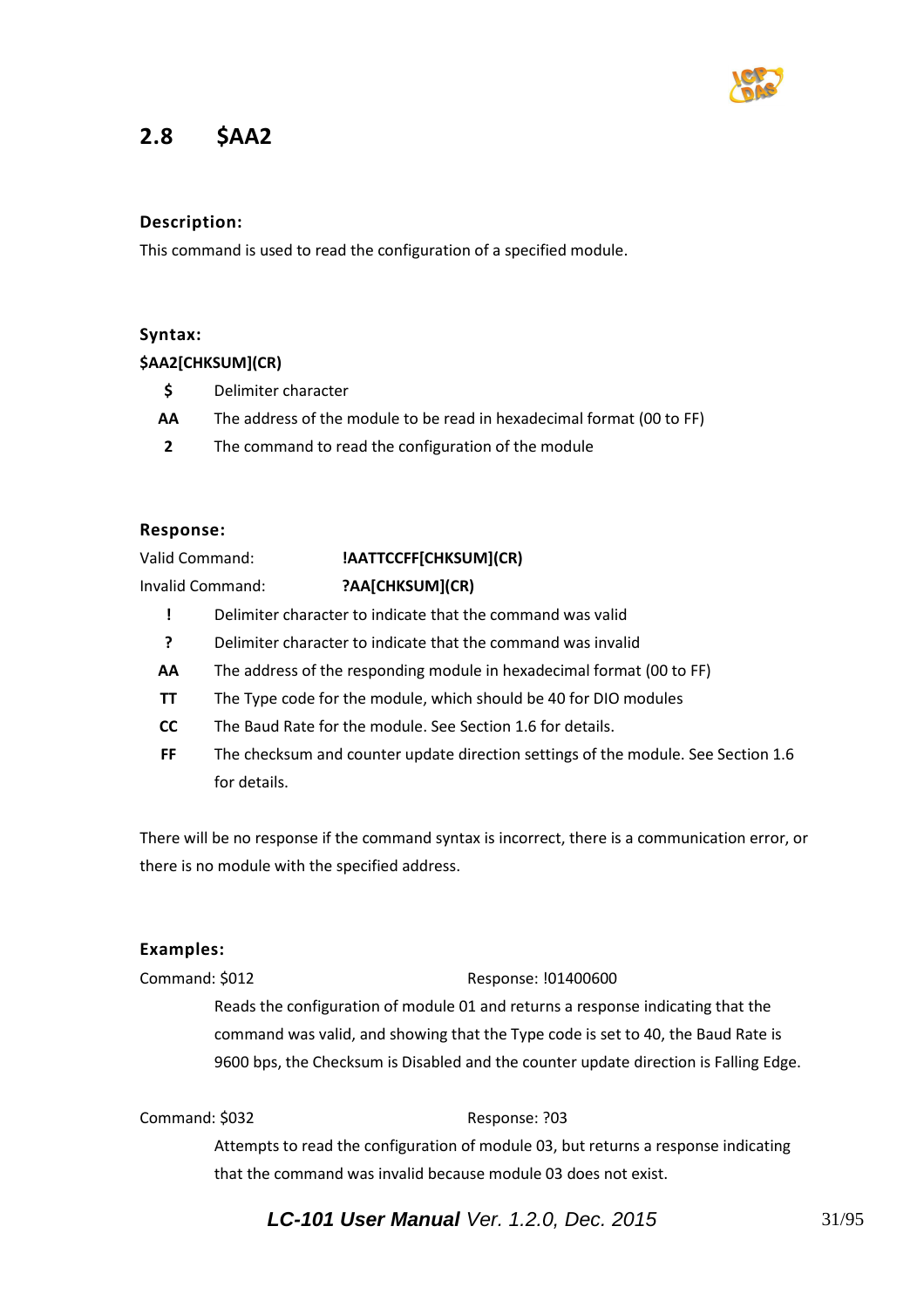

#### **Related Commands:**

Section 2.1 %AANNTTCCFF

### **Related Topics:**

Section 1.5 DIP Switch Configuration Section 1.6 Software Configuration Tables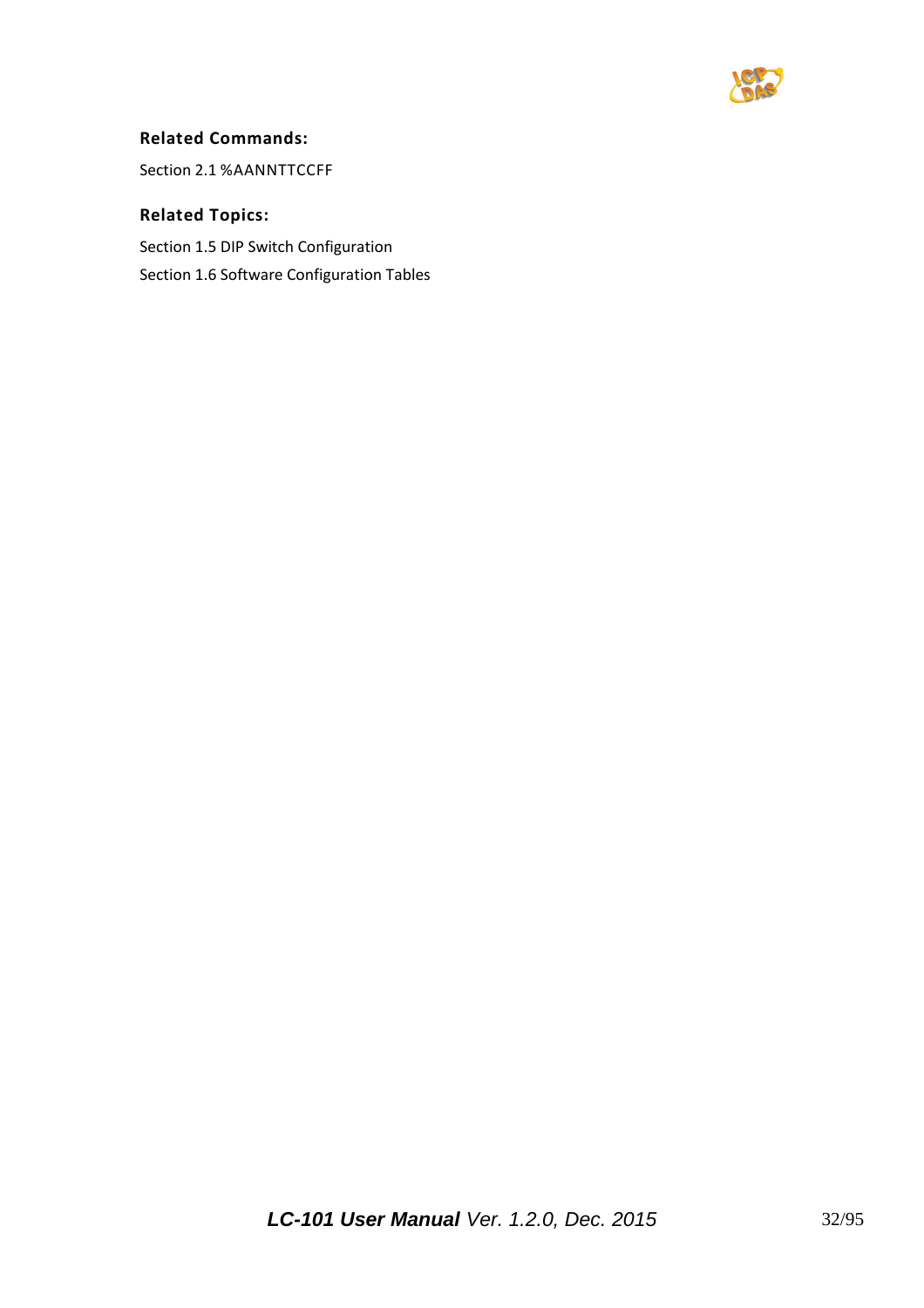

### **2.9 \$AA4**

#### **Description:**

This command is used to read the synchronized sampling data that was stored when the last #\*\* command was sent.

#### **Syntax:**

#### **\$AA4[CHKSUM](CR)**

- **\$** Delimiter character
- **AA** The address of the module to be read in hexadecimal format (00 to FF)
- **4** The command to read the synchronized sampling data

#### **Response:**

Valid Command: **!S(Data)[CHKSUM](CR)**  Invalid Command: **?AA[CHKSUM](CR) !** Delimiter character to indicate that the command was valid **?** Delimiter character to indicate that the command was invalid **AA** The address of the responding module in hexadecimal format (00 to FF) **S** The status of the synchronized sampling data: 0: This is **NOT** the first time that the data has been read 1: This is the first time that the data has been read

**(Data)** The synchronized sampling data. See Section 1.6 for details of the data format.

There will be no response if the command syntax is incorrect, there is a communication error, or there is no module with the specified address.

#### **Examples:**

Command: \$014 Response: ?01

 Attempts to read the synchronized sampling data for module 01, but returns a response indicating that the command was invalid because the Synchronized Sampling Command, #\*\*, was not sent in advance.

Command: #\*\* Response: There is no response to this command. Sends the synchronized sampling command to all modules.

#### **LC-101 User Manual** Ver. 1.2.0, Dec. 2015 33/95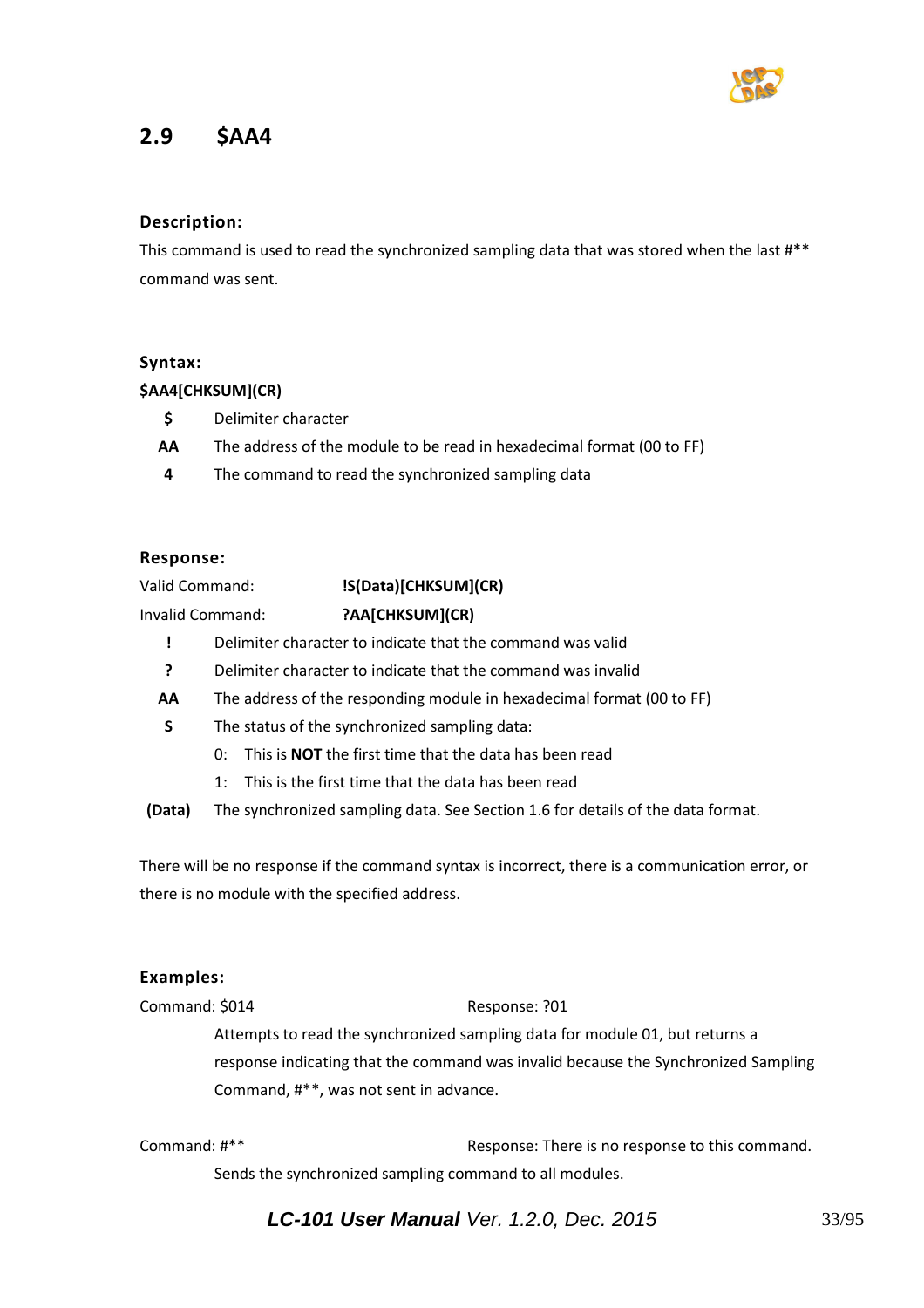

#### Command: \$014 Response: !1000F00

 Reads the synchronized sampling data for module 01. The module returns a response indicating that the command was valid containing the synchronized sampling data, and sets the status byte to 1 to signify that this is the first time that the synchronized sampling data has been read.

#### Command: \$014 Response: !0000F00

 Reads the synchronized sampling data for module 01. The module returns a response indicating that the command was valid containing the synchronized sampling data, and sets the status byte to 0 to signify that the synchronized sampling data has been read.

#### Command: \$034 Response: ?03

 Attempts to read the synchronized sampling data for module 03, but returns a response indicating that the command was invalid because module 03 does not exist.

#### **Related Commands:**

Section 2.2 #\*\*

#### **Related Topics:**

Section 1.6 Software Configuration Tables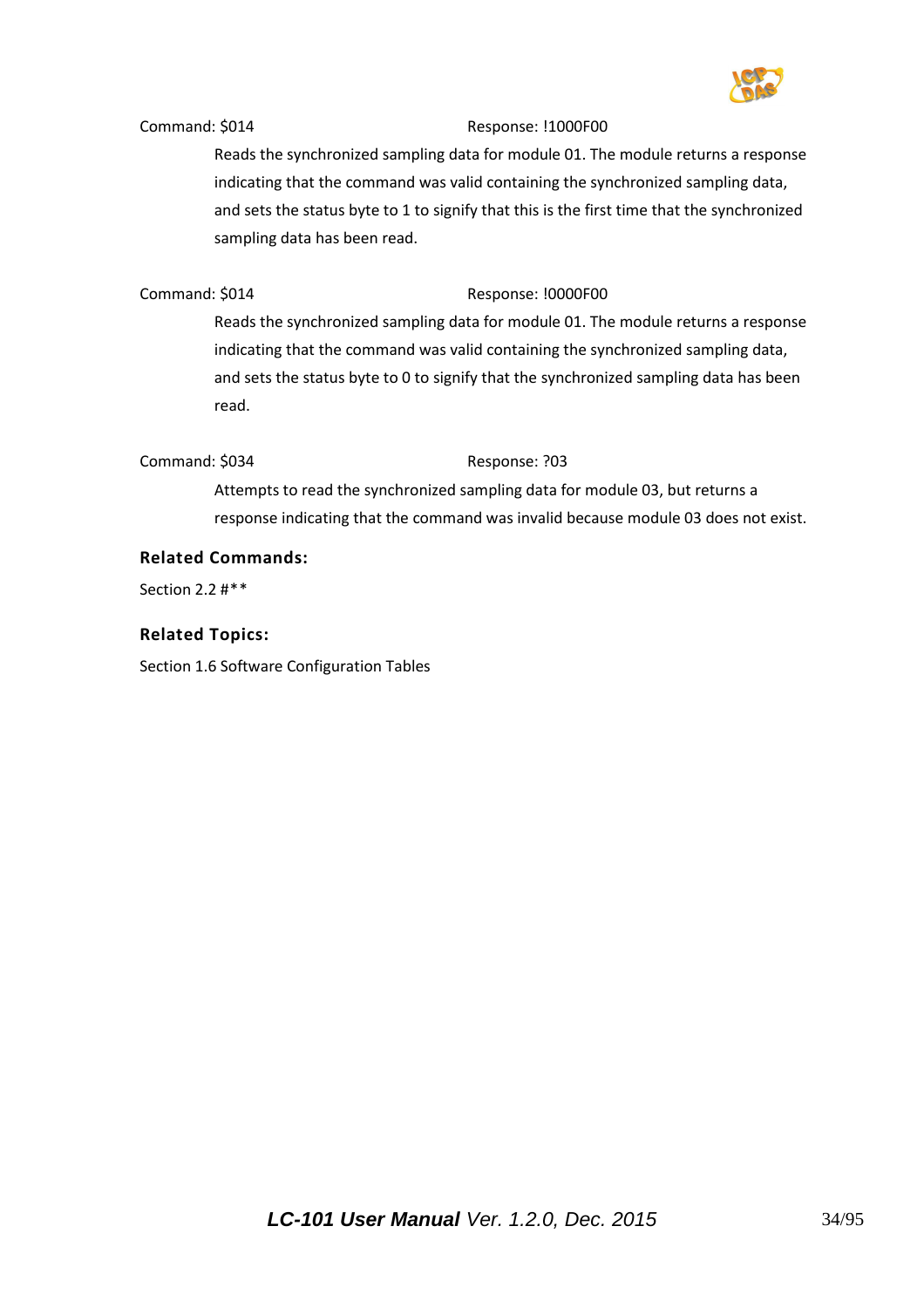

### **2.10 \$AA5**

#### **Description:**

This command is used to read the reset status for a specified module.

#### **Syntax:**

#### **\$AA5[CHKSUM](CR)**

- **\$** Delimiter character
- **AA** The address of the module to be read in hexadecimal format (00 to FF)
- **5** The command to read the reset status of the module

#### **Response:**

| Valid Command:   |                                                                       | !AAS[CHKSUM](CR)                                                                    |
|------------------|-----------------------------------------------------------------------|-------------------------------------------------------------------------------------|
| Invalid Command: |                                                                       | ?AA[CHKSUM](CR)                                                                     |
|                  | Delimiter character to indicate that the command was valid            |                                                                                     |
| ?                | Delimiter character to indicate that the command was invalid          |                                                                                     |
| AA               | The address of the responding module in hexadecimal format (00 to FF) |                                                                                     |
| S.               | The reset status of the module:                                       |                                                                                     |
|                  |                                                                       | 0: This is <b>NOT</b> the first time the command has been sent since the module was |
|                  |                                                                       | powered on, which denotes that there has been no module reset since the last \$AA5  |

command was sent.

There will be no response if the command syntax is incorrect, there is a communication error, or there is no module with the specified address.

Examples:

Command: \$015 Response: !011

 Reads the reset status for module 01 and returns a response indicating that the command was valid, and that it is the first time the \$AA5 command has been sent since the module was powered on.

Command: \$015 Response: !010

**LC-101 User Manual** Ver. 1.2.0, Dec. 2015 35/95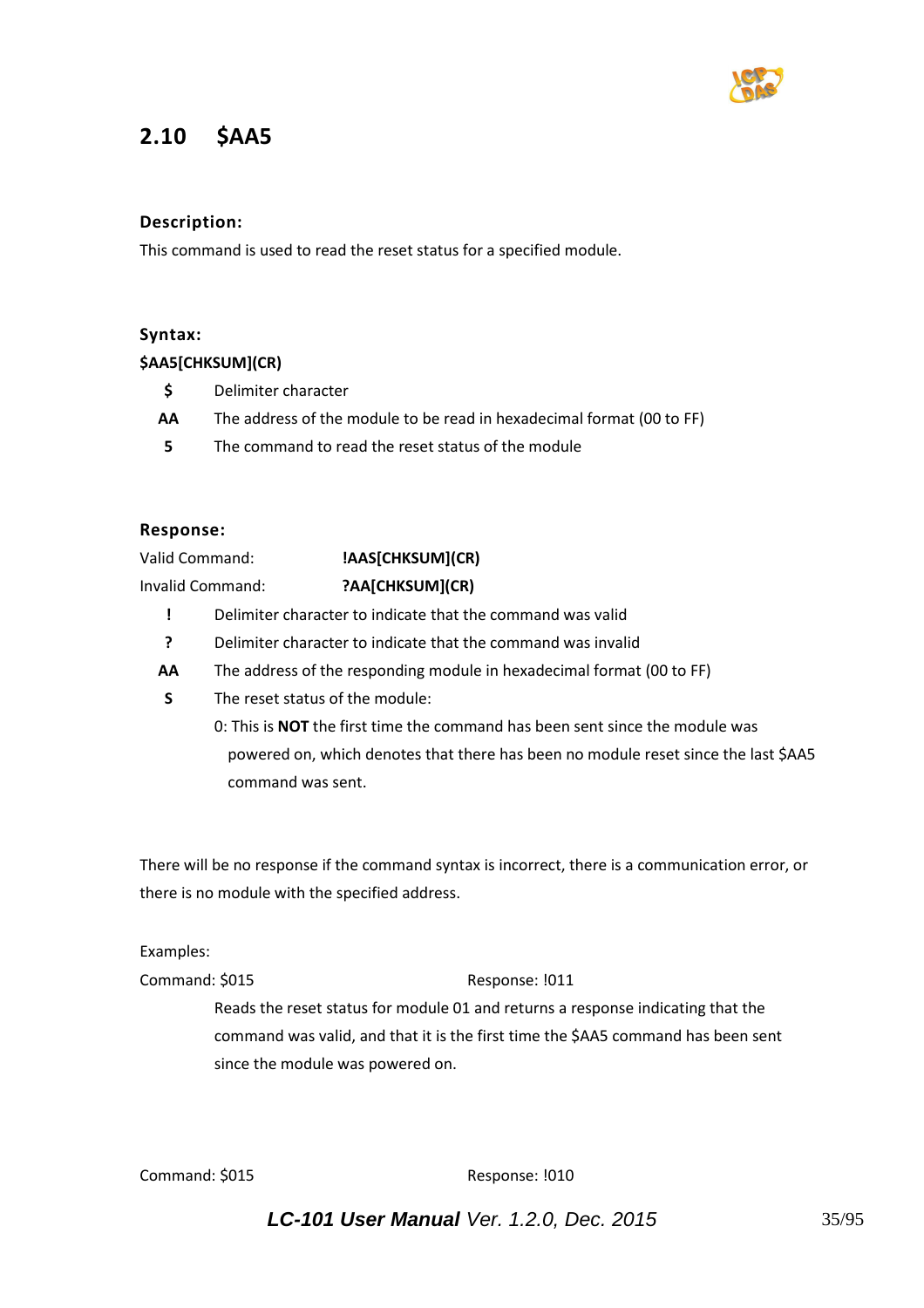

 Reads the reset status for module 01 and returns a response indicating that the command was valid, and that there has been no module reset since the last \$AA5 command was sent.

#### Command: \$035 Response: ?03

 Attempts to read the reset status for module 03, but returns a response indicating that the command was invalid because module 03 does not exist.

#### **Related Commands:**

None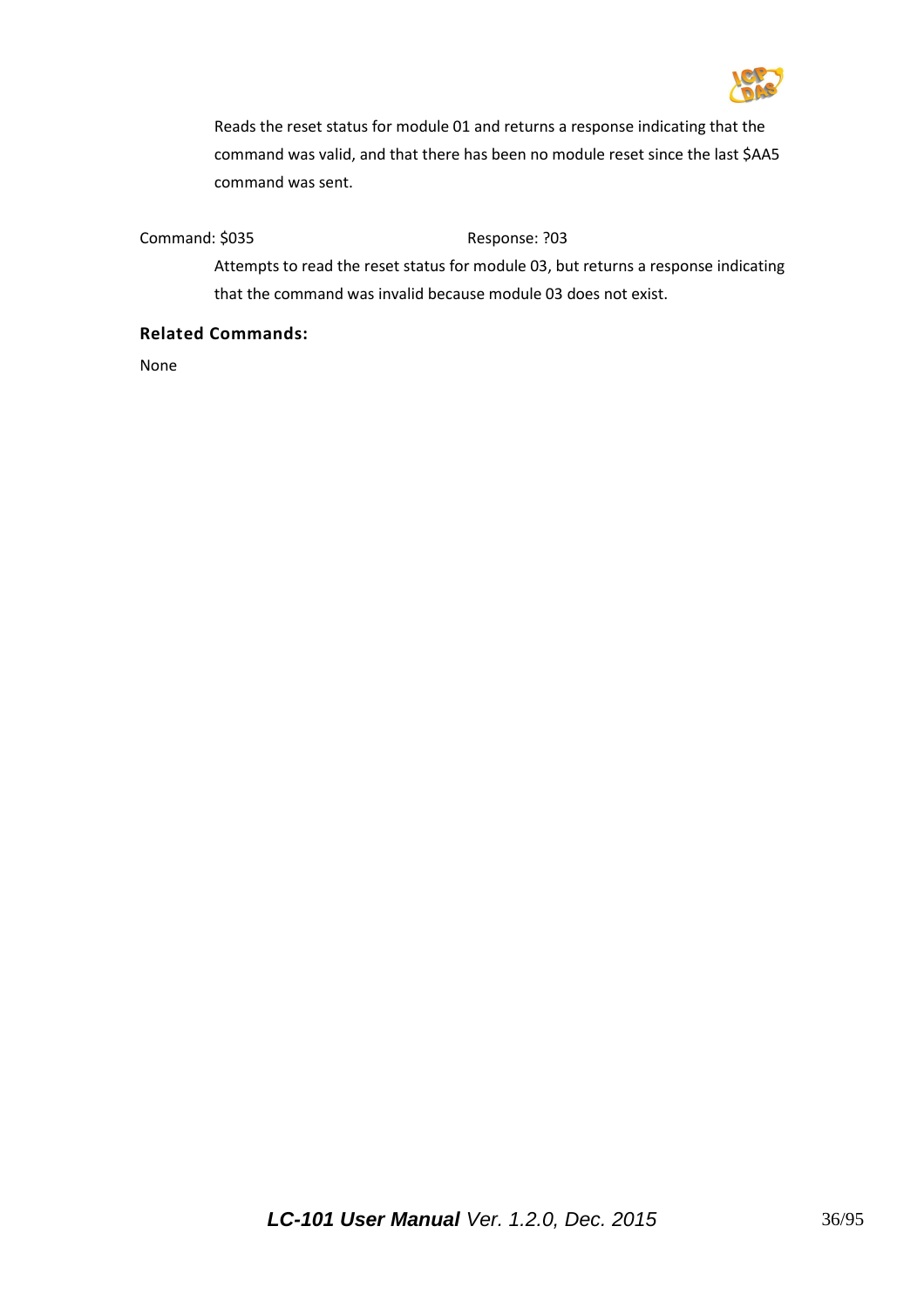

# **2.11 \$AA6**

#### **Description:**

This command is used to read the status of both the Digital Input and Digital Output channels of a specified module.

### **Syntax:**

#### **\$AA6[CHKSUM](CR)**

- **\$** Delimiter character
- **AA** The address of the module to be read in hexadecimal format (00 to FF)
- **6** The command to read the status of the Digital Input and Digital Output channels

#### **Response:**

Valid Command: **!(Data)[CHKSUM](CR)**  Invalid Command: **?AA[CHKSUM](CR)** 

- **!** Delimiter character to indicate that the command was valid
- **?** Delimiter character to indicate that the command was invalid
- **AA** The address of the responding module in hexadecimal format (00 to FF)
- **(Data)** The status of the Digital Output and Digital Input channels represented by a four-digit hexadecimal value followed by 00. The first two digits represent the status of the Digital Output channels and the second two represent the status of the Digital Input channels. See Section 1.7 for more details.

There will be no response if the command syntax is incorrect, there is a communication error, or there is no module with the specified address.

#### **Examples:**

Command: \$026 Response: !010100

 Reads the status of the Digital Output and Digital Input channels for module 02 and returns a response indicating that the command was valid and that the current Digital Output value is 01 and the current Digital Input value is 01 denoting that both the Digital Output and Digital Input channels are ON.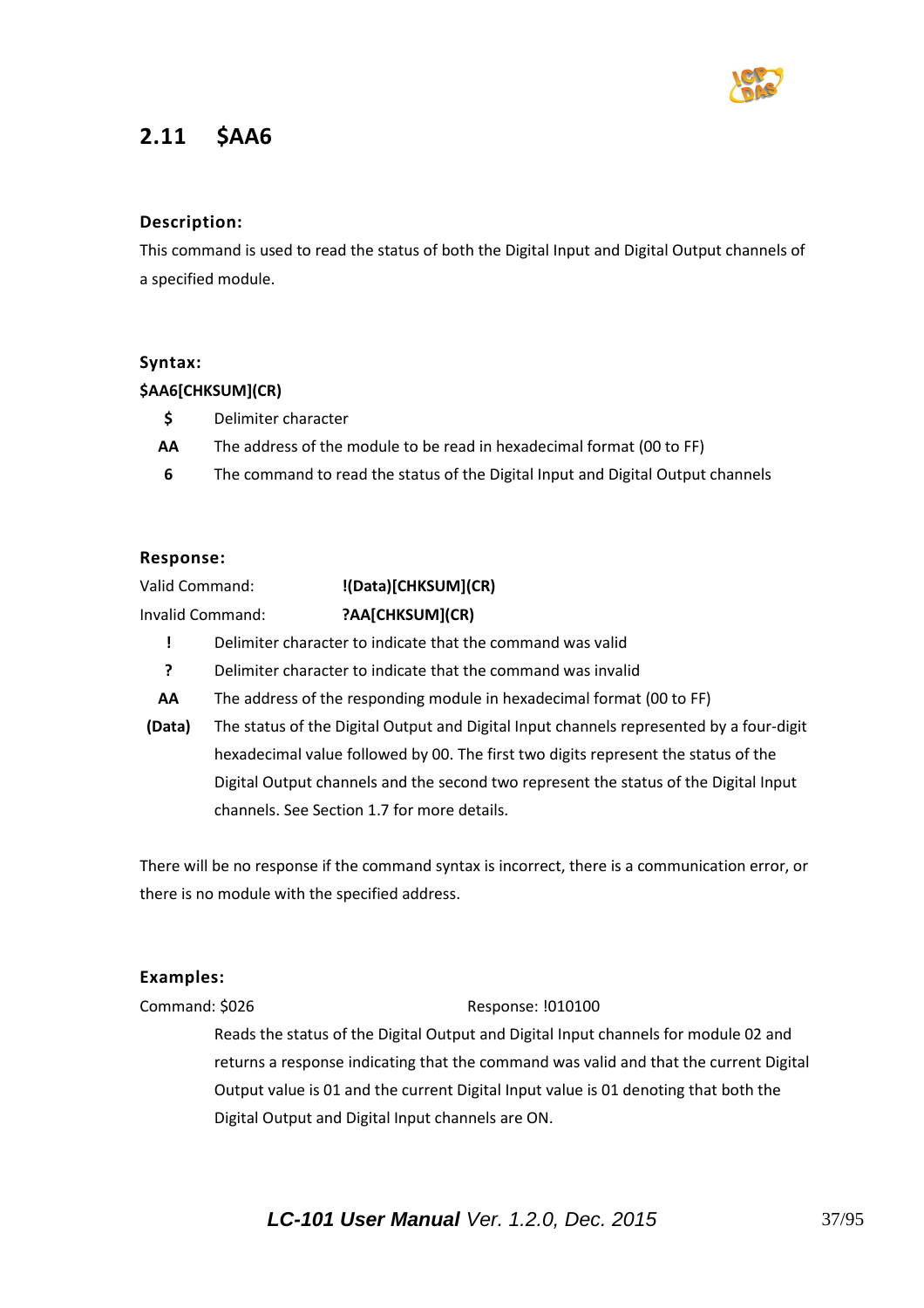

#### Command: \$036 Response: ?03

 Attempts to read the status of the Digital Output and Digital Input channels for module 03 and returns a response indicating that the command was invalid because module 03 does not exist.

## **Related Commands:**

Section 2.19 @AA

## **Related Topics:**

Section 1.6 Software Configuration Tables, Section 1.7 Digital Input/Output Data Format Settings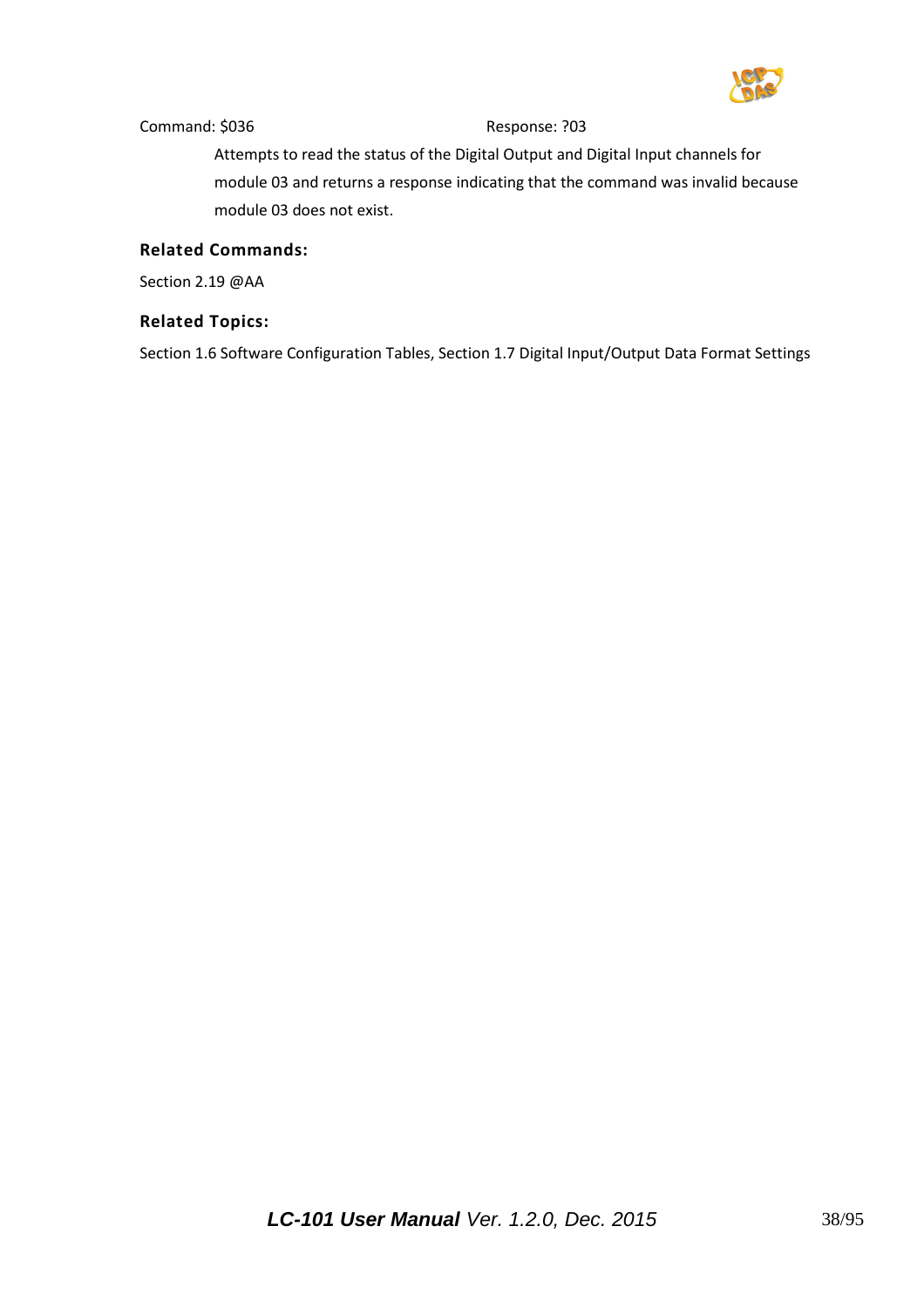

# **2.12 \$AAC**

### **Description:**

This command is used to clear the status of the latched Digital Input and Digital Output channels of a specified module.

#### **Syntax:**

#### **\$AAC[CHKSUM](CR)**

- **\$** Delimiter character
- **AA** The address of the module to be cleared in hexadecimal format (00 to FF)
- **C** The command to clear the status of the latched Digital Input and Digital Output channels

#### **Response:**

| Valid Command: |                                                              | !AA[CHKSUM](CR)                                                       |
|----------------|--------------------------------------------------------------|-----------------------------------------------------------------------|
|                | Invalid Command:                                             | ?AA[CHKSUM](CR)                                                       |
|                | Delimiter character to indicate that the command was valid   |                                                                       |
| 2              | Delimiter character to indicate that the command was invalid |                                                                       |
| AA             |                                                              | The address of the responding module in hexadecimal format (00 to FF) |

There will be no response if the command syntax is incorrect, there is a communication error, or there is no module with the specified address.

#### **Examples:**

Command: \$01L0 Response: !010100 Reads the status of the low latched Digital Output and Digital Input channels of module 01 and returns a response indicating that the command was valid, with a value of 0101, which denotes that the latched values for the both the Digital Output and Digital Input channels have recently been set to ON.

Command: \$01C Response: !01 Clears the status of the latched Digital Input channels of module 01 and returns a response indicating that the command was valid.

# **LC-101 User Manual** Ver. 1.2.0, Dec. 2015 39/95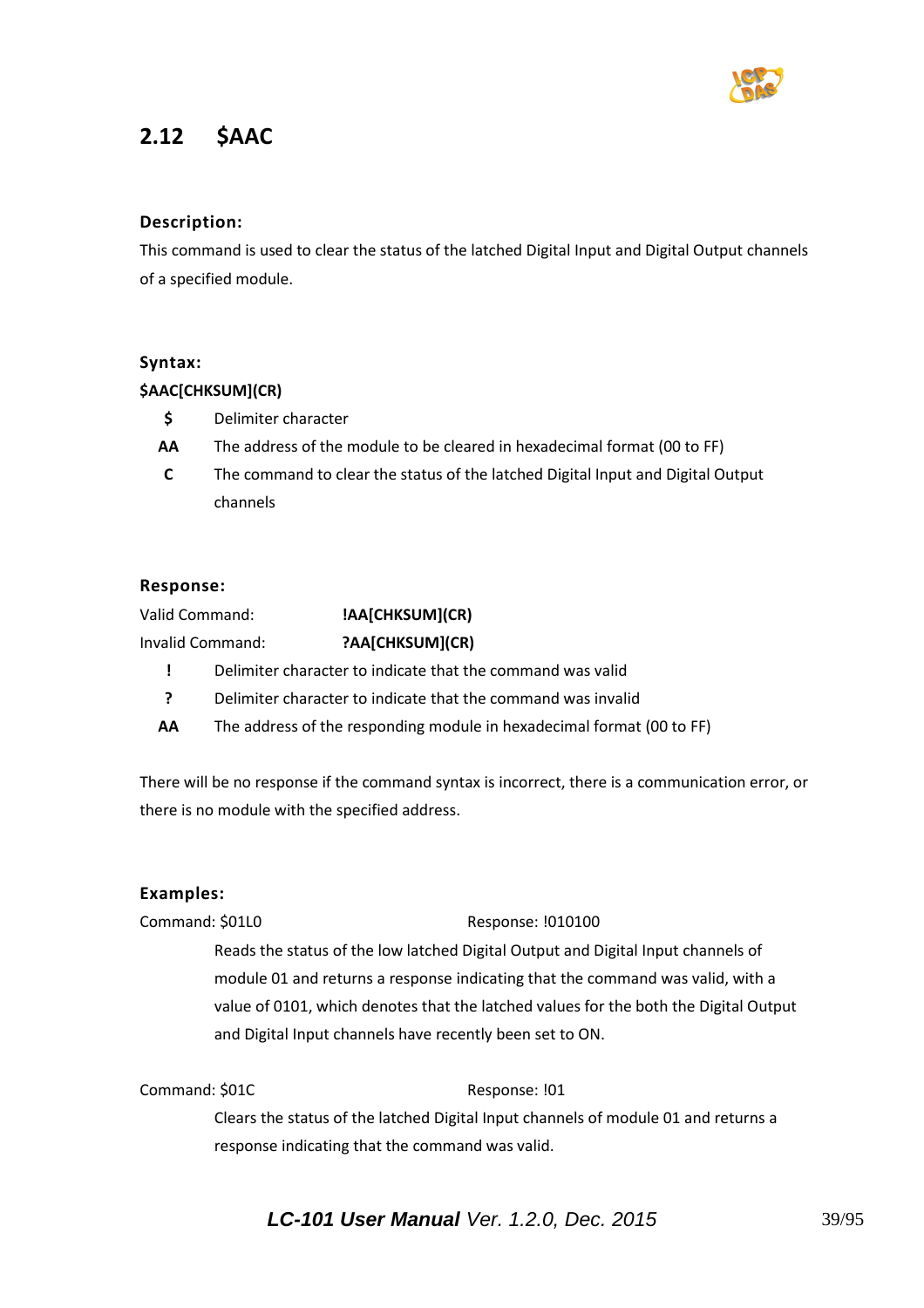

#### Command: \$01L0 Response: !000000

 Reads the status of the low latched Digital Output and Digital Input channels of module 01 and returns a response indicating that the command was valid, with a value of 0000, which denotes that the status of all low latched Digital Output and Digital Input channels has been cleared.

#### Command: \$03C Response: ?03

 Attempts to clear the status of the latched Digital Input channels of module 03 and returns a response indicating that the command was invalid because module 03 does not exist.

## **Related Commands:**

Section 2.15 \$AALS

#### **Related Topics:**

None

#### **Notes:**

The status of both the low and the high latched Digital Output and Digital Input channels will be cleared when using this command.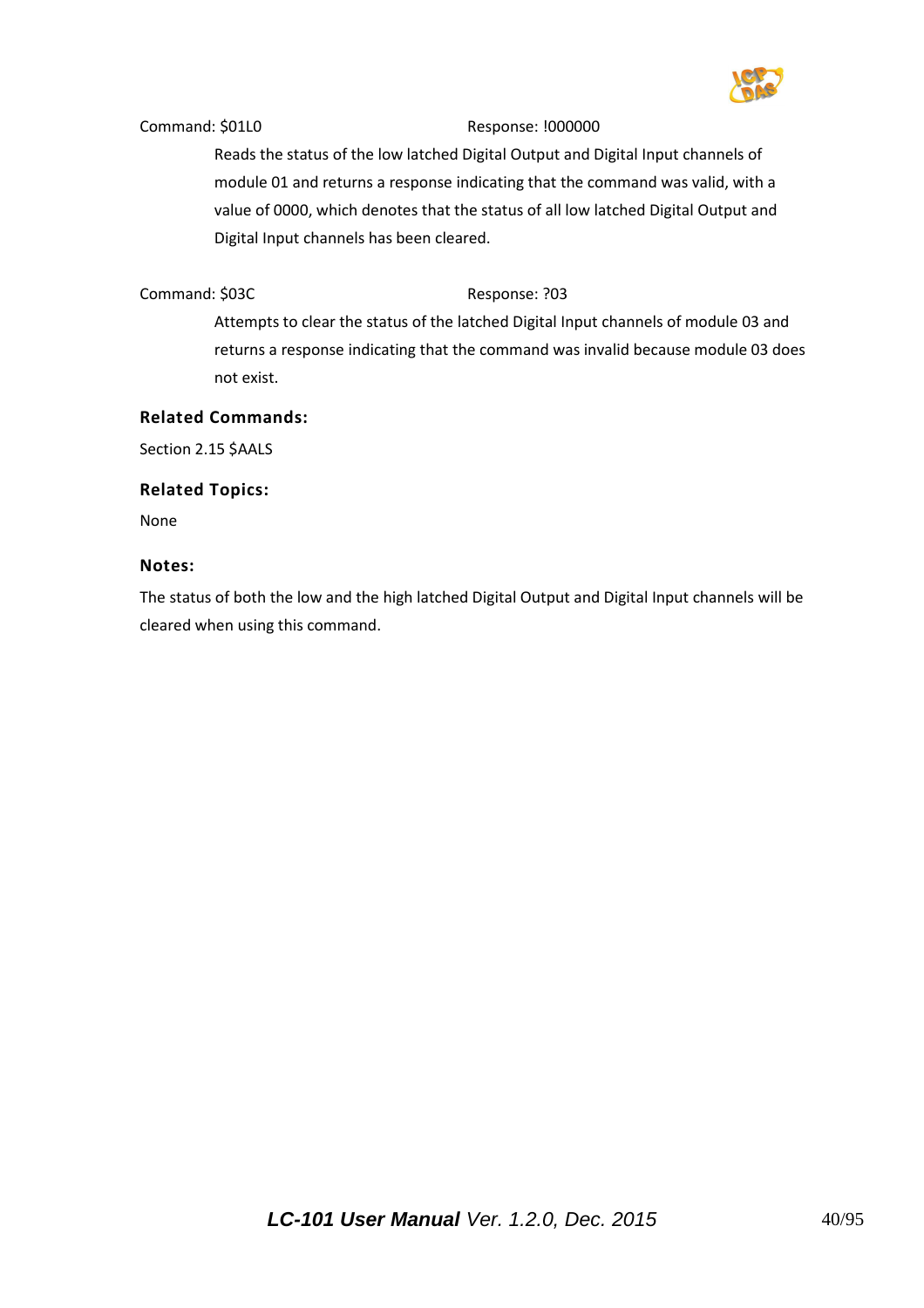

# **2.13 \$AAC0**

#### **Description:**

This command is used to clear the Digital Input counter for a specific channel of a specified module.

#### **Syntax:**

#### **\$AACN[CHKSUM](CR)**

- **\$** Delimiter character
- **AA** The address of the module to be cleared in hexadecimal format (00 to FF)
- **C** The command to clear the Digital Input counter
- **0** The channel to be cleared, zero based

#### **Response:**

| Valid Command:   |                                                            | !AA[CHKSUM](CR)                                              |
|------------------|------------------------------------------------------------|--------------------------------------------------------------|
| Invalid Command: |                                                            | ?AA[CHKSUM](CR)                                              |
| $\mathbf{L}$     | Delimiter character to indicate that the command was valid |                                                              |
| Τ.               |                                                            | Delimiter character to indicate that the command was invalid |

**AA** The address of the responding module in hexadecimal format (00 to FF)

There will be no response if the command syntax is incorrect, there is a communication error, or there is no module with the specified address.

#### **Examples:**

| Command: #030 |  |  |  |  | Response: !0300103 |  |  |
|---------------|--|--|--|--|--------------------|--|--|
|               |  |  |  |  |                    |  |  |

 Reads the counter data from channel 1 of module 03 and returns a response indicating that the command was valid, and that the counter value is 103.

Command: \$03C0 Response: !03 Clears the counter value for channel 1 of module 03 and returns a response indicating that the command was valid.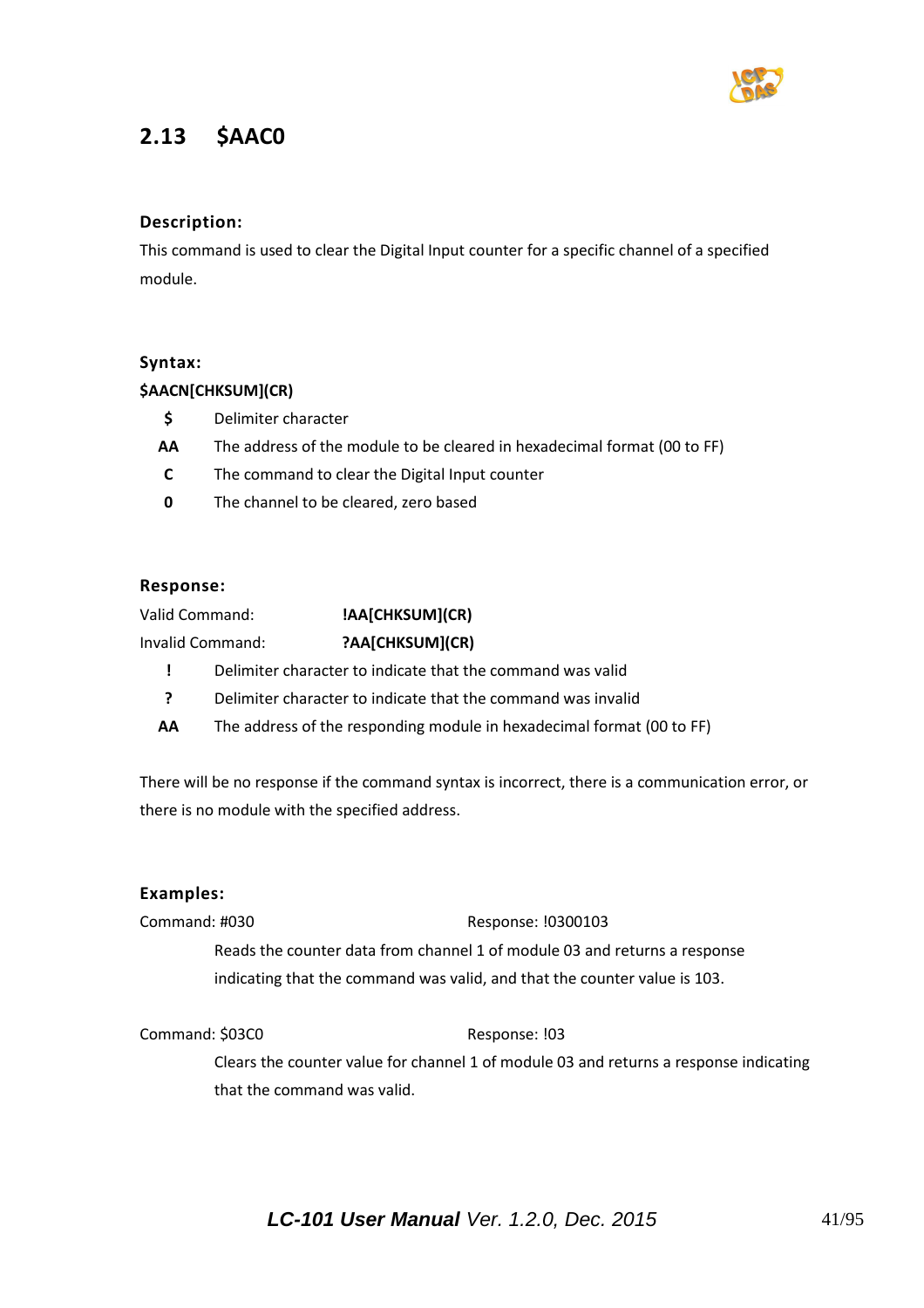

#### Command: #032 Response: !0300003

 Reads the counter data from channel 2 of module 03 and returns a response indicating that the command was valid, and that the counter value is 3.

#### Command: #039 Response: ?03

 Attempts to read the counter data from channel 9 of module 03 and returns a response indicating that the command was invalid because channel 9 does not exist.

# **Related Commands:**

Section 2.7 #AAN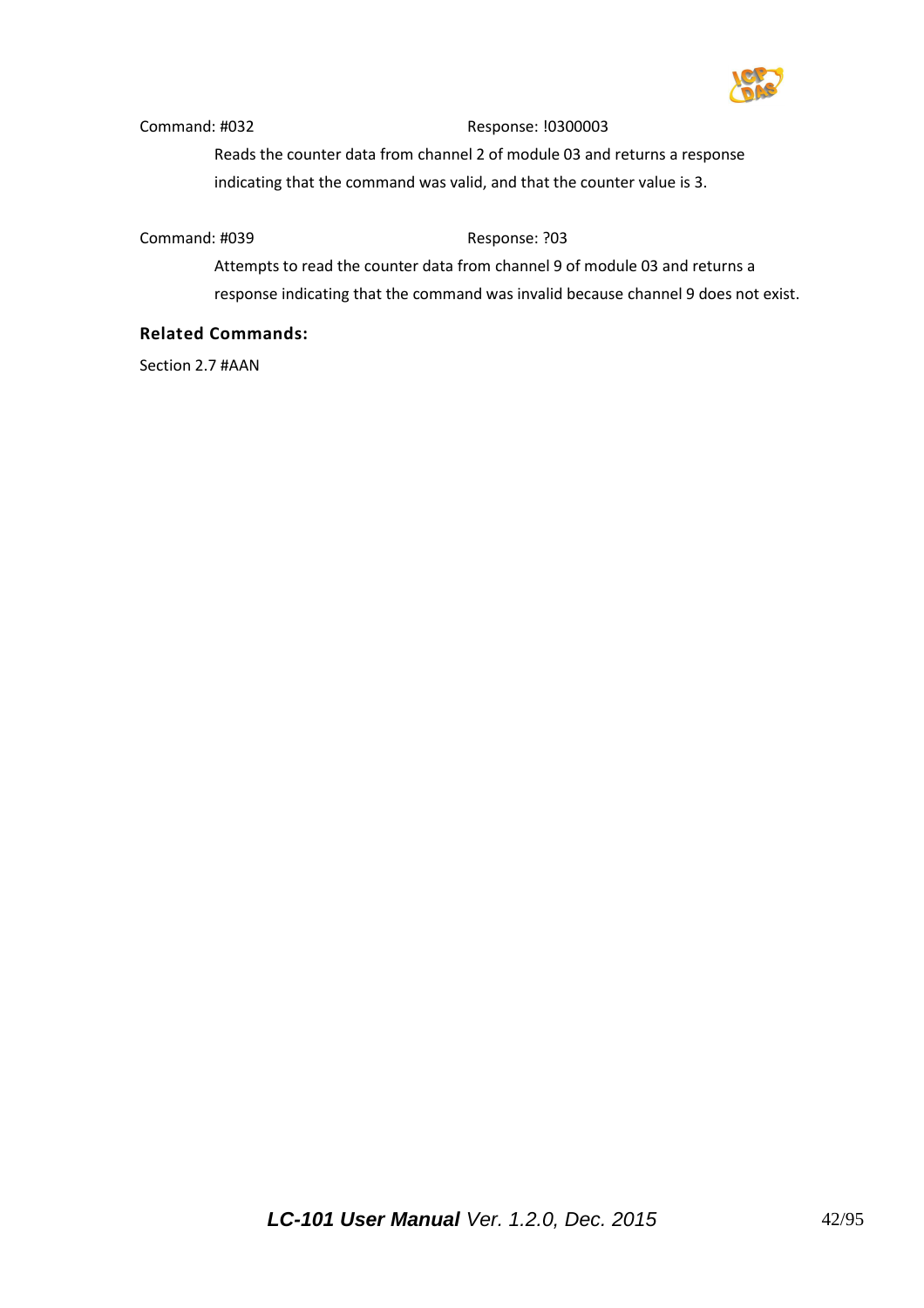

# **2.14 \$AAF**

#### **Description:**

This command is used to read the firmware version of a specified module.

#### **Syntax:**

#### **\$AAF[CHKSUM](CR)**

- **\$** Delimiter character
- **AA** The address of the module to be read in hexadecimal format (00 to FF)
- **F** The command to read the firmware version

#### **Response:**

| Valid Command:   |                                                                       | !AA(Data)[CHKSUM](CR) |
|------------------|-----------------------------------------------------------------------|-----------------------|
| Invalid Command: |                                                                       | ?AA[CHKSUM](CR)       |
|                  | Delimiter character to indicate that the command was valid            |                       |
| ?                | Delimiter character to indicate that the command was invalid          |                       |
| AA               | The address of the responding module in hexadecimal format (00 to FF) |                       |
| (Data)           | A string indicating the firmware version of the module                |                       |

There will be no response if the command syntax is incorrect, there is a communication error, or there is no module with the specified address.

## **Examples:**

| Command: \$01F |  |
|----------------|--|
|----------------|--|

Response: !0101.00

 Reads the firmware version of module 01, and returns a response indicating that the command was valid, and that the firmware is version 01.00.

Command: \$03F Response: ?03 Attempts to read the firmware version of module 03 and returns a response indicating that the command was invalid because module 03 does not exist.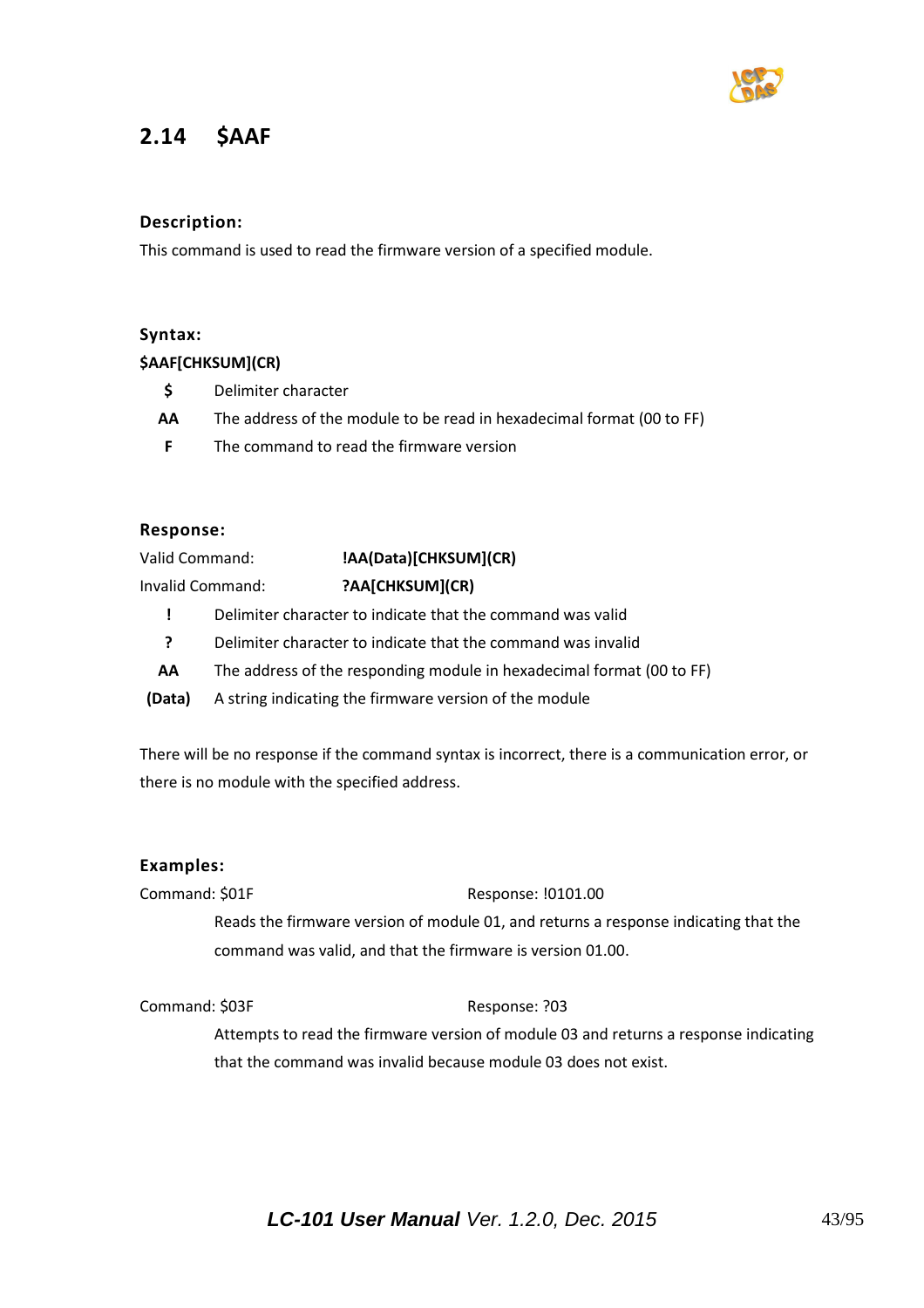

# **2.15 \$AALS**

#### **Description:**

This command is used to read the status of the latched Digital Output and Digital Input channels of a specified module.

#### **Syntax:**

#### **\$AALS[CHKSUM](CR)**

- **\$** Delimiter character
- **AA** The address of the module to be read in hexadecimal format (00 to FF)
- **L** The command to read the status of the latched channels
- **S** The status to be read:
	- 0: Reads the status of the low latched channels
	- 1: Reads the status of the high latched channels

#### **Response:**

| Valid Command:   |                                                                       | !(Data)[CHKSUM](CR) |  |
|------------------|-----------------------------------------------------------------------|---------------------|--|
| Invalid Command: |                                                                       | ?AA[CHKSUM](CR)     |  |
|                  | Delimiter character to indicate that the command was valid            |                     |  |
| 2                | Delimiter character to indicate that the command was invalid          |                     |  |
| AA               | The address of the responding module in hexadecimal format (00 to FF) |                     |  |

**(Data)** The status of the latched Digital Output and Digital Input channels, represented by a four-digit hexadecimal value followed by 00. See Section 1.6 for details.

There will be no response if the command syntax is incorrect, there is a communication error, or there is no module with the specified address.

#### **Examples:**

Command: \$01L0 Response: !010100

 Reads the status of the low latched Digital Output and Digital Input channels of module 01 and returns a response indicating that the command was valid, with a value of 0101 denoting that the latched values for the both the Digital Output and Digital Input channels have recently been set to ON.

# **LC-101 User Manual** Ver. 1.2.0, Dec. 2015 44/95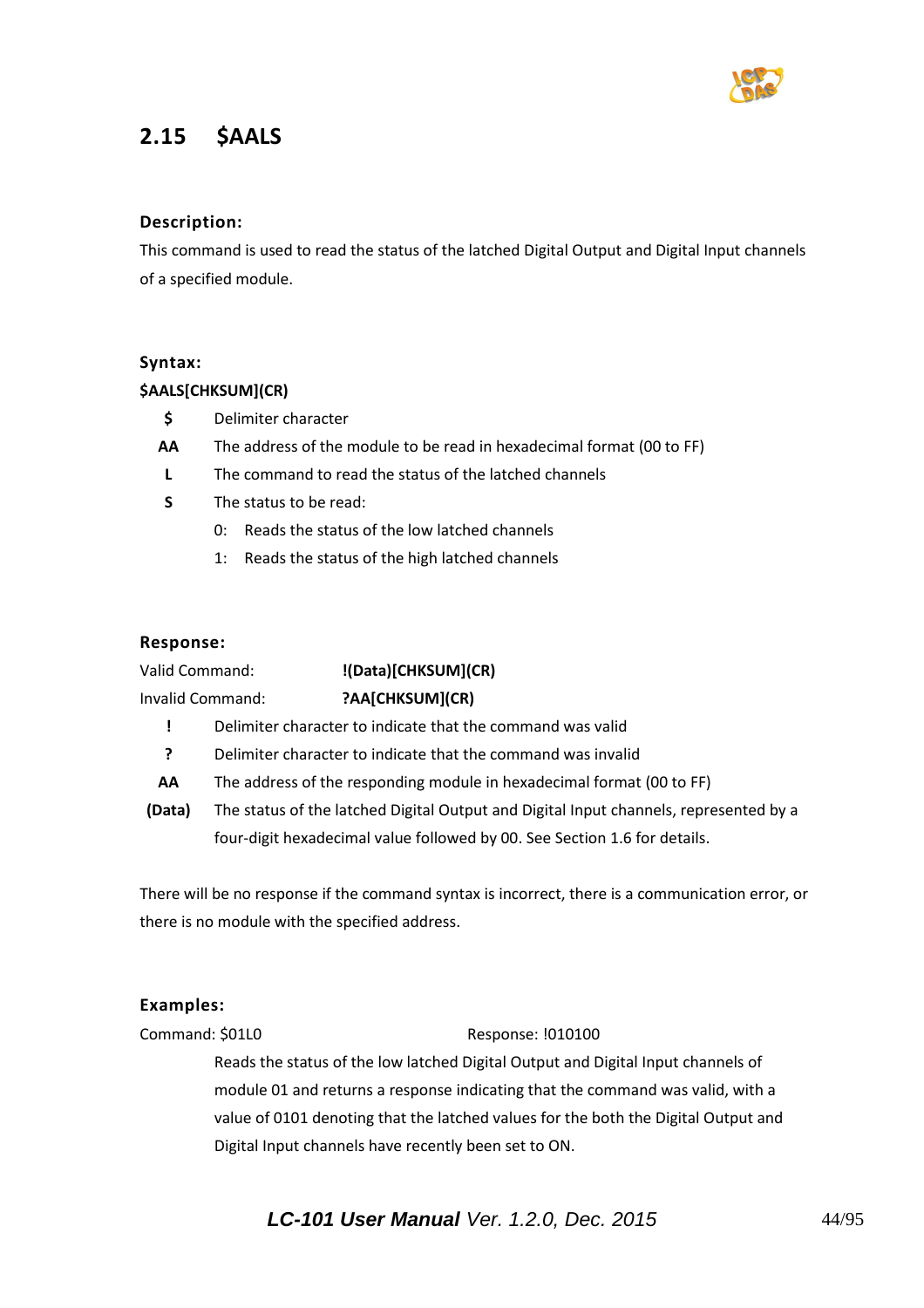

#### Command: \$01C Response: !01

 Clears the status of the latched Digital Output and Digital Input channels of module 01 and returns a response indicating that the command was valid.

#### Command: \$01L0 Response: !000000

 Reads the status of the low latched Digital Output and Digital Input channels of module 01 and returns a response indicating that the command was valid, with a value of 0000 denoting that the latched value has recently been set to ON .

#### Command: #03C Response: ?03

 Attempts to clear the status of the latched Digital Input channels of module 03 and returns a response indicating that the command was invalid because module 03 does not exist.

### **Related Commands:**

Section 2.12 \$AAC

#### **Related Topics:**

Section 1.6 Software Configuration Tables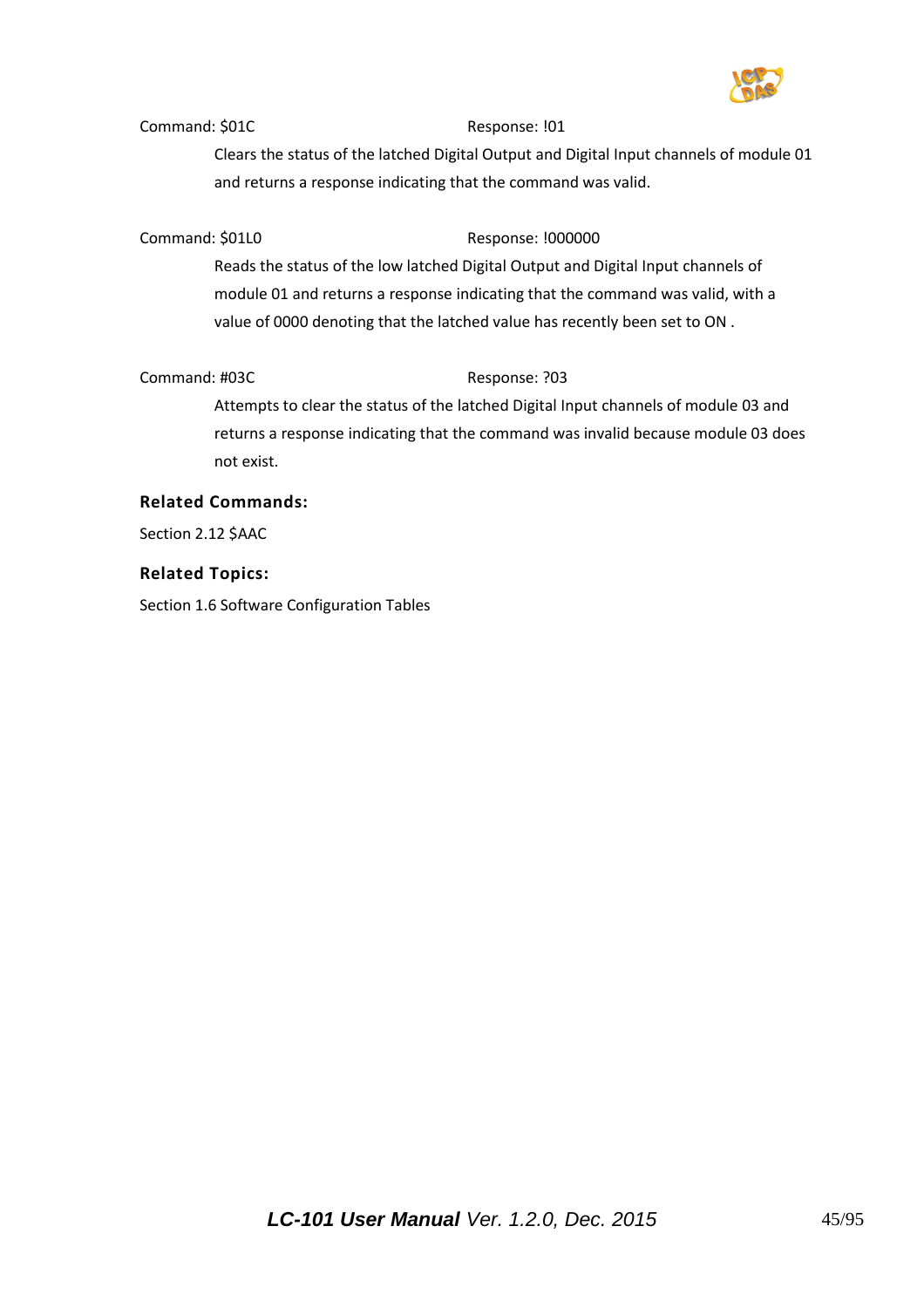

# **2.16 \$AAM**

#### **Description:**

This command is used to read the name of a specified module.

#### **Syntax:**

#### **\$AAM[CHKSUM](CR)**

- **\$** Delimiter character
- **AA** The address of the module to be set in hexadecimal format (00 to FF)
- **M** The command to read the name of the module

#### **Response:**

| Valid Command:   |                                                                       | !AA(Data)[CHKSUM](CR) |  |
|------------------|-----------------------------------------------------------------------|-----------------------|--|
| Invalid Command: |                                                                       | ?AA[CHKSUM](CR)       |  |
|                  | Delimiter character to indicate that the command was valid            |                       |  |
| ?                | Delimiter character to indicate that the command was invalid          |                       |  |
| AA               | The address of the responding module in hexadecimal format (00 to FF) |                       |  |
| (Data)           | A string indicating the name of the module                            |                       |  |

There will be no response if the command syntax is incorrect, there is a communication error, or there is no module with the specified address.

#### **Examples:**

| Command: \$02M |  |
|----------------|--|
|                |  |

Response: !02LC101

 Reads the name of module 02 and returns a response indicating that the command was valid, and that the name of the module is "LC-101".

Command: \$03M Response: ?03 Attempts to read the name of module 03 and returns a response indicating that the command was invalid because module 03 does not exist.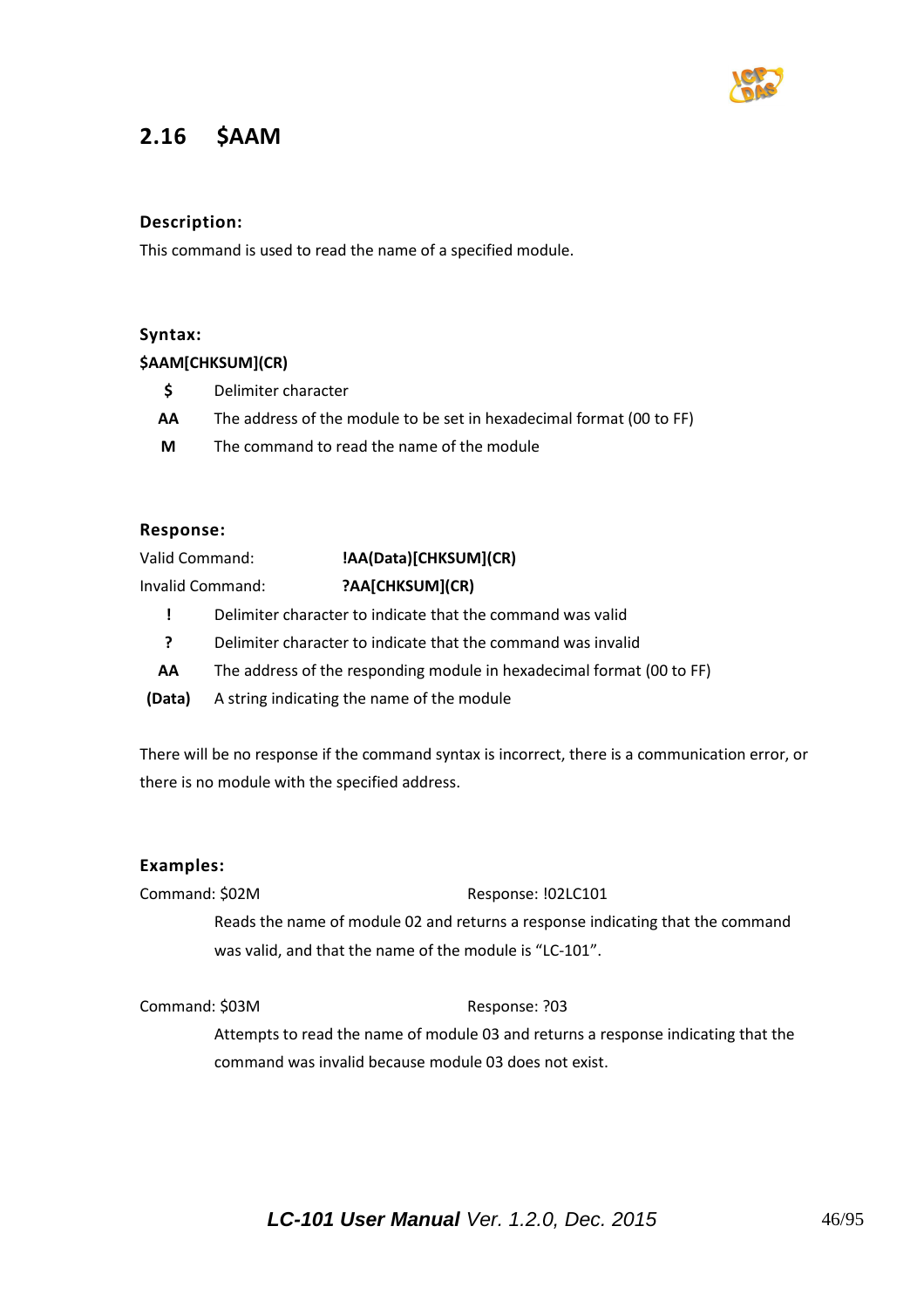

# **2.17 \$AAP**

#### **Description:**

This command is used to read the communication protocol information for a specified module.

#### **Syntax:**

#### **\$AAP[CHKSUM](CR)**

- **\$** Delimiter character
- **AA** The address of the module to be read in hexadecimal format (00 to FF)
- **P** The command to read the communication protocol information

#### **Response:**

| Valid Command:  |                                        | !AASC[CHKSUM](CR)                                                              |
|-----------------|----------------------------------------|--------------------------------------------------------------------------------|
|                 | Invalid Command:                       | ?AA[CHKSUM](CR)                                                                |
|                 |                                        | Delimiter character to indicate that the command was valid                     |
| ?               |                                        | Delimiter character to indicate that the command was invalid                   |
| AA              |                                        | The address of the responding module in hexadecimal format (00 to FF)          |
| S               | The protocols supported by the module: |                                                                                |
|                 | 0:                                     | Only the DCON protocol is supported                                            |
| 1:              |                                        | Both the DCON and Modbus RTU protocols are supported                           |
| C               |                                        | The current protocol that is saved in the EEPROM that will be used at the next |
| power-on reset: |                                        |                                                                                |
|                 | 0:                                     | The protocol saved in the EEPROM is DCON                                       |
|                 |                                        |                                                                                |

1: The protocol saved in the EEPROM is Modbus RTU

There will be no response if the command syntax is incorrect, there is a communication error, or there is no module with the specified address.

#### **Examples:**

#### Command: \$01P Response: !0110

 Reads the communication protocol information for module 01 returns a response indicating that the command was valid, with a value of 10, which denotes that the module supports both the DCON and Modbus RTU protocols and that the protocol that will be used at the next power-on reset is DCON.

## **LC-101 User Manual** Ver. 1.2.0, Dec. 2015 47/95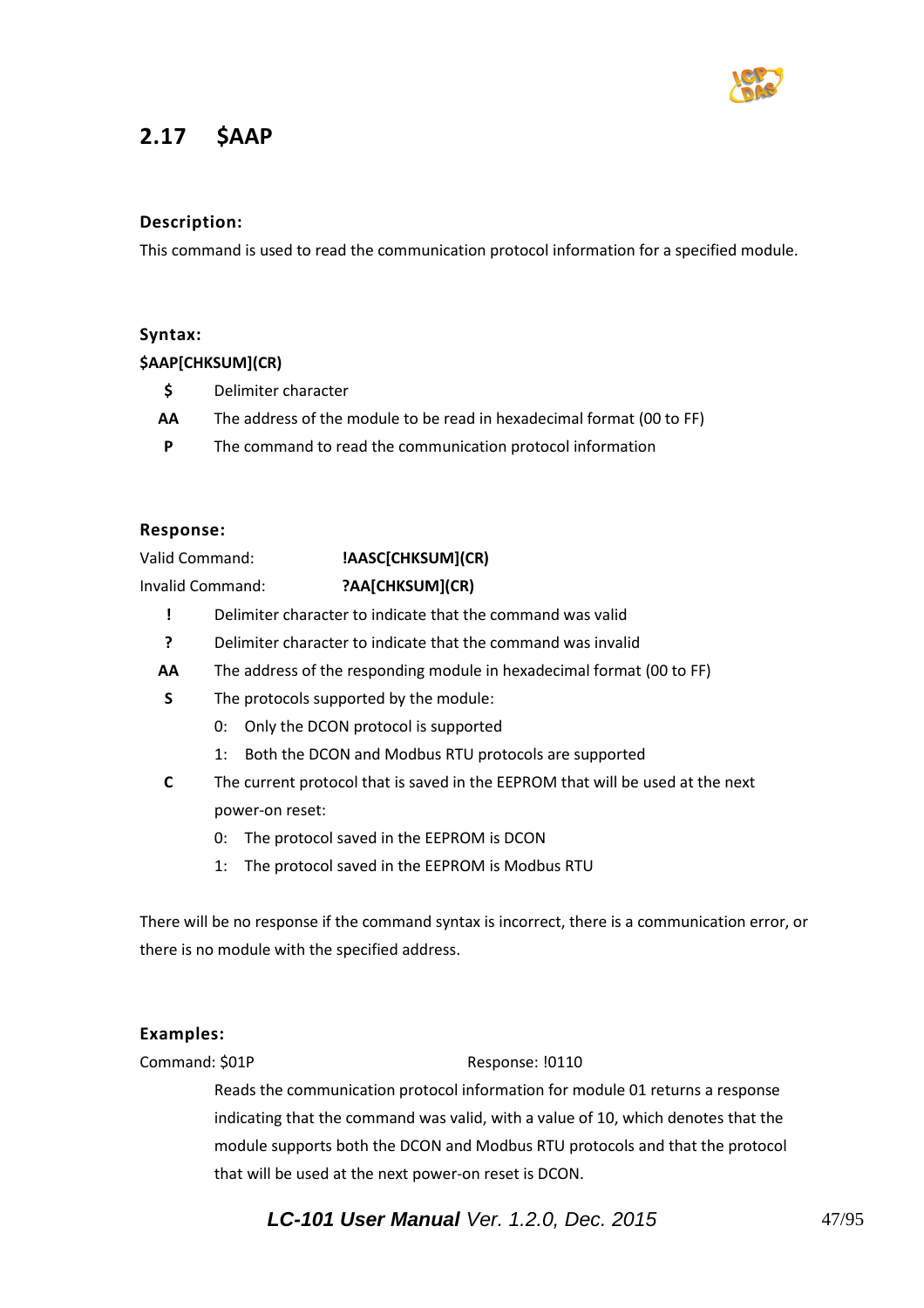

#### Command: \$03P Response: ?03

 Attempts to read the communication protocol information for module 03 and returns a response indicating that the command was invalid because module 03 does not exist.

## **Related Commands:**

Section 2.18 \$AAPN

# **Related Topics:**

Section 1.5 DIP Switch Configuration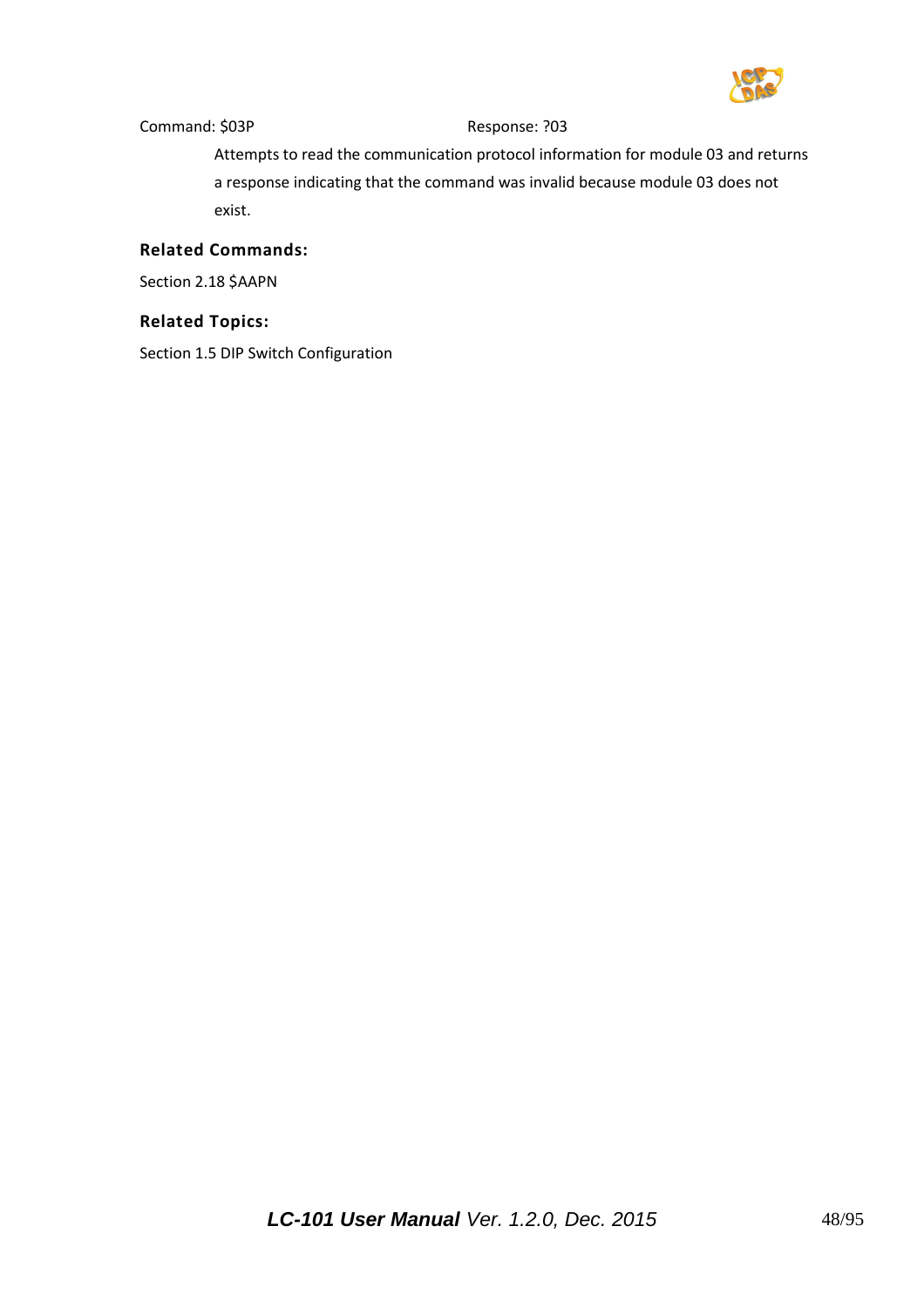

# **2.18 \$AAPN**

#### **Description:**

This command is used to set the communication protocol for a specified module.

#### **Syntax:**

#### **\$AAPN[CHKSUM](CR)**

- **\$** Delimiter character
- **AA** The address of the module to be read in hexadecimal format (00 to FF)
- **P** The command to set the communication protocol
- **N** The protocol to be used:
	- 0: DCON Protocol
	- 1: Modbus RTU Protocol

Note that before using this command, the rear slide switch must be in the INIT position. The new protocol information will be saved in the EEPROM and will become effective after the next power-on reset.

#### **Response:**

| Valid Command:   | !AA[CHKSUM](CR) |
|------------------|-----------------|
| Invalid Command: | ?AA[CHKSUM](CR) |

- **!** Delimiter character to indicate that the command was valid
- **?** Delimiter character to indicate that the command was invalid
- **AA** The address of the responding module in hexadecimal format (00 to FF)

There will be no response if the command syntax is incorrect, there is a communication error, or there is no module with the specified address.

#### **Examples:**

Command: \$01P1 Response: ?01

 Attempts to set the communication protocol to be used for module 01 to Modbus RTU, but returns a response indicating that the command was invalid because the module is not in INIT mode.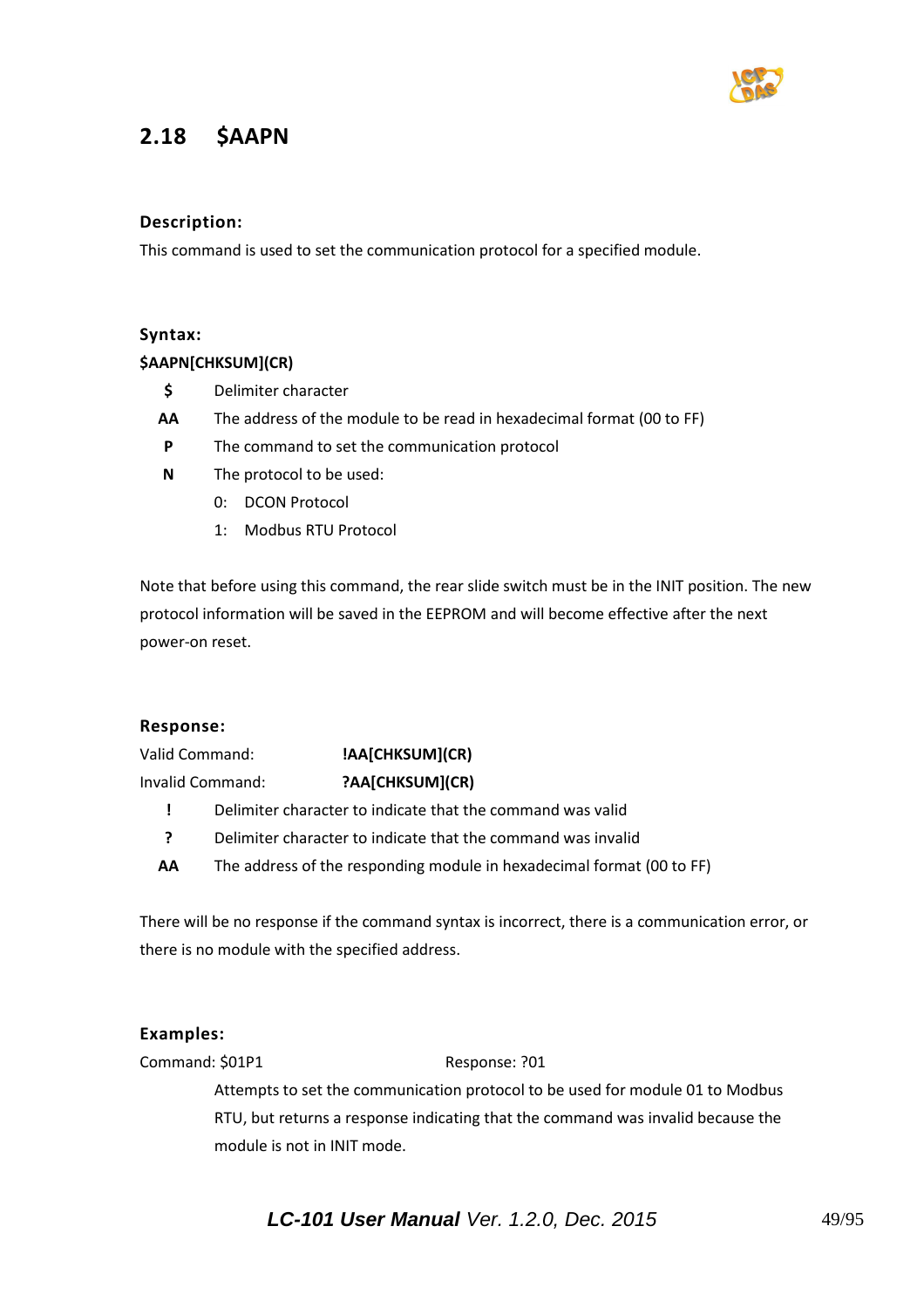

#### Command: \$01P1 Response: !01

 Sets the communication protocol to be used for module 01 to Modbus RTU and returns a response indicating that the command was valid.

## **Related Commands:**

Section 2.17 \$AAP

# **Related Topics:**

Section 1.5 DIP Switch Configuration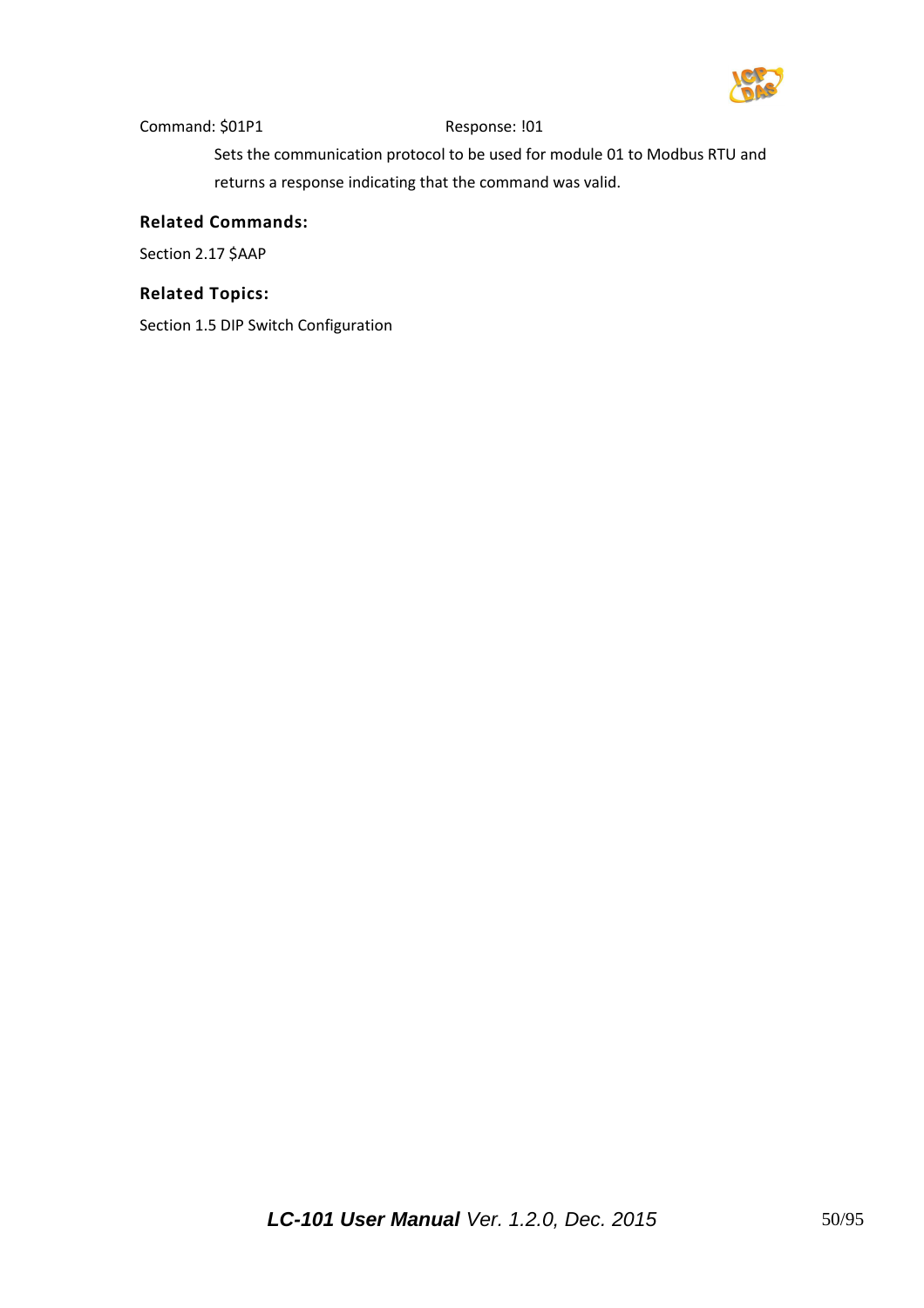

# **2.19 @AA**

#### **Description:**

This command is used to read the status of both the Digital Output and Digital Input channels of a specified module.

#### **Syntax:**

## **@AA[CHKSUM](CR)**

- **@** Delimiter character
- **AA** The address of the module to be read in hexadecimal format (00 to FF)

#### **Response:**

| Valid Command:   |                                                                       | >(Data)[CHKSUM](CR) |  |  |  |  |
|------------------|-----------------------------------------------------------------------|---------------------|--|--|--|--|
| Invalid Command: |                                                                       | ?AA[CHKSUM](CR)     |  |  |  |  |
| ⋗                | Delimiter character to indicate that the command was valid            |                     |  |  |  |  |
| ?                | Delimiter character to indicate that the command was invalid          |                     |  |  |  |  |
| AA               | The address of the responding module in hexadecimal format (00 to FF) |                     |  |  |  |  |
|                  |                                                                       |                     |  |  |  |  |

**(Data)** The status of the Digital Output and Digital Input channels represented by a four-digit hexadecimal value. The first two digits represent the status of the Digital Output channels and the second two represent the status of the Digital Input channels. See Section 1.7 for more details.

There will be no response if the command syntax is incorrect, there is a communication error, or there is no module with the specified address.

#### **Examples:**

| Command: $@02$ | Response: >0101                                                  |  |
|----------------|------------------------------------------------------------------|--|
|                | Reads the status of the Digital Output and Digital Input channel |  |
|                | toturns a response indicating that the command was valid and     |  |

Is for module 02 and returns a response indicating that the command was valid, and that the current Digital Output value is 01 and the current Digital Input value is 01 denoting that both the Digital Output and Digital Input channels are ON..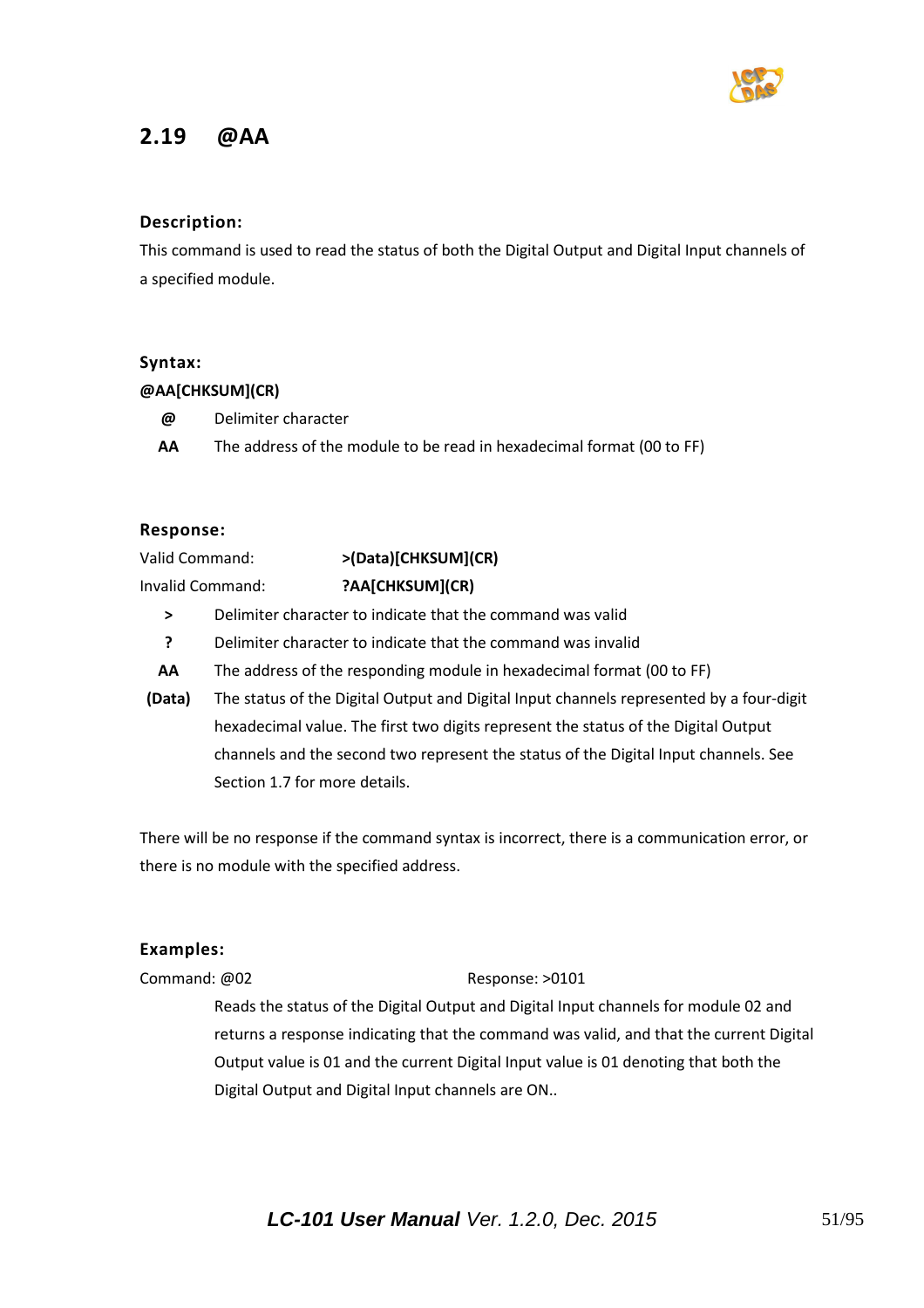

#### Command: @03 Response: ?03

 Attempts to read the status of the Digital Output and Digital Input channels for module 03 and returns a response indicating that the command was invalid because module 03 does not exist.

# **Related Commands:**

Section 2.11 \$AA6, Section 2.20 @AA(Data)

## **Related Topics:**

Section 1.7 Digital Input/Output Data Format Settings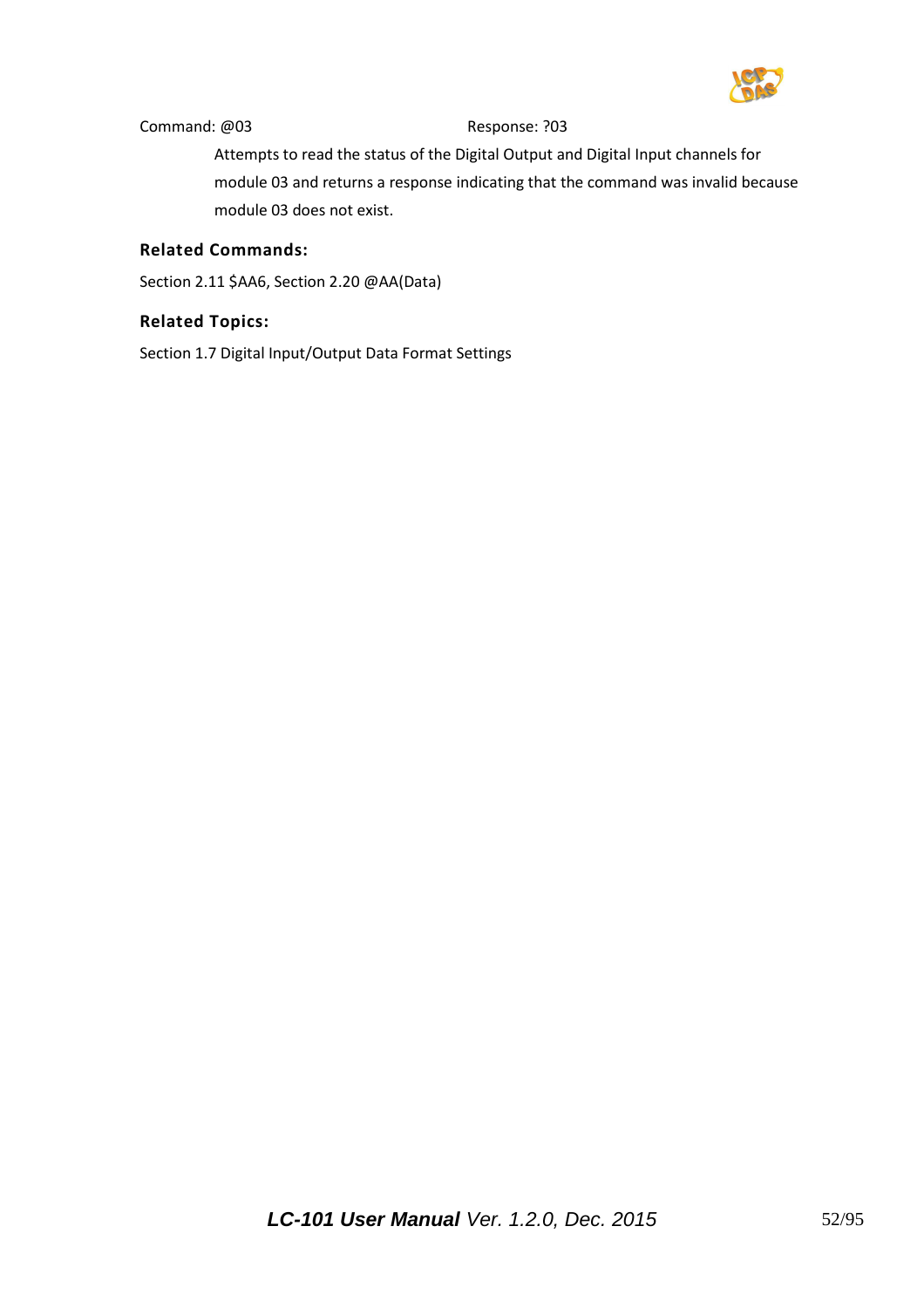

# **2.20 @AA(Data)**

#### **Description:**

This command is used to set the value for all Digital Output channels of a specified module.

#### **Syntax:**

#### **@AA(Data)[CHKSUM](CR)**

- **@** Delimiter character
- **AA** The address of the module to be set in hexadecimal format (00 to FF)
- **(Data)** A single-digit hexadecimal value representing the data to be written to the Digital Output channels, where bit 0 of the value corresponds to channel RL1. When the bit is 0, it denotes that the Digital Output channel is set to OFF, and 1 denotes that the Digital Output channel is set to ON.

#### **Response:**

| Valid Command:   | >[CHKSUM](CR)   |
|------------------|-----------------|
| Invalid Command: | ?AA[CHKSUM](CR) |
| Ignored Command: | ![CHKSUM](CR)   |

- **>** Delimiter character to indicate that the command was valid
- **?** Delimiter character to indicate that the command was invalid
- **AA** The address of the responding module in hexadecimal format (00 to FF)

There will be no response if the command syntax is incorrect, there is a communication error, or there is no module with the specified address.

#### **Examples:**

Command: @021 Response: > Sets channel RL1 of module 02 to ON, and the module returns a response indicating that the command was valid.

Command: #020A02 Response: ?02 Attempts to set channel RL2 of module 02 to ON, but the module returns a response indicating that the command was invalid because channel RL2 does not exist.

# **LC-101 User Manual** Ver. 1.2.0, Dec. 2015 53/95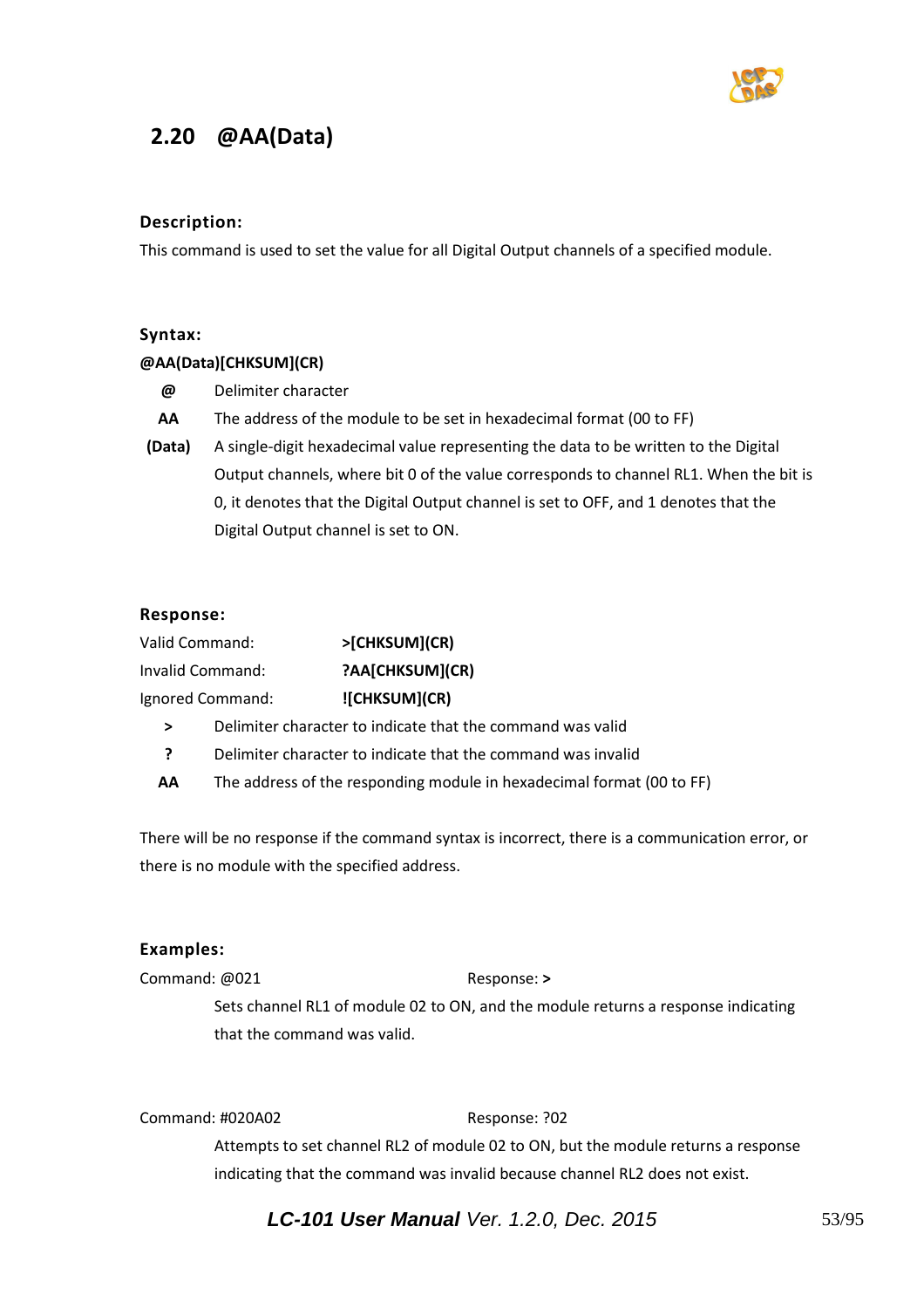

### **Related Commands:**

Section 2.3 #AA00(Data), Section 2.4 #AA0A(Data), Section 2.5 #AA10DD, Section 2.6 #AAA0DD, Section 2.19 @AA

#### **Related Topics:**

Section 1.7 Digital Input/Output Data Format Settings

#### **Notes:**

This command is only applicable to modules that include Digital Output channels.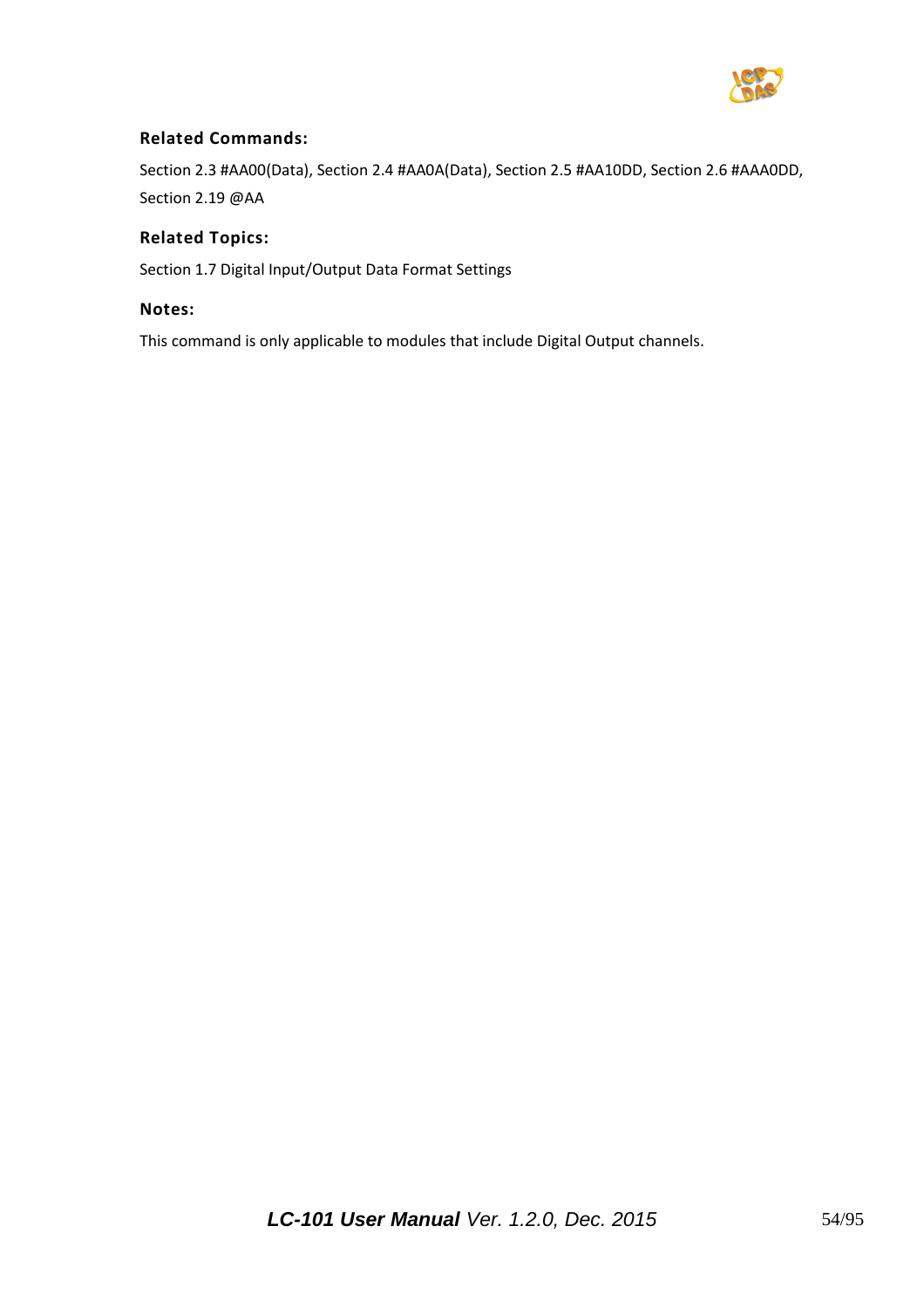

# **2.21 \$AALC0N**

#### **Description:**

This command is used to coordinate the operation status between the Digital Input and the Digital Output for a specified module.

### **Syntax:**

#### **\$AALC0N[CHKSUM](CR)**

- **\$** Delimiter character
- **AA** The address of the module to be set in hexadecimal format (00 to FF)
- **LC0** The command to coordinate the operation status between the Digital Input and the Digital Output
- **N** The command to set the operating status, default value is **0**. 0: The ON/OFF sequence of the Digital Output will **NOT** be coordinated when the status of the Digital Input is changed 1: The ON/OFF sequence of the Digital Output will be coordinated when the status of the Digital Input is changed

#### **Note**:

When the status of the Digital Input is changed, the Digital Output will be set to either ON or OFF depending on the current status, i.e., if the Digital Output is currently set to ON, it will be set to OFF when the status of the Digital Input changes, and vice versa.

#### **Response:**

| Valid Command: |                  | >AA[CHKSUM](CR)                                            |
|----------------|------------------|------------------------------------------------------------|
|                | Invalid Command: | ?AA[CHKSUM](CR)                                            |
|                |                  | Delimiter character to indicate that the command was valid |

- **?** Delimiter character to indicate that the command was invalid
- **AA** The address of the responding module in hexadecimal format (00 to FF)

There will be no response if the command syntax is incorrect, there is a communication error, or there is no module with the specified address.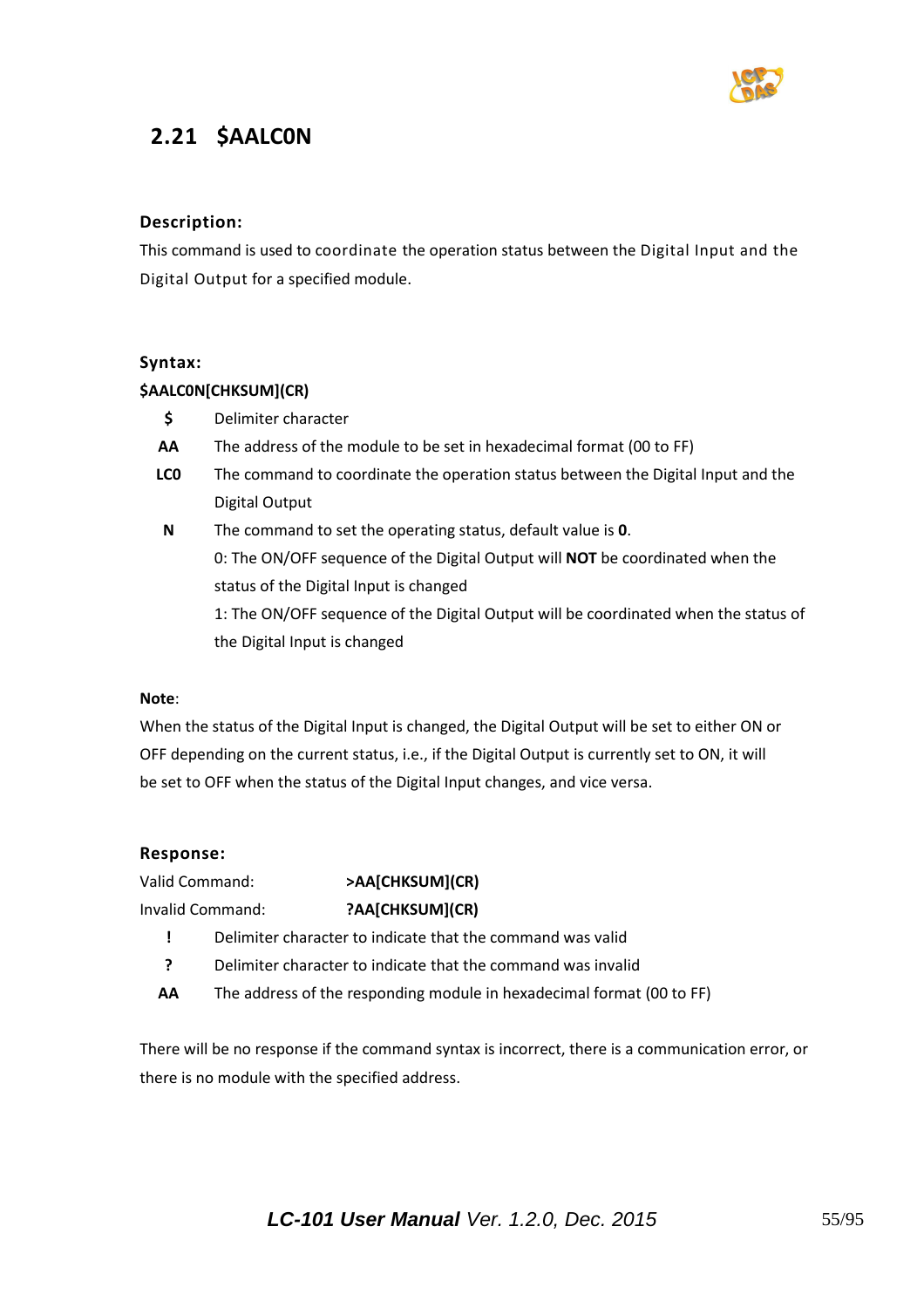

# **Examples:**

Command: \$01LC01 Response: !01

Coordinates the operation between the Digital Input and the Digital Output of module 01, and the module returns a response indicating that the command was valid.

## **Related Commands:**

Section 2.22 \$AALC1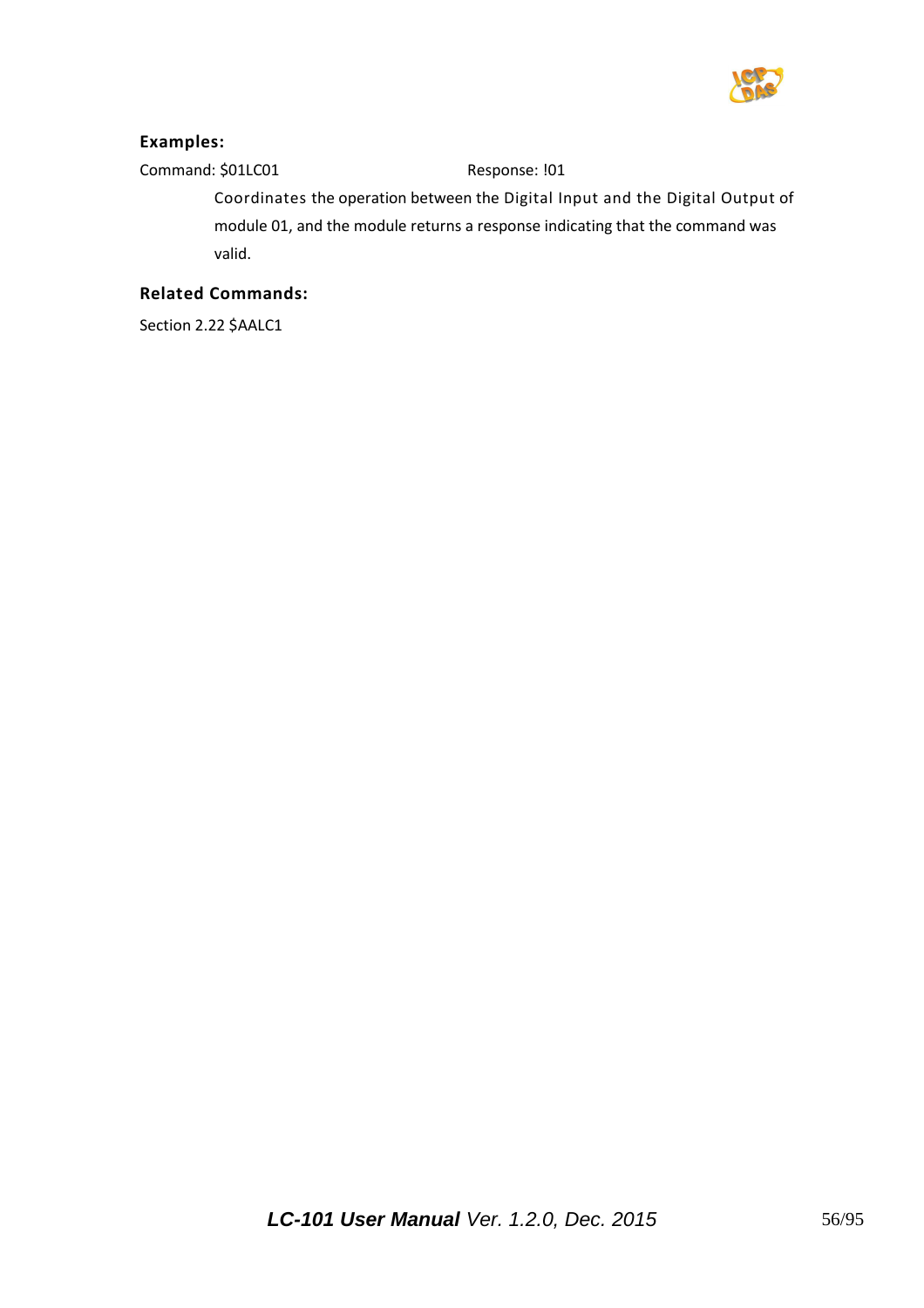

# **2.22 \$AALC1**

#### **Description:**

This command is used to read whether the operation between the Digital Input and the Digital Output for a specified module is coordinated.

#### **Syntax:**

#### **\$AALC1[CHKSUM](CR)**

- **\$** Delimiter character
- **AA** The address of the module to be read in hexadecimal format (00 to FF)
- **LC1** The command to read whether the operation between the Digital Input and the Digital Output is coordinated. The default value is **0**.

#### **Response:**

| Valid Command:   | >AAN[CHKSUM](CR) |
|------------------|------------------|
| Invalid Command: | ?AA[CHKSUM](CR)  |
| Ignored Command: | !AA[CHKSUM](CR)  |

- **!** Delimiter character to indicate that the command was valid
- **?** Delimiter character to indicate that the command was invalid
- **AA** The address of the responding module in hexadecimal format (00 to FF)
- **N** The operation status

0: The ON/OFF sequence of the Digital Output is NOT coordinated when the status of the Digital Input is changed

1: The ON/OFF sequence of the Digital Output is coordinated when the status of the Digital Input is changed

There will be no response if the command syntax is incorrect, there is a communication error, or there is no module with the specified address.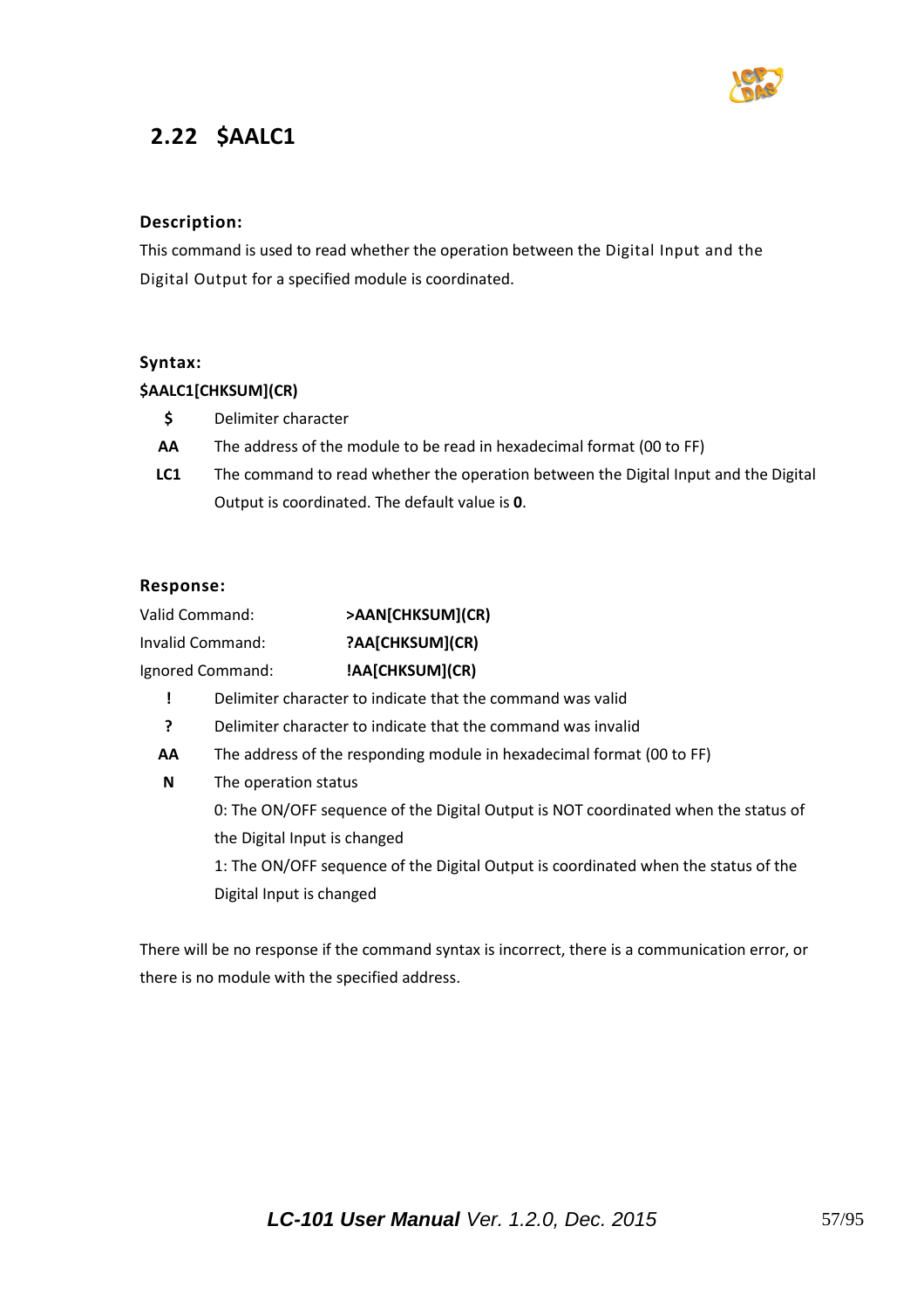

## **Examples:**

Command: \$01LC1 Response: !011

 Reads whether the operation between the Digital Input and the Digital Output is coordinated and the module returns a response indicating that the command was valid with a value of 1 meaning that the sequence of the Digital Output will be coordinated when the status of the Digital Input is changed.

### **Related Commands:**

Section 2.21 \$AALC0N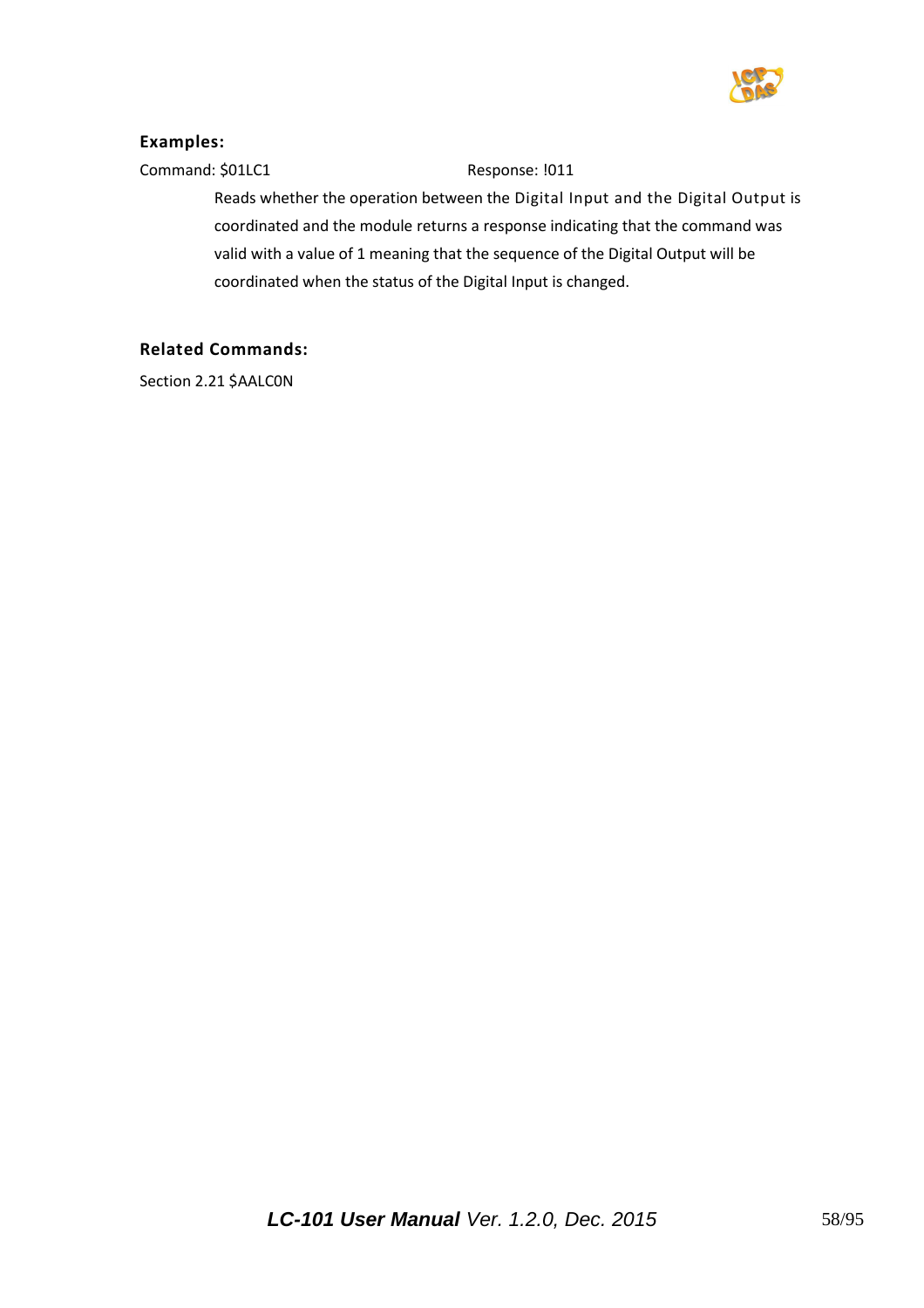

# **2.23 \$AALC2NNNN**

#### **Description:**

This command is used to set the Active Delay Time for the Digital Output of a specified module.

#### **Syntax:**

#### **\$AALC2NNNN[CHKSUM](CR)**

- **\$** Delimiter character
- **AA** The address of the module to be set in hexadecimal format (00 to FF)
- **LC2** The command to set the Active Delay Time for the Digital Output
- **NNNN** A four-digit hexadecimal value representing the Active Delay Time in milliseconds. The maximum delay time is 0x0BB8 (3000 milliseconds).

#### **Response:**

| Valid Command:   | >AA[CHKSUM](CR) |
|------------------|-----------------|
| Invalid Command: | ?AA[CHKSUM](CR) |
| Ignored Command: | !AA[CHKSUM](CR) |

- **!** Delimiter character to indicate the command was valid
- **?** Delimiter character to indicate the command was invalid
- **AA** The address of the responding module in hexadecimal format (00 to FF)

There will be no response if the command syntax is incorrect, there is a communication error, or there is no module with the specified address.

#### **Examples:**

| Command: \$01LC203E8 | Response: !01                                                                          |
|----------------------|----------------------------------------------------------------------------------------|
|                      | Sets the Active Delay Time for the Digital Output of module 01 to 0x03E8 (1000         |
|                      | milliseconds) and the module returns a response indicating that the command was        |
|                      | valid. The Digital Output will be active 1000 milliseconds after the module is powered |
| on.                  |                                                                                        |
| Command: \$01LC20BB9 | Response: ?01                                                                          |
|                      | Attempts to set the Active Delay Time for the Digital Output of module 01 to 0x0BB9    |
|                      | (3001 milliseconds), but the module returns a response indicating that the command     |
|                      |                                                                                        |

## **LC-101 User Manual** Ver. 1.2.0, Dec. 2015 59/95

was invalid because the value for the Active Delay Time was not within the valid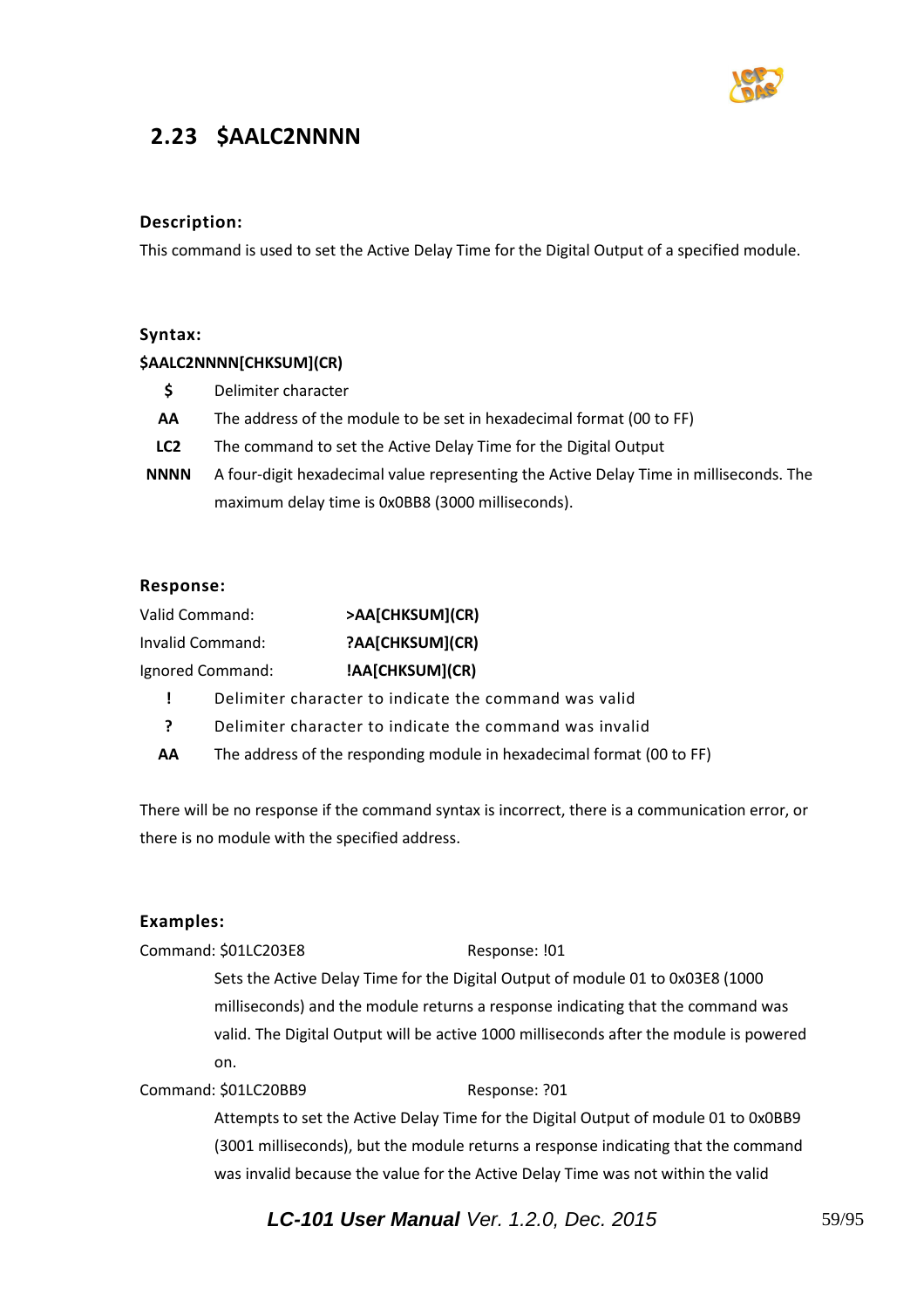

range.

# **Related Commands:**

Section 2.24 \$AALC3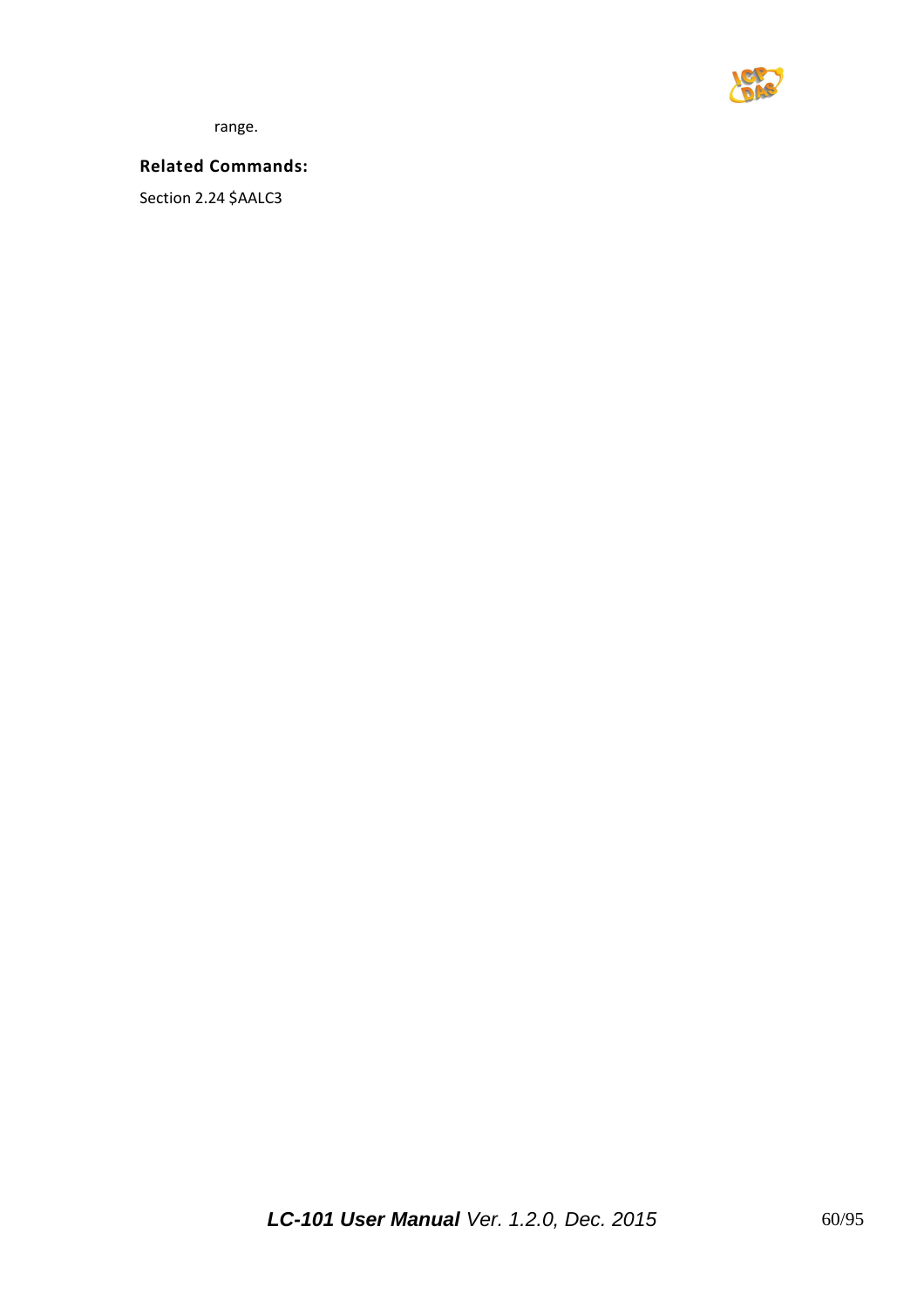

# **2.24 \$AALC3**

#### **Description:**

This command is used to read the Active Delay Time for the Digital Output of a specified module.

#### **Syntax:**

#### **\$AALC3[CHKSUM](CR)**

- **\$** Delimiter character
- **AA** The address of the module to be read in hexadecimal format (00 to FF)
- **LC3** The command to read the Active Delay Time for the Digital Output

#### **Response:**

| Valid Command:   |                                                              | >AANNNN[CHKSUM](CR)                                                               |  |
|------------------|--------------------------------------------------------------|-----------------------------------------------------------------------------------|--|
| Invalid Command: |                                                              | ?AA[CHKSUM](CR)                                                                   |  |
|                  |                                                              | Delimiter character to indicate that the command was valid                        |  |
| ?                | Delimiter character to indicate that the command was invalid |                                                                                   |  |
| AA               |                                                              | The address of the responding module in hexadecimal format (00 to FF)             |  |
| <b>NNNN</b>      |                                                              | A four-digit hexadecimal value representing the Active Delay Time in milliseconds |  |

There will be no response if the command syntax is incorrect, there is a communication error, or there is no module with the specified address.

## **Examples:**

| Command: \$01LC20BB8 | Response: !01                                                                          |
|----------------------|----------------------------------------------------------------------------------------|
|                      | Sets the Active Delay Time for the Digital Output of module 01 to 0x0BB8 (3000)        |
|                      | milliseconds) and the module returns a response indicating that the command was        |
|                      | valid. The Digital Output will be active 3000 milliseconds after the module is powered |
| on.                  |                                                                                        |

Command: \$01LC3 Response: !010BB8 Reads the Active Delay Time for the Digital Output of module 01 and returns a response indicating that the command was valid, with a value of 0BB8 meaning that the Active Delay Time is 3000 milliseconds.

# **LC-101 User Manual** Ver. 1.2.0, Dec. 2015 61/95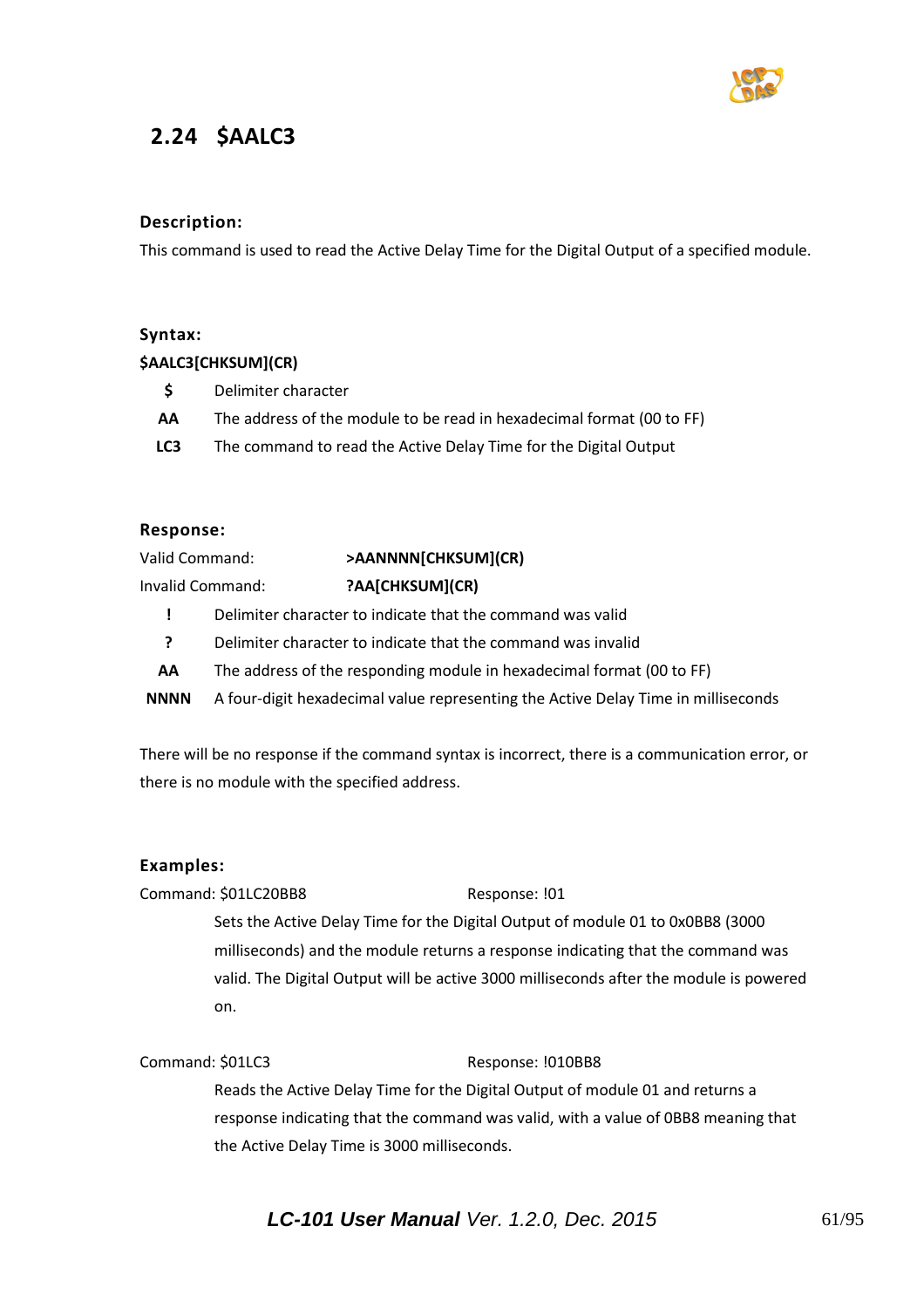

## **Related Commands:**

Section 2.23 \$AALC2NNNN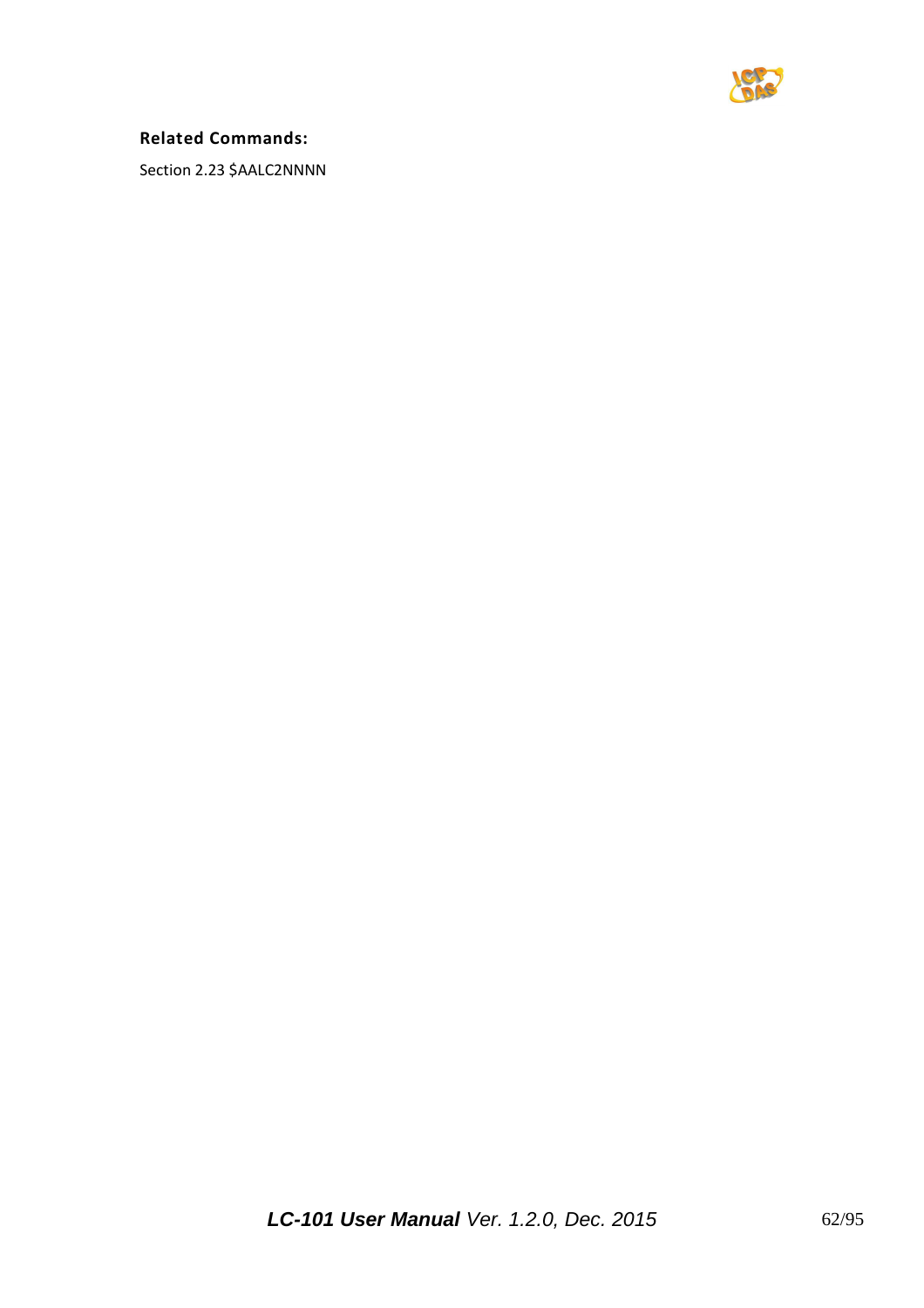

# **2.25 ~AAD**

#### **Description:**

This command is used to read whether the Digital Input/Output signal for a specified module is active or inactive.

#### **Syntax:**

#### **~AAD [CHKSUM](CR)**

- **~** Delimiter character
- **AA** The address of the module to be read in hexadecimal format (00 to FF)
- **D** The command to read whether the Digital Input/Output is active or inactive

#### **Response:**

Valid Command: **!AAVV[CHKSUM](CR)** 

Invalid Command: **?AA[CHKSUM](CR)** 

**!** Delimiter character to indicate that the command was valid

- **?** Delimiter character to indicate that the command was invalid
- **AA** The address of the responding module in hexadecimal format (00 to FF)
- **VV** A two-digit hexadecimal value representing the status of the Digital Input/Output signal

|          | ۔ | . . | - |     |     |
|----------|---|-----|---|-----|-----|
| Reserved |   |     |   | OAS | IAS |

| Key        | Description                                                     |
|------------|-----------------------------------------------------------------|
|            | Specifies the status of the Digital Output signal               |
|            | 0: an output value of 0 indicates that the relay is inactive    |
| <b>OAS</b> | an output value of 1 indicates that the relay is active         |
|            | 1: an output value of 0 indicates that the relay is active      |
|            | an output value of 1 indicates that the relay is inactive       |
|            | Specifies the status of the Digital Input signal                |
|            | 0: an input value of 0 indicates that the voltage is high       |
|            | an input value of 1 indicates that there is no signal or the    |
| <b>IAS</b> | voltage is low                                                  |
|            | 1: an input value of 0 indicates that there is no signal or the |
|            | voltage is low                                                  |
|            | an input value of 1 indicates that the voltage is high          |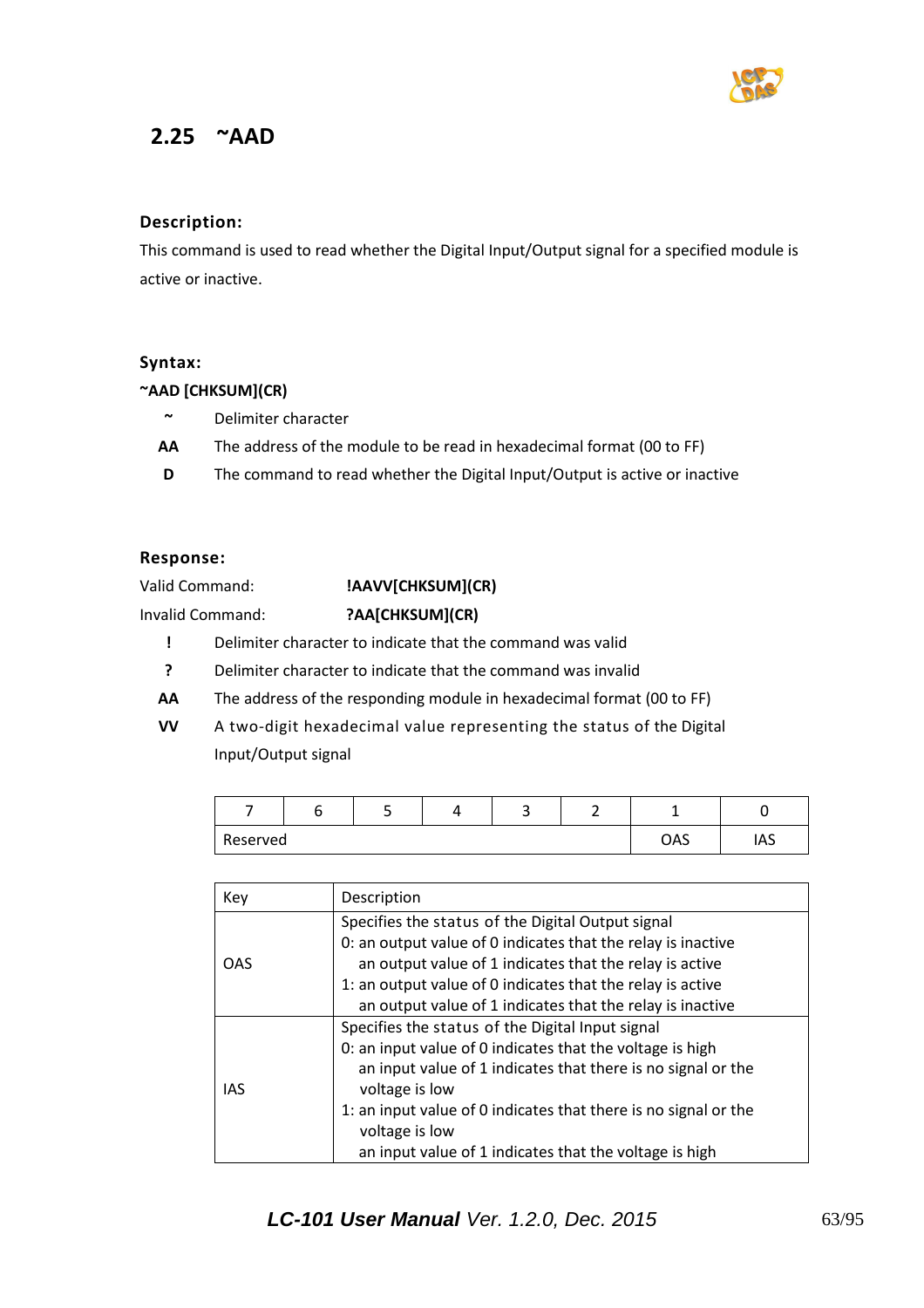

There will be no response if the command syntax is incorrect, there is a communication error, or there is no module with the specified address.

#### **Examples:**

Command: ~02D03 Response: !02

 Sets the Digital Input/Output signals for module 02 to 03, which denotes that the Digital Output channels are in inactive mode, and returns a response indicating that the command was valid,.

Command: ~02D Response: !0203

 Reads the status of the Digital Input/Output signals for module 02 and returns a response indicating that the command was valid, with a value of 03, which denotes that the Digital Output channels are in inactive mode.

### **Related Commands:**

Section 2.26 ~AADVV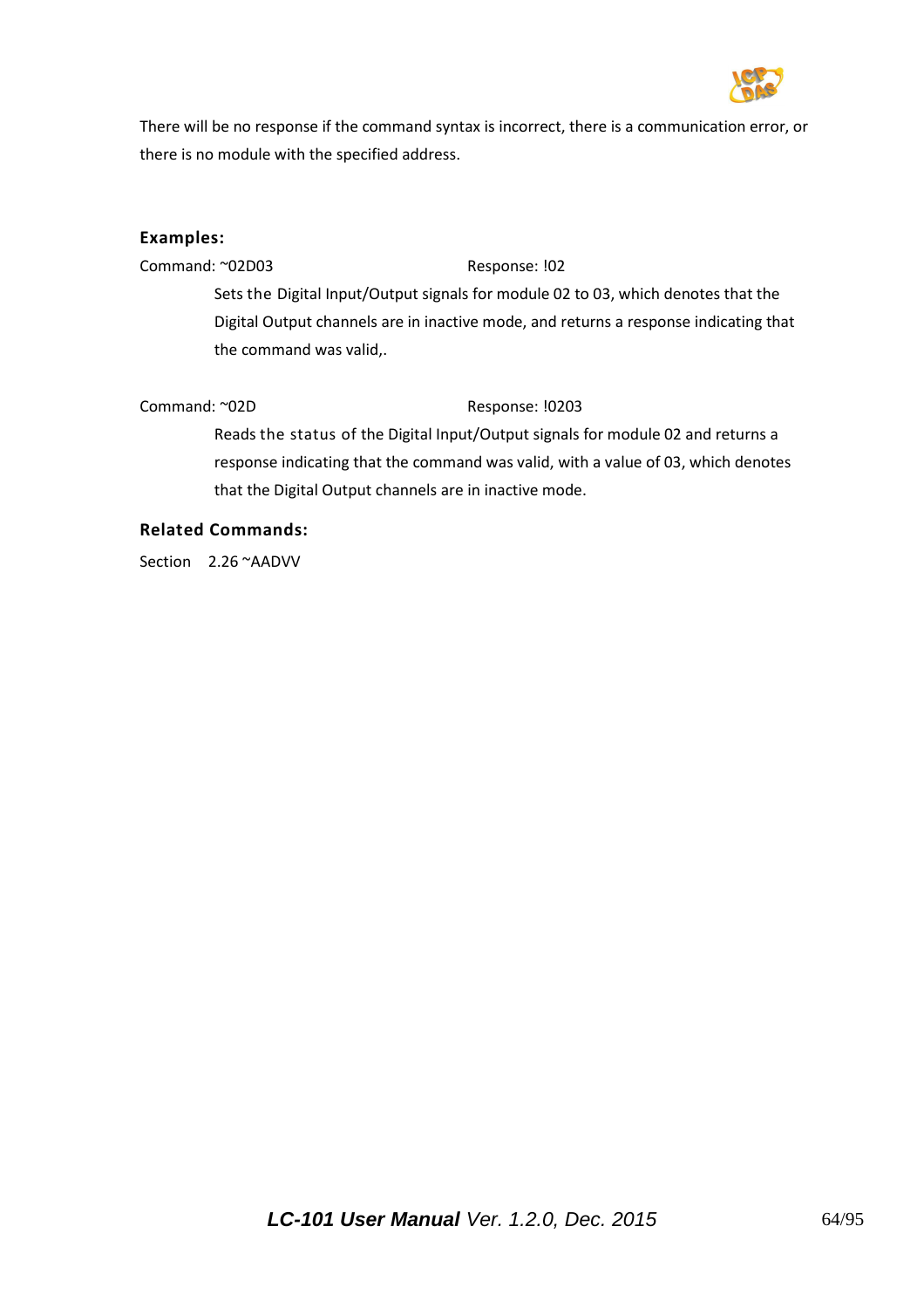

# **2.26 ~AADVV**

#### **Description:**

This command is used to set the Digital Input/Output signal for a specified module to active or inactive.

#### **Syntax:**

#### **~AADVV [CHKSUM](CR)**

- **~** Delimiter character
- **AA** The address of the module to be set in hexadecimal format (00 to FF)
- **D** The command to set the Digital Input/Output to active or inactive
- **VV** A two-digit hexadecimal value representing the status of the Digital Input/Output

| Reserved |  |  | OAS | ıAS |
|----------|--|--|-----|-----|

| Key        | Description                                                     |
|------------|-----------------------------------------------------------------|
|            | Specifies the status of the Digital Output signal               |
|            | 0: an output value of 0 indicates that the relay is inactive    |
| <b>OAS</b> | an output value of 1 indicates that the relay is active         |
|            | 1: an output value of 0 indicates that the relay is active      |
|            | an output value of 1 indicates that the relay is inactive       |
|            | Specifies the status of the Digital Input signal                |
|            | 0: an input value of 0 indicates that the voltage is high       |
|            | an input value of 1 indicates that there is no signal or the    |
| IAS        | voltage is low                                                  |
|            | 1: an input value of 0 indicates that there is no signal or the |
|            | voltage is low                                                  |
|            | an input value of 1 indicates that the voltage is high          |

#### **Response:**

| Valid Command:   | !AA[CHKSUM](CR) |
|------------------|-----------------|
| Invalid Command: | ?AA[CHKSUM](CR) |

- **!** Delimiter character to indicate that the command was valid
- **?** Delimiter character to indicate that the command was invalid
- **AA** The address of the responding module in hexadecimal format (00 to FF)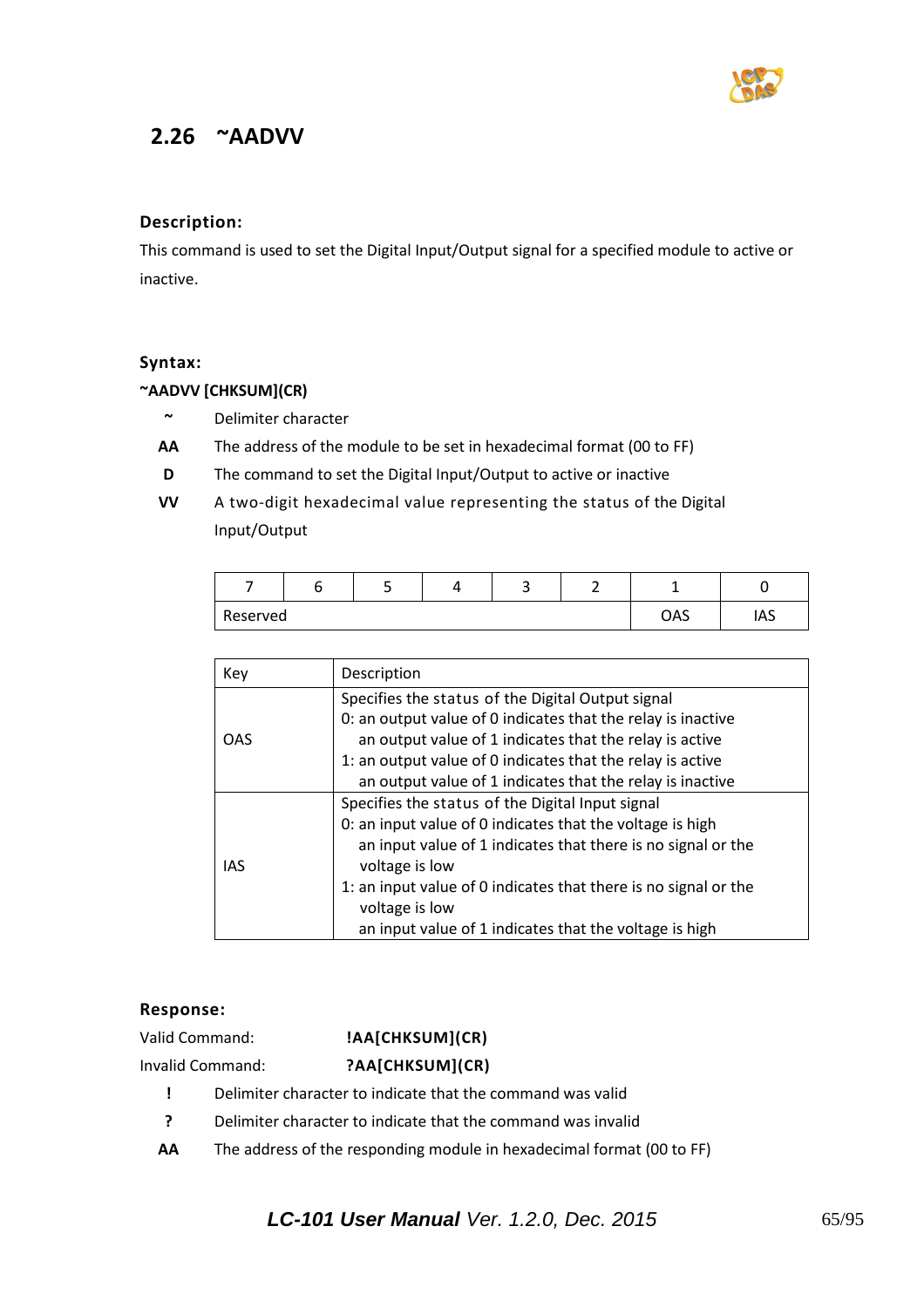

There will be no response if the command syntax is incorrect, there is a communication error, or there is no module with the specified address.

## **Examples:**

Command: ~02D03 Response: !02

 Sets the Digital Input/Output signals for module 02 to 03, which denotes that the Digital Output channels are in inactive mode, and returns a response indicating that the command was valid,.

Command: ~02D Response: !0203

 Reads the status of the Digital Input/Output signals for module 02 and returns a response indicating that the command was valid, with a value of 03, which denotes that the Digital Output channels are in inactive mode.

### **Related Commands:**

Section 2.25 ~AAD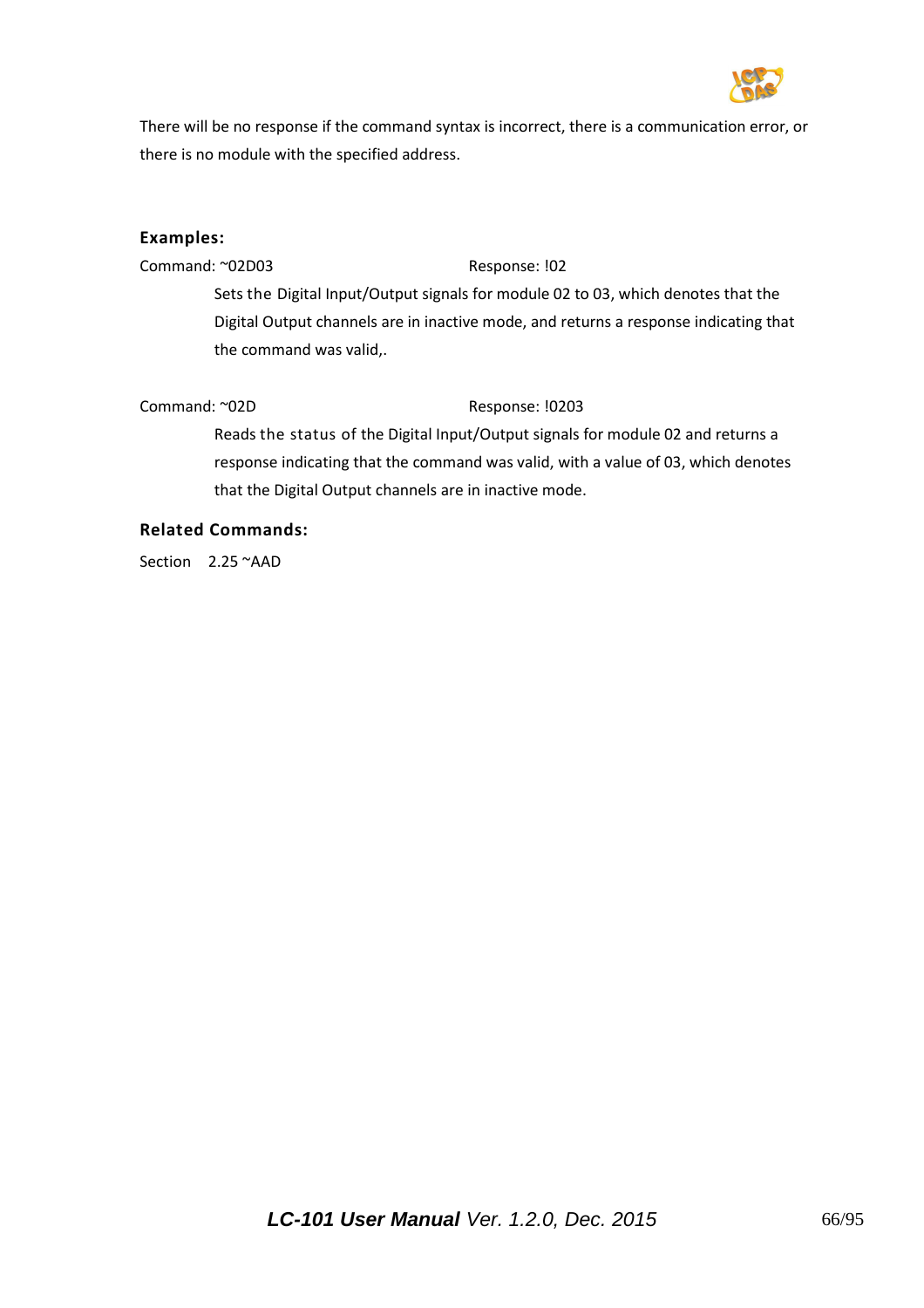

# **2.27 ~AA4P**

#### **Description:**

This command is used to read the Digital Output power-on value for a specified module.

#### **Syntax:**

#### **~AA4P[CHKSUM](CR)**

- **~** Delimiter character
- **AA** The address of the module to be read in hexadecimal format (00 to FF)
- **4P** The command to read the Digital Output power-on value

#### **Response:**

| Valid Command:   |                                                                       | !AA(Data)[CHKSUM](CR) |  |
|------------------|-----------------------------------------------------------------------|-----------------------|--|
| Invalid Command: |                                                                       | ?AA[CHKSUM](CR)       |  |
|                  | Delimiter character to indicate that the command was valid            |                       |  |
| ?                | Delimiter character to indicate that the command was invalid          |                       |  |
| AA               | The address of the responding module in hexadecimal format (00 to FF) |                       |  |
| (Data)           | The Digital Output power-on value                                     |                       |  |

There will be no response if the command syntax is incorrect, there is a communication error, or there is no module with the specified address.

## **Examples:**

Command: ~035P Response: !03

 Sets the current Digital Output value as the power-on value for module 03, and returns a response indicating that the command was valid.

Command: ~034P Response: !030100

 Reads the Digital Output power-on value and the Digital Output safe value for module 03 and returns a response indicating that the command was valid, with a value of 0100, which denotes that the Digital Output power-on value is 01.

#### **Related Commands:**

Section 2.28 ~AA5P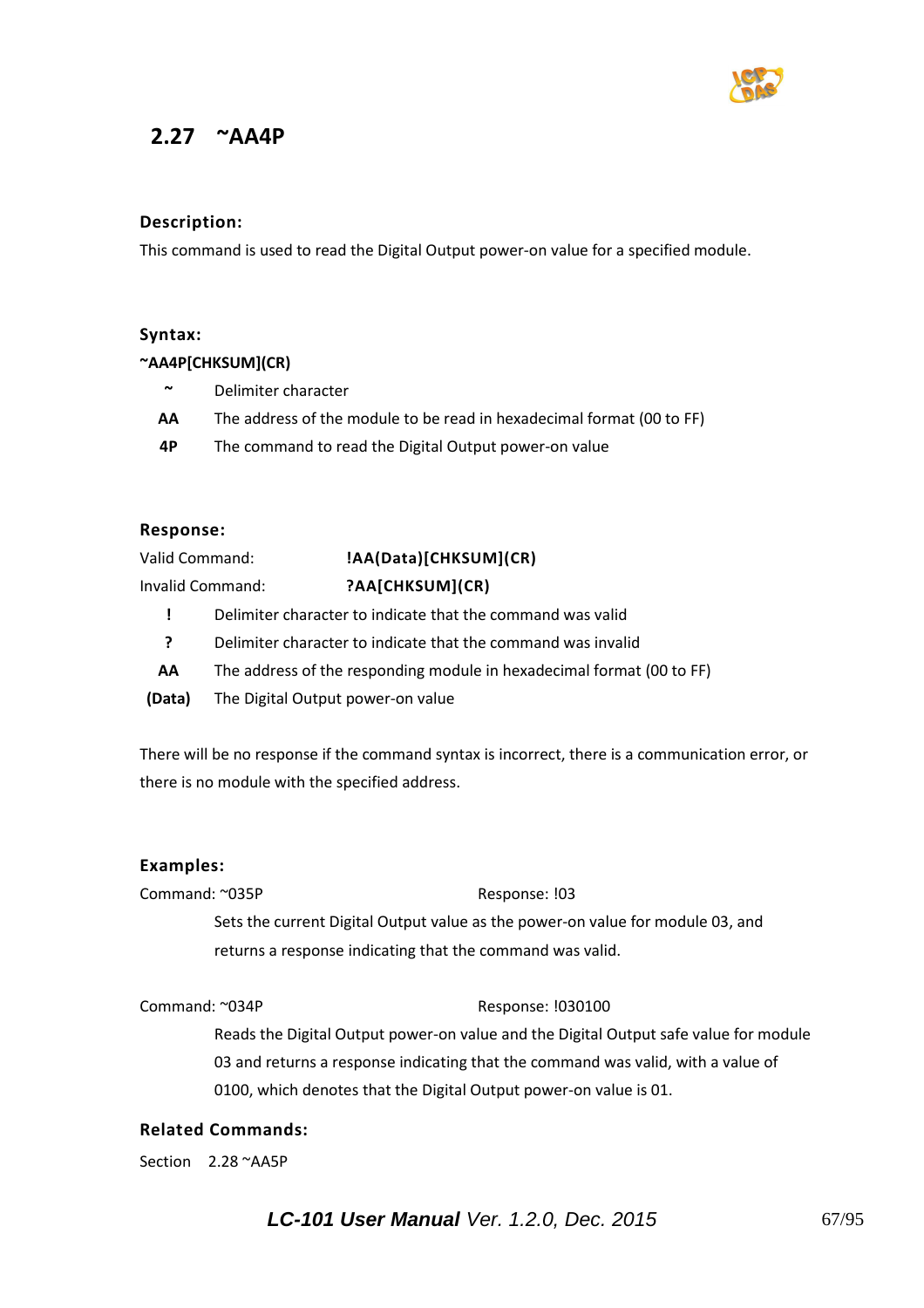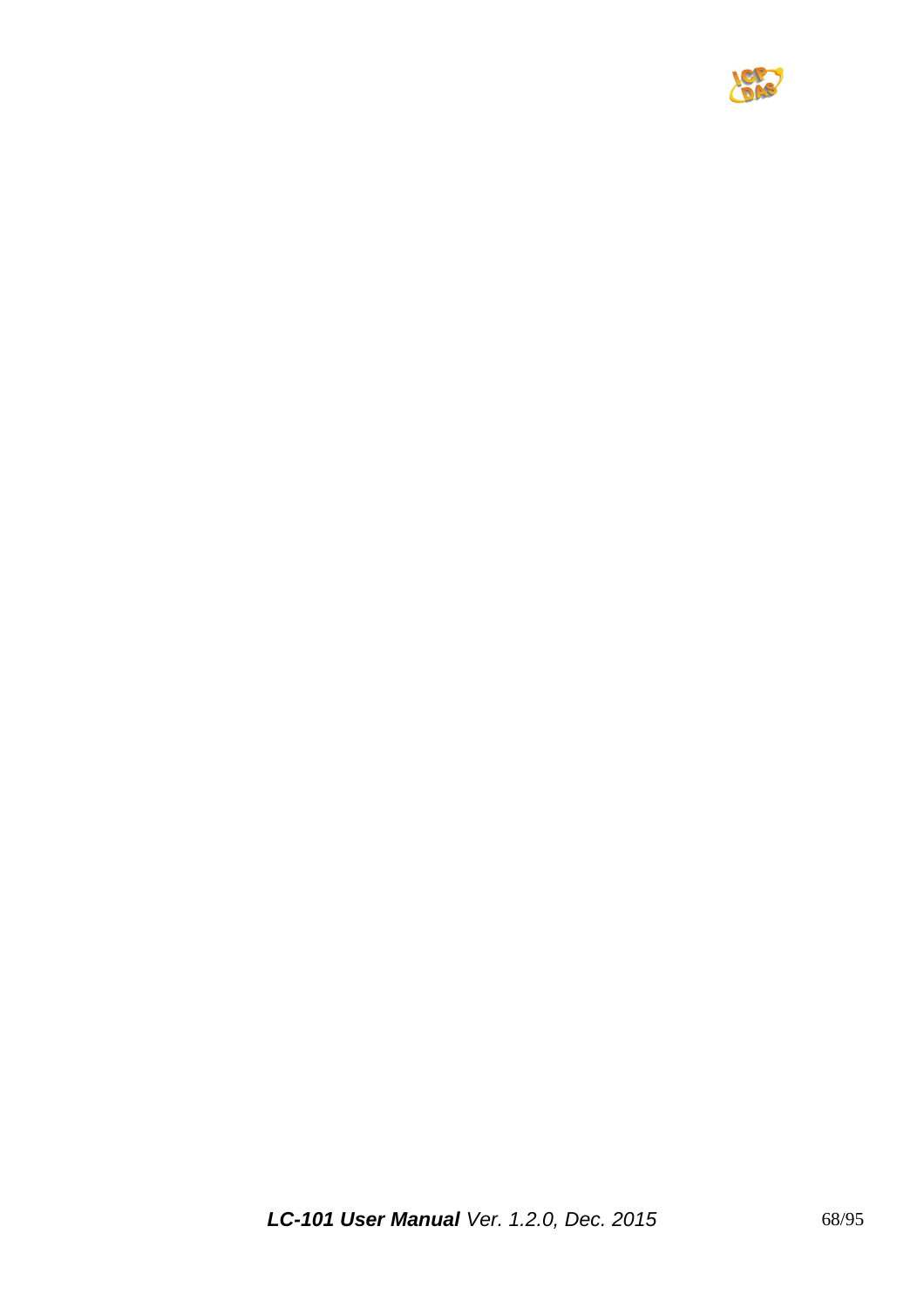

# **2.28 ~AA5P**

#### **Description:**

This command is used to set the current Digital Output value as the power-on value for a specified module.

#### **Syntax:**

#### **~AA5P[CHKSUM](CR)**

- **~** Delimiter character
- **AA** The address of the module to be set in hexadecimal format (00 to FF)
- **5P** The command to set the current Digital Output value as the power-on value

#### **Response:**

| Valid Command:<br>Invalid Command: |  | !AA[CHKSUM](CR)<br>?AA[CHKSUM](CR)                                    |  |
|------------------------------------|--|-----------------------------------------------------------------------|--|
|                                    |  |                                                                       |  |
| 2                                  |  | Delimiter character to indicate that the command was invalid          |  |
| AA                                 |  | The address of the responding module in hexadecimal format (00 to FF) |  |

There will be no response if the command syntax is incorrect, there is a communication error, or there is no module with the specified address.

#### **Examples:**

Command: @031 Response: >

 Sets Digital Output channel RL1 of module 03 to ON, and the module returns a response indicating that the command was valid.

Command: ~035P Response: !03

 Sets the current Digital Output value as the power-on value for module 03, and returns a response indicating that the command was valid.

### **Related Commands:**

Section 2.27 ~AA4P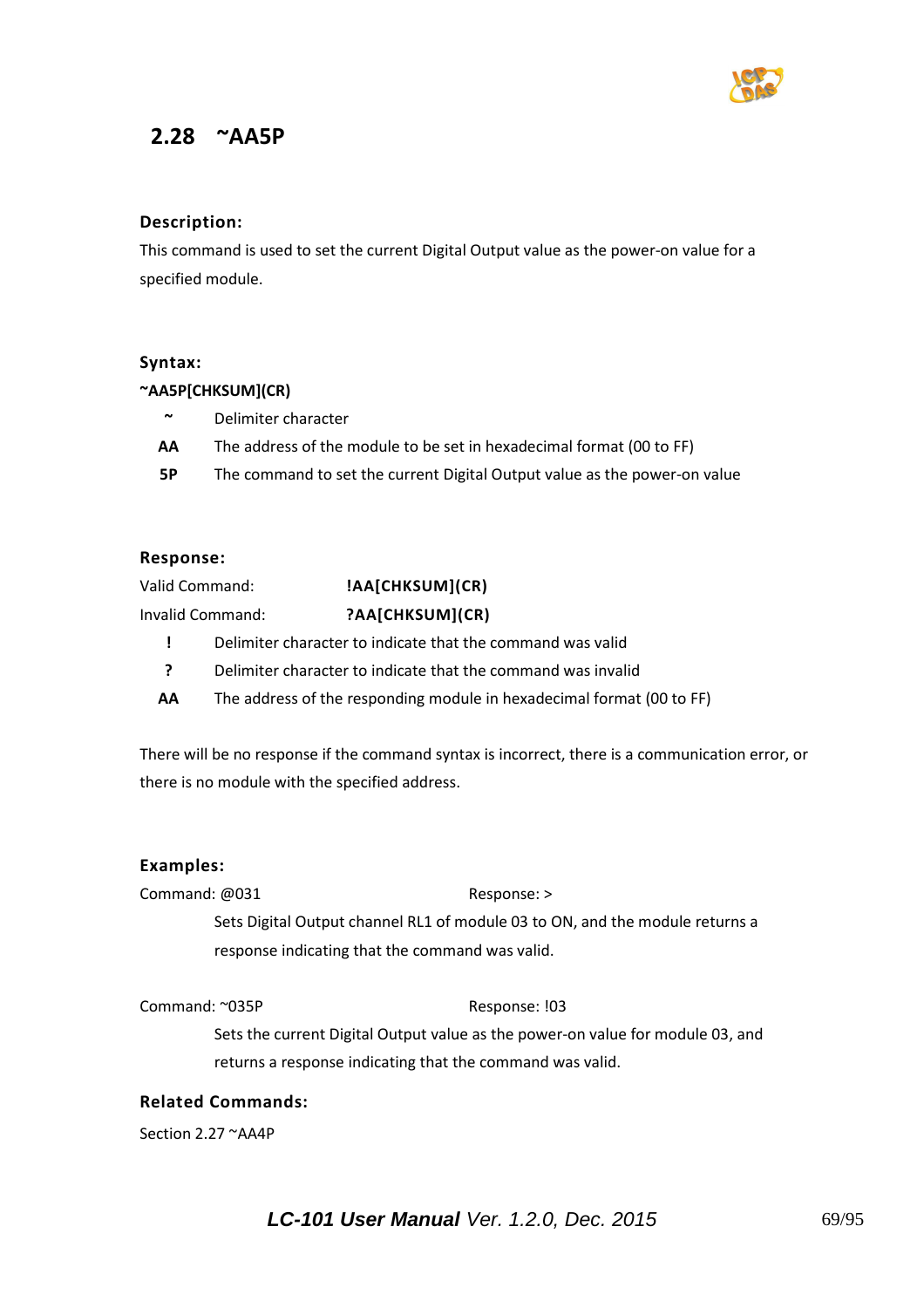

# **2.29 ~AARD**

#### **Description:**

This command is used to read the Response Delay Time for a specified module.

#### **Syntax:**

#### **~AARD[CHKSUM](CR)**

- **~** Delimiter character
- **AA** The address of the module to be read in hexadecimal format (00 to FF)
- **RD** The command to read the Response Delay Time

#### **Response:**

| Valid Command:<br>Invalid Command: |                                                                       | !AA(Data)[CHKSUM](CR)                                                               |  |
|------------------------------------|-----------------------------------------------------------------------|-------------------------------------------------------------------------------------|--|
|                                    |                                                                       | ?AA[CHKSUM](CR)                                                                     |  |
|                                    | Delimiter character to indicate that the command was valid            |                                                                                     |  |
| ?                                  | Delimiter character to indicate that the command was invalid          |                                                                                     |  |
| AA                                 | The address of the responding module in hexadecimal format (00 to FF) |                                                                                     |  |
| (Data)                             |                                                                       | A two-digit hexadecimal value representing the Response Delay Time. The valid range |  |
|                                    | is 00 to 1E in 1 ms intervals.                                        |                                                                                     |  |

There will be no response if the command syntax is incorrect, there is a communication error, or there is no module with the specified address.

#### **Examples:**

| Command: ~03RD1E | Response: !03                                                                    |
|------------------|----------------------------------------------------------------------------------|
|                  | Sets the Response Delay Time for module 03 to 1E (30 ms), and returns a response |

indicating that the command was valid.

Command: ~03RD Response: !0300 Reads the Response Delay Time for module 03 and returns a response indicating that the command was valid, with a value of 00 (0 ms).

## **Related Commands:**

Section 2.30 ~AARDVV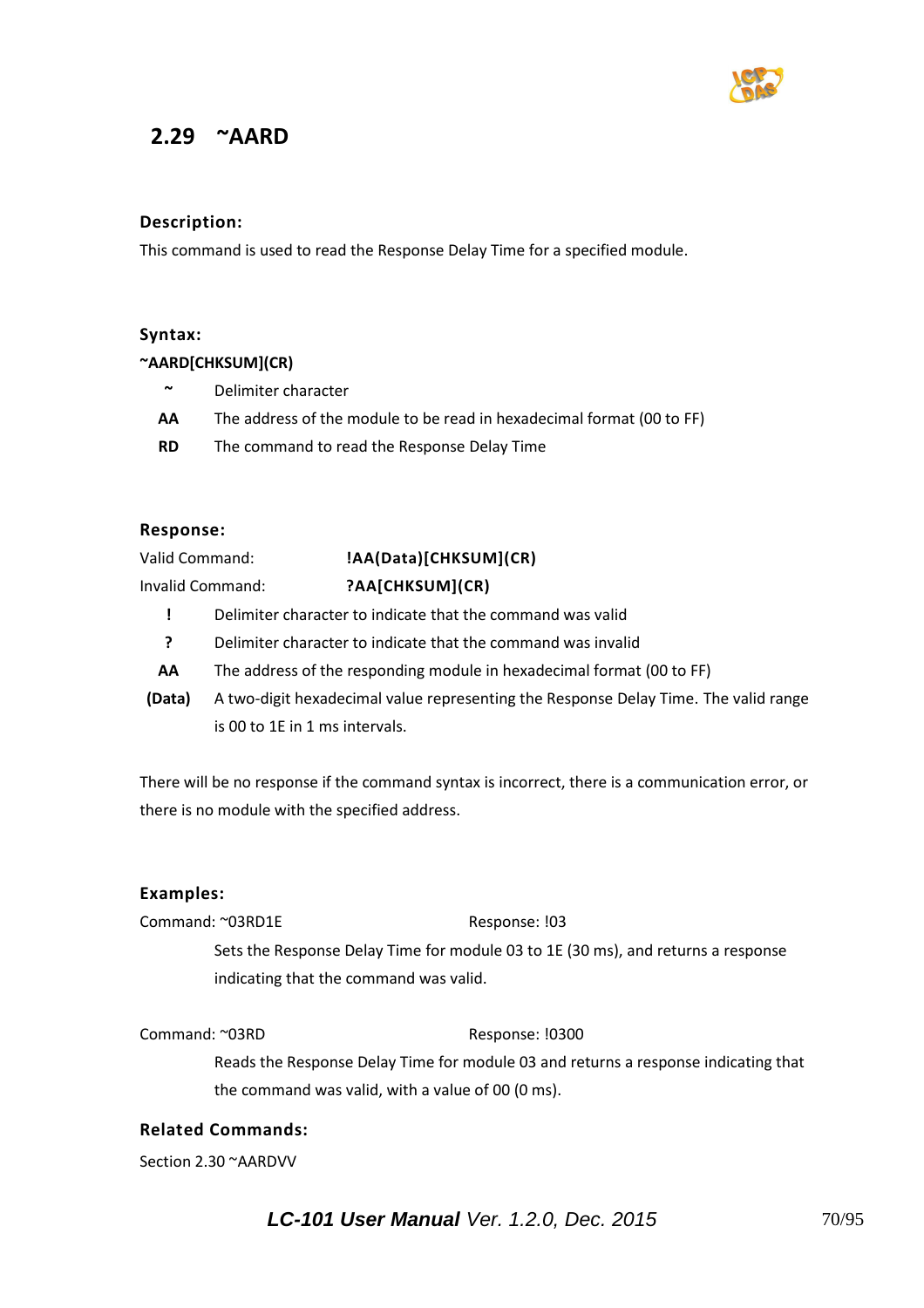

# **2.30 ~AARDVV**

#### **Description:**

This command is used to set the Response Delay Time for a specified module.

#### **Syntax:**

#### **~AARDvv [CHKSUM](CR)**

- **\$** Delimiter character
- **AA** The address of the module to be set in hexadecimal format (00 to FF)
- **RD** The command to set the Response Delay Time.
- **VV** A two-digit hexadecimal value representing the Response Delay Time in milliseconds. The valid range is 00 to 1E in 1 ms intervals.

#### **Response:**

| Valid Command: |                                                            | !AA[CHKSUM](CR)                                              |  |
|----------------|------------------------------------------------------------|--------------------------------------------------------------|--|
|                | Invalid Command:                                           | ?AA[CHKSUM](CR)                                              |  |
|                | Delimiter character to indicate that the command was valid |                                                              |  |
| Σ.             |                                                            | Delimiter character to indicate that the command was invalid |  |

**AA** The address of the responding module in hexadecimal format (00 to FF)

There will be no response if the command syntax is incorrect, there is a communication error, or there is no module with the specified address.

#### **Examples:**

| Command:~03RD1E | Response: !03 |
|-----------------|---------------|
|-----------------|---------------|

 Sets the Response Delay Time for module 03 to 1E (30 ms), and returns a response indicating that the command was valid.

Command:~03RD Response:!0300 Attempts to set the Response Delay Time for module 03 to 1F (31 ms), but the module returns a response indicating that the command was invalid because the Response Delay Time was not within the valid range.

## **LC-101 User Manual** Ver. 1.2.0, Dec. 2015 71/95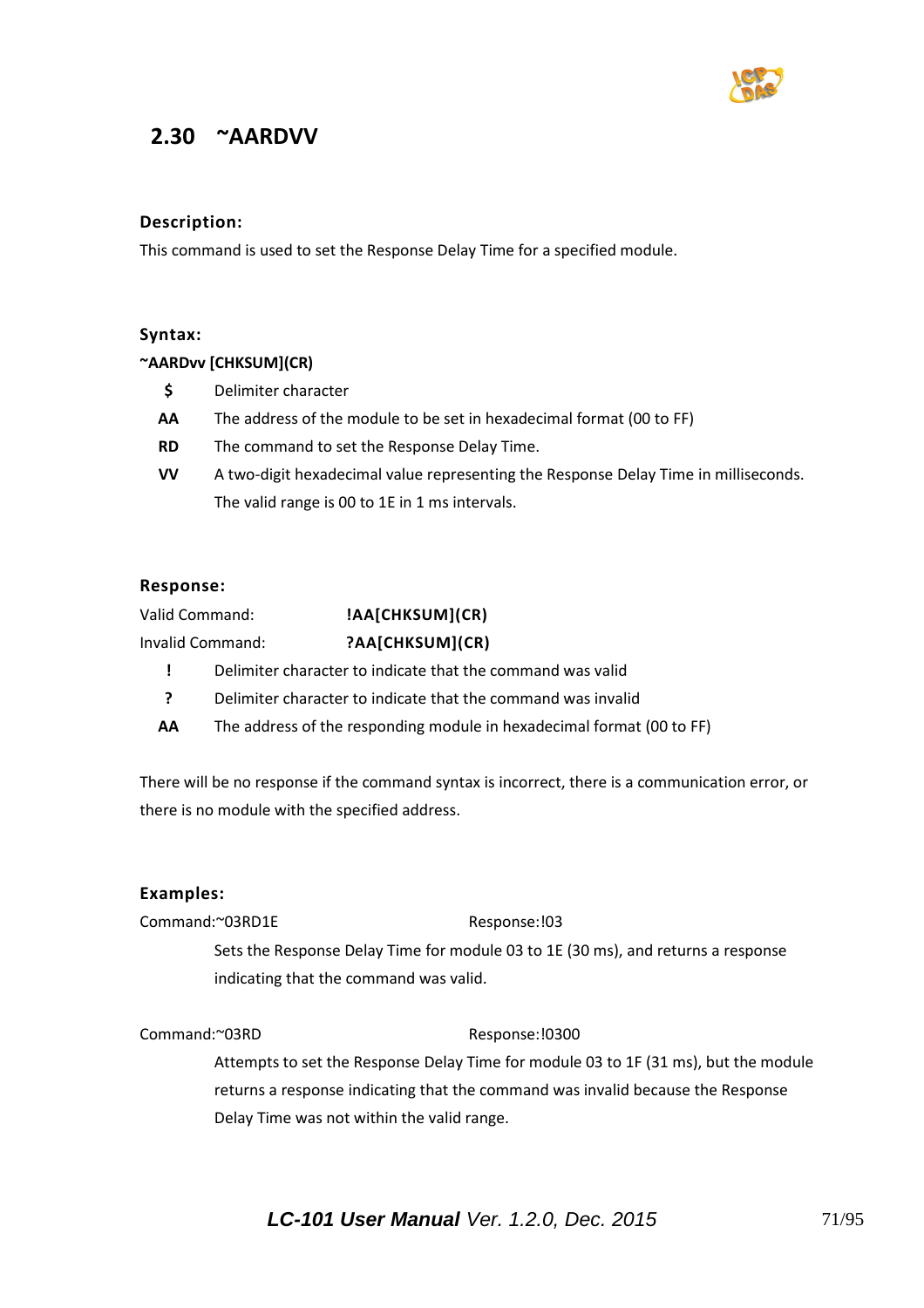

## **Related Commands:**

Section 2.29 ~AARD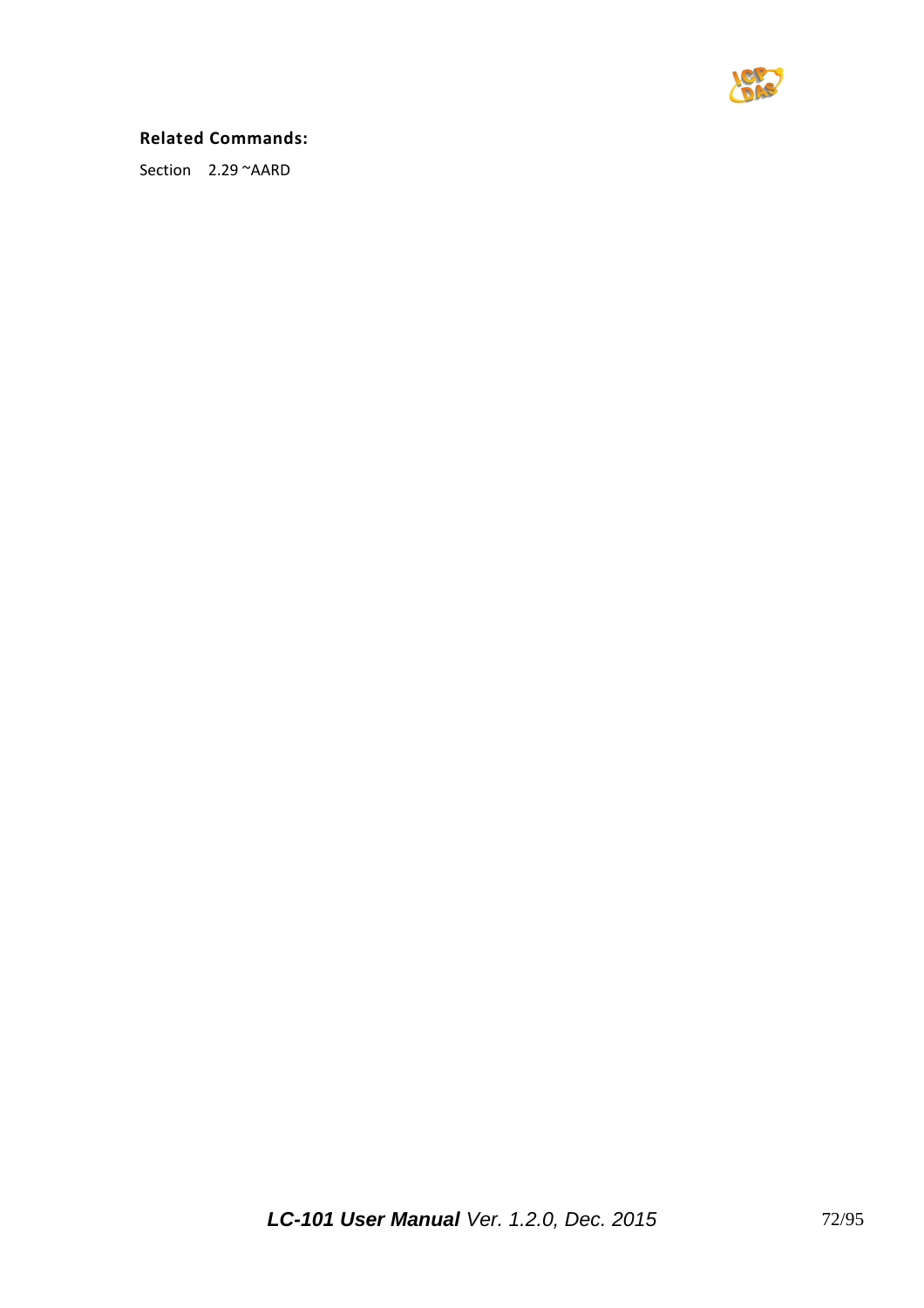

# **3 Modbus RTU Protocol**

The Modbus protocol was originally developed for Modicon controllers by Modicon Inc. Detailed information related to the Modbus RTU protocol can be found at http://www2.schneider-electric.com/sites/corporate/en/products-services/automati on-control/automation-control.page. You can also visit http://www.modbus.org for more valuable information.

The LC-101 module supports the Modbus RTU protocol, with communication Baud Rates ranging from 1200 bps to 115200 bps. The parity, data bits and stop bits are fixed as no parity, 8 data bits and 1 stop bit. The following Modbus functions are supported.

| <b>Function Code</b> | <b>Description</b>               | <b>Section</b> |
|----------------------|----------------------------------|----------------|
| 0x01                 | Reads the Coils                  | 3.1            |
| 0x02                 | Reads the Discrete Inputs        | 3.2            |
| 0x03                 | <b>Reads Multiple Registers</b>  | 3.3            |
| 0x04                 | Reads Multiple Input Registers   | 3.4            |
| 0x05                 | Writes a Single Coil             | 3.5            |
| 0x06                 | Writes a Single Register         | 3.6            |
| 0x0F                 | <b>Writes Multiple Coils</b>     | 3.7            |
| 0x10                 | <b>Writes Multiple Registers</b> | 3.8            |
| 0x46                 | Reads/writes the Module Settings | 3.9            |

If the function specified in the message is not supported, then the module responds as below. Note that the address mapping for the Modbus protocol is Base 0.

#### **Error Response**

| <b>Byte</b> | <b>Description</b>    | Length<br>(in Bytes) | <b>Value</b>         |
|-------------|-----------------------|----------------------|----------------------|
| 00          | Address               |                      | 1 to 247             |
| 01          | <b>Function Code</b>  |                      | Function Code + 0x80 |
| 02          | <b>Exception Code</b> |                      | 01                   |

Note: If a CRC mismatch occurs, the module will not respond.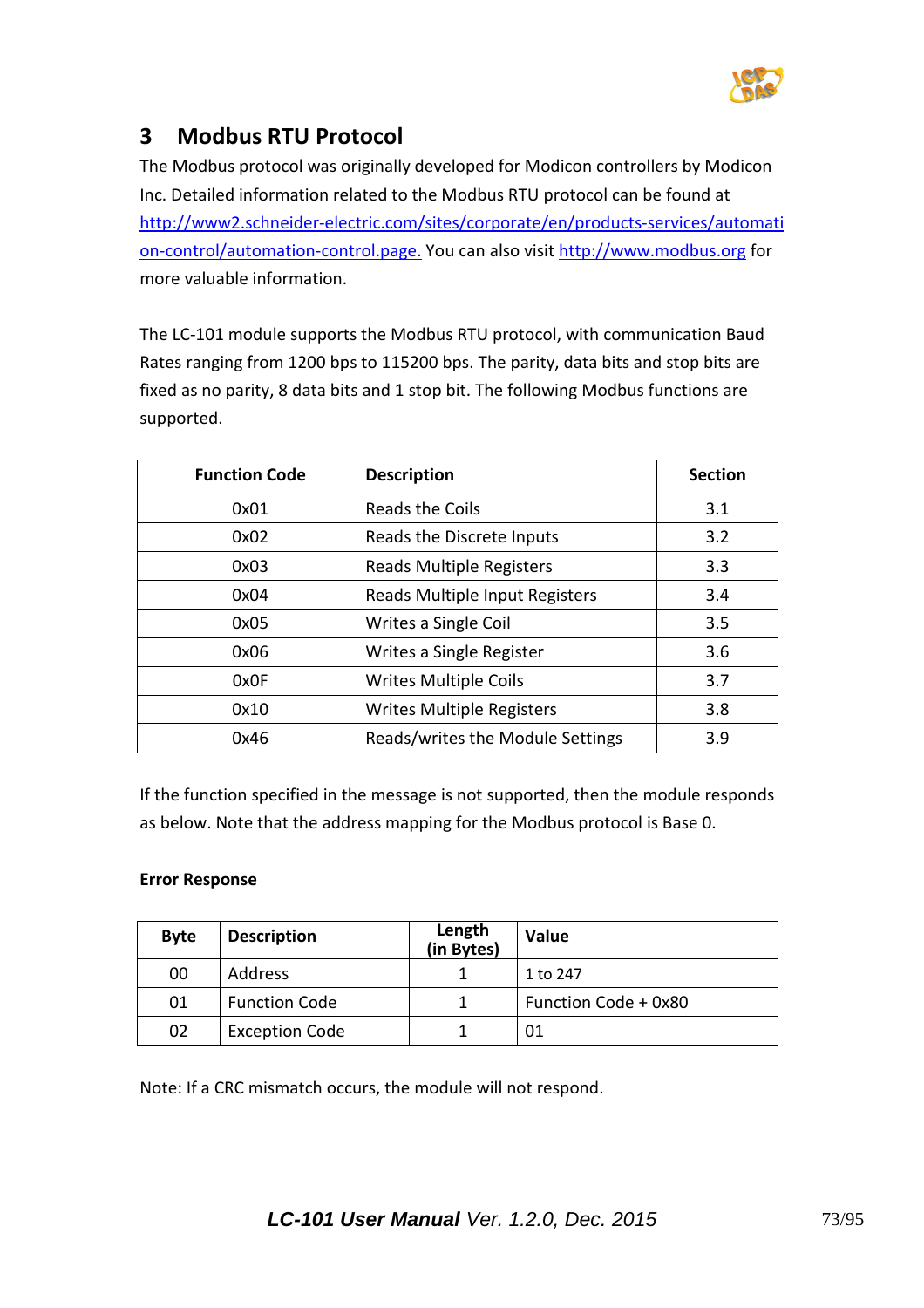

# **Modbus Address Mapping**

| <b>Address</b> | <b>Description</b>                                                                                                                                                                                                                                      | <b>Attribute</b> |  |
|----------------|---------------------------------------------------------------------------------------------------------------------------------------------------------------------------------------------------------------------------------------------------------|------------------|--|
| 00001, 10001   | Reads the current status of the Digital Output or sets the Digital<br>Output to either active or inactive                                                                                                                                               | R/W              |  |
| 00161, 10161   | Reads/sets the Digital Output Power-on Value                                                                                                                                                                                                            | R/W              |  |
| 00257, 10257   | Reads/sets the Communication Protocol<br>0: DCON<br>1: Modbus RTU                                                                                                                                                                                       |                  |  |
| 00264          | Clears the latched Digital Input and Digital Output channels.<br>Write 1 to clear.                                                                                                                                                                      | W                |  |
| 00274, 10274   | Enables or disables the Digital Output ON and OFF sequence<br>when the status of the Digital Input is changed.<br>0: Disabled (Default)<br>1: Enabled                                                                                                   | R/W              |  |
| 00513          | Clears the Digital Input Counter                                                                                                                                                                                                                        | W                |  |
| 10032          | Digital Input Channel                                                                                                                                                                                                                                   | R                |  |
| 10064          | Reads the Status of the High Latched Digital Input and Digital<br><b>Output Channels</b>                                                                                                                                                                |                  |  |
| 10096          | Reads the Status of the Low Latched Digital Input and Digital<br><b>Output Channels</b>                                                                                                                                                                 |                  |  |
| 10273          | <b>Reads the Reset Status</b><br>0: This is <b>NOT</b> the first time the module has been read since<br>being powered on<br>1: This is the first time the module has been read since being<br>powered on                                                |                  |  |
| 30001          | Reads the Digital Input Counter Value                                                                                                                                                                                                                   |                  |  |
| 40481-40482    | Reads the Firmware Version                                                                                                                                                                                                                              |                  |  |
| 40483-40484    | Reads the Name of the Module                                                                                                                                                                                                                            |                  |  |
| 30485, 40485   | Reads/sets the Module address. The valid range is 1 to 247.                                                                                                                                                                                             |                  |  |
| 40486          | R/W<br>Reads/sets the Baud Rate and the Data Format<br>Bits 5:0 (Baud Rate)<br>R/W<br>Code<br>0x03<br>0x04<br>0x06<br>0x05<br>1200<br>2400<br>9600<br>Baud<br>4800<br>0x07<br>Code<br>0x08<br>0x09<br>0x0A<br>19200<br>57600<br>115200<br>Baud<br>38400 |                  |  |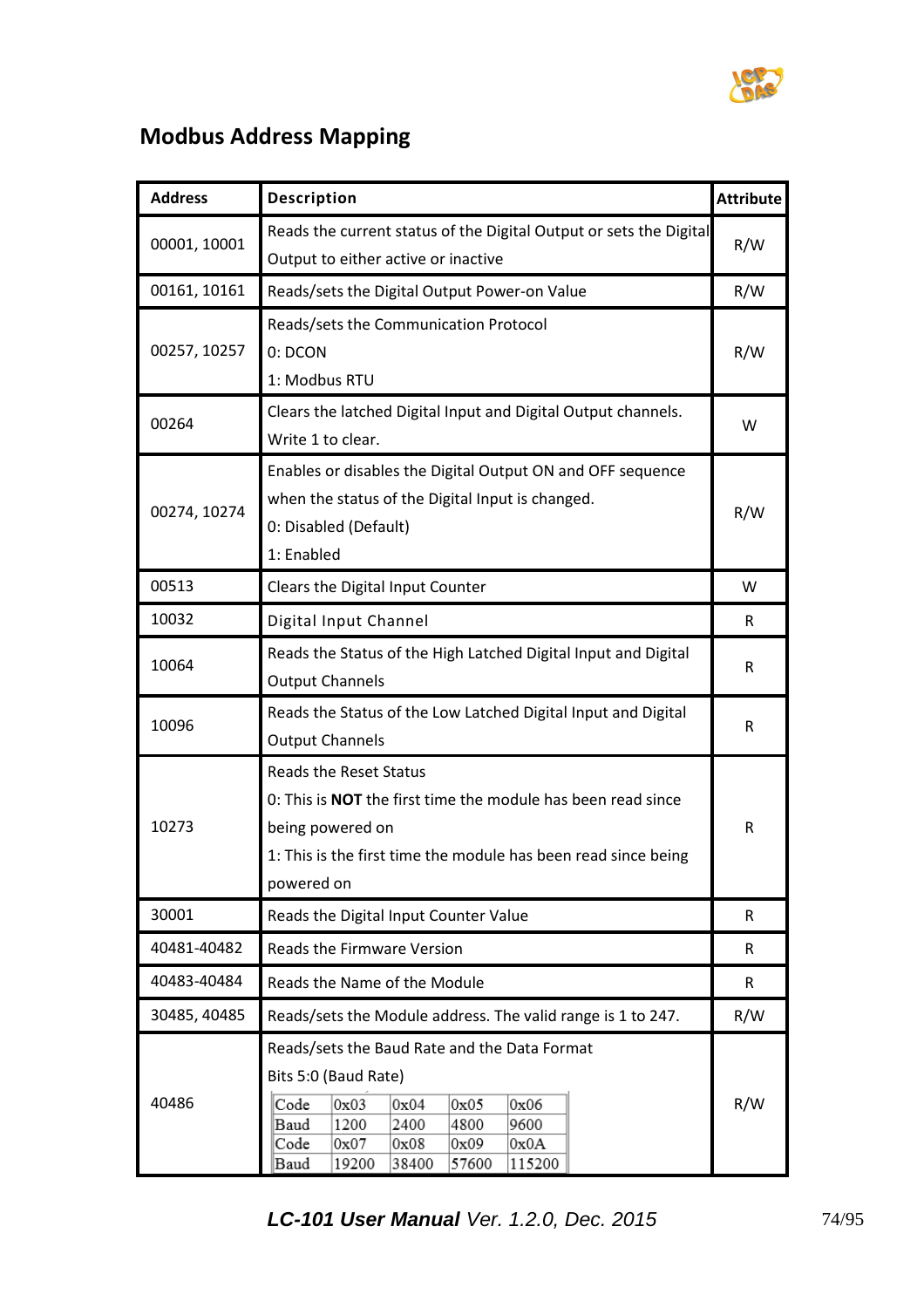

|                            | Baud Rate, valid range: 0x03 to 0x0A                          |     |
|----------------------------|---------------------------------------------------------------|-----|
|                            | Bits 7:6 (Data Format)                                        |     |
|                            | 00: no parity, 1 stop bit                                     |     |
|                            | 01: no parity, 2 stop bits                                    |     |
|                            | 10: even parity, 1 stop bit                                   |     |
| 11: odd parity, 1 stop bit |                                                               |     |
| 30488, 40488               | Reads/sets the Response Delay Time in milliseconds. The valid |     |
|                            | range is 0 to 30 ms                                           | R/W |
|                            | Reads/sets the Digital Output Active Delay Time in            |     |
| 30498, 40498               | milliseconds. The valid range: 0 to 0xBB8.                    | R/W |

Modbus RTU Function Description:

(0xxxx): 0x05, 0x0F Function Code

(1xxxx): 0x01 Function Code

(3xxxx): 0x06, 0x10 Function Code

(4xxxx): 0x03 Function Code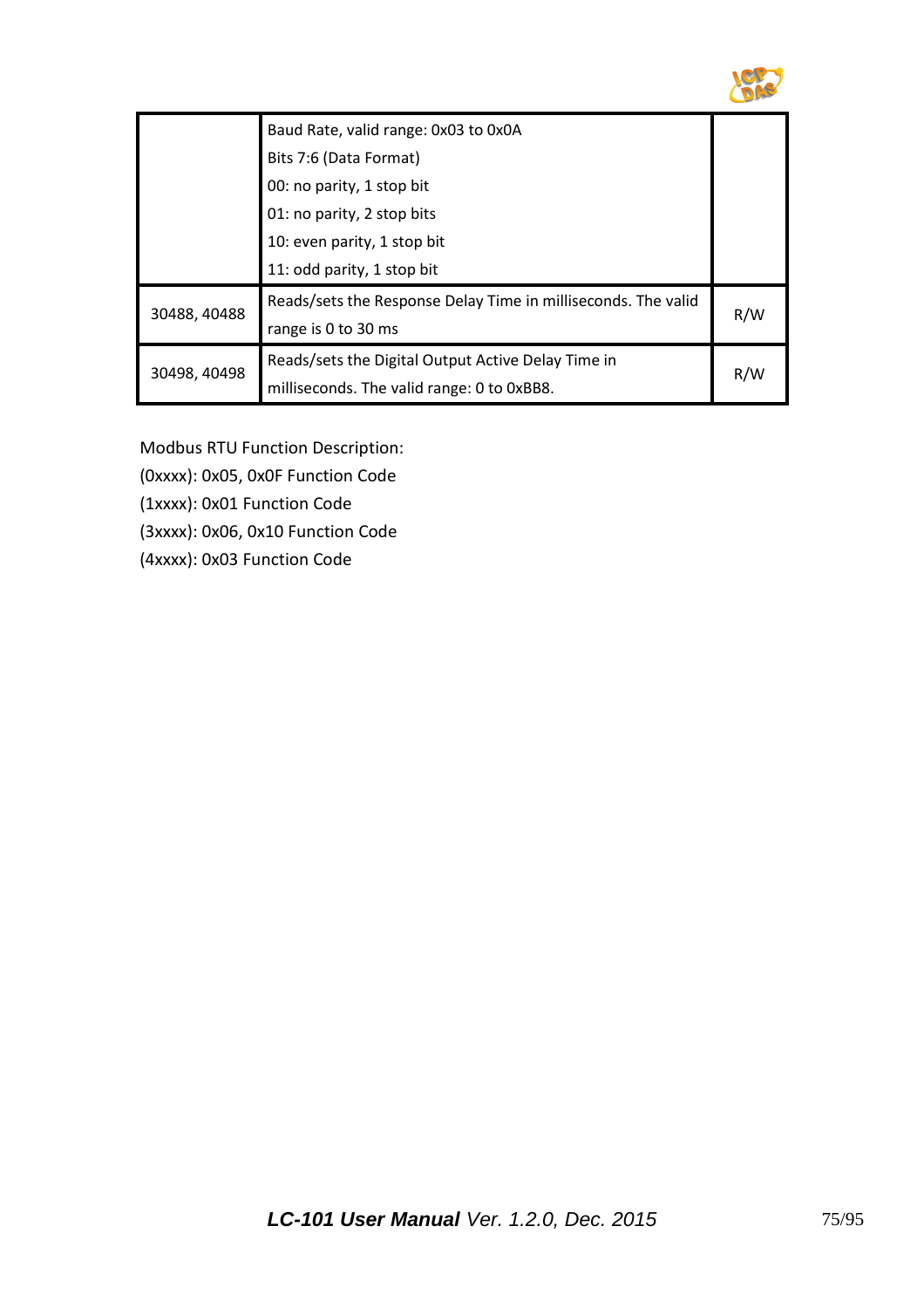

# **3.1 01 (0x01) Read Coils**

This function code is used to read the value at addresses 0xxxx and 1xxxx.

## **Request**

| <b>Byte</b> | <b>Description</b>                  | Length<br>(in Bytes) | Value                                                     |
|-------------|-------------------------------------|----------------------|-----------------------------------------------------------|
| 00          | Address                             |                      | 1 to 247                                                  |
| 01          | <b>Function Code</b>                |                      | 0x01                                                      |
| $02 - 03$   | <b>Starting Address</b>             | 2                    | Refer to the Modbus Address Mapping<br>Table for details. |
| $04 - 05$   | Number of<br>Addresses<br>Requested | 2                    | $0x0001$ to $0x0001 + *N$                                 |

\*N = Number of channels requested

#### **Response**

| <b>Byte</b> | <b>Description</b>                       | Length<br>(in Bytes) | Value    |
|-------------|------------------------------------------|----------------------|----------|
| 00          | Address                                  | 1                    | 1 to 247 |
| 01          | <b>Function Code</b>                     | 1                    | 0x01     |
| 02          | <b>Byte Count</b>                        | 1                    | *N       |
| 03          | Value of the<br><b>Requested Address</b> | $*_{N}$              |          |

\*N = (Number of channels requested / 8)

| <b>Byte</b> | <b>Description</b>    | Length     | Value                                             |
|-------------|-----------------------|------------|---------------------------------------------------|
|             |                       | (in Bytes) |                                                   |
| 00          | Address               |            | 1 to 247                                          |
| 01          | <b>Function Code</b>  |            | 0x81                                              |
| 02          | <b>Exception Code</b> |            | Refer to the Modbus standard for more<br>details. |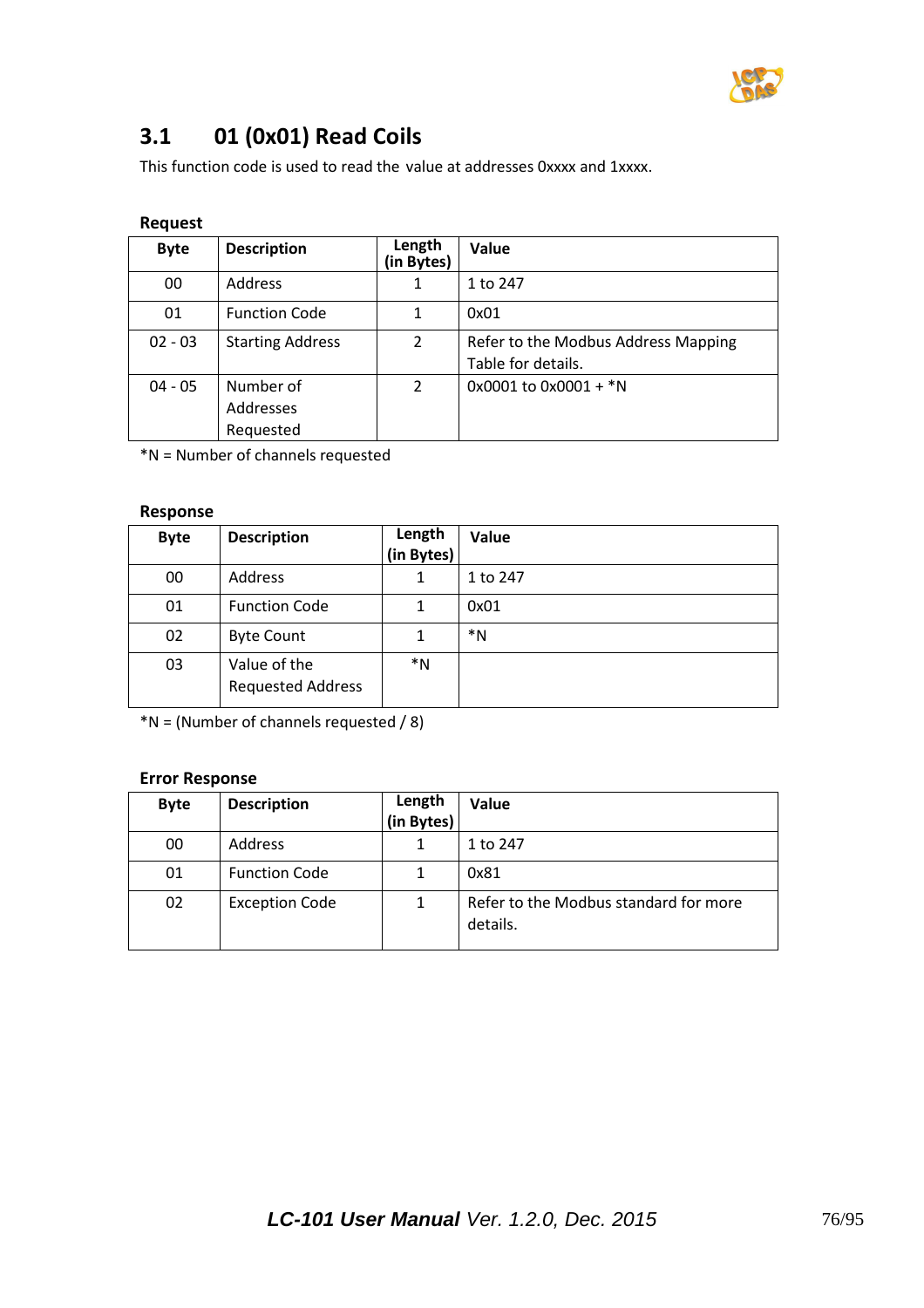

# **3.2 02 (0x02) Read Discrete Inputs**

This function code is used to read the value at address 1xxxx.

## **Request**

| <b>Byte</b> | <b>Description</b>      | Length<br>(in Bytes) | Value                     |
|-------------|-------------------------|----------------------|---------------------------|
| 00          | Address                 | 1                    | 1 to 247                  |
| 01          | <b>Function Code</b>    | 1                    | 0x02                      |
| $02 - 03$   | <b>Starting Address</b> | 2                    | 0x0020 to 0x003F          |
| $04 - 05$   | Number of               | $\overline{2}$       | $0x0001$ to $0x0001 + *N$ |
|             | Addresses               |                      |                           |
|             | Requested               |                      |                           |

\*N = Number of channels requested

#### **Response**

| <b>Byte</b> | <b>Description</b>       | Length<br>(in Bytes) | Value    |
|-------------|--------------------------|----------------------|----------|
| 00          | Address                  | 1                    | 1 to 247 |
| 01          | <b>Function Code</b>     | 1                    | 0x02     |
| 02          | <b>Byte Count</b>        | 1                    | *N       |
| 03          | Value of the             | *N                   |          |
|             | <b>Requested Address</b> |                      |          |

 $*N = (Number of channels requested / 8)$ 

| <b>Byte</b> | <b>Description</b>    | Length<br>(in Bytes) | Value                                             |
|-------------|-----------------------|----------------------|---------------------------------------------------|
| 00          | Address               |                      | 1 to 247                                          |
| 01          | <b>Function Code</b>  | 1                    | 0x82                                              |
| 02          | <b>Exception Code</b> |                      | Refer to the Modbus standard for more<br>details. |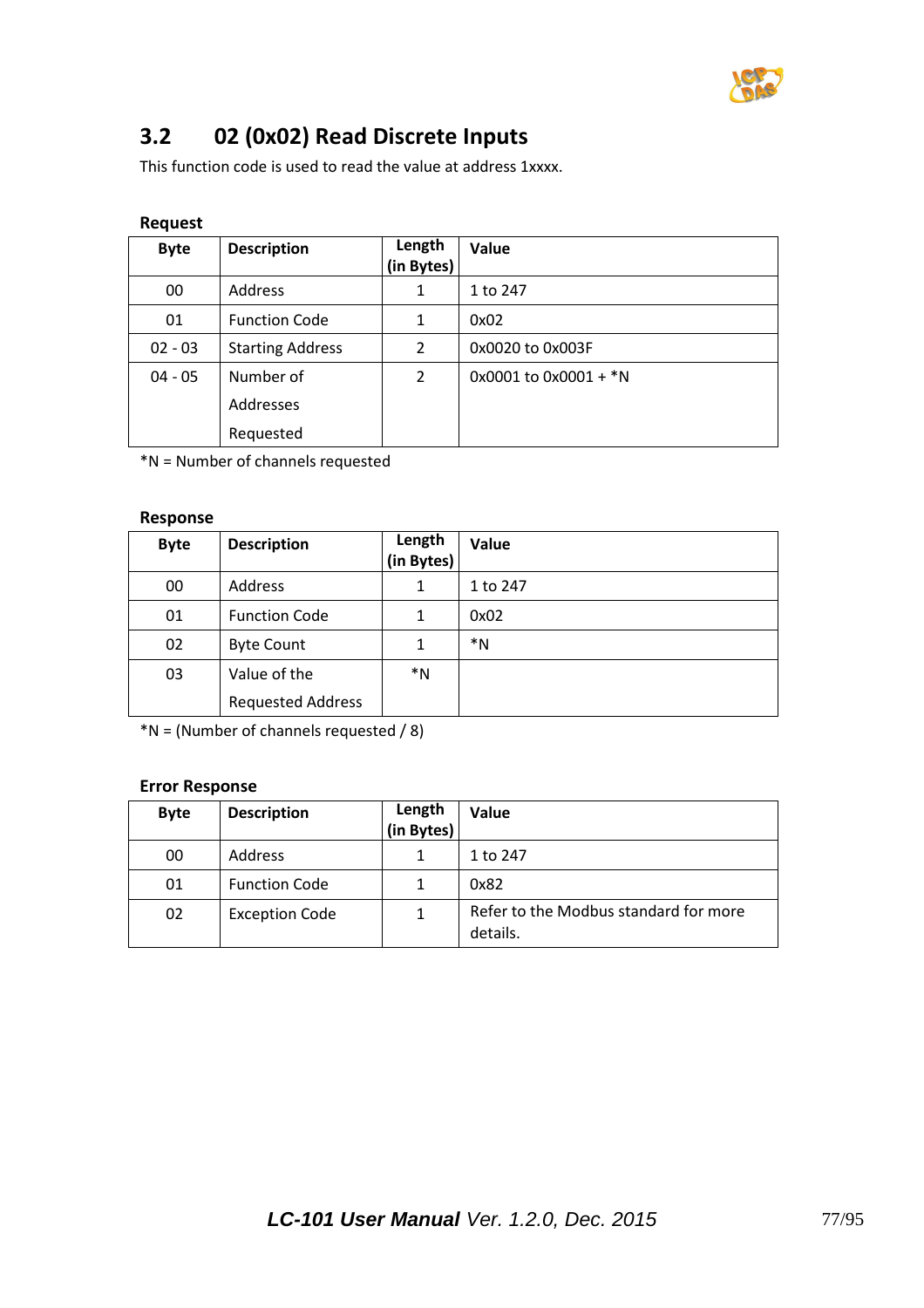

# **3.3 03 (0x03) Read Multiple Registers**

This function code is used to read the value at addresses 3xxxx and 4xxxx.

## **Request**

| <b>Byte</b> | <b>Description</b>      | Length         | Value                               |
|-------------|-------------------------|----------------|-------------------------------------|
|             |                         | (in Bytes)     |                                     |
| 00          | Address                 |                | 1 to 247                            |
| 01          | <b>Function Code</b>    | 1              | 0x03                                |
| $02 - 03$   | <b>Starting Address</b> | $\overline{2}$ | Refer to the Modbus Address Mapping |
|             |                         |                | Table for details.                  |
| $04 - 05$   | Number of               | $\overline{2}$ | 0x0001 to 0x0001 + *N               |
|             | Addresses               |                |                                     |
|             | Requested               |                |                                     |

\*N = Number of channels requested

### **Response**

| <b>Byte</b> | <b>Description</b>                       | Length<br>(in Bytes) | Value         |
|-------------|------------------------------------------|----------------------|---------------|
| 00          | Address                                  | 1                    | 1 to 247      |
| 01          | <b>Function Code</b>                     | 1                    | 0x03          |
| 02          | <b>Byte Count</b>                        | 1                    | $*N \times 2$ |
| $03 -$      | Value of the<br><b>Requested Address</b> | $*N \times 2$        | ٠             |

\*N = Number of channels requested

| <b>Byte</b> | <b>Description</b>    | Length     | Value                                             |
|-------------|-----------------------|------------|---------------------------------------------------|
|             |                       | (in Bytes) |                                                   |
| 00          | Address               |            | 1 to 247                                          |
| 01          | <b>Function Code</b>  |            | 0x83                                              |
| 02          | <b>Exception Code</b> | 1          | Refer to the Modbus standard for more<br>details. |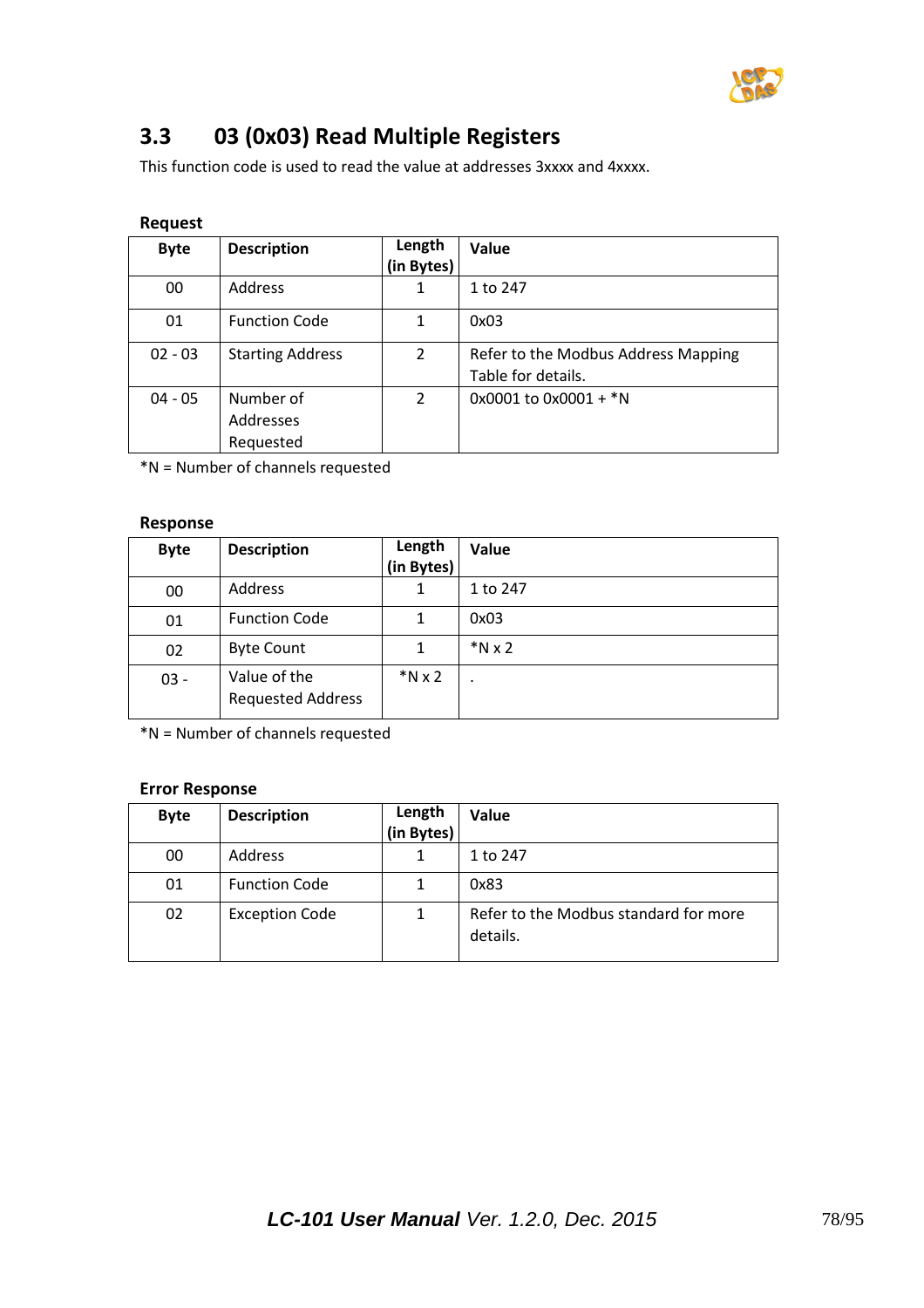

# **3.4 04 (0x04) Read Multiple Input Registers**

This function code is used to read the value at address 4xxxx.

## **Request**

| <b>Byte</b> | <b>Description</b>      | Length         | Value                               |
|-------------|-------------------------|----------------|-------------------------------------|
|             |                         | (in Bytes)     |                                     |
| 00          | Address                 |                | 1 to 247                            |
| 01          | <b>Function Code</b>    | 1              | 0x04                                |
| $02 - 03$   | <b>Starting Address</b> | $\overline{2}$ | Refer to the Modbus Address Mapping |
|             |                         |                | Table for details.                  |
| $04 - 05$   | Number of               | $\overline{2}$ | $0x0001$ to $0x0001 + *N$           |
|             | Addresses               |                |                                     |
|             | Requested               |                |                                     |

\*N = Number of channels requested

## **Response**

| <b>Byte</b> | <b>Description</b>       | Length<br>(in Bytes) | Value         |
|-------------|--------------------------|----------------------|---------------|
| 00          | Address                  | 1                    | 1 to 247      |
| 01          | <b>Function Code</b>     | 1                    | 0x04          |
| 02          | <b>Byte Count</b>        | 1                    | $*N \times 2$ |
| $03 -$      | Value of the             | $*N \times 2$        |               |
|             | <b>Requested Address</b> |                      |               |

\*N = Number of channels requested

| <b>Byte</b> | <b>Description</b>    | Length<br>(in Bytes) | Value                                             |
|-------------|-----------------------|----------------------|---------------------------------------------------|
| 00          | Address               |                      | 1 to 247                                          |
| 01          | <b>Function Code</b>  |                      | 0x84                                              |
| 02          | <b>Exception Code</b> | 1                    | Refer to the Modbus standard for more<br>details. |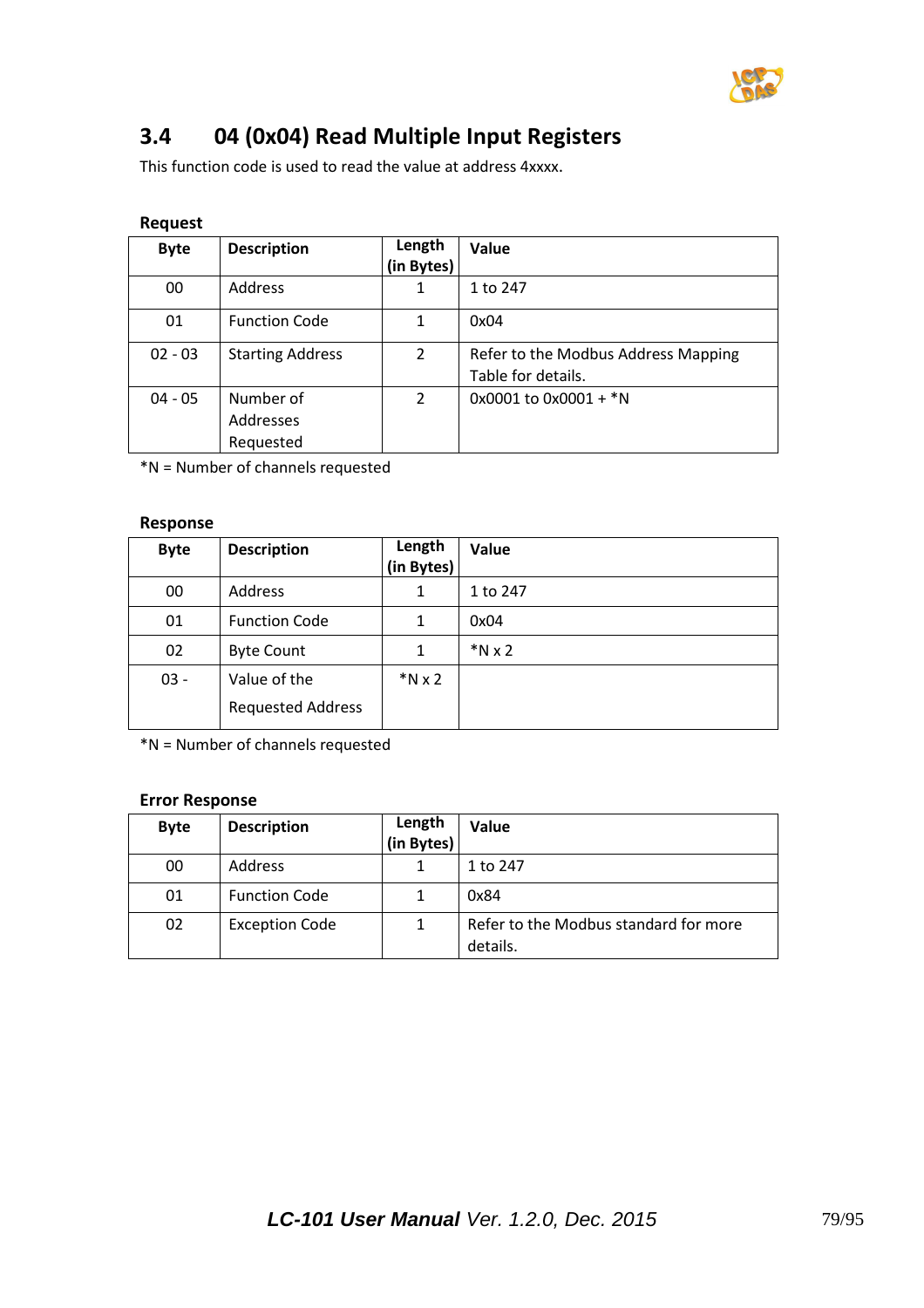

# **3.5 05 (0x05) Write Single Coil**

This function code is used to write a value to address 0xxxx.

## **Request**

| <b>Byte</b> | <b>Description</b>      | Length<br>(in Bytes) | Value                                                                                                                                                  |
|-------------|-------------------------|----------------------|--------------------------------------------------------------------------------------------------------------------------------------------------------|
| 00          | Address                 | 1                    | 1 to 247                                                                                                                                               |
| 01          | <b>Function Code</b>    | 1                    | 0x05                                                                                                                                                   |
| $02 - 03$   | <b>Starting Address</b> | 2                    | Refer to the Modbus Address Mapping<br>Table for details.                                                                                              |
| $04 - 05$   | <b>Requested Value</b>  | 2                    | A value of 0xFF00 will set the output to<br>ON. A value of 0x0000 will set it to OFF. All<br>other values are invalid and will not affect<br>the coil. |

## **Response**

| <b>Byte</b> | <b>Description</b>       | Length     | Value                                    |
|-------------|--------------------------|------------|------------------------------------------|
|             |                          | (in Bytes) |                                          |
| 00          | Address                  |            | 1 to 247                                 |
| 01          | <b>Function Code</b>     |            | 0x05                                     |
| $02 - 03$   | <b>Requested Address</b> | 2          | The value is the same as bytes 02 and 03 |
|             |                          |            | of the Request                           |
| $04 - 05$   | Value of the             | 2          | The value is the same as bytes 04 and 05 |
|             | <b>Requested Address</b> |            | of the Request                           |

| <b>Byte</b> | <b>Description</b>    | Length     | Value                                 |
|-------------|-----------------------|------------|---------------------------------------|
|             |                       | (in Bytes) |                                       |
| 00          | Address               |            | 1 to 247                              |
| 01          | <b>Function Code</b>  | 1          | 0x85                                  |
| 02          | <b>Exception Code</b> | 1          | Refer to the Modbus standard for more |
|             |                       |            | details.                              |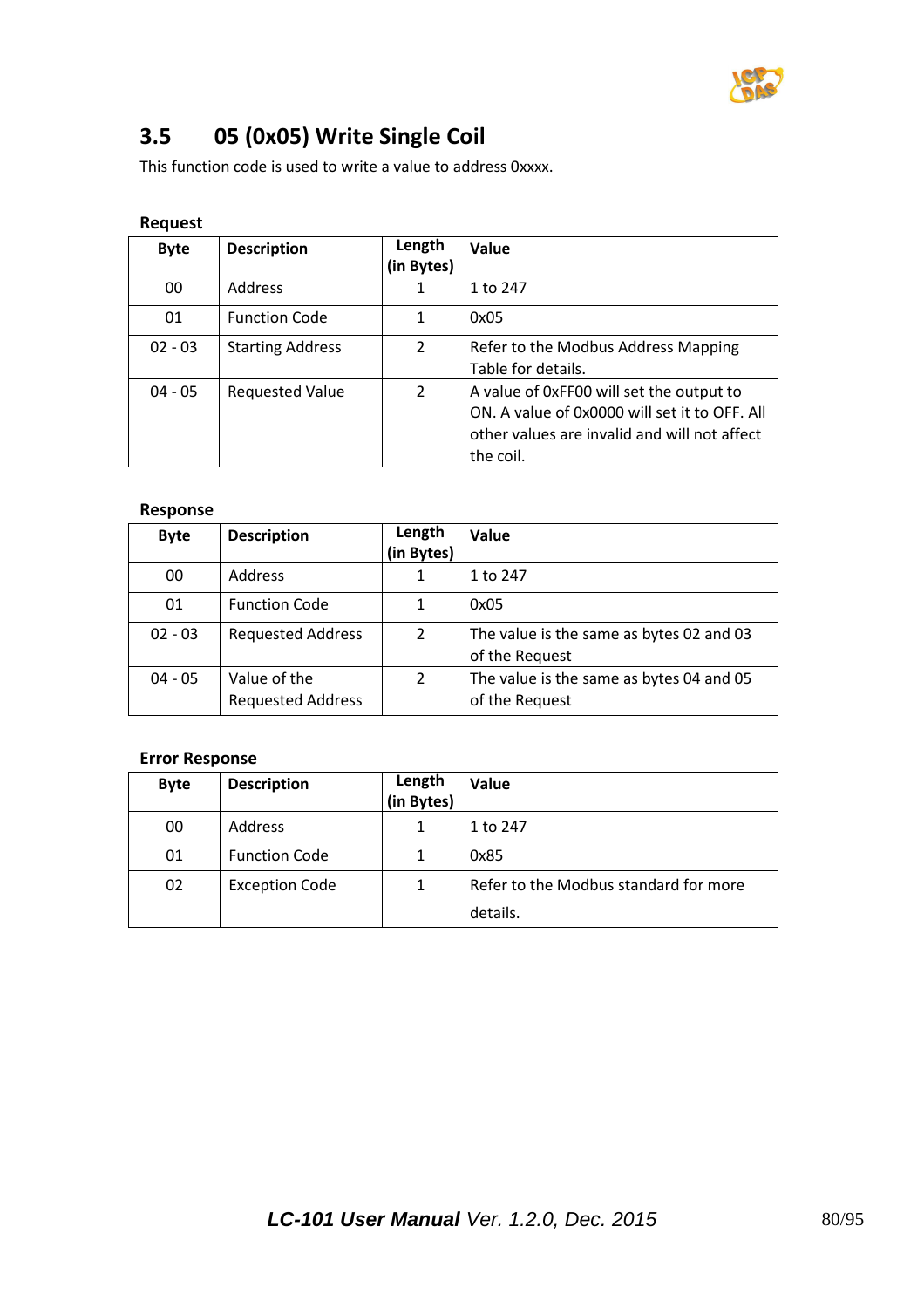

# **3.6 05 (0x06) Write Single Register**

This function code is used to write a value to address 3xxxx.

## **Request**

| <b>Byte</b> | <b>Description</b>      | Length         | Value                               |
|-------------|-------------------------|----------------|-------------------------------------|
|             |                         | (in Bytes)     |                                     |
| 00          | Address                 | 1              | 1 to 247                            |
| 01          | <b>Function Code</b>    | 1              | 0x05                                |
| $02 - 03$   | <b>Starting Address</b> | 2              | Refer to the Modbus Address Mapping |
|             |                         |                | Table for details.                  |
| $04 - 05$   | Write Value             | $\overline{2}$ |                                     |

### **Response**

| <b>Byte</b> | <b>Description</b>                       | Length<br>(in Bytes) | Value                                                      |
|-------------|------------------------------------------|----------------------|------------------------------------------------------------|
| 00          | Address                                  |                      | 1 to 247                                                   |
| 01          | <b>Function Code</b>                     |                      | 0x06                                                       |
| $02 - 03$   | <b>Requested Address</b>                 | 2                    | The value is the same as bytes 02 and 03<br>of the Request |
| $04 - 05$   | Value of the<br><b>Requested Address</b> | 2                    | The value is the same as bytes 04 and 05<br>of the Request |

| <b>Byte</b> | <b>Description</b>    | Length<br>(in Bytes) | Value                                 |
|-------------|-----------------------|----------------------|---------------------------------------|
| 00          | Address               |                      | 1 to 247                              |
| 01          | <b>Function Code</b>  | 1                    | 0x86                                  |
| 02          | <b>Exception Code</b> | 1                    | Refer to the Modbus standard for more |
|             |                       |                      | details.                              |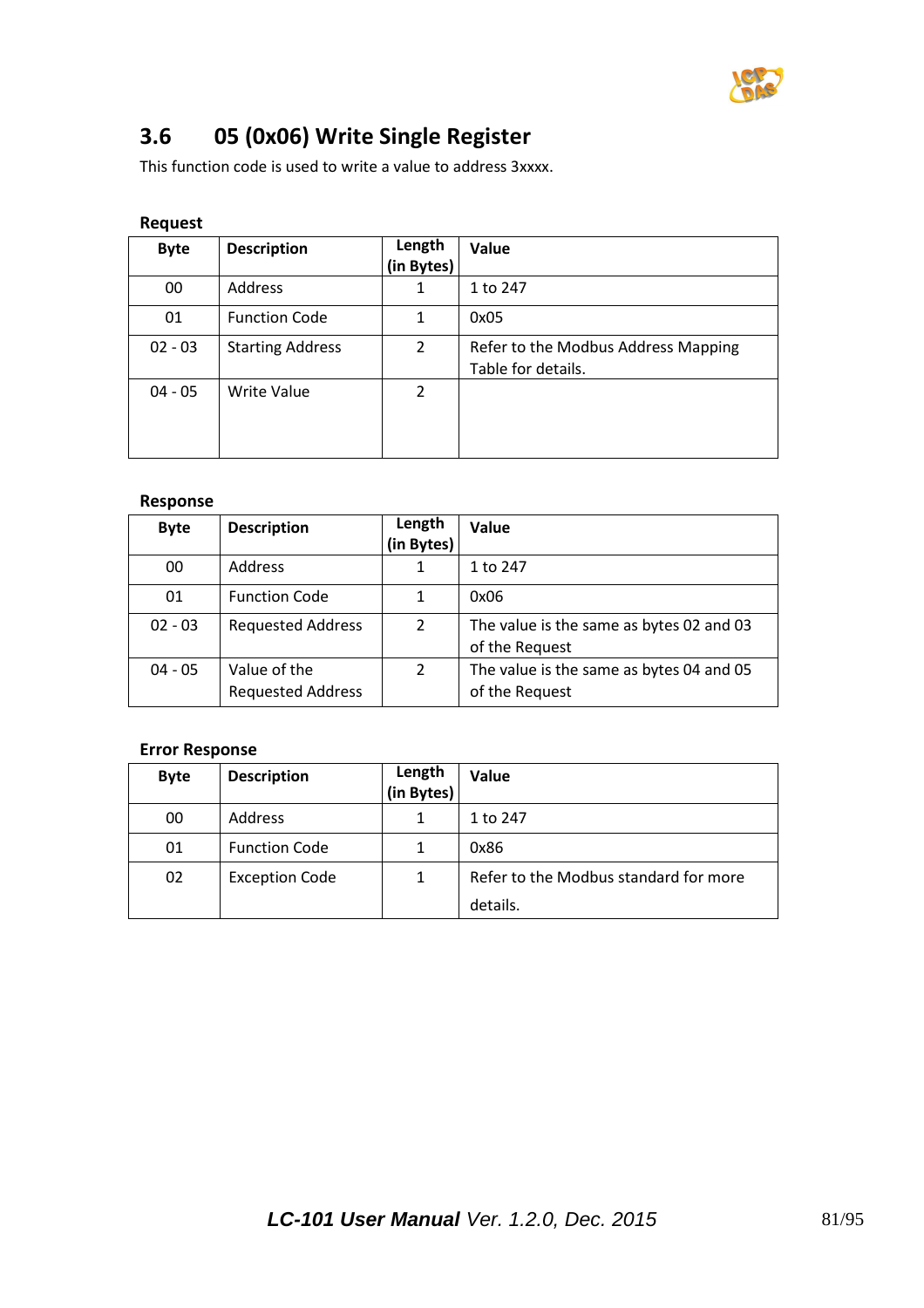

# **3.7 15 (0x0F) Write Multiple Coils**

This function code is used to write a value to address 0xxxx.

## **Request**

| <b>Byte</b> | <b>Description</b>      | Length         | Value                                         |
|-------------|-------------------------|----------------|-----------------------------------------------|
|             |                         | (in Bytes)     |                                               |
| 00          | Address                 |                | 1 to 247                                      |
| 01          | <b>Function Code</b>    | 1              | 0x0F                                          |
| $02 - 03$   | <b>Starting Address</b> | $\overline{2}$ | Refer to the Modbus Address Mapping           |
|             |                         |                | Table for details.                            |
| $04 - 05$   | Number of               | $\overline{2}$ | $0x0001$ to $0x0001 + *N$                     |
|             | Addresses               |                |                                               |
|             | Requested               |                |                                               |
| 06          | <b>Byte Count</b>       | 1              | $*N/8$                                        |
| 07          | Write Value             | 1              | A bit corresponds to a channel. If the bit is |
|             |                         |                | 1, it denotes that the channel that was set   |
|             |                         |                | is ON. If the bit is 0, it denotes that the   |
|             |                         |                | channel that was set is OFF.                  |

\*N = Number of channels requested

### **Response**

| <b>Byte</b> | <b>Description</b>                  | Length<br>(in Bytes) | Value                                                     |
|-------------|-------------------------------------|----------------------|-----------------------------------------------------------|
| 00          | Address                             | 1                    | 1 to 247                                                  |
| 01          | <b>Function Code</b>                |                      | 0x0F                                                      |
| $02 - 03$   | <b>Starting Address</b>             | $\overline{2}$       | The value is the same as byte 02 and 03 of<br>the Request |
| $04 - 05$   | Number of<br>Addresses<br>Requested | $\overline{2}$       | The value is the same as byte 04 and 05 of<br>the Request |

| <b>Byte</b> | <b>Description</b>    | Length<br>(in Bytes) | Value                                             |
|-------------|-----------------------|----------------------|---------------------------------------------------|
| 00          | Address               |                      | 1 to 247                                          |
| 01          | <b>Function Code</b>  |                      | 0x8F                                              |
| 02          | <b>Exception Code</b> | 1                    | Refer to the Modbus standard for more<br>details. |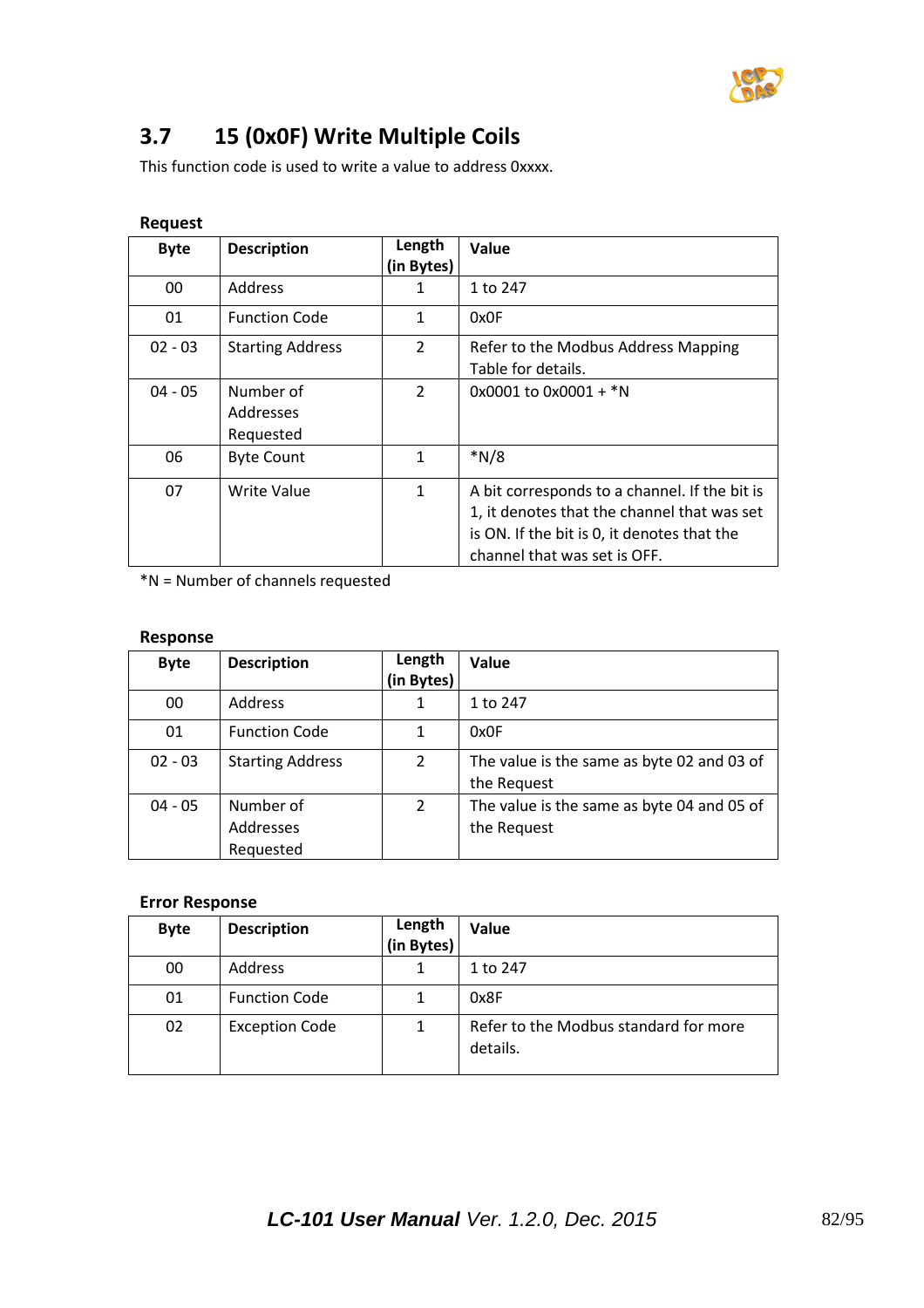

# **3.8 16 (0x10) Write Multiple Registers**

This function code is used to write a value to address 0xxxx.

## **Request**

| <b>Byte</b> | <b>Description</b>                  | Length<br>(in Bytes) | Value                                                     |
|-------------|-------------------------------------|----------------------|-----------------------------------------------------------|
| 00          | Address                             | 1                    | 1 to 247                                                  |
| 01          | <b>Function Code</b>                | 1                    | 0x0F                                                      |
| $02 - 03$   | <b>Starting Address</b>             | $\overline{2}$       | Refer to the Modbus Address Mapping<br>Table for details. |
| $04 - 05$   | Number of<br>Addresses<br>Requested | $\overline{2}$       | $0x0001$ to $0x0001 + *N$                                 |
| 06          | <b>Byte Count</b>                   | 1                    | $*$ N x 2                                                 |
| 07          | <b>Write Value</b>                  | $*$ N x 2            |                                                           |

\*N = Number of channels requested

## **Response**

| <b>Byte</b> | <b>Description</b>                  | Length<br>(in Bytes) | Value                                                     |
|-------------|-------------------------------------|----------------------|-----------------------------------------------------------|
| 00          | Address                             |                      | 1 to 247                                                  |
| 01          | <b>Function Code</b>                |                      | 0x010                                                     |
| $02 - 03$   | <b>Starting Address</b>             | $\overline{2}$       | The value is the same as byte 02 and 03 of<br>the Request |
| $04 - 05$   | Number of<br>Addresses<br>Requested | $\overline{2}$       | The value is the same as byte 04 and 05 of<br>the Request |

| <b>Byte</b> | <b>Description</b>    | Length<br>(in Bytes) | Value                                             |
|-------------|-----------------------|----------------------|---------------------------------------------------|
| 00          | Address               |                      | 1 to 247                                          |
| 01          | <b>Function Code</b>  |                      | 0x91                                              |
| 02          | <b>Exception Code</b> | 1                    | Refer to the Modbus standard for more<br>details. |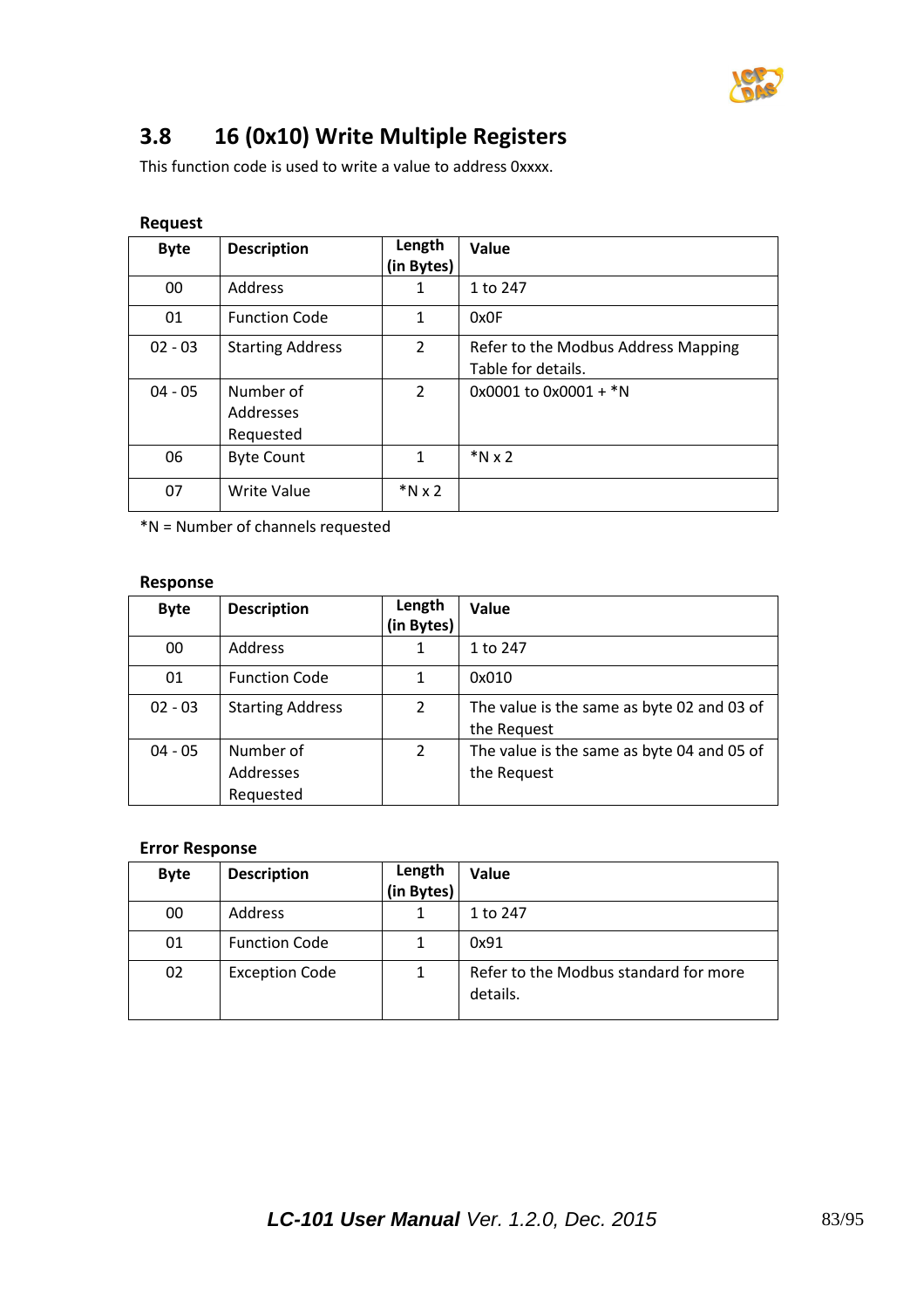

# **3.9 70 (0x46) Read/Write Module Settings**

This function code is used to read the configuration settings from the module or to change the settings for the module. The following sub-function codes are supported.

| <b>Sub-function Code</b> | <b>Description</b>                                     | <b>Section</b> |
|--------------------------|--------------------------------------------------------|----------------|
| 00(0x00)                 | Reads the Name of the Module                           | 3.9.1          |
| 04 (0x04)                | Sets the Module Address                                | 3.9.2          |
| 05 (0x05)                | Reads the Communication Settings                       | 3.9.3          |
| 06 (0x06)                | Sets the Communication Settings                        | 3.9.4          |
| 32 (0x20)                | Reads the Firmware Version                             | 3.9.5          |
| 33 (0x21)                | Sets the Digital Input Counter Edge                    | 3.9.6          |
| 34 (0x22)                | Reads the Digital Input Counter Edge Settings<br>Value | 3.9.7          |
| 39 (0x27)                | Sets the Digital Output Power-on Value                 | 3.9.8          |
| 40 (0x28)                | Reads the Digital Output Power-on Value                | 3.9.9          |

If the module does not support the sub-function code specified in the message, then it will respond as follows:

| <b>Byte</b> | <b>Description</b>    | Length<br>(in Bytes) | Value                                             |
|-------------|-----------------------|----------------------|---------------------------------------------------|
| 00          | Address               |                      | 1 to 247                                          |
| 01          | <b>Function Code</b>  |                      | 0xC6                                              |
| 02          | <b>Exception Code</b> | 1.                   | Refer to the Modbus standard for more<br>details. |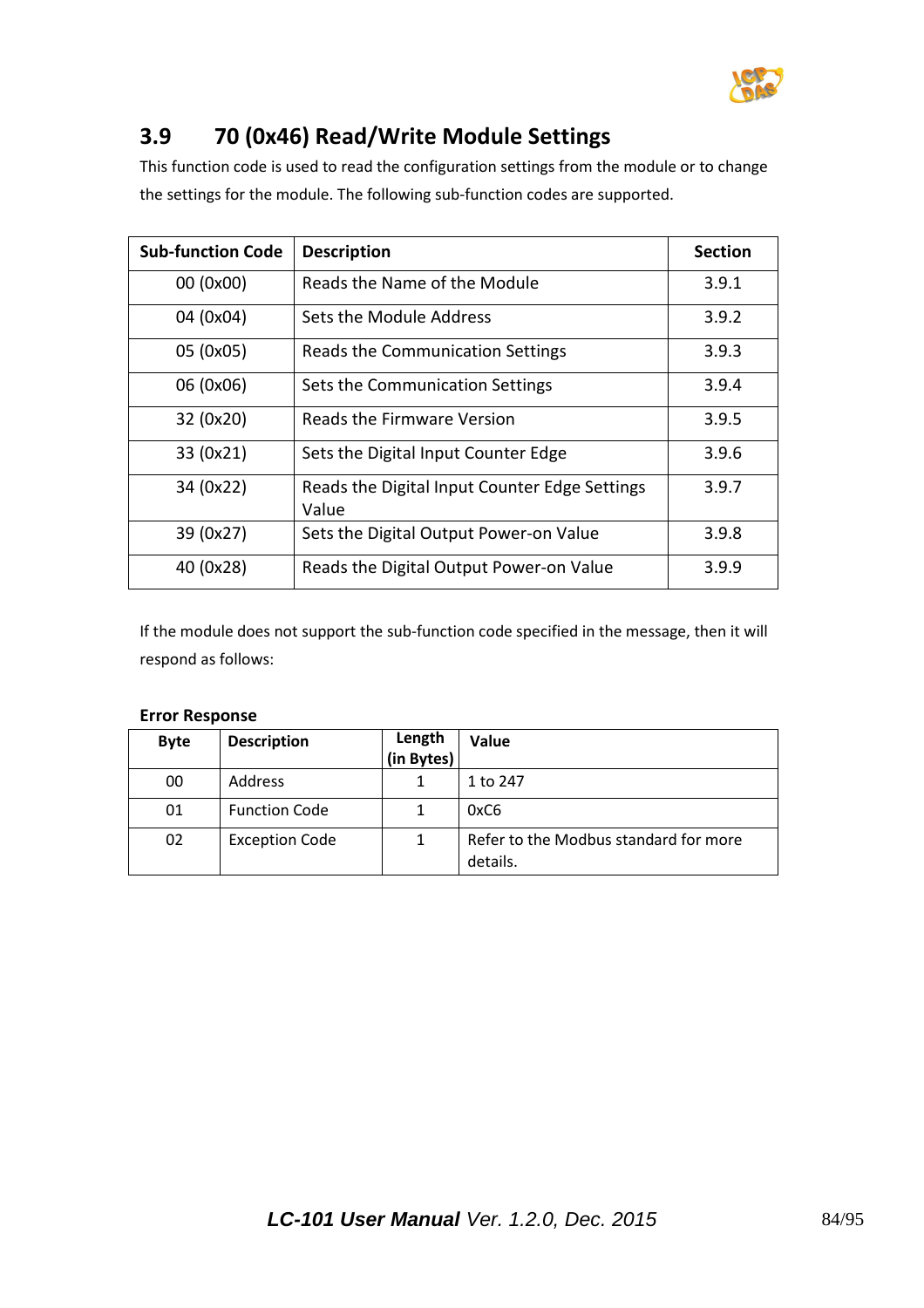

# **3.7.1 Sub-function 00 (0x00) Read Module Name**

This sub-function code is used to read the name of the LC-101 module.

## **Request**

| <b>Byte</b> | <b>Description</b>   | Length     | Value    |
|-------------|----------------------|------------|----------|
|             |                      | (in Bytes) |          |
| 00          | Address              |            | 1 to 247 |
| 01          | <b>Function Code</b> |            | 0x46     |
| 02          | Sub-function Code    |            | 0x00     |

## **Response**

| <b>Byte</b> | <b>Description</b>   | Length<br>(in Bytes) | Value               |
|-------------|----------------------|----------------------|---------------------|
| 00          | Address              |                      | 1 to 247            |
| 01          | <b>Function Code</b> |                      | 0x46                |
| 02          | Sub-function Code    |                      | 0x00                |
| $03 - 06$   | Module Name          | 4                    | 0x4C 0x43 0x01 0x01 |
|             |                      |                      | $(LC-101)$          |

| <b>Byte</b> | <b>Description</b>    | Length<br>(in Bytes) | Value                                             |
|-------------|-----------------------|----------------------|---------------------------------------------------|
| 00          | Address               |                      | 1 to 247                                          |
| 01          | <b>Function Code</b>  |                      | 0xC6                                              |
| 02          | <b>Exception Code</b> | 1                    | Refer to the Modbus standard for more<br>details. |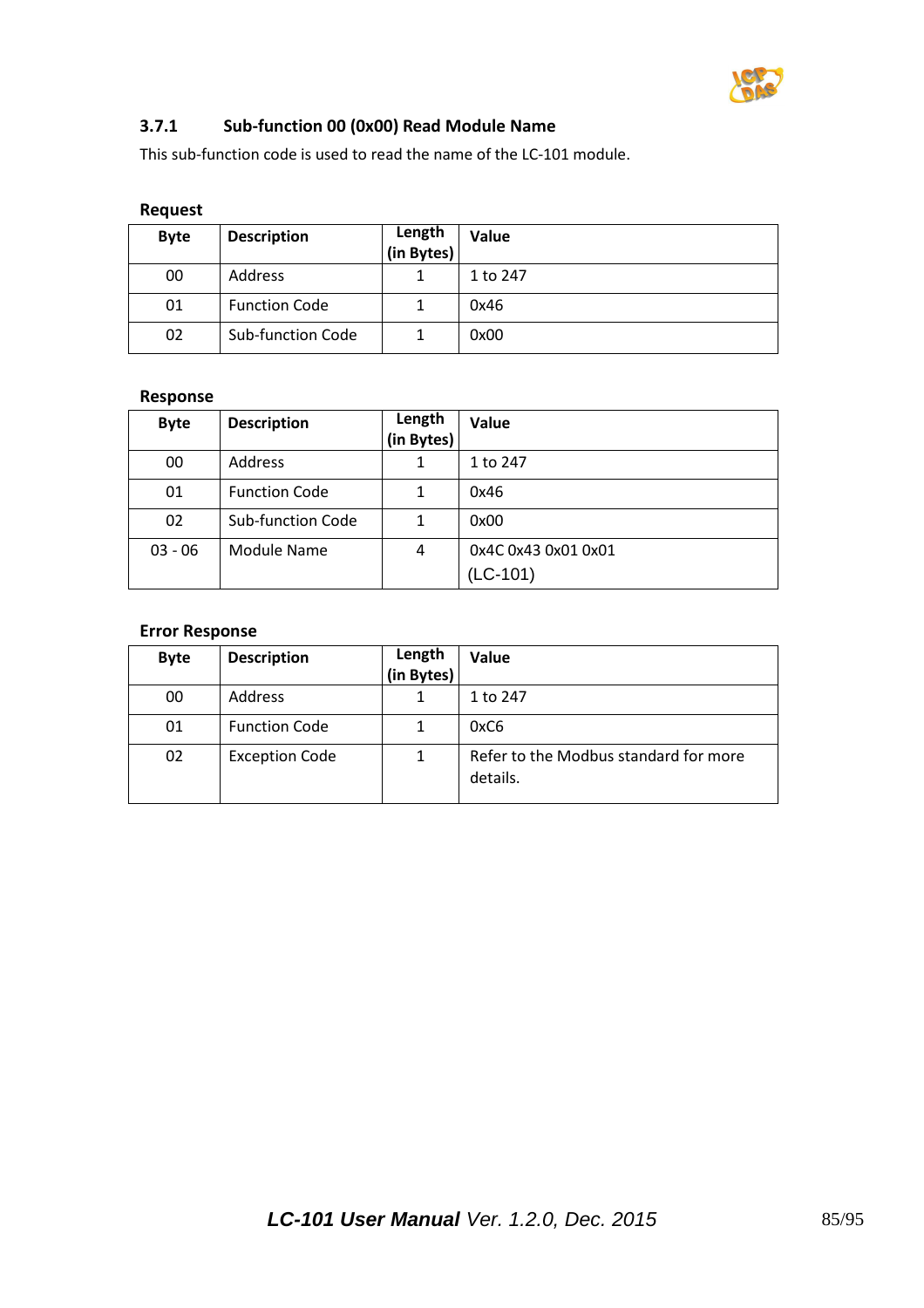

# **3.7.2 Sub-function 04 (0x04) Write Module Address**

This sub-function code is used to set the address of the LC-101 module.

| <b>Byte</b> | <b>Description</b>   | Length<br>(in Bytes) | Value          |
|-------------|----------------------|----------------------|----------------|
| 00          | Address              | 1                    | 1 to 247       |
| 01          | <b>Function Code</b> | 1                    | 0x46           |
| 02          | Sub-function Code    | 1                    | 0x04           |
| 03          | New Address          | 1                    | 1 to 247       |
| $04 - 06$   | Reserved             | 3                    | 0x00 0x00 0x00 |

## **Response**

| <b>Byte</b> | <b>Description</b>       | Length<br>(in Bytes) | Value                  |
|-------------|--------------------------|----------------------|------------------------|
| 00          | Address                  | 1                    | 1 to 247               |
| 01          | <b>Function Code</b>     | 1                    | 0x46                   |
| 02          | <b>Sub-function Code</b> | 1                    | 0x04                   |
| 03          | New Address              | $\mathbf{1}$         | 0: OK<br>Others: Error |
| $04 - 06$   | Reserved                 | 3                    | 0x00 0x00 0x00         |

| <b>Byte</b> | <b>Description</b>    | Length<br>(in Bytes) | Value                                             |
|-------------|-----------------------|----------------------|---------------------------------------------------|
| 00          | <b>Address</b>        |                      | 1 to 247                                          |
| 01          | <b>Function Code</b>  |                      | 0xC6                                              |
| 02          | <b>Exception Code</b> | 1                    | Refer to the Modbus standard for more<br>details. |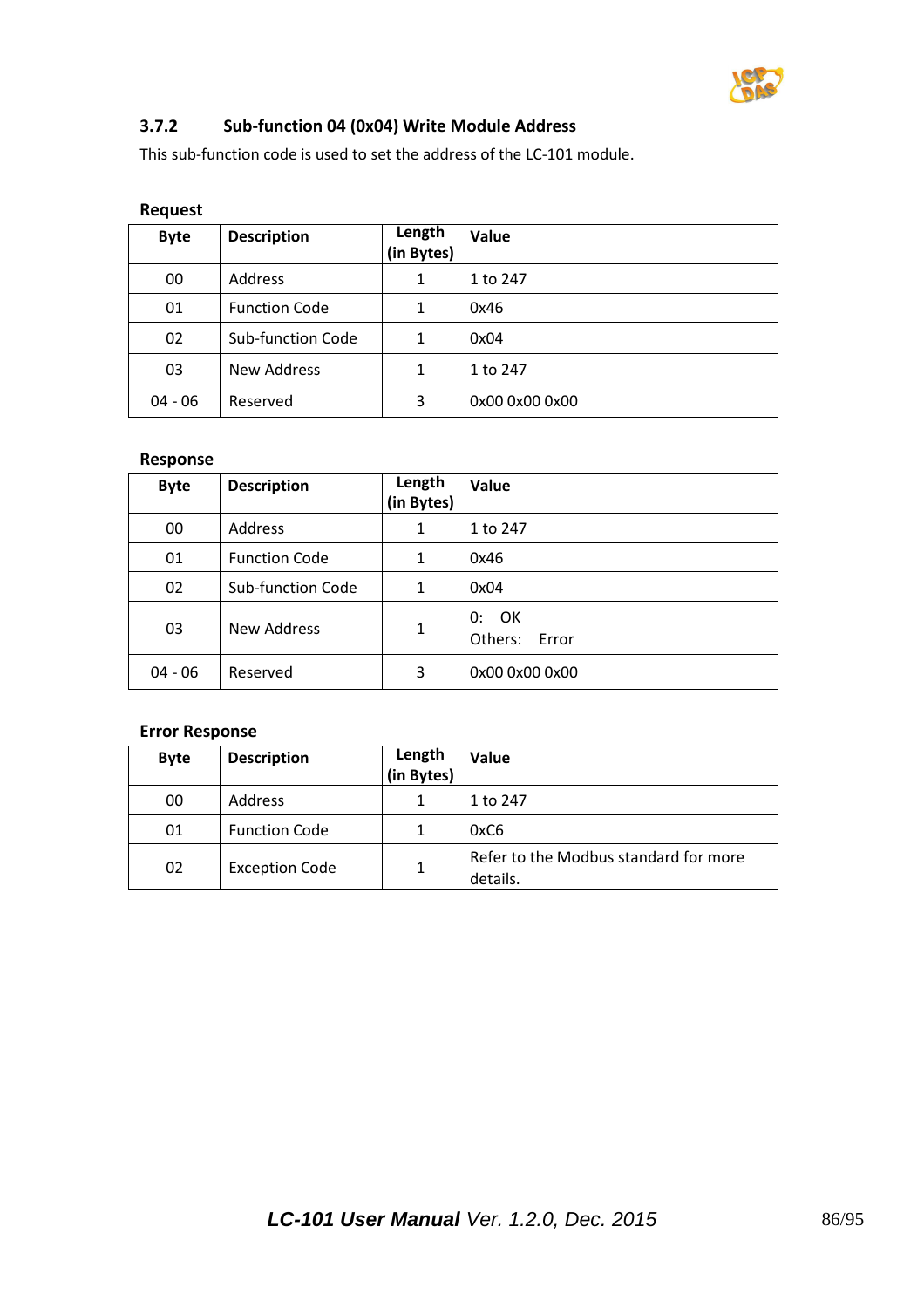

## **3.7.3 Sub-function 05 (0x05) Read Communication Settings**

This sub-function code is used to read the communication protocol settings for the LC-101 module.

#### **Request**

| <b>Byte</b> | <b>Description</b>       | Length     | Value    |
|-------------|--------------------------|------------|----------|
|             |                          | (in Bytes) |          |
| 00          | Address                  | 1          | 1 to 247 |
| 01          | <b>Function Code</b>     | 1          | 0x46     |
| 02          | <b>Sub-function Code</b> | 1          | 0x05     |
| 03          | Reserved                 | 1          | 0x00     |

#### **Response**

| <b>Byte</b> | <b>Description</b>   | Length         | Value                                   |
|-------------|----------------------|----------------|-----------------------------------------|
|             |                      | (in Bytes)     |                                         |
| 00          | Address              | 1              | 1 to 247                                |
| 01          | <b>Function Code</b> | 1              | 0x46                                    |
| 02          | Sub-function Code    | 1              | 0x05                                    |
| 03          | Reserved             | 1              | 0x00                                    |
| 04          | <b>Baud Rate</b>     | 1              | Refer to the Baud Rate Settings table 錯 |
|             |                      |                | 誤! 尚未指定書籤名稱。below for details.          |
| $05 - 07$   | Reserved             | 3              | 0x00 0x00 0x00                          |
| 08          | Mode                 | 1              | 0: DCON Protocol                        |
|             |                      |                | 1: Modbus RTU Protocol                  |
| $09 - 10$   | Reserved             | $\overline{2}$ | 0x00 0x00                               |

**Note**: This information is the data saved in the EEPROM and will be used for the next power-on reset. It is **NOT** the currently used settings.

#### **Baud Rate Settings:**

| Value            | 03   | 04   | 05   | 06   | 07    | 08    | 09    | 0Α     |
|------------------|------|------|------|------|-------|-------|-------|--------|
| <b>Baud Rate</b> | 1200 | 2400 | 4800 | 9600 | 19200 | 38400 | 57600 | 115200 |

| <b>Byte</b> | <b>Description</b>    | Length<br>(in Bytes) | Value                                 |
|-------------|-----------------------|----------------------|---------------------------------------|
| 00          | Address               |                      | $1 - 247$                             |
| 01          | <b>Function Code</b>  |                      | 0xC6                                  |
| 02          | <b>Exception Code</b> |                      | Refer to the Modbus standard for more |
|             |                       |                      | details.                              |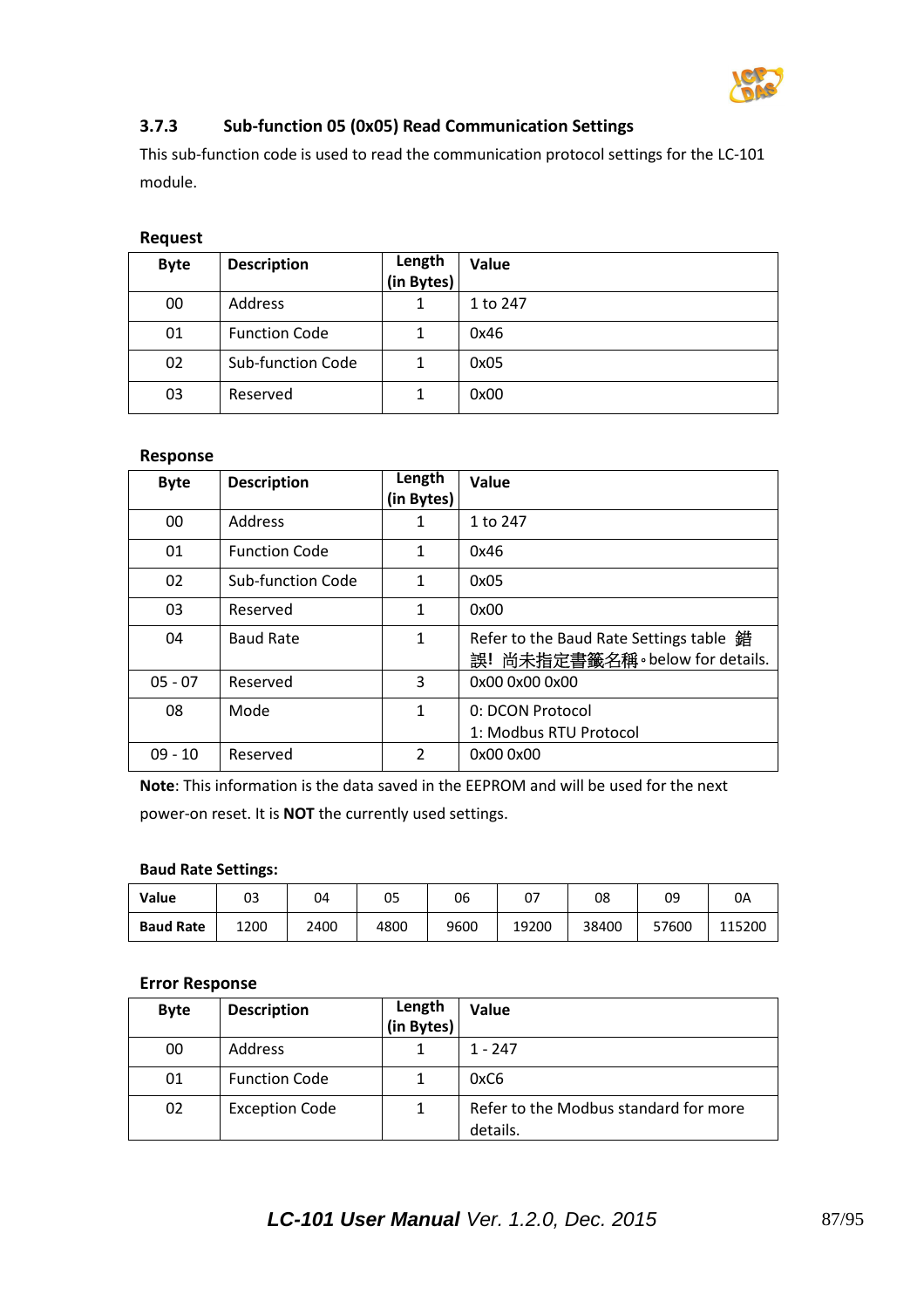

## **3.7.4 Sub-function 06 (0x06) Write Communication Settings**

This sub-function code is used to configure the communication protocol for the LC-101 module.

#### **Request**

| <b>Byte</b> | <b>Description</b>   | Length         | Value                                     |
|-------------|----------------------|----------------|-------------------------------------------|
|             |                      | (in Bytes)     |                                           |
| 00          | Address              | 1              | $1 - 247$                                 |
| 01          | <b>Function Code</b> | 1              | 0x46                                      |
| 02          | Sub-function Code    | 1              | 0x06                                      |
| 03          | Reserved             | $\mathbf{1}$   | 0x00                                      |
| 04          | <b>Baud Rate</b>     | $\mathbf{1}$   | Refer to the Baud Rate Settings table for |
|             |                      |                | details.                                  |
| $05 - 07$   | Reserved             | 3              | 0x00 0x00 0x00                            |
| 08          | Mode                 | $\mathbf{1}$   | <b>DCON Protocol</b><br>0:                |
|             |                      |                | <b>Modbus RTU Protocol</b><br>1:          |
| $09 - 10$   | Reserved             | $\overline{2}$ | 0x00 0x00                                 |

#### **Response**

| <b>Byte</b> | <b>Description</b>       | Length<br>(in Bytes) | Value            |
|-------------|--------------------------|----------------------|------------------|
| 00          | Address                  | 1                    | $1 - 247$        |
| 01          | <b>Function Code</b>     | 1                    | 0x46             |
| 02          | <b>Sub-function Code</b> | $\mathbf{1}$         | 0x06             |
| 03          | Reserved                 | $\mathbf{1}$         | 0x00             |
| 04          | <b>Baud Rate</b>         | $\mathbf{1}$         | 0: OK            |
|             |                          |                      | Others:<br>Error |
| $05 - 07$   | Reserved                 | 3                    | 0x00 0x00 0x00   |
| 08          | Mode                     | $\mathbf{1}$         | $0:$ OK          |
|             |                          |                      | Others: Error    |
| $09 - 10$   | Reserved                 | $\overline{2}$       | 0x00 0x00        |

**Note**: The new Baud Rate and Protocol settings will only become effective after the next power-on reset.

| <b>Byte</b> | <b>Description</b>    | Length<br>(in Bytes) | Value                                             |
|-------------|-----------------------|----------------------|---------------------------------------------------|
| 00          | Address               |                      | $1 - 247$                                         |
| 01          | <b>Function Code</b>  |                      | 0xC6                                              |
| 02          | <b>Exception Code</b> |                      | Refer to the Modbus standard for more<br>details. |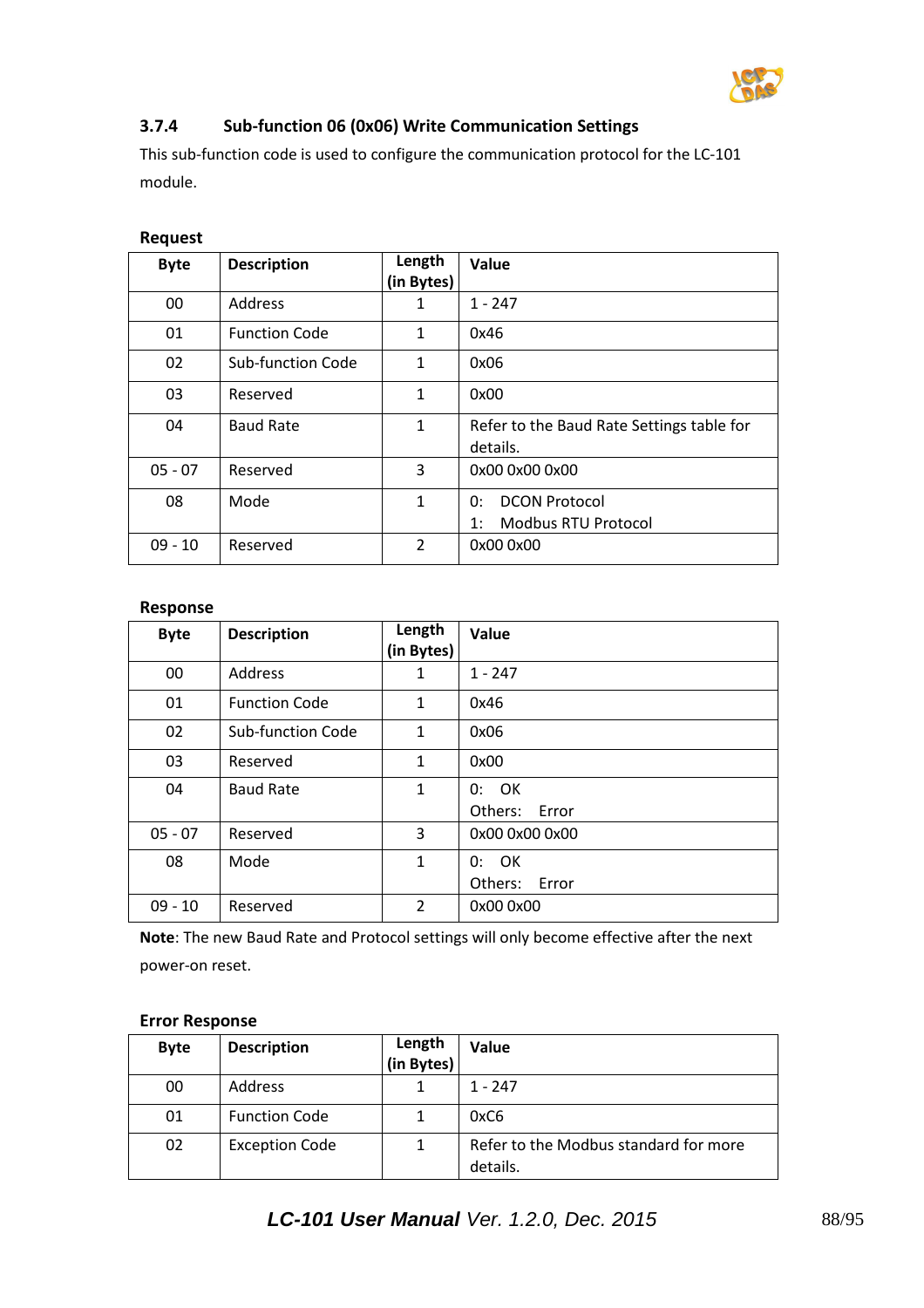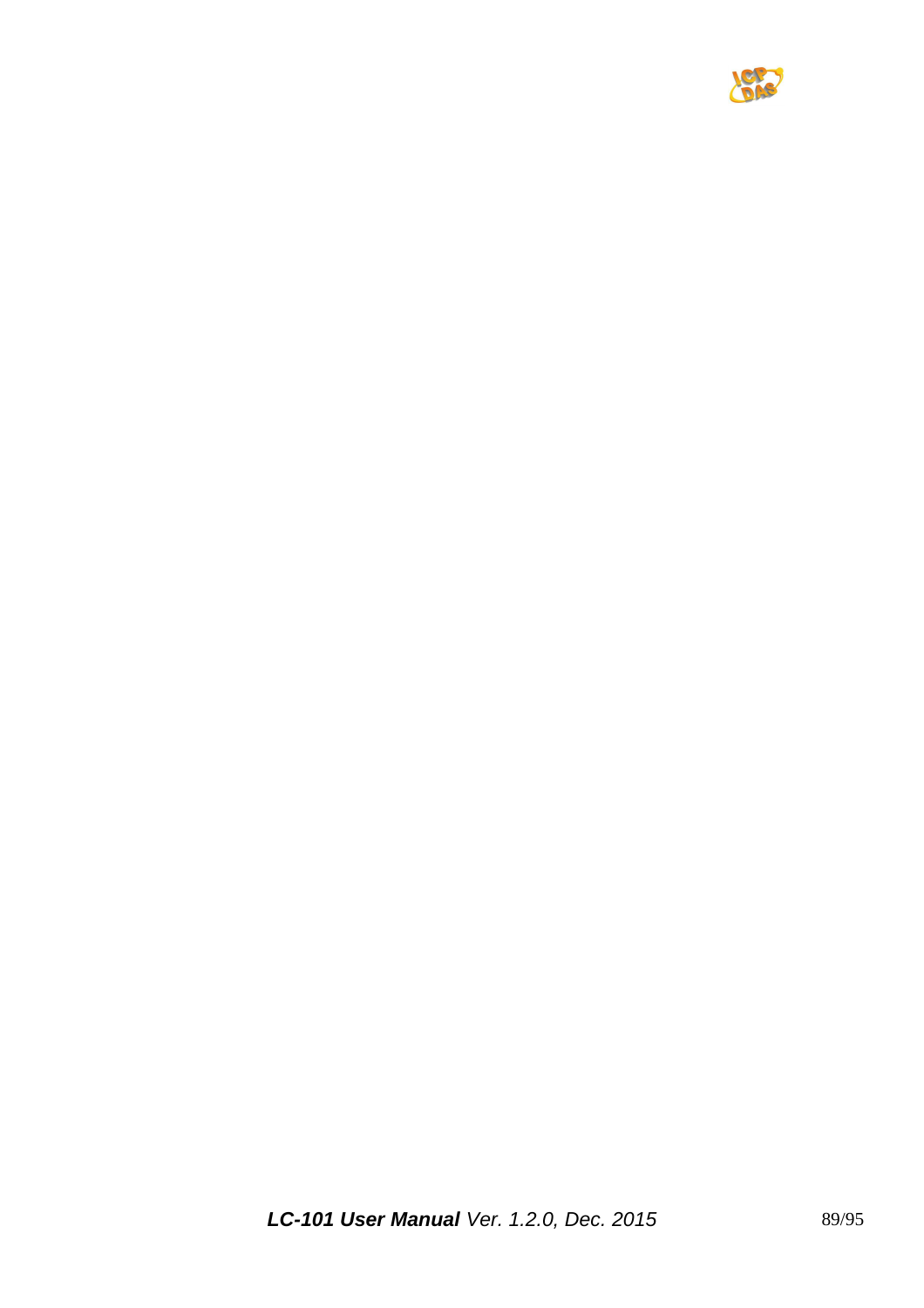

# **3.7.5 Sub-function 32 (0x20) Read Firmware Version**

This sub-function code is used to read the firmware version information for the LC-101 module.

#### **Request**

| <b>Byte</b> | <b>Description</b>   | Length     | Value     |
|-------------|----------------------|------------|-----------|
|             |                      | (in Bytes) |           |
| 00          | <b>Address</b>       |            | $1 - 247$ |
| 01          | <b>Function Code</b> | 1          | 0x46      |
| 02          | Sub-function Code    |            | 0x20      |

#### **Response**

| <b>Byte</b> | <b>Description</b>   | Length<br>(in Bytes) | Value         |
|-------------|----------------------|----------------------|---------------|
| 00          | Address              | 1                    | $1 - 247$     |
| 01          | <b>Function Code</b> | 1                    | 0x46          |
| 02          | Sub-function Code    | 1                    | 0x20          |
| 03          | <b>Major Version</b> | 1                    | $0x00 - 0xFF$ |
| 04          | <b>Minor Version</b> | 1                    | $0x00 - 0xFF$ |
| 05          | <b>Build Version</b> | 1                    | $0x00 - 0xFF$ |

| <b>Byte</b> | <b>Description</b>    | Length<br>(in Bytes) | Value                                 |
|-------------|-----------------------|----------------------|---------------------------------------|
| 00          | Address               |                      | $1 - 247$                             |
| 01          | <b>Function Code</b>  |                      | 0xC6                                  |
| 02          | <b>Exception Code</b> |                      | Refer to the Modbus standard for more |
|             |                       |                      | details.                              |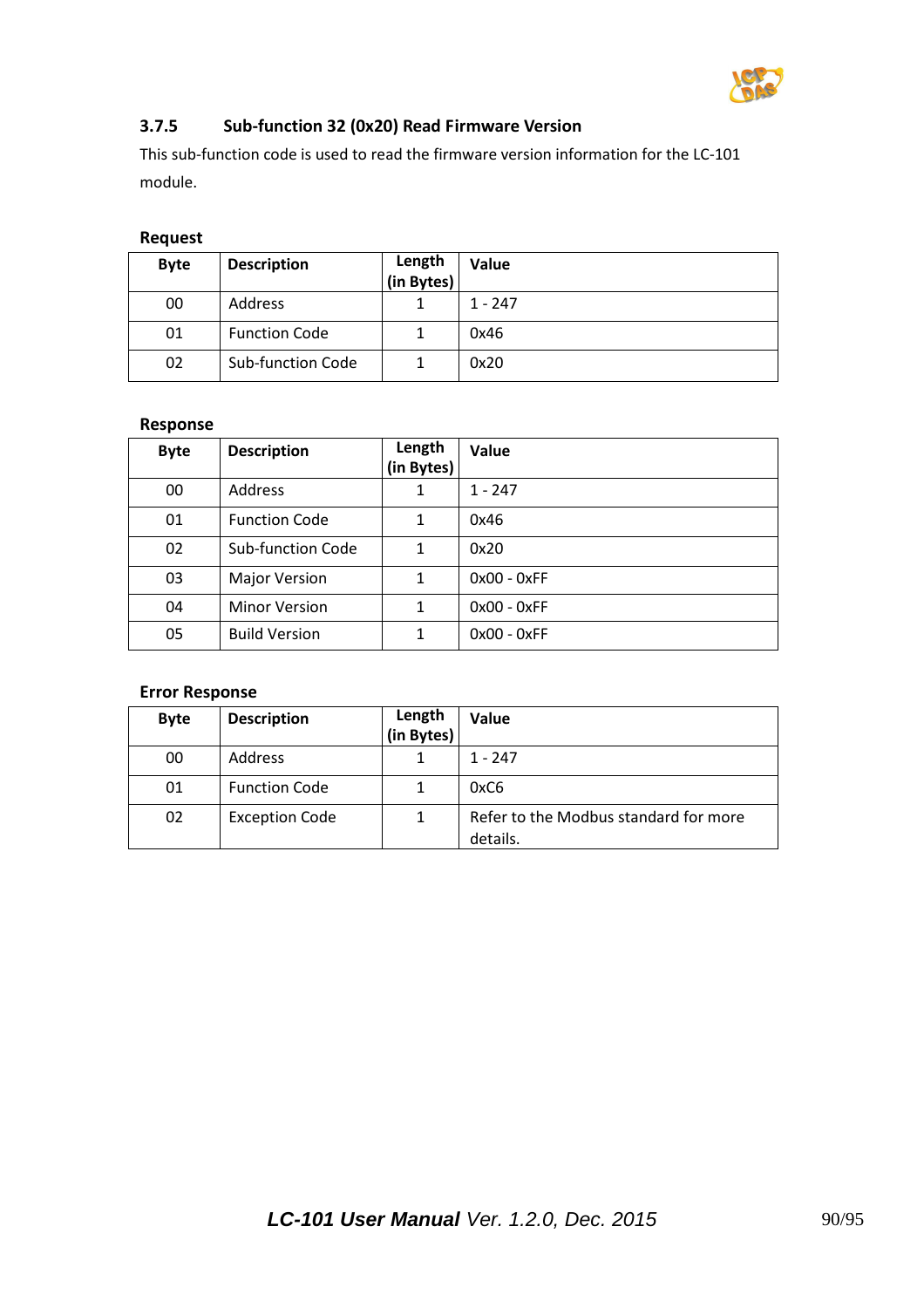

## **3.7.6 Sub-function 33 (0x21) Write Digital Input Counter Edge Settings**

This sub-function code is used to set the Digital Input counter edge value for the LC-101 module.

#### **Request**

| <b>Byte</b> | <b>Description</b>        | Length     | Value        |
|-------------|---------------------------|------------|--------------|
|             |                           | (in Bytes) |              |
| 00          | Address                   |            | 1 to 247     |
| 01          | <b>Function Code</b>      | 1          | 0x46         |
| 02          | Sub-function Code         | 1          | 0x21         |
| 03          | <b>Edge Setting Value</b> |            | *0x00 - 0x0F |

\* 0 = Falling Edge, 1 = Rising Edge. For example, 0x03 denotes that the counters for channels 0 and 1 are set to rising edge and those for channels 2 and 3 are set to falling edge.

#### **Response**

| <b>Byte</b> | <b>Description</b>        | Length     | Value         |
|-------------|---------------------------|------------|---------------|
|             |                           | (in Bytes) |               |
| 00          | Address                   |            | 1 to 247      |
| 01          | <b>Function Code</b>      | 1          | 0x46          |
| 02          | Sub-function Code         | 1          | 0x21          |
| 03          | <b>Edge Setting Value</b> |            | 0: OK         |
|             |                           |            | Others: Error |

| <b>Byte</b> | <b>Description</b>    | Length     | Value                                             |
|-------------|-----------------------|------------|---------------------------------------------------|
|             |                       | (in Bytes) |                                                   |
| 00          | Address               |            | 1 to 247                                          |
| 01          | <b>Function Code</b>  |            | 0xC6                                              |
| 02          | <b>Exception Code</b> |            | Refer to the Modbus standard for more<br>details. |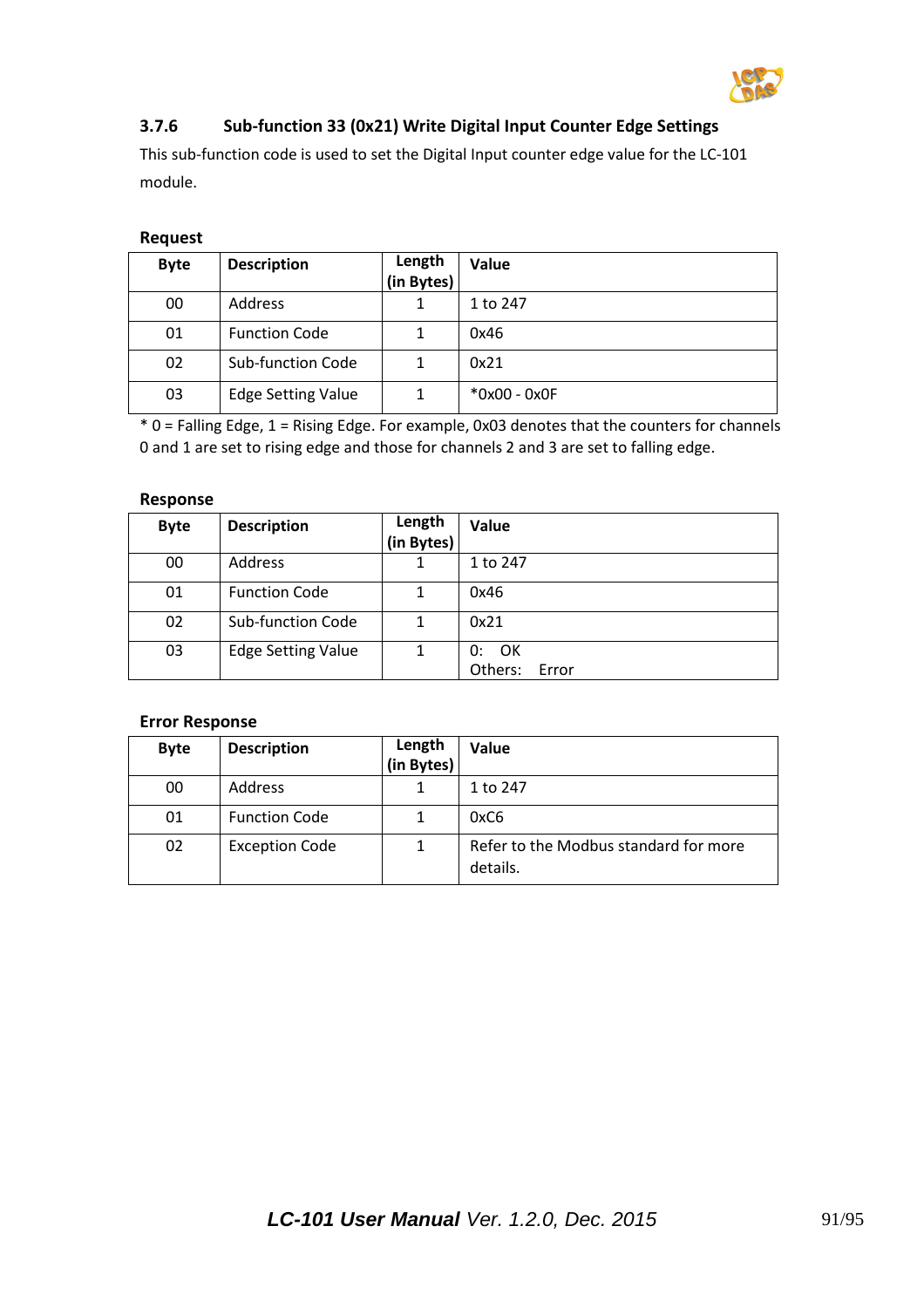

## **3.7.7 Sub-function 34 (0x22) Read Digital Input Counter Edge Settings**

This sub-function code is used to read the Digital Input counter edge value for the LC-101 module.

#### **Request**

| <b>Byte</b> | <b>Description</b>   | Length     | Value    |
|-------------|----------------------|------------|----------|
|             |                      | (in Bytes) |          |
| 00          | Address              |            | 1 to 247 |
| 01          | <b>Function Code</b> |            | 0x46     |
| 02          | Sub-function Code    |            | 0x22     |

#### **Response**

| <b>Byte</b> | <b>Description</b>        | Length<br>(in Bytes) | Value        |
|-------------|---------------------------|----------------------|--------------|
| 00          | Address                   |                      | 1 to 247     |
| 01          | <b>Function Code</b>      | 1                    | 0x46         |
| 02          | Sub-function Code         |                      | 0x22         |
| 03          | <b>Edge Setting Value</b> |                      | *0x00 - 0x0F |

\*0 = Falling Edge, 1 = Rising Edge. For example, 0x03 denotes that the counters for channels 0 and 1 are set to rising edge and those for channels 2 and 3 are set to falling edge.

| <b>Byte</b> | <b>Description</b>    | Length<br>(in Bytes) | Value                                             |
|-------------|-----------------------|----------------------|---------------------------------------------------|
| 00          | Address               |                      | 1 to 247                                          |
| 01          | <b>Function Code</b>  |                      | 0xC6                                              |
| 02          | <b>Exception Code</b> |                      | Refer to the Modbus standard for more<br>details. |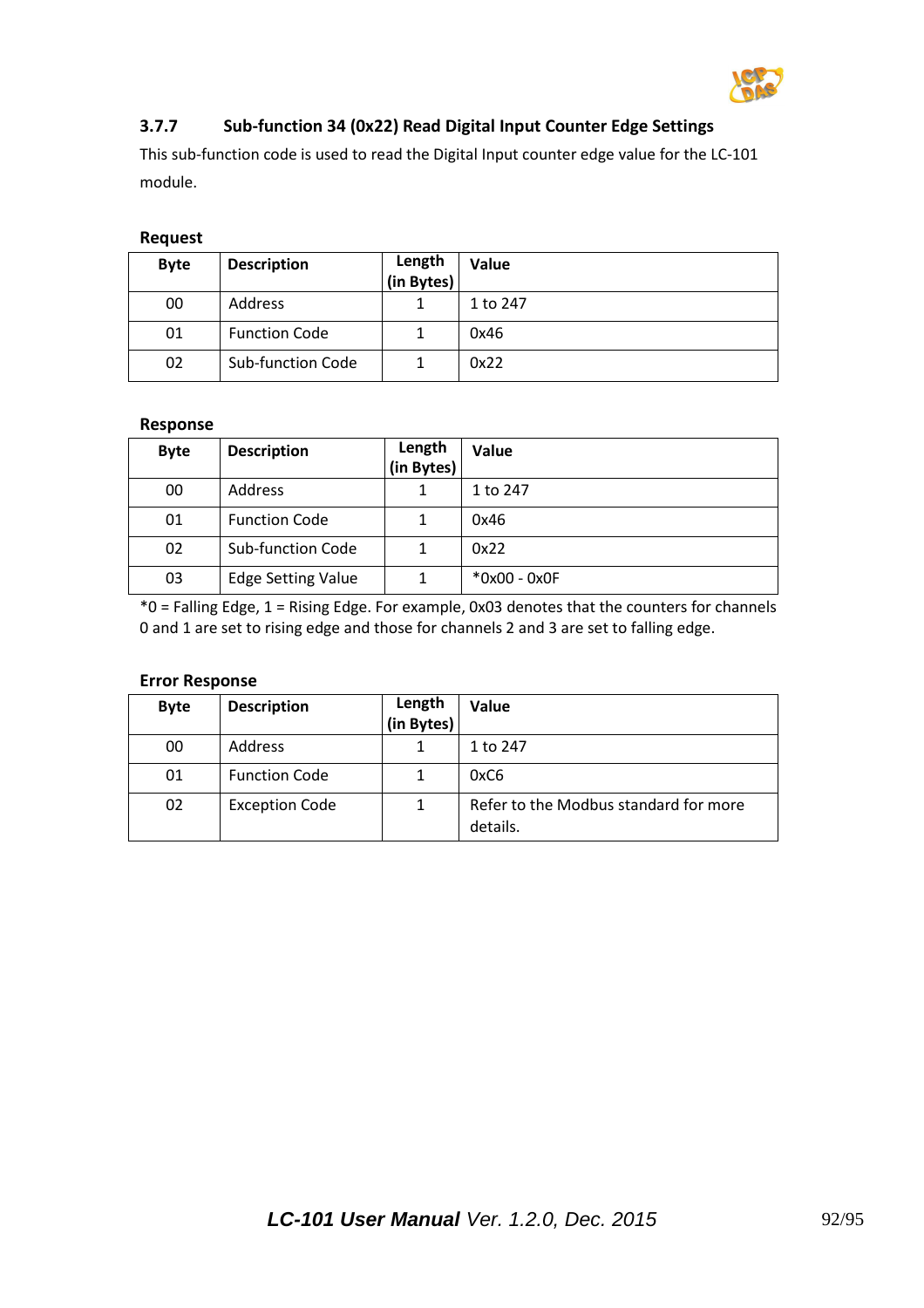

## **3.7.8 Sub-function 39 (0x27) Write Power-on Value**

This sub-function code is used to set the power-on value for the LC-101 module.

#### **Request**

| <b>Byte</b> | <b>Description</b>   | Length     | Value      |
|-------------|----------------------|------------|------------|
|             |                      | (in Bytes) |            |
| 00          | Address              | 1          | 1 to 247   |
| 01          | <b>Function Code</b> | 1          | 0x46       |
| 02          | Sub-function Code    | 1          | 0x27       |
| 03          | Power-on Value       | 1          | *0x00-0xFF |

\*0x00~0x0F for M-7060/M-7060D

0x00~0x7F for M-7067/M-7067D

#### **Response**

| <b>Byte</b> | <b>Description</b>   | Length     | Value            |
|-------------|----------------------|------------|------------------|
|             |                      | (in Bytes) |                  |
| 00          | Address              | 1          | 1 to 247         |
| 01          | <b>Function Code</b> | 1          | 0x46             |
| 02          | Sub-function Code    | 1          | 0x28             |
| 03          | Power-on Value       | 1          | 0: OK            |
|             |                      |            | Others:<br>Error |

| <b>Byte</b> | <b>Description</b>    | Length<br>(in Bytes) | Value                                             |
|-------------|-----------------------|----------------------|---------------------------------------------------|
| 00          | Address               |                      | 1 to 247                                          |
| 01          | <b>Function Code</b>  |                      | 0xC6                                              |
| 02          | <b>Exception Code</b> |                      | Refer to the Modbus standard for more<br>details. |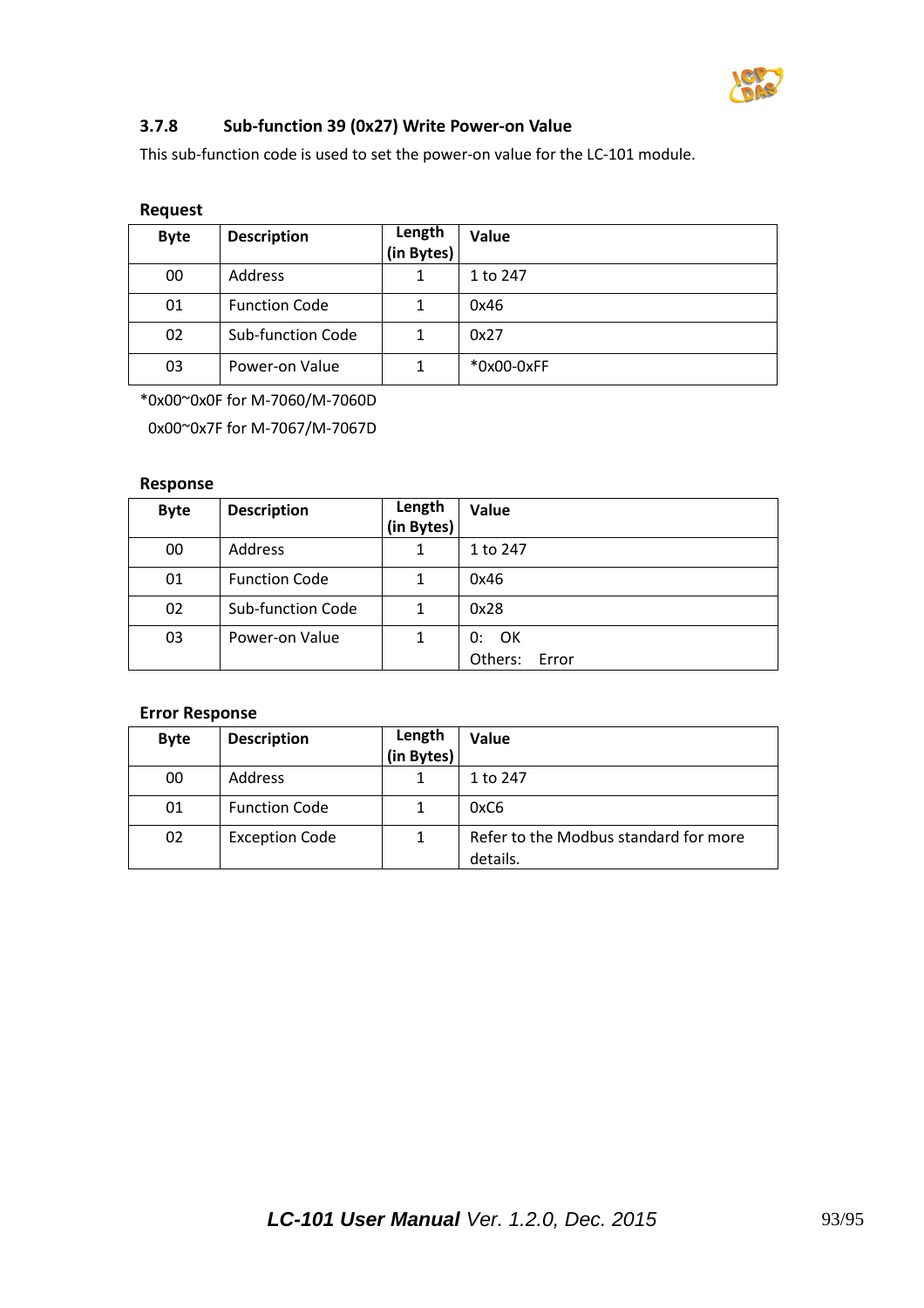

## **3.7.9 Sub-function 40 (0x28) Read Power-on Value**

This sub-function code is used to read the power-on value for the LC-101 module.

#### **Request**

| <b>Byte</b> | <b>Description</b>   | Length     | Value    |
|-------------|----------------------|------------|----------|
|             |                      | (in Bytes) |          |
| 00          | Address              |            | 1 to 247 |
| 01          | <b>Function Code</b> |            | 0x46     |
| 02          | Sub-function Code    |            | 0x28     |

### **Response**

| <b>Byte</b> | <b>Description</b>   | Length     | Value        |
|-------------|----------------------|------------|--------------|
|             |                      | (in Bytes) |              |
| 00          | Address              |            | 1 to 247     |
| 01          | <b>Function Code</b> | 1          | 0x46         |
| 02          | Sub-function Code    | 1          | 0x28         |
| 03          | Power-on Value       | 1          | *0x00 - 0xFF |

\*0x00~0x0F for M-7060/M-7060D

0x00~0x7F for M-7067/M-7067D

| <b>Byte</b> | <b>Description</b>    | Length<br>(in Bytes) | Value                                 |
|-------------|-----------------------|----------------------|---------------------------------------|
| 00          | Address               |                      | 1 to 247                              |
| 01          | <b>Function Code</b>  |                      | 0xC6                                  |
| 02          | <b>Exception Code</b> | 1                    | Refer to the Modbus standard for more |
|             |                       |                      | details.                              |